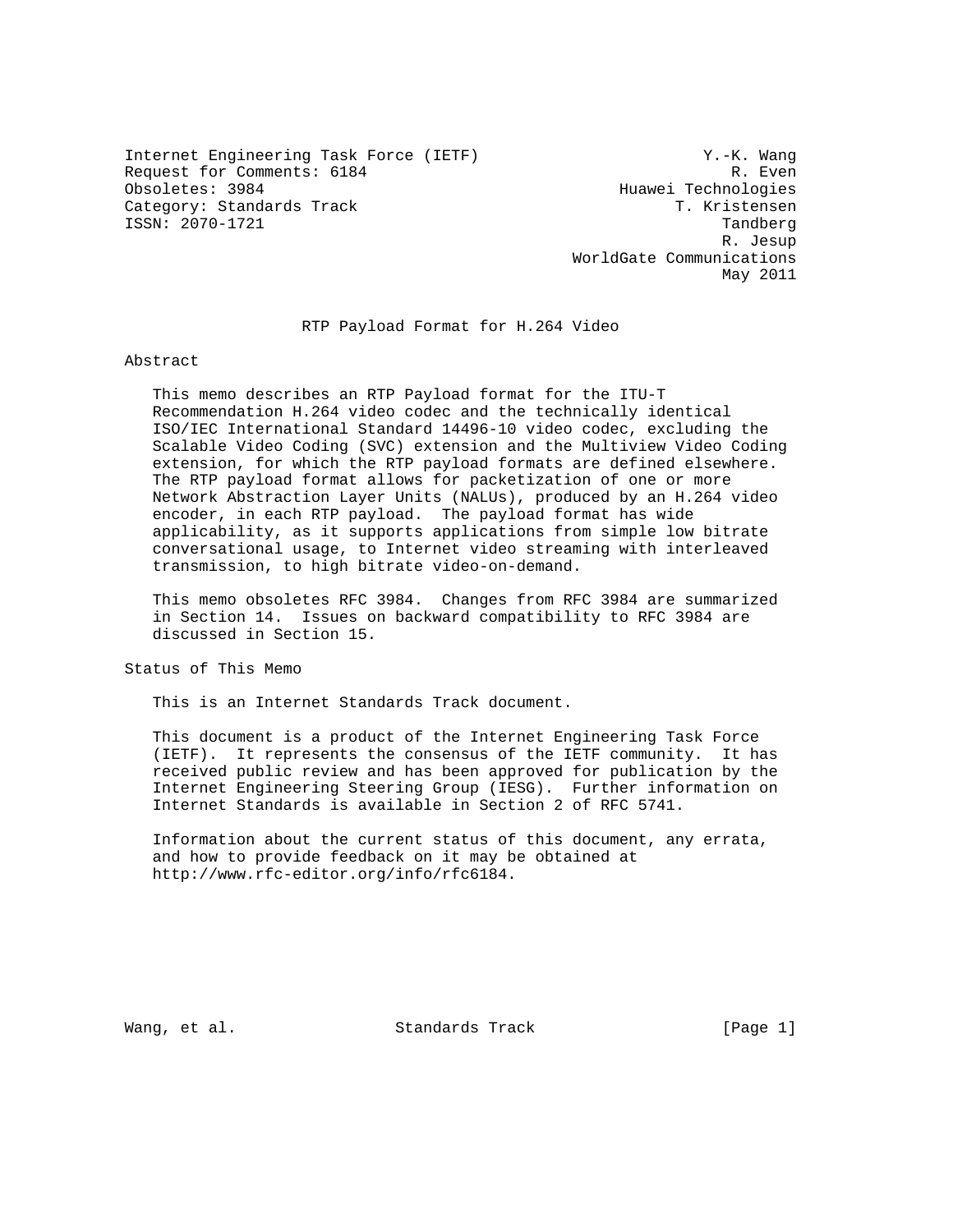# Copyright Notice

 Copyright (c) 2011 IETF Trust and the persons identified as the document authors. All rights reserved.

 This document is subject to BCP 78 and the IETF Trust's Legal Provisions Relating to IETF Documents

 (http://trustee.ietf.org/license-info) in effect on the date of publication of this document. Please review these documents carefully, as they describe your rights and restrictions with respect to this document. Code Components extracted from this document must include Simplified BSD License text as described in Section 4.e of the Trust Legal Provisions and are provided without warranty as described in the Simplified BSD License.

Table of Contents

| $\overline{3}$ . |                                                  |
|------------------|--------------------------------------------------|
| 4 <sup>1</sup>   |                                                  |
|                  |                                                  |
|                  |                                                  |
|                  |                                                  |
|                  |                                                  |
|                  |                                                  |
|                  |                                                  |
|                  |                                                  |
|                  | 5.5. Decoding Order Number (DON) 17              |
|                  |                                                  |
|                  |                                                  |
|                  | 5.7.1. Single-Time Aggregation Packet (STAP) 22  |
|                  | 5.7.2. Multi-Time Aggregation Packets (MTAPs) 25 |
|                  |                                                  |
|                  |                                                  |
|                  | 6.1. Common Packetization Rules 33               |
|                  |                                                  |
|                  |                                                  |
|                  |                                                  |
| 7                |                                                  |
|                  | 7.1. Single NAL Unit and Non-Interleaved Mode 35 |
|                  |                                                  |
|                  | 7.2.1. Size of the De-Interleaving Buffer 36     |
|                  | 7.2.2. De-Interleaving Process 36                |
|                  | 7.3. Additional De-Packetization Guidelines 38   |

Wang, et al. Standards Track [Page 2]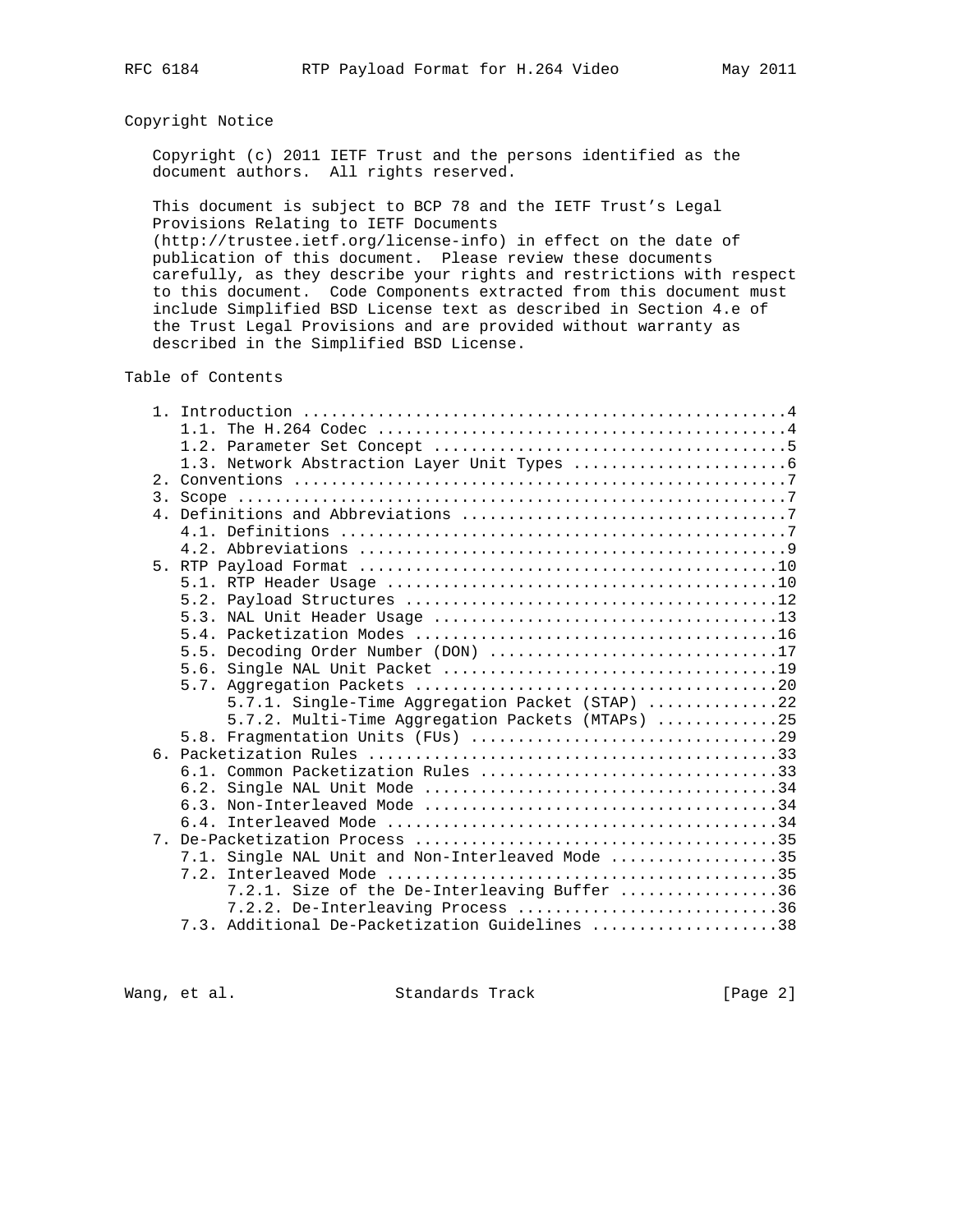| 8.2.1. Mapping of Payload Type Parameters to SDP 57              |
|------------------------------------------------------------------|
| 8.2.2. Usage with the SDP Offer/Answer Model 58                  |
| 8.2.3. Usage in Declarative Session Descriptions 66              |
|                                                                  |
|                                                                  |
| 8.5. Decoder Refresh Point Procedure Using In-Band               |
| Transport of Parameter Sets (Informative)78                      |
| 8.5.1. IDR Procedure to Respond to a Request for                 |
| a Decoder Refresh Point 78                                       |
| 8.5.2. Gradual Recovery Procedure to Respond to                  |
| a Request for a Decoder Refresh Point 79                         |
|                                                                  |
|                                                                  |
|                                                                  |
| 12. Informative Appendix: Application Examples 81                |
| 12.1. Video Telephony According to Annex A of ITU-T              |
|                                                                  |
| 12.2. Video Telephony, No Slice Data Partitioning, No            |
|                                                                  |
| 12.3. Video Telephony, Interleaved Packetization Using           |
|                                                                  |
| 12.4. Video Telephony with Data Partitioning 83                  |
| 12.5. Video Telephony or Streaming with FUs and Forward          |
|                                                                  |
|                                                                  |
| 12.7. Robust Packet Scheduling in Video Streaming 86             |
| 13. Informative Appendix: Rationale for Decoding Order Number 87 |
|                                                                  |
| 13.2. Example of Multi-Picture Slice Interleaving 88             |
| 13.3. Example of Robust Packet Scheduling 89                     |
| 13.4. Robust Transmission Scheduling of Redundant Coded          |
|                                                                  |
| 13.5. Remarks on Other Design Possibilities 94                   |
|                                                                  |
| 15. Backward Compatibility to RFC 3984 96                        |
|                                                                  |
|                                                                  |
|                                                                  |
|                                                                  |

Wang, et al. Standards Track [Page 3]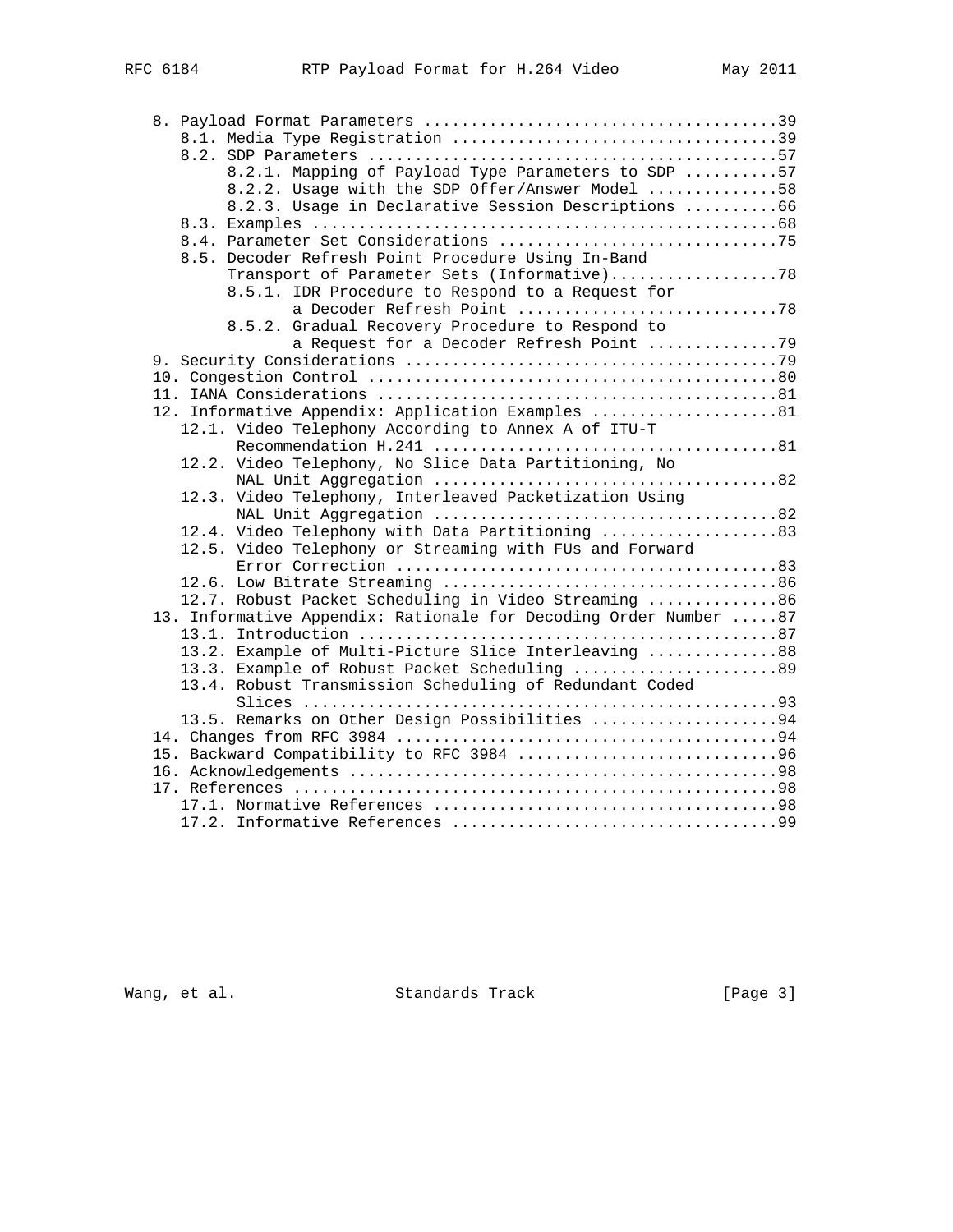#### 1. Introduction

 This memo specifies an RTP payload specification for the video coding standard known as ITU-T Recommendation H.264 [1] and ISO/IEC International Standard 14496-10 [2] (both also known as Advanced Video Coding (AVC)). In this memo, the name H.264 is used for the codec and the standard, but this memo is equally applicable to the ISO/IEC counterpart of the coding standard.

 This memo obsoletes RFC 3984. Changes from RFC 3984 are summarized in Section 14. Issues on backward compatibility to RFC 3984 are discussed in Section 15.

# 1.1. The H.264 Codec

 The H.264 video codec has a very broad application range that covers all forms of digital compressed video, from low bitrate Internet streaming applications to HDTV broadcast and Digital Cinema applications with nearly lossless coding. Compared to the current state of technology, the overall performance of H.264 is such that bitrate savings of 50% or more are reported. Digital Satellite TV quality, for example, was reported to be achievable at 1.5 Mbit/s, compared to the current operation point of MPEG 2 video at around 3.5 Mbit/s [10].

 The codec specification [1] itself conceptually distinguishes between a Video Coding Layer (VCL) and a Network Abstraction Layer (NAL). The VCL contains the signal processing functionality of the codec; mechanisms such as transform, quantization, and motion-compensated prediction; and a loop filter. It follows the general concept of most of today's video codecs, a macroblock-based coder that uses inter picture prediction with motion compensation and transform coding of the residual signal. The VCL encoder outputs slices: a bit string that contains the macroblock data of an integer number of macroblocks and the information of the slice header (containing the spatial address of the first macroblock in the slice, the initial quantization parameter, and similar information). Macroblocks in slices are arranged in scan order unless a different macroblock allocation is specified using the syntax of slice groups. In-picture prediction is used only within a slice. More information is provided in [10].

 The NAL encoder encapsulates the slice output of the VCL encoder into Network Abstraction Layer Units (NALUs), which are suitable for transmission over packet networks or for use in packet-oriented

Wang, et al. Standards Track [Page 4]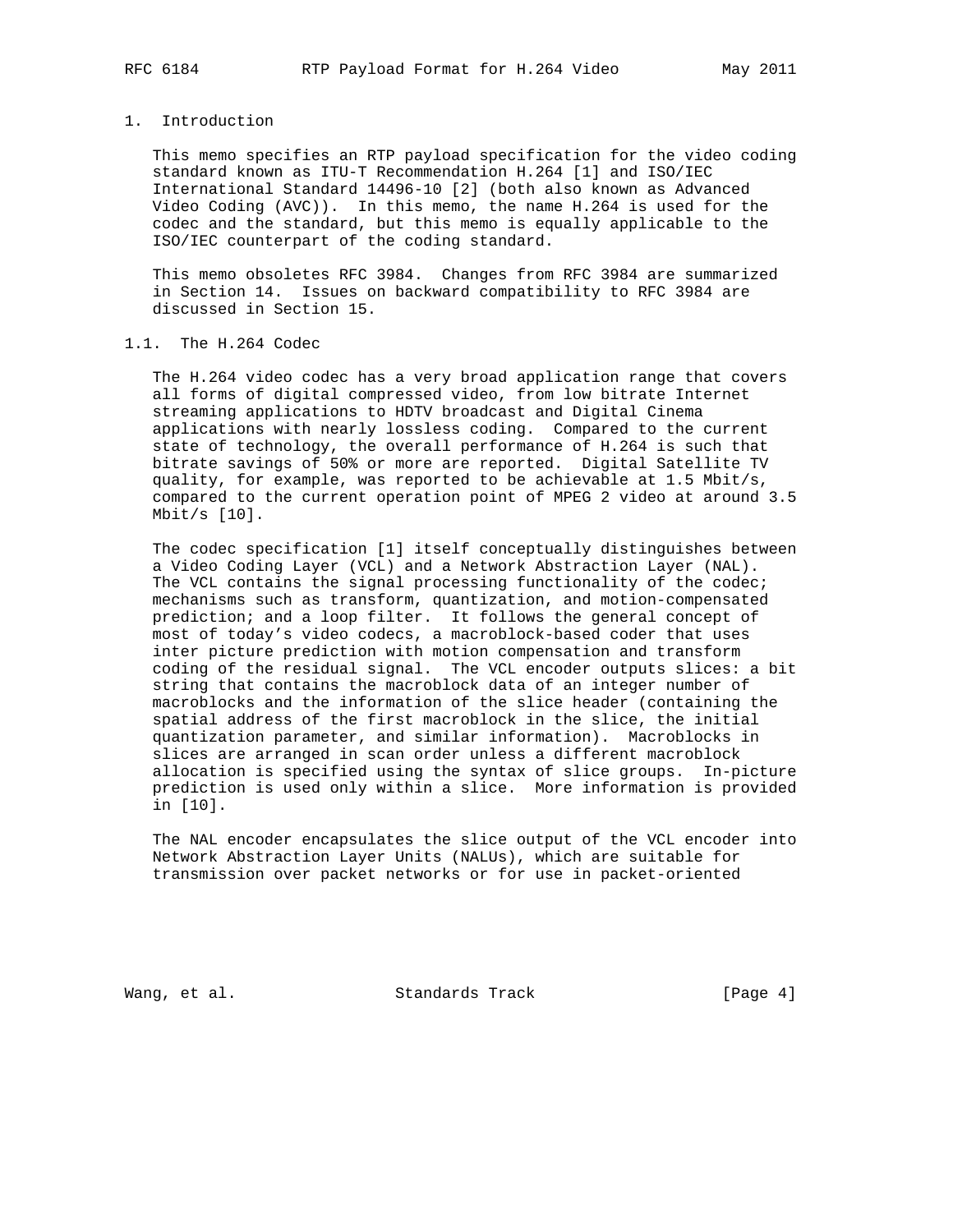multiplex environments. Annex B of H.264 defines an encapsulation process to transmit such NALUs over bytestream-oriented networks. In

the scope of this memo, Annex B is not relevant.

 Internally, the NAL uses NAL units. A NAL unit consists of a one byte header and the payload byte string. The header indicates the type of the NAL unit, the (potential) presence of bit errors or syntax violations in the NAL unit payload, and information regarding the relative importance of the NAL unit for the decoding process. This RTP payload specification is designed to be unaware of the bit string in the NAL unit payload.

 One of the main properties of H.264 is the complete decoupling of the transmission time, the decoding time, and the sampling or presentation time of slices and pictures. The decoding process specified in H.264 is unaware of time, and the H.264 syntax does not carry information such as the number of skipped frames (as is common in the form of the Temporal Reference in earlier video compression standards). Also, there are NAL units that affect many pictures and that are, therefore, inherently timeless. For this reason, the handling of the RTP timestamp requires some special considerations for NAL units for which the sampling or presentation time is not defined or, at transmission time, is unknown.

## 1.2. Parameter Set Concept

 One very fundamental design concept of H.264 is to generate self contained packets, to make mechanisms such as the header duplication of RFC 4629 [11] or MPEG-4 Visual's Header Extension Code (HEC) [12] unnecessary. This was achieved by decoupling information relevant to more than one slice from the media stream. This higher-layer meta information should be sent reliably, asynchronously, and in advance from the RTP packet stream that contains the slice packets. (Provisions for sending this information in-band are also available for applications that do not have an out-of-band transport channel appropriate for the purpose). The combination of the higher-level parameters is called a parameter set. The H.264 specification includes two types of parameter sets: sequence parameter sets and picture parameter sets. An active sequence parameter set remains unchanged throughout a coded video sequence, and an active picture parameter set remains unchanged within a coded picture. The sequence and picture parameter set structures contain information such as picture size, optional coding modes employed, and macroblock to slice group map.

Wang, et al. Standards Track [Page 5]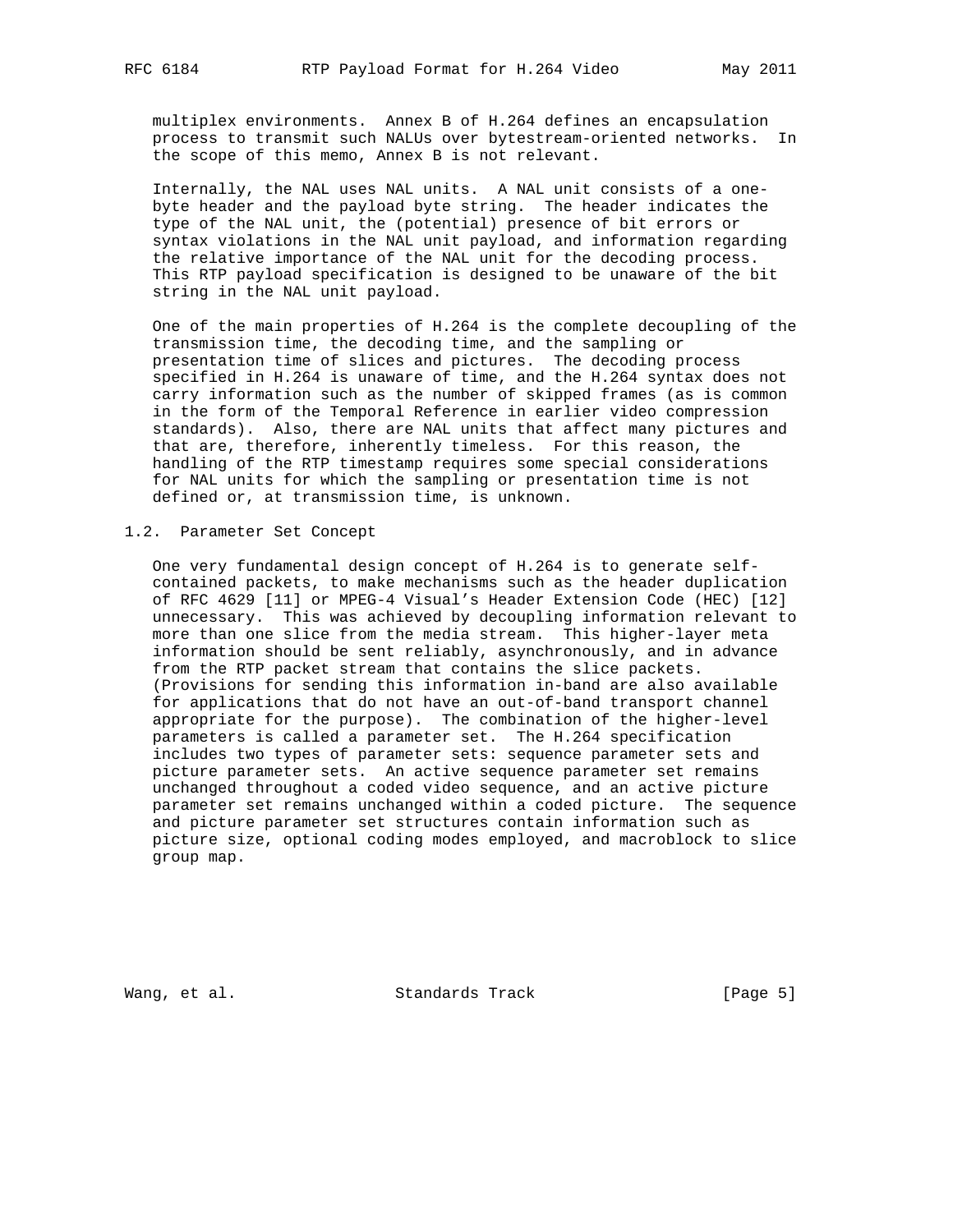To be able to change picture parameters (such as the picture size) without having to transmit parameter set updates synchronously to the slice packet stream, the encoder and decoder can maintain a list of more than one sequence and picture parameter set. Each slice header contains a codeword that indicates the sequence and picture parameter set to be used.

 This mechanism allows the decoupling of the transmission of parameter sets from the packet stream and the transmission of them by external means (e.g., as a side effect of the capability exchange) or through a (reliable or unreliable) control protocol. It may even be possible that they are never transmitted but are fixed by an application design specification.

1.3. Network Abstraction Layer Unit Types

 Tutorial information on the NAL design can be found in [13], [14], and [15].

 All NAL units consist of a single NAL unit type octet, which also co-serves as the payload header of this RTP payload format. A description of the payload of a NAL unit follows.

 The syntax and semantics of the NAL unit type octet are specified in [1], but the essential properties of the NAL unit type octet are summarized below. The NAL unit type octet has the following format:

 +---------------+ |0|1|2|3|4|5|6|7| +-+-+-+-+-+-+-+-+ |F|NRI| Type | +---------------+

 The semantics of the components of the NAL unit type octet, as specified in the H.264 specification, are described briefly below.

 F: 1 bit forbidden\_zero\_bit. The H.264 specification declares a value of 1 as a syntax violation.

 NRI: 2 bits nal\_ref\_idc. A value of 00 indicates that the content of the NAL unit is not used to reconstruct reference pictures for inter picture prediction. Such NAL units can be discarded without risking the integrity of the reference pictures. Values greater than 00 indicate that the decoding of the NAL unit is required to maintain the integrity of the reference pictures.

Wang, et al. Standards Track [Page 6]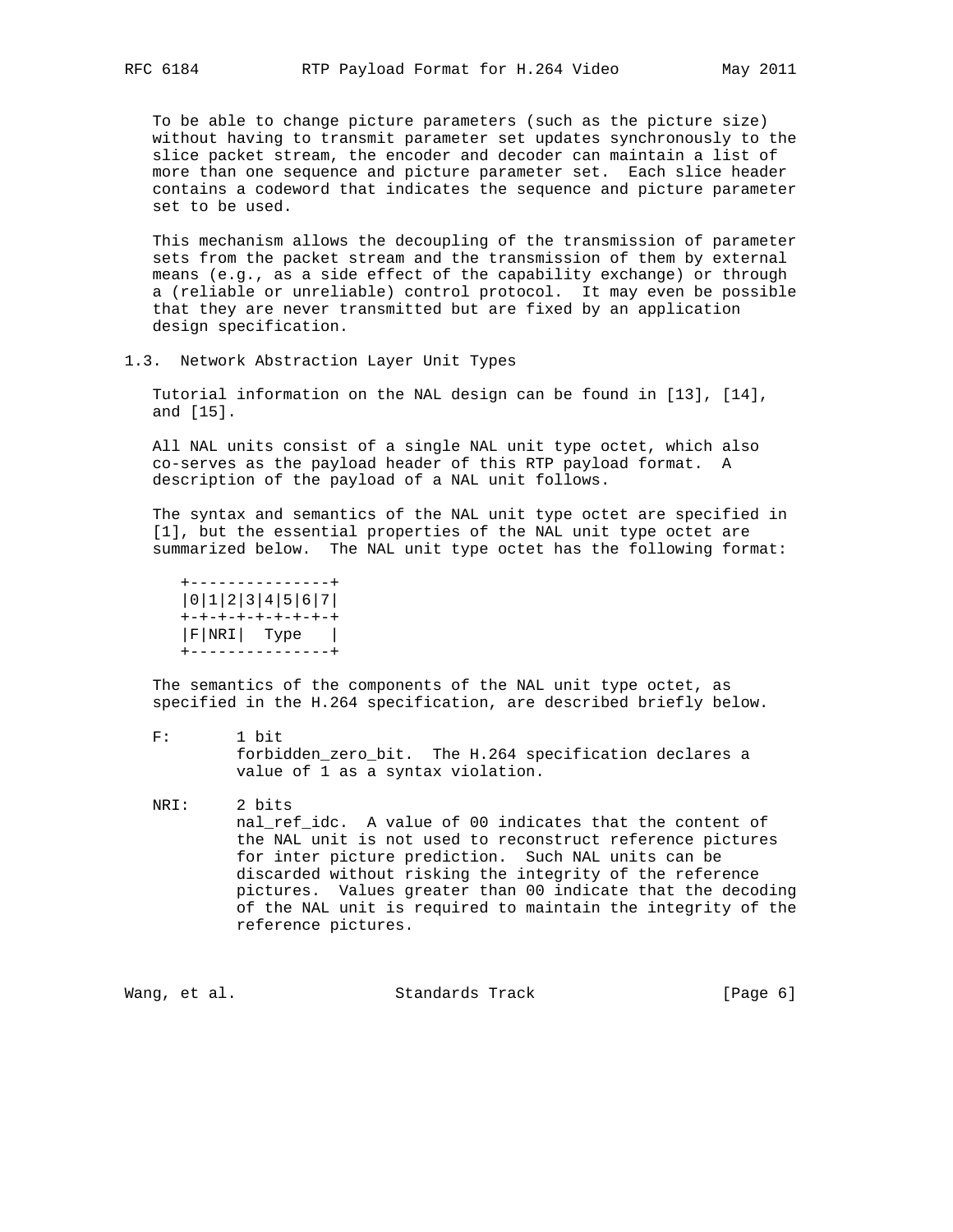Type: 5 bits nal\_unit\_type. This component specifies the NAL unit payload type as defined in Table 7-1 of [1] and later within this memo. For a reference of all currently defined NAL unit types and their semantics, please refer to Section 7.4.1 in [1].

 This memo introduces new NAL unit types, which are presented in Section 5.2. The NAL unit types defined in this memo are marked as unspecified in [1]. Moreover, this specification extends the semantics of F and NRI as described in Section 5.3.

2. Conventions

 The key words "MUST", "MUST NOT", "REQUIRED", "SHALL", "SHALL NOT", "SHOULD", "SHOULD NOT", "RECOMMENDED", "MAY", and "OPTIONAL" in this document are to be interpreted as described in RFC 2119 [4].

 This specification uses the notion of setting and clearing a bit when bit fields are handled. Setting a bit is the same as assigning that bit the value of 1 (On). Clearing a bit is the same as assigning that bit the value of 0 (Off).

3. Scope

 This payload specification can only be used to carry the "naked" H.264 NAL unit stream over RTP and not the bitstream format discussed in Annex B of H.264. Likely, the first applications of this specification will be in the conversational multimedia field, video telephony or video conferencing, but the payload format also covers other applications, such as Internet streaming and TV over IP.

- 4. Definitions and Abbreviations
- 4.1. Definitions

 This document uses the definitions of [1]. The following terms, defined in [1], are summed up for convenience:

 access unit: A set of NAL units always containing a primary coded picture. In addition to the primary coded picture, an access unit may also contain one or more redundant coded pictures or other NAL units not containing slices or slice data partitions of a coded picture. The decoding of an access unit always results in a decoded picture.

Wang, et al. Standards Track [Page 7]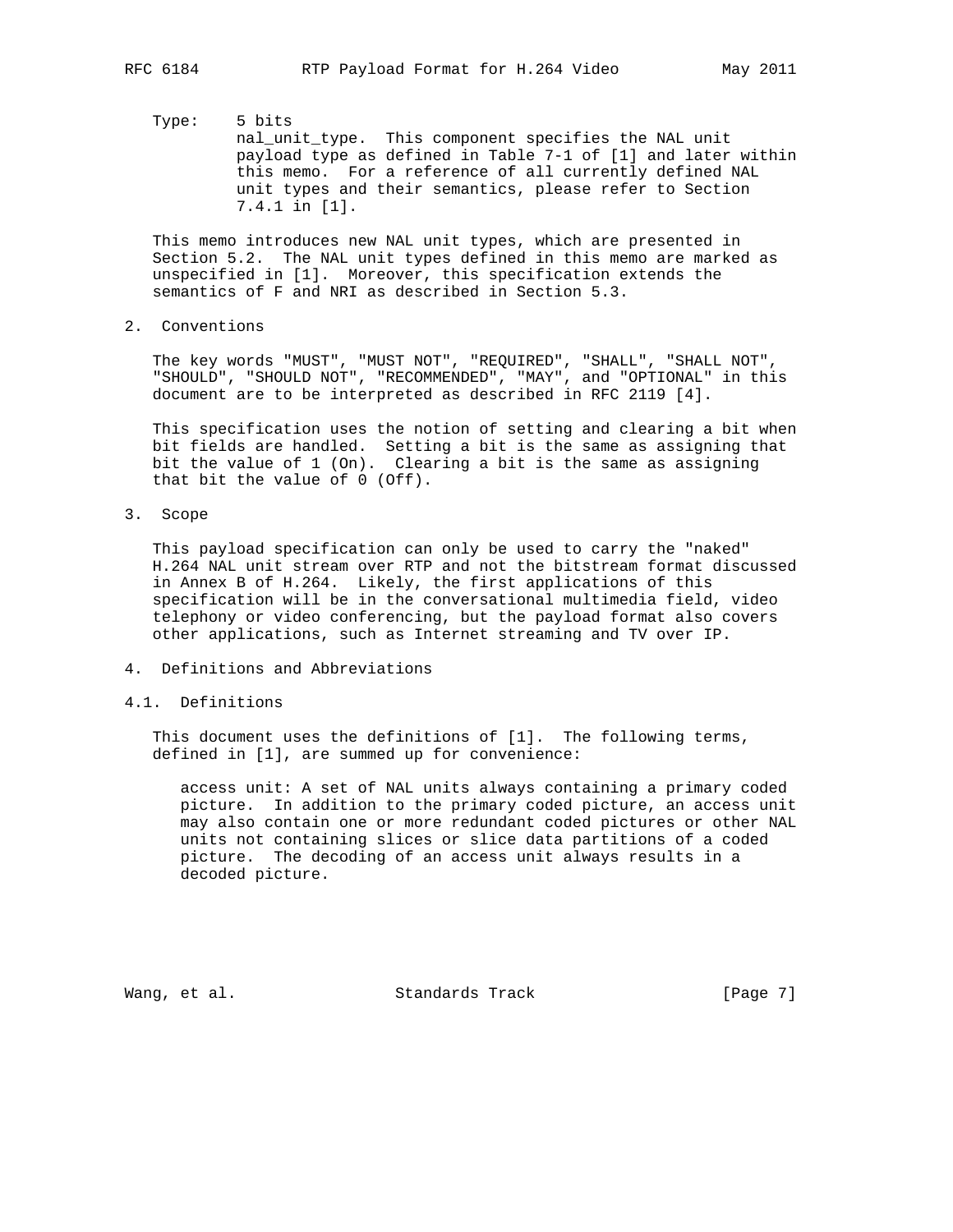coded video sequence: A sequence of access units that consists, in decoding order, of an instantaneous decoding refresh (IDR) access unit followed by zero or more non-IDR access units including all subsequent access units up to but not including any subsequent IDR access unit.

 IDR access unit: An access unit in which the primary coded picture is an IDR picture.

 IDR picture: A coded picture containing only slices with I or SI slice types that causes a "reset" in the decoding process. After the decoding of an IDR picture, all following coded pictures in decoding order can be decoded without inter prediction from any picture decoded prior to the IDR picture.

 primary coded picture: The coded representation of a picture to be used by the decoding process for a bitstream conforming to H.264. The primary coded picture contains all macroblocks of the picture.

 redundant coded picture: A coded representation of a picture or a part of a picture. The content of a redundant coded picture shall not be used by the decoding process for a bitstream conforming to H.264. The content of a redundant coded picture may be used by the decoding process for a bitstream that contains errors or losses.

 VCL NAL unit: A collective term used to refer to coded slice and coded data partition NAL units.

In addition, the following definitions apply:

 decoding order number (DON): A field in the payload structure or a derived variable indicating NAL unit decoding order. Values of DON are in the range of 0 to 65535, inclusive. After reaching the maximum value, the value of DON wraps around to 0.

 NAL unit decoding order: A NAL unit order that conforms to the constraints on NAL unit order given in Section 7.4.1.2 in [1].

 NALU-time: The value that the RTP timestamp would have if the NAL unit would be transported in its own RTP packet.

 transmission order: The order of packets in ascending RTP sequence number order (in modulo arithmetic). Within an aggregation packet, the NAL unit transmission order is the same as the order of appearance of NAL units in the packet.

Wang, et al. Standards Track [Page 8]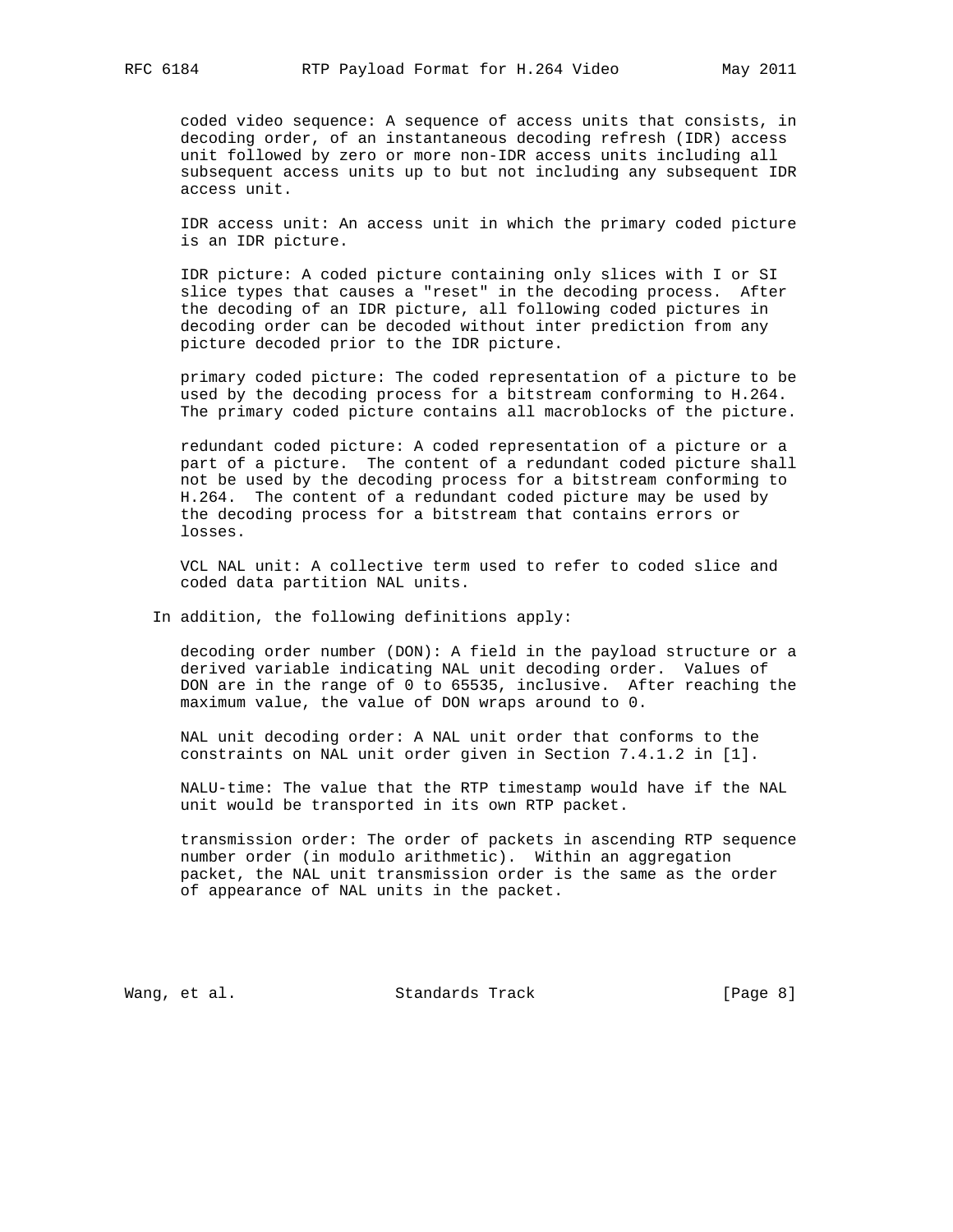media-aware network element (MANE): A network element, such as a middlebox or application layer gateway that is capable of parsing certain aspects of the RTP payload headers or the RTP payload and reacting to the contents.

 Informative note: The concept of a MANE goes beyond normal routers or gateways in that a MANE has to be aware of the signaling (e.g., to learn about the payload type mappings of the media streams) and that it has to be trusted when working with Secure Real-time Transport Protocol (SRTP). The advantage of using MANEs is that they allow packets to be dropped according to the needs of the media coding. For example, if a MANE has to drop packets due to congestion on a certain link, it can identify and remove those packets whose elimination produces the least adverse effect on the user experience.

 static macroblock: A certain amount of macroblocks in the video stream can be defined as static, as defined in Section 8.3.2.8 in [3]. Static macroblocks free up additional processing cycles for the handling of non-static macroblocks. Based on a given amount of video processing resources and a given resolution, a higher number of static macroblocks enables a correspondingly higher frame rate.

 default sub-profile: The subset of coding tools, which may be all coding tools of one profile or the common subset of coding tools of more than one profile, indicated by the profile-level-id parameter.

 default level: The level indicated by the profile-level-id parameter, which consists of three octets, profile\_idc, profile iop, and level\_idc. The default level is indicated by level\_idc in most cases, and, in some cases, additionally by profile-iop.

# 4.2. Abbreviations

| DOM:      | Decoding Order Number                          |
|-----------|------------------------------------------------|
| DONB:     | Decoding Order Number Base                     |
| DOND:     | Decoding Order Number Difference               |
| FEC:      | Forward Error Correction                       |
| FU:       | Fragmentation Unit                             |
| IDR:      | Instantaneous Decoding Refresh                 |
| IEC:      | International Electrotechnical Commission      |
| ISO:      | International Organization for Standardization |
| $ITU-T$ : | International Telecommunication Union,         |
|           | Telecommunication Standardization Sector       |
| MANE:     | Media-Aware Network Element                    |
| MTAP:     | Multi-Time Aggregation Packet                  |
|           |                                                |

Wang, et al. Standards Track [Page 9]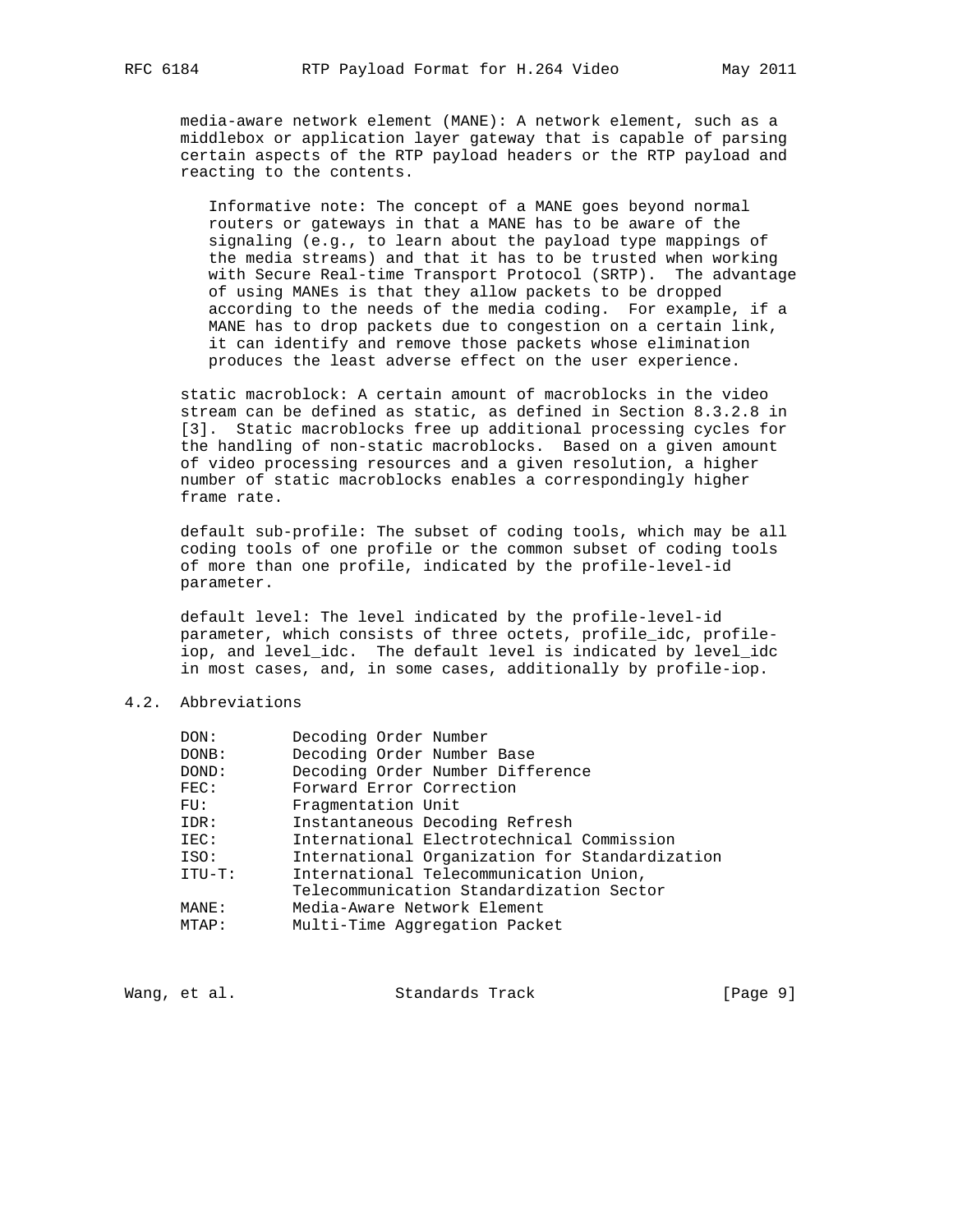| MTAP16:      | MTAP with 16-bit timestamp offset    |
|--------------|--------------------------------------|
| MTAP24:      | MTAP with 24-bit timestamp offset    |
| NAL:         | Network Abstraction Layer            |
| NALU:        | NAL Unit                             |
| SAR:         | Sample Aspect Ratio                  |
| SEI:         | Supplemental Enhancement Information |
| STAP:        | Single-Time Aggregation Packet       |
| $STAP - A$ : | STAP type A                          |
| $STAP-B$ :   | STAP type B                          |
| TS:          | Timestamp                            |
| VCL:         | Video Coding Layer                   |
| VUI :        | Video Usability Information          |
|              |                                      |

## 5. RTP Payload Format

## 5.1. RTP Header Usage

 The format of the RTP header is specified in RFC 3550 [5] and reprinted in Figure 1 for convenience. This payload format uses the fields of the header in a manner consistent with that specification.

 When one NAL unit is encapsulated per RTP packet, the RECOMMENDED RTP payload format is specified in Section 5.6. The RTP payload (and the settings for some RTP header bits) for aggregation packets and fragmentation units are specified in Sections 5.7.2 and 5.8, respectively.

 $0$  1 2 3 0 1 2 3 4 5 6 7 8 9 0 1 2 3 4 5 6 7 8 9 0 1 2 3 4 5 6 7 8 9 0 1 +-+-+-+-+-+-+-+-+-+-+-+-+-+-+-+-+-+-+-+-+-+-+-+-+-+-+-+-+-+-+-+-+  $|V=2|P|X|$  CC  $|M|$  PT | sequence number +-+-+-+-+-+-+-+-+-+-+-+-+-+-+-+-+-+-+-+-+-+-+-+-+-+-+-+-+-+-+-+-+ timestamp +-+-+-+-+-+-+-+-+-+-+-+-+-+-+-+-+-+-+-+-+-+-+-+-+-+-+-+-+-+-+-+-+ synchronization source (SSRC) identifier +=+=+=+=+=+=+=+=+=+=+=+=+=+=+=+=+=+=+=+=+=+=+=+=+=+=+=+=+=+=+=+=+ contributing source (CSRC) identifiers | .... | .... | .... | .... | .... | .... | .... | .... | .... | .... | .... | .... | .... | .... | .... | ... +-+-+-+-+-+-+-+-+-+-+-+-+-+-+-+-+-+-+-+-+-+-+-+-+-+-+-+-+-+-+-+-+

Figure 1. RTP header according to RFC 3550

 The RTP header information to be set according to this RTP payload format is set as follows:

 Marker bit (M): 1 bit Set for the very last packet of the access unit indicated by the RTP timestamp, in line with the normal use of the M bit in video

Wang, et al. Standards Track [Page 10]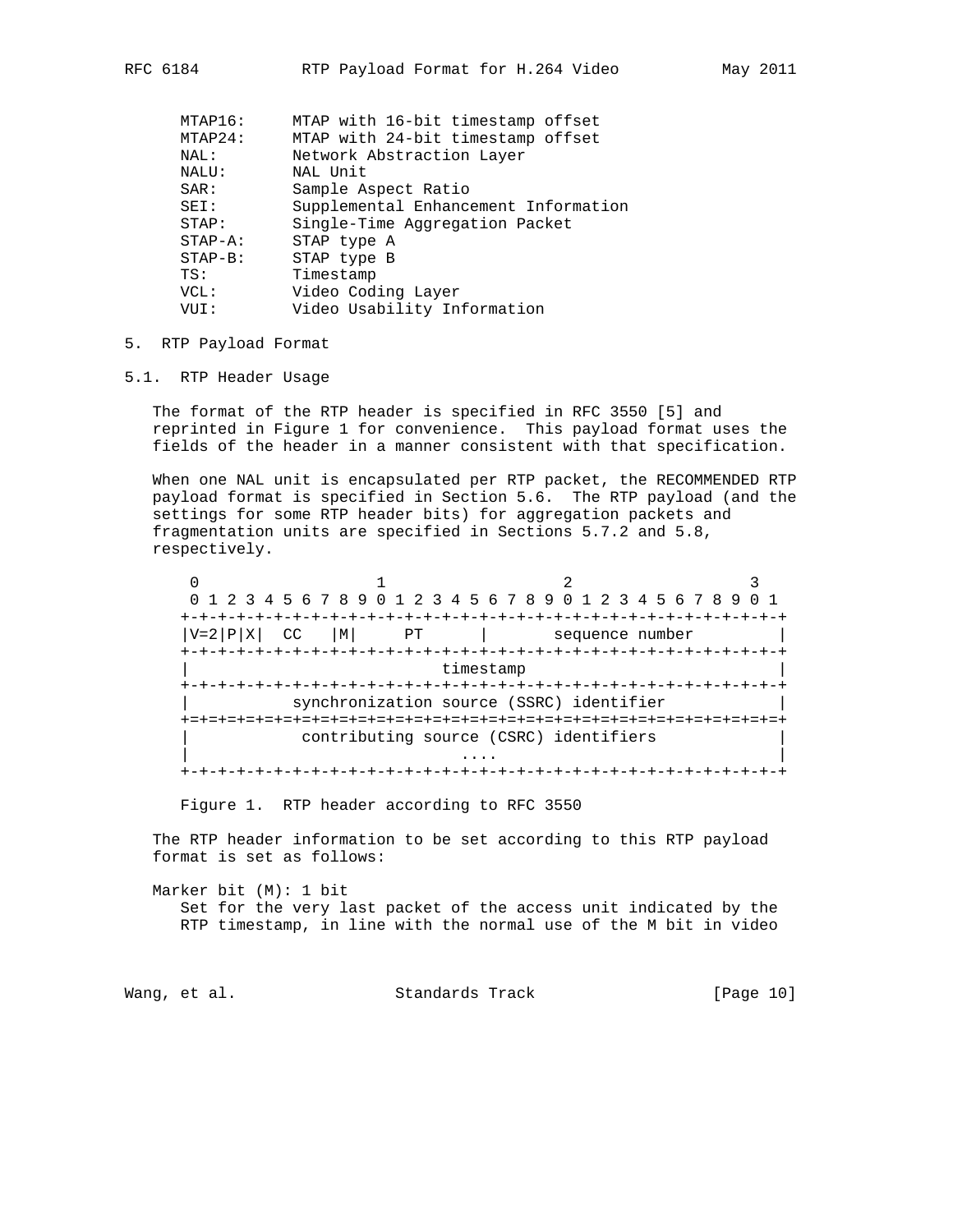formats, to allow an efficient playout buffer handling. For aggregation packets (STAP and MTAP), the marker bit in the RTP header MUST be set to the value that the marker bit of the last NAL unit of the aggregation packet would have been if it were transported in its own RTP packet. Decoders MAY use this bit as an early indication of the last packet of an access unit but MUST NOT rely on this property.

 Informative note: Only one M bit is associated with an aggregation packet carrying multiple NAL units. Thus, if a gateway has re-packetized an aggregation packet into several packets, it cannot reliably set the M bit of those packets.

Payload type (PT): 7 bits

 The assignment of an RTP payload type for this new packet format is outside the scope of this document and will not be specified here. The assignment of a payload type has to be performed either through the profile used or in a dynamic way.

Sequence number (SN): 16 bits

 Set and used in accordance with RFC 3550. For the single NALU and non-interleaved packetization mode, the sequence number is used to determine decoding order for the NALU.

Timestamp: 32 bits

 The RTP timestamp is set to the sampling timestamp of the content. A 90 kHz clock rate MUST be used.

 If the NAL unit has no timing properties of its own (e.g., parameter set and SEI NAL units), the RTP timestamp is set to the RTP timestamp of the primary coded picture of the access unit in which the NAL unit is included, according to Section 7.4.1.2 of [1].

 The setting of the RTP timestamp for MTAPs is defined in Section 5.7.2.

 Receivers SHOULD ignore any picture timing SEI messages included in access units that have only one display timestamp. Instead, receivers SHOULD use the RTP timestamp for synchronizing the display process.

 If one access unit has more than one display timestamp carried in a picture timing SEI message, then the information in the SEI message SHOULD be treated as relative to the RTP timestamp, with the earliest event occurring at the time given by the RTP timestamp and subsequent events later, as given by the difference in picture time values carried in the picture timing SEI message.

Wang, et al. Standards Track [Page 11]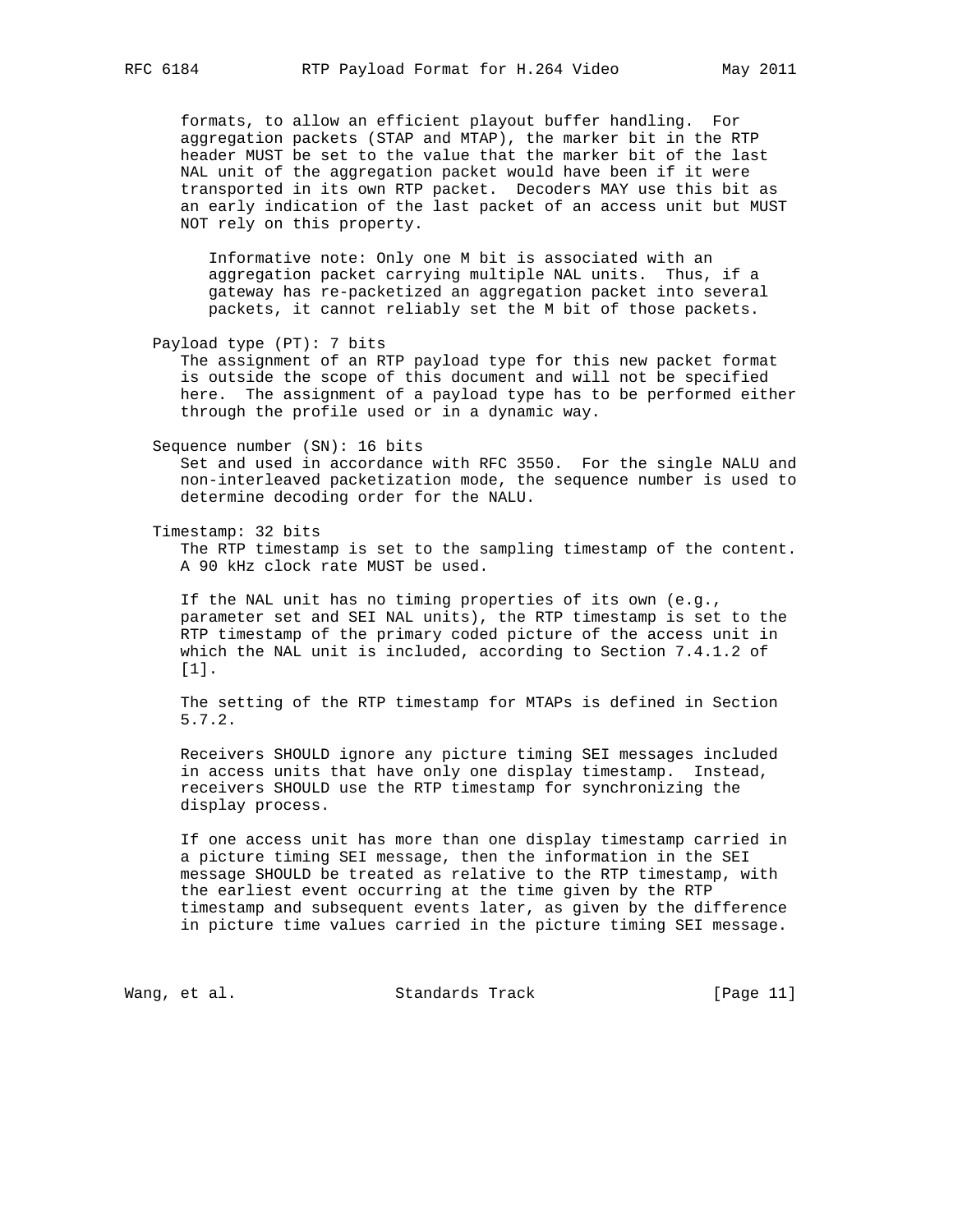Let tSEI1, tSEI2, ..., tSEIn be the display timestamps carried in the SEI message of an access unit, where tSEI1 is the earliest of all such timestamps. Let tmadjst() be a function that adjusts the SEI messages time scale to a 90-kHz time scale. Let TS be the RTP timestamp. Then, the display time for the event associated with tSEI1 is TS. The display time for the event with tSEIx, where x is  $[2..n]$ , is TS + tmadjst (tSEIx - tSEI1).

 Informative note: Displaying coded frames as fields is needed commonly in an operation known as 3:2 pulldown, in which film content that consists of coded frames is displayed on a display using interlaced scanning. The picture timing SEI message enables carriage of multiple timestamps for the same coded picture, and therefore the 3:2 pulldown process is perfectly controlled. The picture timing SEI message mechanism is necessary because only one timestamp per coded frame can be conveyed in the RTP timestamp.

## 5.2. Payload Structures

 The payload format defines three different basic payload structures. A receiver can identify the payload structure by the first byte of the RTP packet payload, which co-serves as the RTP payload header and, in some cases, as the first byte of the payload. This byte is always structured as a NAL unit header. The NAL unit type field indicates which structure is present. The possible structures are as follows.

 Single NAL Unit Packet: Contains only a single NAL unit in the payload. The NAL header type field is equal to the original NAL unit type, i.e., in the range of 1 to 23, inclusive. Specified in Section 5.6.

 Aggregation Packet: Packet type used to aggregate multiple NAL units into a single RTP payload. This packet exists in four versions, the Single-Time Aggregation Packet type A (STAP-A), the Single-Time Aggregation Packet type B (STAP-B), Multi-Time Aggregation Packet (MTAP) with 16-bit offset (MTAP16), and Multi-Time Aggregation Packet (MTAP) with 24-bit offset (MTAP24). The NAL unit type numbers assigned for STAP-A, STAP-B, MTAP16, and MTAP24 are 24, 25, 26, and 27, respectively. Specified in Section 5.7.

 Fragmentation Unit: Used to fragment a single NAL unit over multiple RTP packets. Exists with two versions, FU-A and FU-B, identified with the NAL unit type numbers 28 and 29, respectively. Specified in Section 5.8.

Wang, et al. Standards Track [Page 12]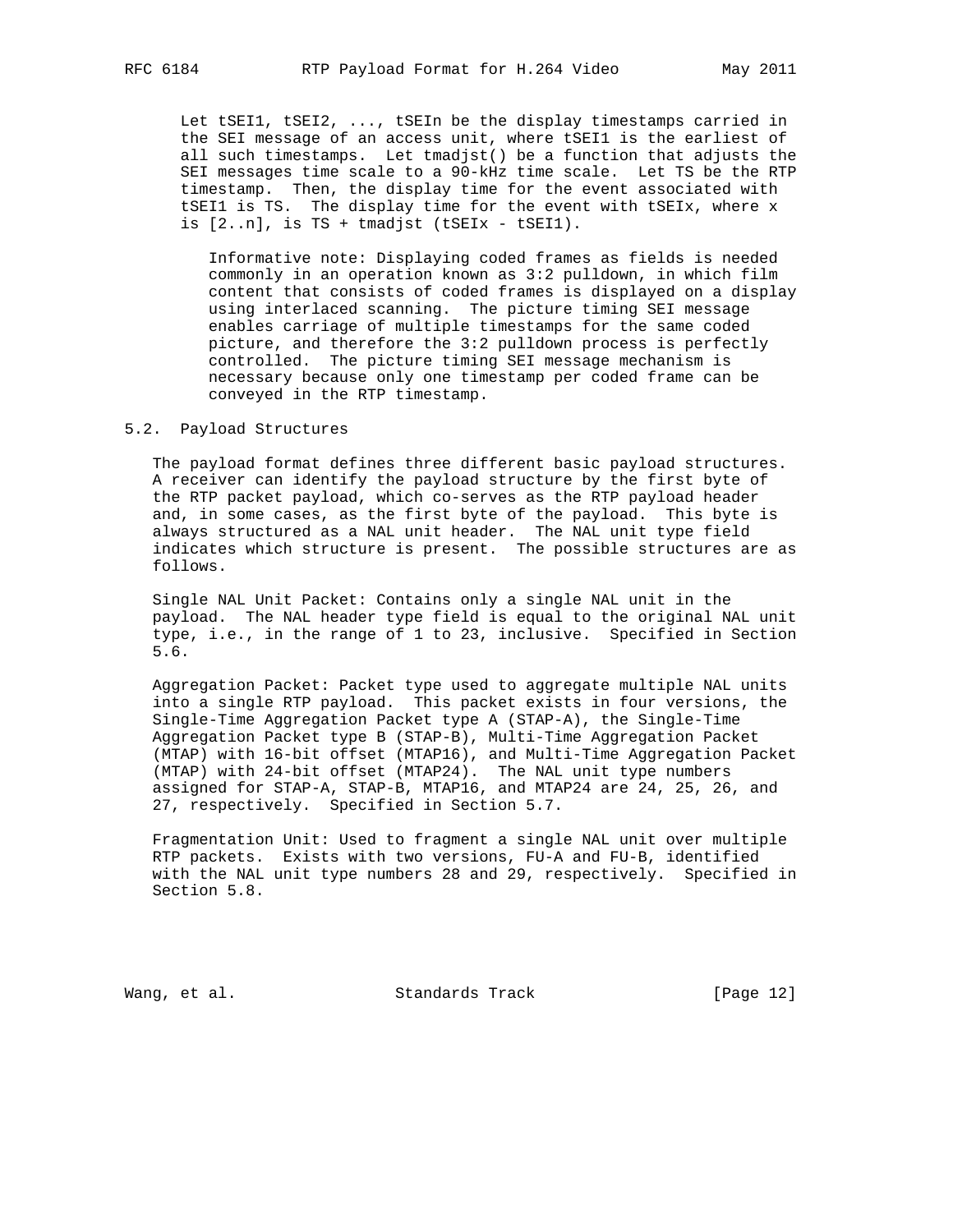Informative note: This specification does not limit the size of NAL units encapsulated in single NAL unit packets and fragmentation units. The maximum size of a NAL unit encapsulated in any aggregation packet is 65535 bytes.

 Table 1 summarizes NAL unit types and the corresponding RTP packet types when each of these NAL units is directly used as a packet payload, and where the types are described in this memo.

 Table 1. Summary of NAL unit types and the corresponding packet types

| NAL Unit<br>Type | Packet<br>Type | Packet Type Name               | Section |
|------------------|----------------|--------------------------------|---------|
| $\Omega$         | reserved       |                                |         |
| $1 - 23$         | NAL unit       | Single NAL unit packet         | 5.6     |
| 24               | $STAP - A$     | Single-time aggregation packet | 5.7.1   |
| 25               | $STAP-B$       | Single-time aggregation packet | 5.7.1   |
| 26               | MTAP16         | Multi-time aggregation packet  | 5.7.2   |
| 2.7              | MTAP24         | Multi-time aggregation packet  | 5.7.2   |
| 28               | $FU - A$       | Fragmentation unit             | 5.8     |
| 29               | $FU-B$         | Fragmentation unit             | 5.8     |
| $30 - 31$        | reserved       |                                |         |

### 5.3. NAL Unit Header Usage

 The structure and semantics of the NAL unit header were introduced in Section 1.3. For convenience, the format of the NAL unit header is reprinted below:

 +---------------+ |0|1|2|3|4|5|6|7| +-+-+-+-+-+-+-+-+ |F|NRI| Type | +---------------+

 This section specifies the semantics of F and NRI according to this specification.

 F: 1 bit forbidden\_zero\_bit. A value of 0 indicates that the NAL unit type octet and payload should not contain bit errors or other syntax violations. A value of 1 indicates that the NAL unit type octet and payload may contain bit errors or other syntax violations.

Wang, et al. Standards Track [Page 13]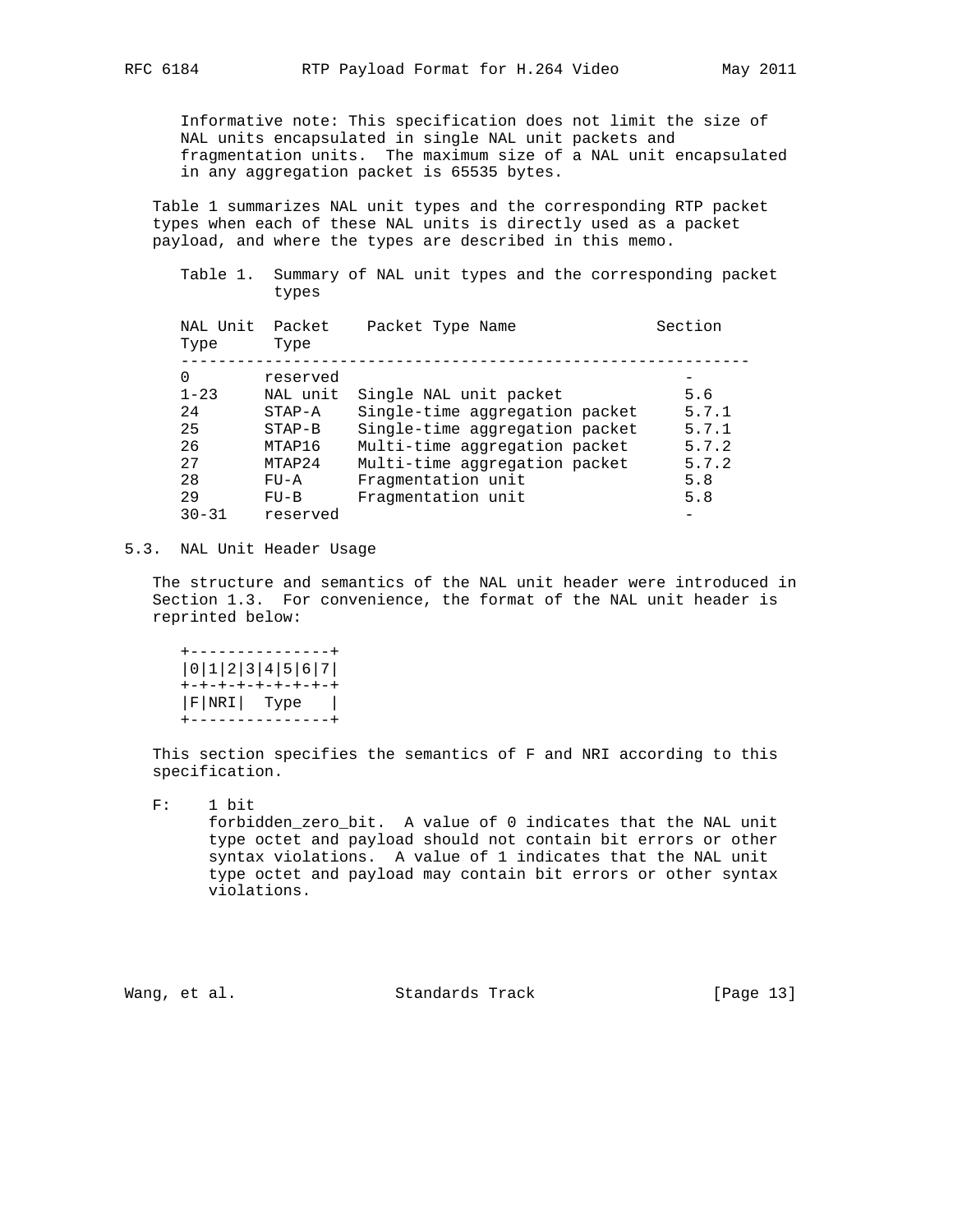MANEs SHOULD set the F bit to indicate detected bit errors in the NAL unit. The H.264 specification requires that the F bit be equal to 0. When the F bit is set, the decoder is advised that bit errors or any other syntax violations may be present in the payload or in the NAL unit type octet. The simplest decoder reaction to a NAL unit in which the F bit is equal to 1 is to discard such a NAL unit and to conceal the lost data in the discarded NAL unit.

NRI: 2 bits

 nal\_ref\_idc. The semantics of value 00 and a non-zero value remain unchanged from the H.264 specification. In other words, a value of 00 indicates that the content of the NAL unit is not used to reconstruct reference pictures for inter picture prediction. Such NAL units can be discarded without risking the integrity of the reference pictures. Values greater than 00 indicate that the decoding of the NAL unit is required to maintain the integrity of the reference pictures.

 In addition to the specification above, according to this RTP payload specification, values of NRI indicate the relative transport priority, as determined by the encoder. MANEs can use this information to protect more important NAL units better than they do less important NAL units. The highest transport priority is 11, followed by 10, and then by 01; finally, 00 is the lowest.

 Informative note: Any non-zero value of NRI is handled identically in H.264 decoders. Therefore, receivers need not manipulate the value of NRI when passing NAL units to the decoder.

 An H.264 encoder MUST set the value of NRI according to the H.264 specification (Subclause 7.4.1) when the value of nal\_unit\_type is in the range of 1 to 12, inclusive. In particular, the H.264 specification requires that the value of NRI SHALL be equal to 0 for all NAL units having nal\_unit\_type equal to 6, 9, 10, 11, or 12.

 For NAL units having nal\_unit\_type equal to 7 or 8 (indicating a sequence parameter set or a picture parameter set, respectively), an H.264 encoder SHOULD set the value of NRI to 11 (in binary format). For coded slice NAL units of a primary coded picture having nal\_unit\_type equal to 5 (indicating a coded slice belonging to an IDR picture), an H.264 encoder SHOULD set the value of NRI to 11 (in binary format).

Wang, et al. Standards Track [Page 14]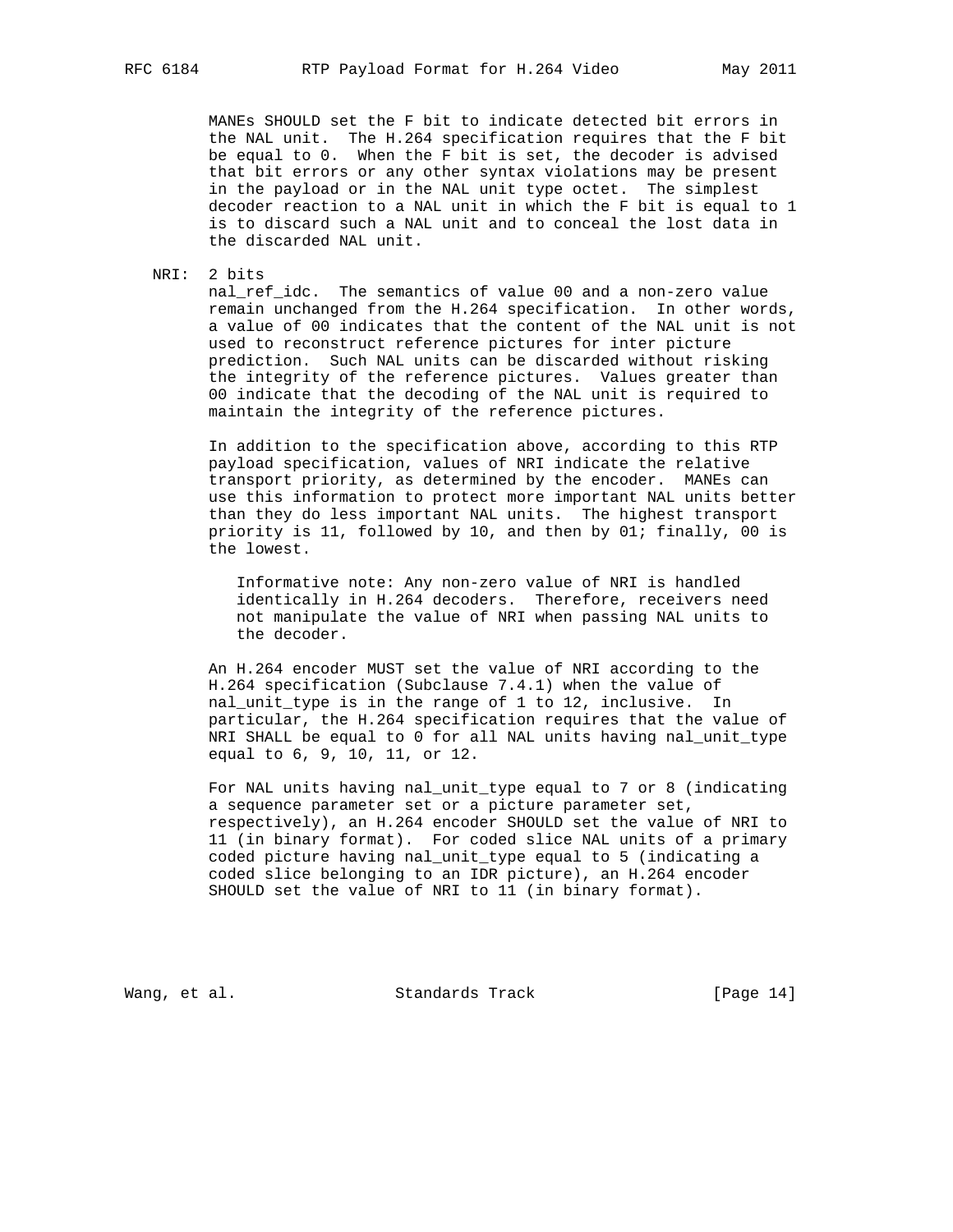For a mapping of the remaining nal\_unit\_types to NRI values, the following example MAY be used and has been shown to be efficient in a certain environment [14]. Other mappings MAY also be desirable, depending on the application and the H.264 profile in use.

 Informative note: Data partitioning is not available in certain profiles, e.g., in the Main or Baseline profiles. Consequently, the NAL unit types 2, 3, and 4 can occur only if the video bitstream conforms to a profile in which data partitioning is allowed and not in streams that conform to the Main or Baseline profiles.

 Table 2. Example of NRI values for coded slices and coded slice data partitions of primary coded reference pictures

| NAL Unit Type | Content of NAL Unit                                 | NRI (binary) |
|---------------|-----------------------------------------------------|--------------|
|               | non-IDR coded slice<br>Coded slice data partition A | 10<br>10     |
| ર             | Coded slice data partition B                        | 01           |
| Δ             | Coded slice data partition C                        | 01           |

 Informative note: As mentioned before, the NRI value of non reference pictures is 00 as mandated by H.264.

 An H.264 encoder SHOULD set the value of NRI for coded slice and coded slice data partition NAL units of redundant coded reference pictures equal to 01 (in binary format).

 Definitions of the values for NRI for NAL unit types 24 to 29, inclusive, are given in Sections 5.7 and 5.8 of this memo.

 No recommendation for the value of NRI is given for NAL units having nal\_unit\_type in the range of 13 to 23, inclusive, because these values are reserved for ITU-T and ISO/IEC. No recommendation for the value of NRI is given for NAL units having nal\_unit\_type equal to 0 or in the range of 30 to 31, inclusive, as the semantics of these values are not specified in this memo.

Wang, et al. Standards Track [Page 15]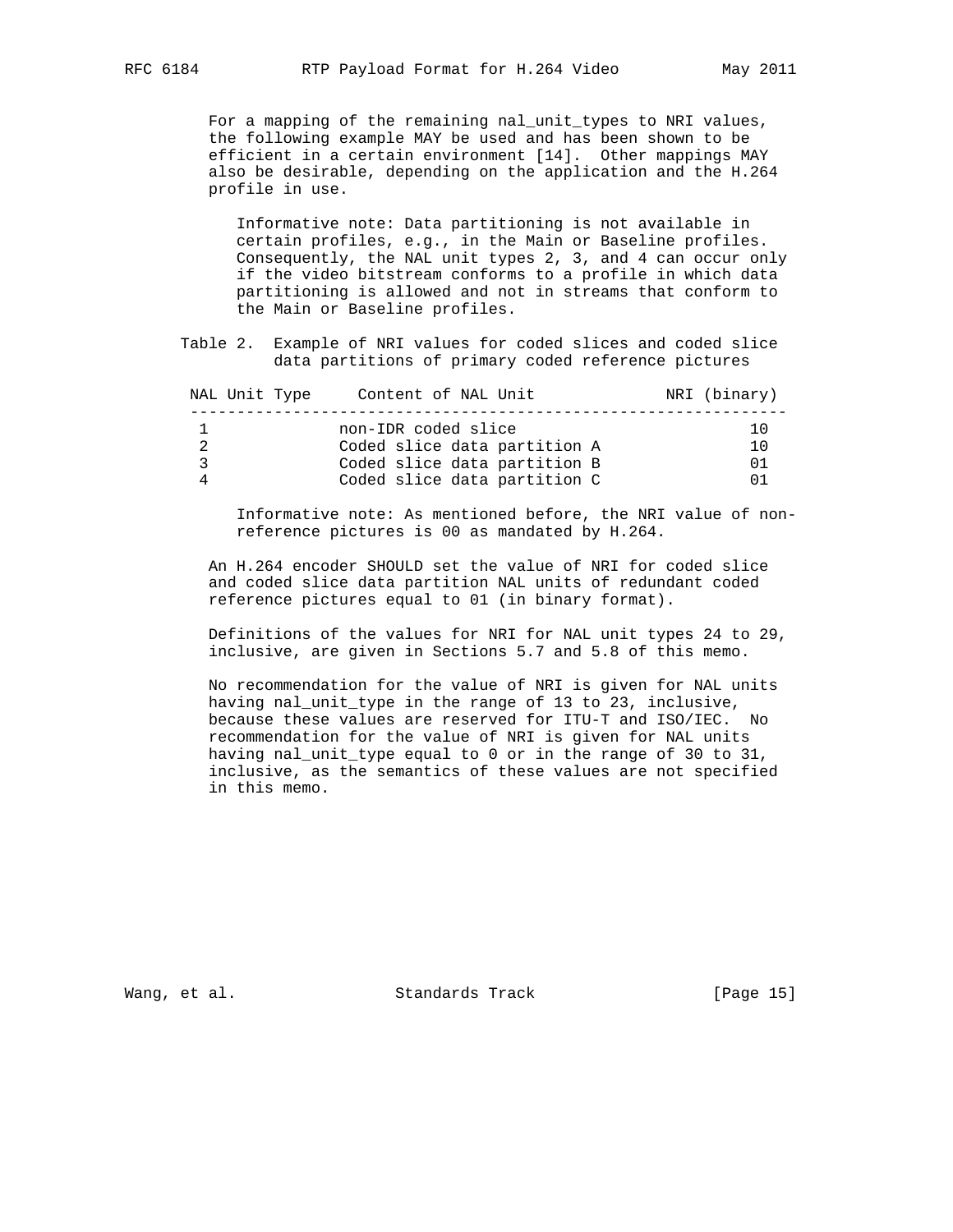# 5.4. Packetization Modes

This memo specifies three cases of packetization modes:

- o Single NAL unit mode
- o Non-interleaved mode
- o Interleaved mode

 The single NAL unit mode is targeted for conversational systems that comply with ITU-T Recommendation H.241 [3] (see Section 12.1). The non-interleaved mode is targeted for conversational systems that may not comply with ITU-T Recommendation H.241. In the non-interleaved mode, NAL units are transmitted in NAL unit decoding order. The interleaved mode is targeted for systems that do not require very low end-to-end latency. The interleaved mode allows transmission of NAL units out of NAL unit decoding order.

 The packetization mode in use MAY be signaled by the value of the OPTIONAL packetization-mode media type parameter. The used packetization mode governs which NAL unit types are allowed in RTP payloads. Table 3 summarizes the allowed packet payload types for each packetization mode. Packetization modes are explained in more detail in Section 6.

|                                                       |  | Table 3. Summary of allowed NAL unit types for each packetization |
|-------------------------------------------------------|--|-------------------------------------------------------------------|
| mode (yes = allowed, no = disallowed, $iq = iqn$ ore) |  |                                                                   |

| Type      | Payload Packet<br>Type | Single NAL<br>Unit Mode | Non-Interleaved<br>Mode | Interleaved<br>Mode |
|-----------|------------------------|-------------------------|-------------------------|---------------------|
| 0         | reserved               | iq                      | ig                      | iq                  |
| $1 - 23$  | NAL unit               | yes                     | yes                     | no                  |
| 24        | $STAP - A$             | no                      | yes                     | no                  |
| 25        | $STAP-B$               | no                      | no                      | yes                 |
| 26        | MTAP16                 | no                      | no                      | yes                 |
| 27        | MTAP24                 | no                      | no                      | yes                 |
| 28        | $FU - A$               | no                      | yes                     | yes                 |
| 29        | $FU-B$                 | no                      | no                      | yes                 |
| $30 - 31$ | reserved               | iq                      | ig                      | iq                  |

 Some NAL unit or payload type values (indicated as reserved in Table 3) are reserved for future extensions. NAL units of those types SHOULD NOT be sent by a sender (direct as packet payloads, as aggregation units in aggregation packets, or as fragmented units in FU packets) and MUST be ignored by a receiver. For example, the payload types 1-23, with the associated packet type "NAL unit", are

Wang, et al. Standards Track [Page 16]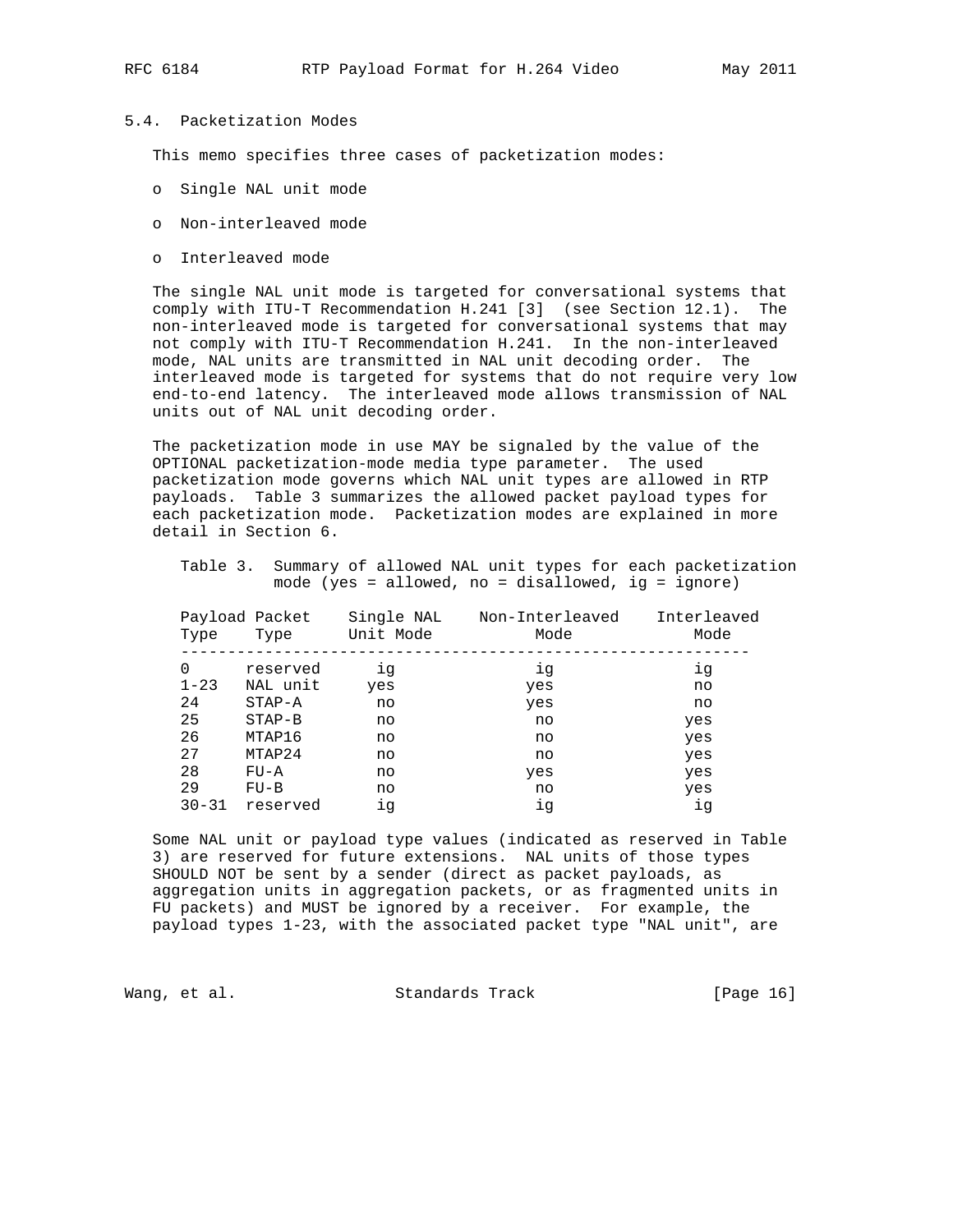allowed in "Single NAL Unit Mode" and in "Non-Interleaved Mode" but disallowed in "Interleaved Mode". However, NAL units of NAL unit types 1-23 can be used in "Interleaved Mode" as aggregation units in STAP-B, MTAP16, and MTAP24 packets as well as fragmented units in FU- A and FU-B packets. Similarly, NAL units of NAL unit types 1-23 can also be used in the "Non-Interleaved Mode" as aggregation units in STAP-A packets or fragmented units in FU-A packets, in addition to being directly used as packet payloads.

#### 5.5. Decoding Order Number (DON)

 In the interleaved packetization mode, the transmission order of NAL units is allowed to differ from the decoding order of the NAL units. Decoding order number (DON) is a field in the payload structure or a derived variable that indicates the NAL unit decoding order. Rationale and examples of use cases for transmission out of decoding order and for the use of DON are given in Section 13.

 The coupling of transmission and decoding order is controlled by the OPTIONAL sprop-interleaving-depth media type parameter as follows. When the value of the OPTIONAL sprop-interleaving-depth media type parameter is equal to 0 (explicitly or per default), the transmission order of NAL units MUST conform to the NAL unit decoding order. When the value of the OPTIONAL sprop-interleaving-depth media type parameter is greater than 0:

- o the order of NAL units in an MTAP16 and an MTAP24 is not required to be the NAL unit decoding order, and
- o the order of NAL units generated by de-packetizing STAP-Bs, MTAPs, and FUs in two consecutive packets is not required to be the NAL unit decoding order.

 The RTP payload structures for a single NAL unit packet, an STAP-A, and an FU-A do not include DON. STAP-B and FU-B structures include DON, and the structure of MTAPs enables derivation of DON, as specified in Section 5.7.2.

 Informative note: When an FU-A occurs in interleaved mode, it always follows an FU-B, which sets its DON.

 Informative note: If a transmitter wants to encapsulate a single NAL unit per packet and transmit packets out of their decoding order, STAP-B packet type can be used.

 In the single NAL unit packetization mode, the transmission order of NAL units, determined by the RTP sequence number, MUST be the same as their NAL unit decoding order. In the non-interleaved packetization

Wang, et al. Standards Track [Page 17]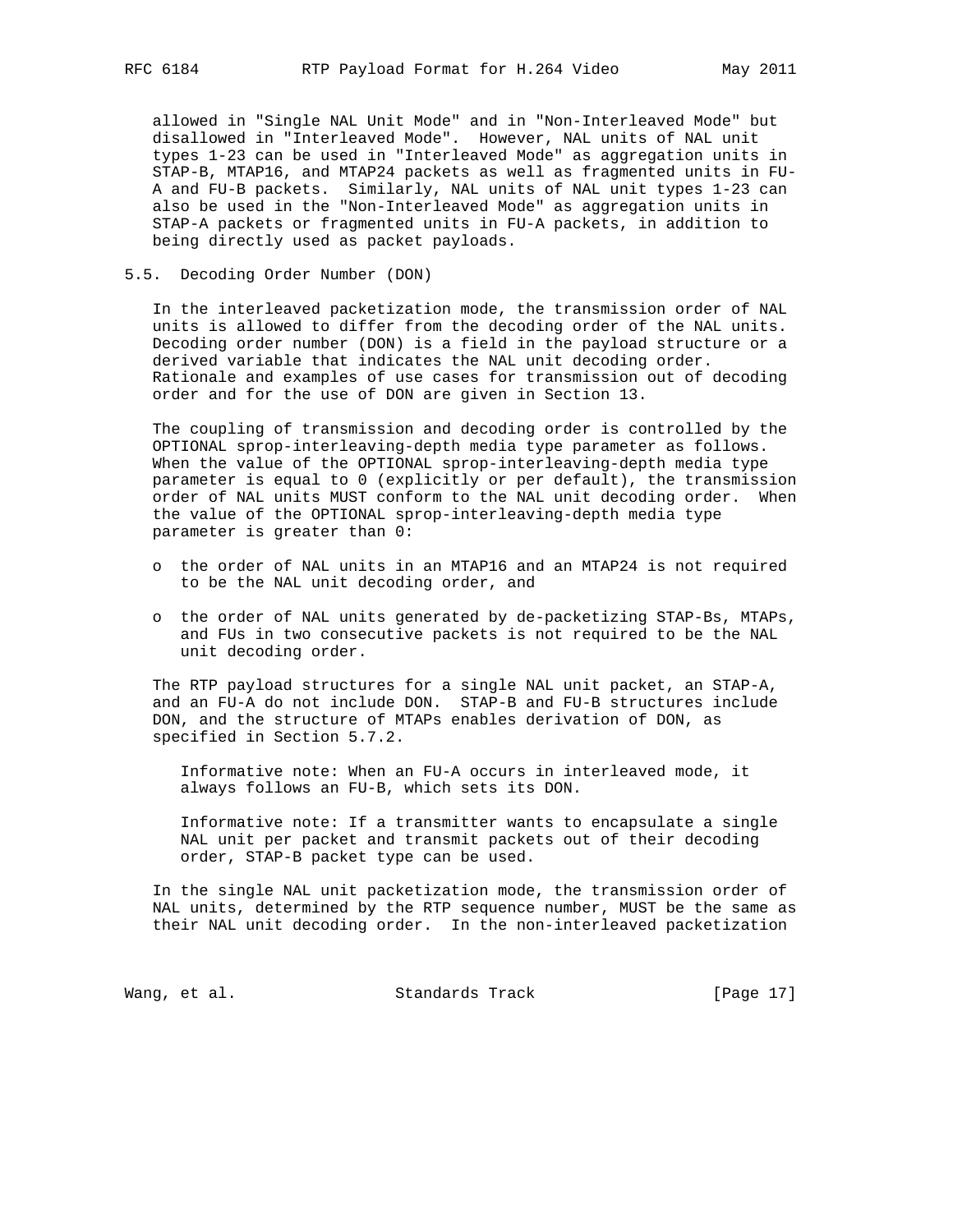mode, the transmission order of NAL units in single NAL unit packets, STAP-As, and FU-As MUST be the same as their NAL unit decoding order. The NAL units within an STAP MUST appear in the NAL unit decoding order. Thus, the decoding order is first provided through the implicit order within an STAP and then provided through the RTP sequence number for the order between STAPs, FUs, and single NAL unit packets.

 The signaling of the value of DON for NAL units carried in STAP-B, MTAP, and a series of fragmentation units starting with an FU-B is specified in Sections 5.7.1, 5.7.2, and 5.8, respectively. The DON value of the first NAL unit in transmission order MAY be set to any value. Values of DON are in the range of 0 to 65535, inclusive. After reaching the maximum value, the value of DON wraps around to 0.

 The decoding order of two NAL units contained in any STAP-B, MTAP, or a series of fragmentation units starting with an FU-B is determined as follows. Let DON(i) be the decoding order number of the NAL unit having index i in the transmission order. Function don\_diff( $m,n$ ) is specified as follows:

If  $DOM(m) == DOM(n)$ ,  $don_diff(m,n) = 0$ If  $(DON(m) < DOM(n)$  and  $DOM(n) - DOM(m) < 32768)$ ,  $don\_diff(m,n) = DON(n) - DON(m)$ If  $(DON(m) > DON(n)$  and  $DOM(m) - DON(n) >= 32768)$ , don\_diff(m,n) =  $65536 - DON(m) + DON(n)$ If  $(DON(m) < DOM(n)$  and  $DOM(n)$  -  $DOM(m)$  >= 32768), don\_diff $(m,n) = - (DOM(m) + 65536 - DON(n))$ If  $(DON(m) > DON(n)$  and  $DOM(m) - DON(n) < 32768)$ , don\_diff $(m,n) = - (DOM(m) - DON(n))$ 

 A positive value of don\_diff(m,n) indicates that the NAL unit having transmission order index n follows, in decoding order, the NAL unit having transmission order index m. When don\_diff(m,n) is equal to 0, the NAL unit decoding order of the two NAL units can be in either order. A negative value of don\_diff(m,n) indicates that the NAL unit having transmission order index n precedes, in decoding order, the NAL unit having transmission order index m.

 Values of DON-related fields (DON, DONB, and DOND; see Section 5.7) MUST be such that the decoding order determined by the values of DON, as specified above, conforms to the NAL unit decoding order.

Wang, et al. Standards Track [Page 18]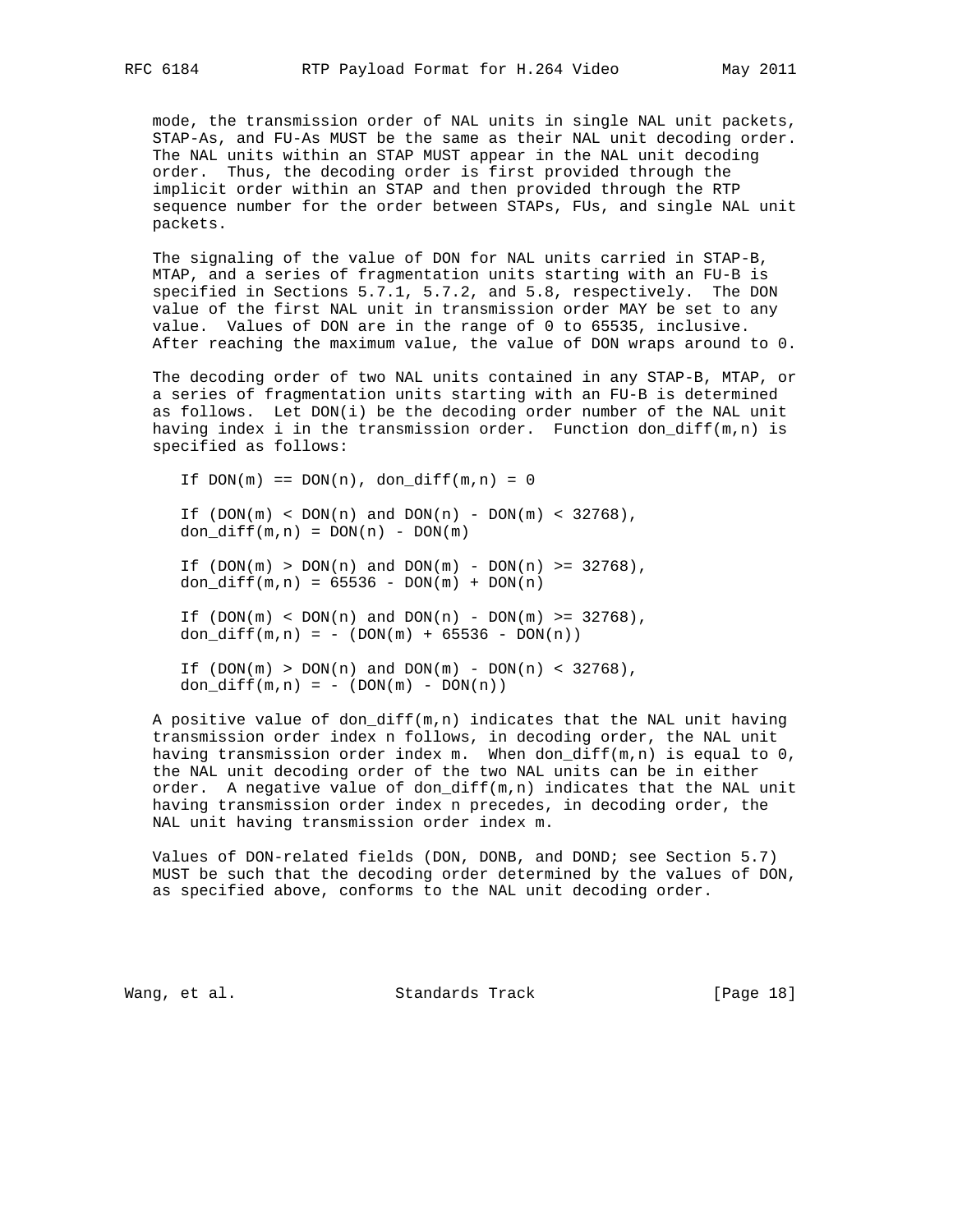If the order of two NAL units in NAL unit decoding order is switched and the new order does not conform to the NAL unit decoding order, the NAL units MUST NOT have the same value of DON. If the order of two consecutive NAL units in the NAL unit stream is switched and the new order still conforms to the NAL unit decoding order, the NAL units MAY have the same value of DON. For example, when arbitrary slice order is allowed by the video coding profile in use, all the coded slice NAL units of a coded picture are allowed to have the same value of DON. Consequently, NAL units having the same value of DON can be decoded in any order, and two NAL units having a different value of DON should be passed to the decoder in the order specified above. When two consecutive NAL units in the NAL unit decoding order have a different value of DON, the value of DON for the second NAL unit in decoding order SHOULD be the value of DON for the first, incremented by one.

 An example of the de-packetization process to recover the NAL unit decoding order is given in Section 7.

 Informative note: Receivers should not expect that the absolute difference of values of DON for two consecutive NAL units in the NAL unit decoding order will be equal to one, even in error-free transmission. An increment by one is not required, as at the time of associating values of DON to NAL units, it may not be known whether all NAL units are delivered to the receiver. For example, a gateway may not forward coded slice NAL units of non-reference pictures or SEI NAL units when there is a shortage of bitrate in the network to which the packets are forwarded. In another example, a live broadcast is interrupted by pre-encoded content, such as commercials, from time to time. The first intra picture of a pre-encoded clip is transmitted in advance to ensure that it is readily available in the receiver. When transmitting the first intra picture, the originator does not exactly know how many NAL units will be encoded before the first intra picture of the pre encoded clip follows in decoding order. Thus, the values of DON for the NAL units of the first intra picture of the pre-encoded clip have to be estimated when they are transmitted, and gaps in values of DON may occur.

5.6. Single NAL Unit Packet

 The single NAL unit packet defined here MUST contain only one NAL unit of the types defined in [1]. This means that neither an aggregation packet nor a fragmentation unit can be used within a single NAL unit packet. A NAL unit stream composed by de-packetizing single NAL unit packets in RTP sequence number order MUST conform to the NAL unit decoding order. The structure of the single NAL unit packet is shown in Figure 2.

Wang, et al. Standards Track [Page 19]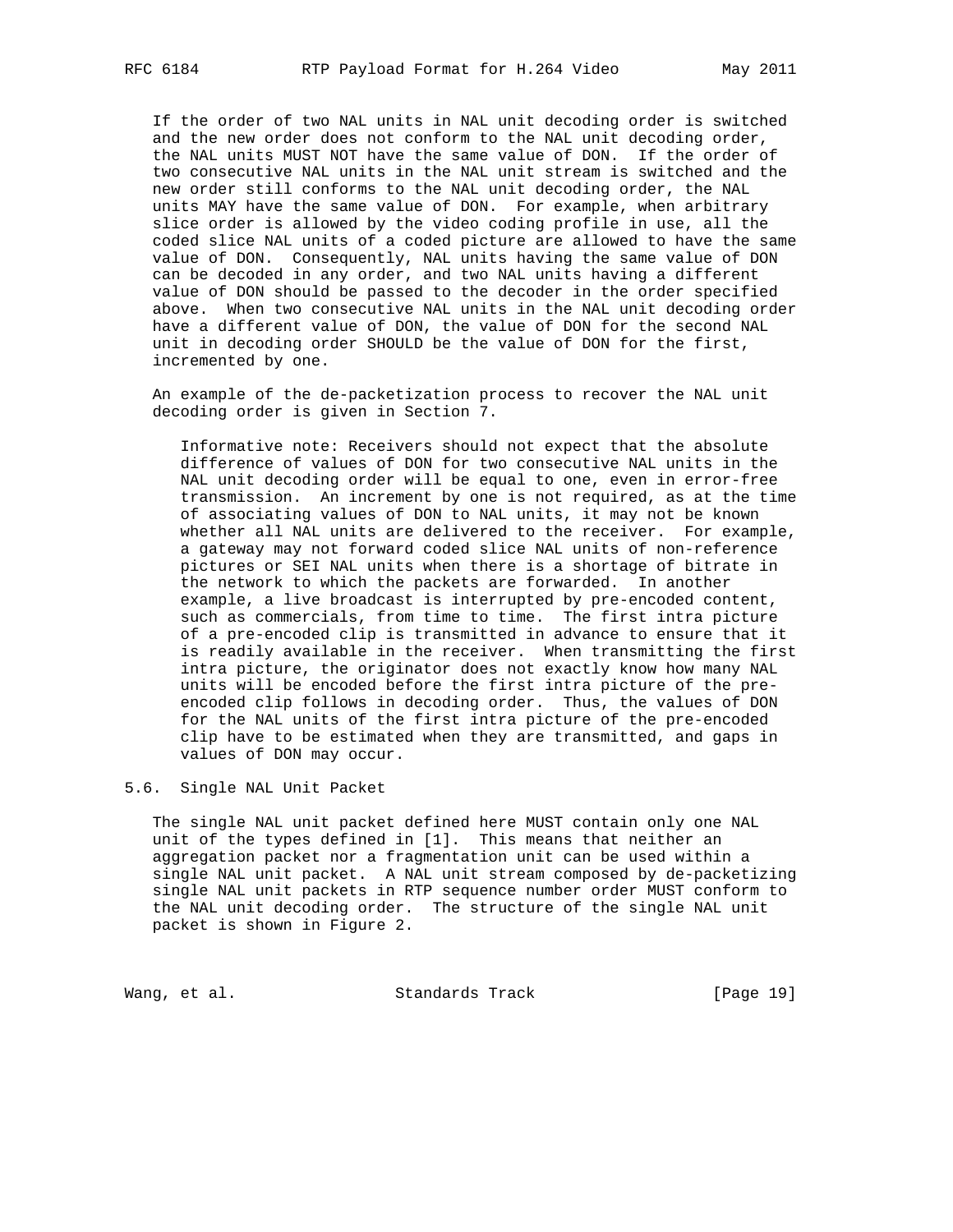Informative note: The first byte of a NAL unit co-serves as the RTP payload header.

 $0$  1 2 3 0 1 2 3 4 5 6 7 8 9 0 1 2 3 4 5 6 7 8 9 0 1 2 3 4 5 6 7 8 9 0 1 +-+-+-+-+-+-+-+-+-+-+-+-+-+-+-+-+-+-+-+-+-+-+-+-+-+-+-+-+-+-+-+-+ |F|NRI| Type | | +-+-+-+-+-+-+-+-+ | | | Bytes 2..n of a single NAL unit | | | +-+-+-+-+-+-+-+-+-+-+-+-+-+-+-+-+ | :...OPTIONAL RTP padding | +-+-+-+-+-+-+-+-+-+-+-+-+-+-+-+-+-+-+-+-+-+-+-+-+-+-+-+-+-+-+-+-+

Figure 2. RTP payload format for single NAL unit packet

5.7. Aggregation Packets

 Aggregation packets are the NAL unit aggregation scheme of this payload specification. The scheme is introduced to reflect the dramatically different MTU sizes of two key target networks: wireline IP networks (with an MTU size that is often limited by the Ethernet MTU size, roughly 1500 bytes) and IP-based or non-IP-based (e.g., ITU-T H.324/M) wireless communication systems with preferred transmission unit sizes of 254 bytes or less. To prevent media transcoding between the two worlds, and to avoid undesirable packetization overhead, a NAL unit aggregation scheme is introduced.

Two types of aggregation packets are defined by this specification:

- o Single-time aggregation packet (STAP): aggregates NAL units with identical NALU-times. Two types of STAPs are defined, one without DON (STAP-A) and another including DON (STAP-B).
- o Multi-time aggregation packet (MTAP): aggregates NAL units with potentially differing NALU-times. Two different MTAPs are defined, differing in the length of the NAL unit timestamp offset.

 Each NAL unit to be carried in an aggregation packet is encapsulated in an aggregation unit. Please see below for the four different aggregation units and their characteristics.

Wang, et al. Standards Track [Page 20]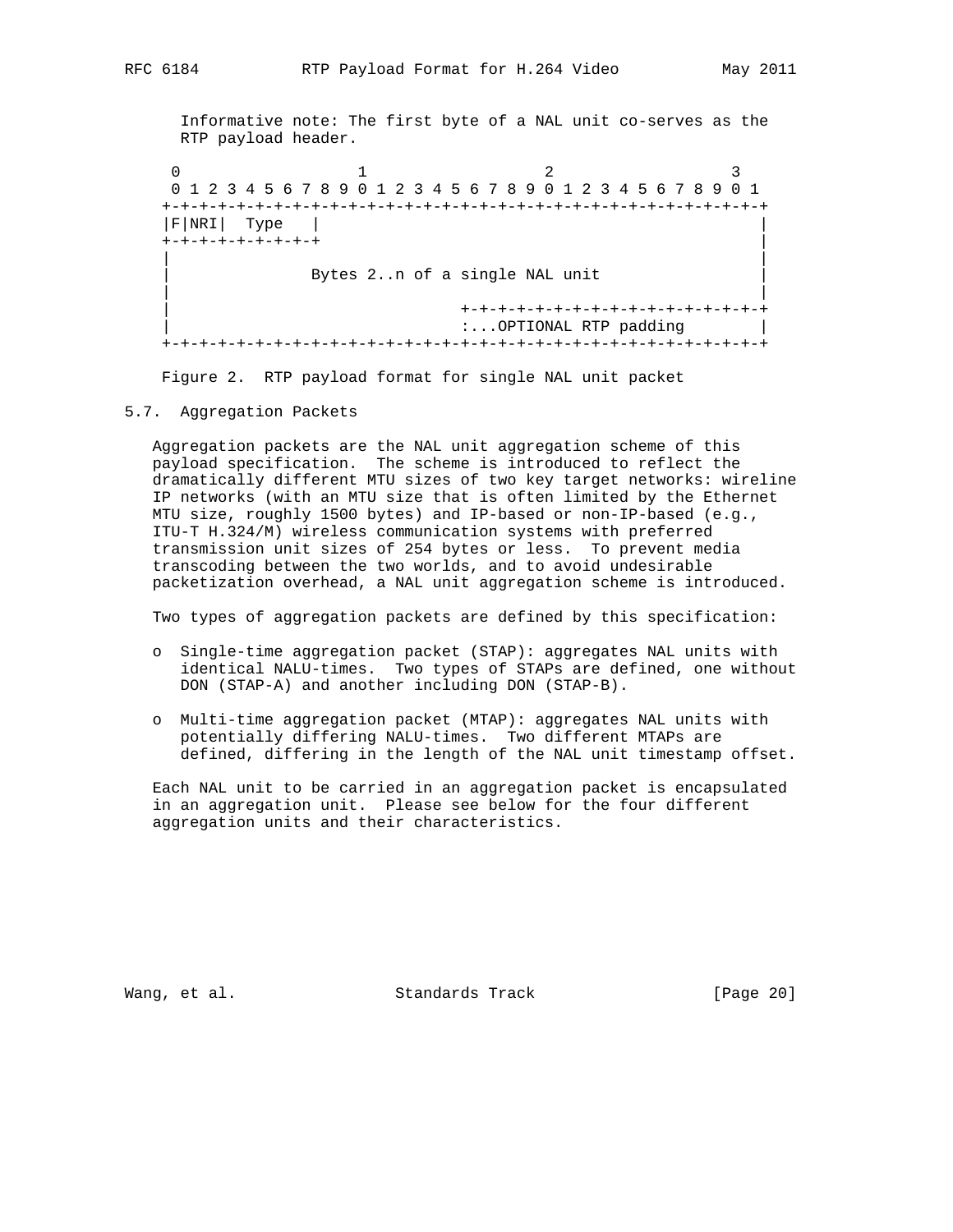The structure of the RTP payload format for aggregation packets is presented in Figure 3.

 $0$  1 2 3 0 1 2 3 4 5 6 7 8 9 0 1 2 3 4 5 6 7 8 9 0 1 2 3 4 5 6 7 8 9 0 1 +-+-+-+-+-+-+-+-+-+-+-+-+-+-+-+-+-+-+-+-+-+-+-+-+-+-+-+-+-+-+-+-+ |F|NRI| Type | | +-+-+-+-+-+-+-+-+ | | | one or more aggregation units | | | +-+-+-+-+-+-+-+-+-+-+-+-+-+-+-+-+ | :...OPTIONAL RTP padding | +-+-+-+-+-+-+-+-+-+-+-+-+-+-+-+-+-+-+-+-+-+-+-+-+-+-+-+-+-+-+-+-+

Figure 3. RTP payload format for aggregation packets

MTAPs and STAPs share the following packetization rules:

- o The RTP timestamp MUST be set to the earliest of the NALU-times of all the NAL units to be aggregated.
- o The type field of the NAL unit type octet MUST be set to the appropriate value, as indicated in Table 4.
- o The F bit MUST be cleared if all F bits of the aggregated NAL units are zero; otherwise, it MUST be set.
- o The value of NRI MUST be the maximum of all the NAL units carried in the aggregation packet.

Table 4. Type field for STAPs and MTAPs

| Type | Packet     | Timestamp offset<br>field length<br>$(in \; bits)$ | DON-related fields<br>(DON, DONB, DOND)<br>present |
|------|------------|----------------------------------------------------|----------------------------------------------------|
| 24   | $STAP - A$ |                                                    | no                                                 |
| 25   | $STAP-B$   |                                                    | yes                                                |
| 26   | MTAP16     | 16                                                 | yes                                                |
| 27   | MTAP24     | 2.4                                                | yes                                                |

 The marker bit in the RTP header is set to the value that the marker bit of the last NAL unit of the aggregated packet would have if it were transported in its own RTP packet.

Wang, et al. Standards Track [Page 21]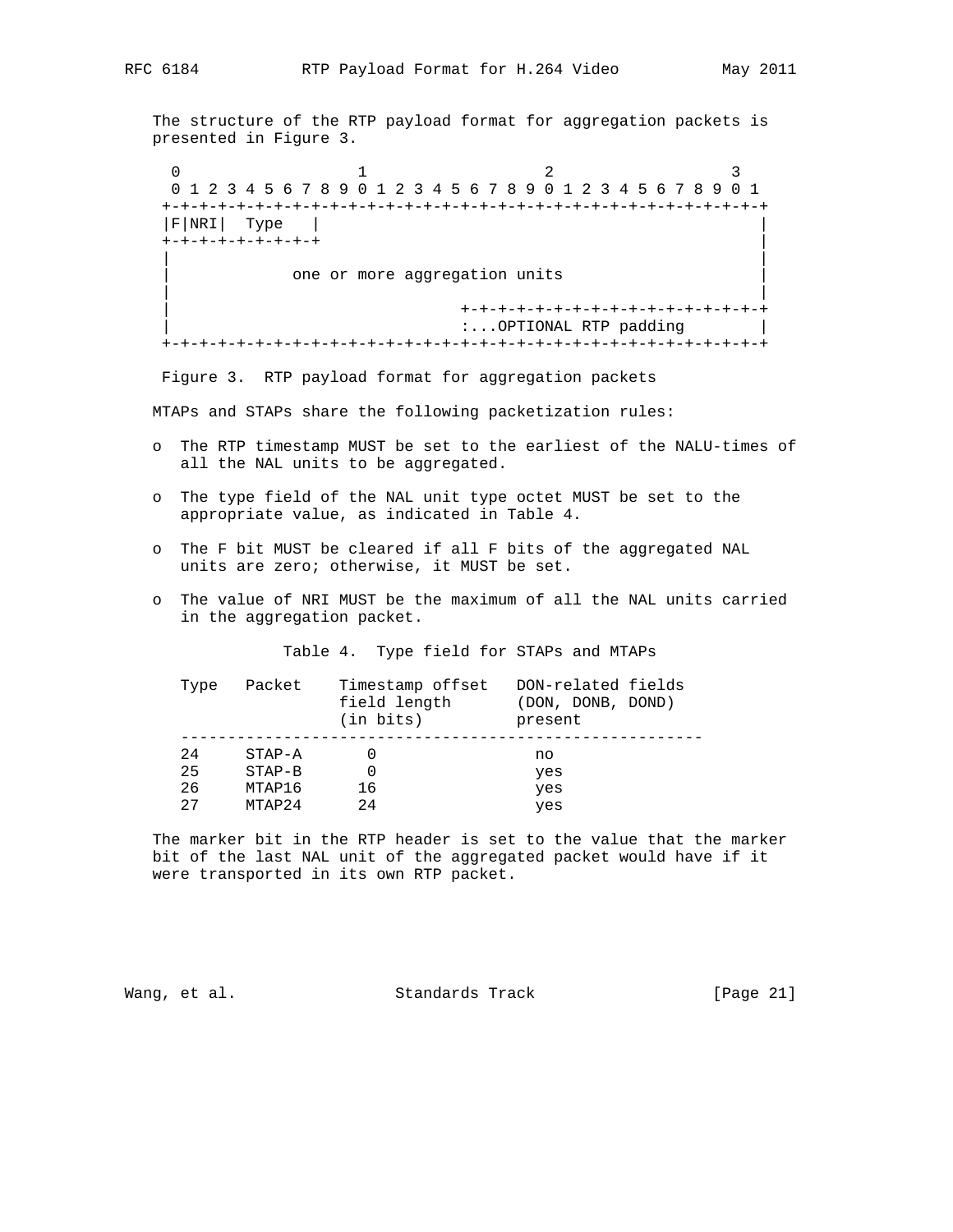The payload of an aggregation packet consists of one or more aggregation units. See Sections 5.7.1 and 5.7.2 for the four different types of aggregation units. An aggregation packet can carry as many aggregation units as necessary; however, the total amount of data in an aggregation packet obviously MUST fit into an IP packet, and the size SHOULD be chosen so that the resulting IP packet is smaller than the MTU size. An aggregation packet MUST NOT contain fragmentation units, as specified in Section 5.8. Aggregation packets MUST NOT be nested; that is, an aggregation packet MUST NOT contain another aggregation packet.

5.7.1. Single-Time Aggregation Packet (STAP)

 A single-time aggregation packet (STAP) SHOULD be used whenever NAL units are aggregated that all share the same NALU-time. The payload of an STAP-A does not include DON and consists of at least one single-time aggregation unit, as presented in Figure 4. The payload of an STAP-B consists of a 16-bit unsigned decoding order number (DON) (in network byte order) followed by at least one single-time aggregation unit, as presented in Figure 5.

 $0$  1 2 3 0 1 2 3 4 5 6 7 8 9 0 1 2 3 4 5 6 7 8 9 0 1 2 3 4 5 6 7 8 9 0 1 +-+-+-+-+-+-+-+-+-+-+-+-+-+-+-+-+-+-+-+-+-+-+-+-+-+-+-+-+-+-+-+-+ : | +-+-+-+-+-+-+-+-+ | | | single-time aggregation units | | | +-+-+-+-+-+-+-+-+-+-+-+-+-+-+-+-+ | : +-+-+-+-+-+-+-+-+-+-+-+-+-+-+-+-+

Figure 4. Payload format for STAP-A

Wang, et al. Standards Track [Page 22]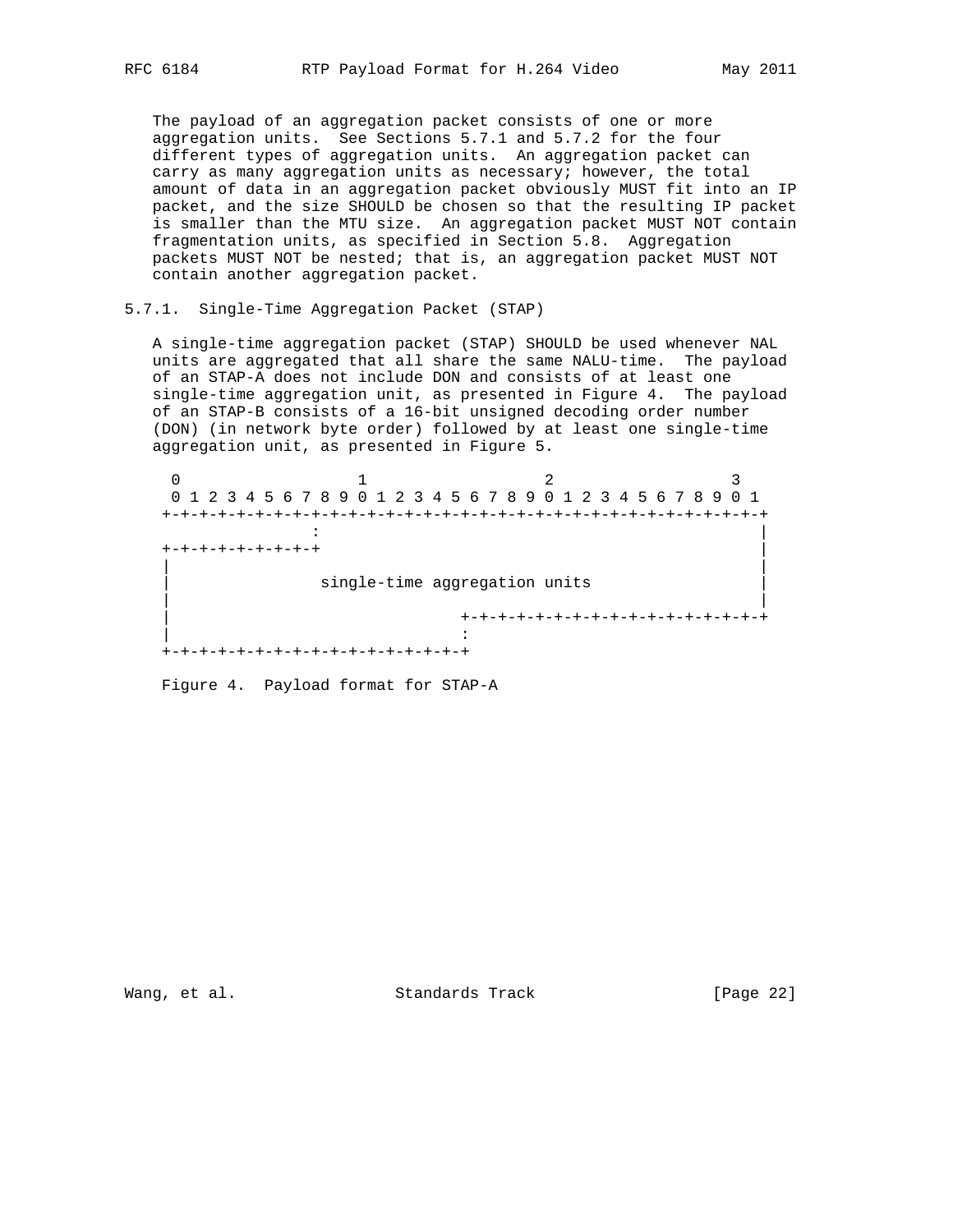$0$  1 2 3 0 1 2 3 4 5 6 7 8 9 0 1 2 3 4 5 6 7 8 9 0 1 2 3 4 5 6 7 8 9 0 1 +-+-+-+-+-+-+-+-+-+-+-+-+-+-+-+-+-+-+-+-+-+-+-+-+-+-+-+-+-+-+-+-+ : decoding order number (DON) | | +-+-+-+-+-+-+-+-+-+-+-+-+-+-+-+-+-+-+-+-+-+-+-+-+ | | | single-time aggregation units | | | +-+-+-+-+-+-+-+-+-+-+-+-+-+-+-+-+ | : +-+-+-+-+-+-+-+-+-+-+-+-+-+-+-+-+

Figure 5. Payload format for STAP-B

 The DON field specifies the value of DON for the first NAL unit in an STAP-B in transmission order. For each successive NAL unit in appearance order in an STAP-B, the value of DON is equal to (the value of DON of the previous NAL unit in the STAP-B + 1) % 65536, in which '%' stands for the modulo operation.

 A single-time aggregation unit consists of 16-bit unsigned size information (in network byte order) that indicates the size of the following NAL unit in bytes (excluding these two octets, but including the NAL unit type octet of the NAL unit), followed by the NAL unit itself, including its NAL unit type byte. A single-time aggregation unit is byte aligned within the RTP payload, but it may not be aligned on a 32-bit word boundary. Figure 6 presents the structure of the single-time aggregation unit.

| 0 1 2 3 4 5 6 7 8 9 0 1 2 3 4 5 6 7 8 9 0 1 2 3 4 5 6 7 8 9 0 1 |                                 |  |
|-----------------------------------------------------------------|---------------------------------|--|
|                                                                 |                                 |  |
|                                                                 | NAL unit size                   |  |
|                                                                 |                                 |  |
|                                                                 |                                 |  |
|                                                                 | NAL unit                        |  |
|                                                                 |                                 |  |
|                                                                 | +-+-+-+-+-+-+-+-+-+-+-+-+-+-+-+ |  |
|                                                                 |                                 |  |
| +-+-+-+-+-+-+-+-+-+-+-+-+-+-+-+-+-+                             |                                 |  |

Figure 6. Structure for single-time aggregation unit

Wang, et al. Standards Track [Page 23]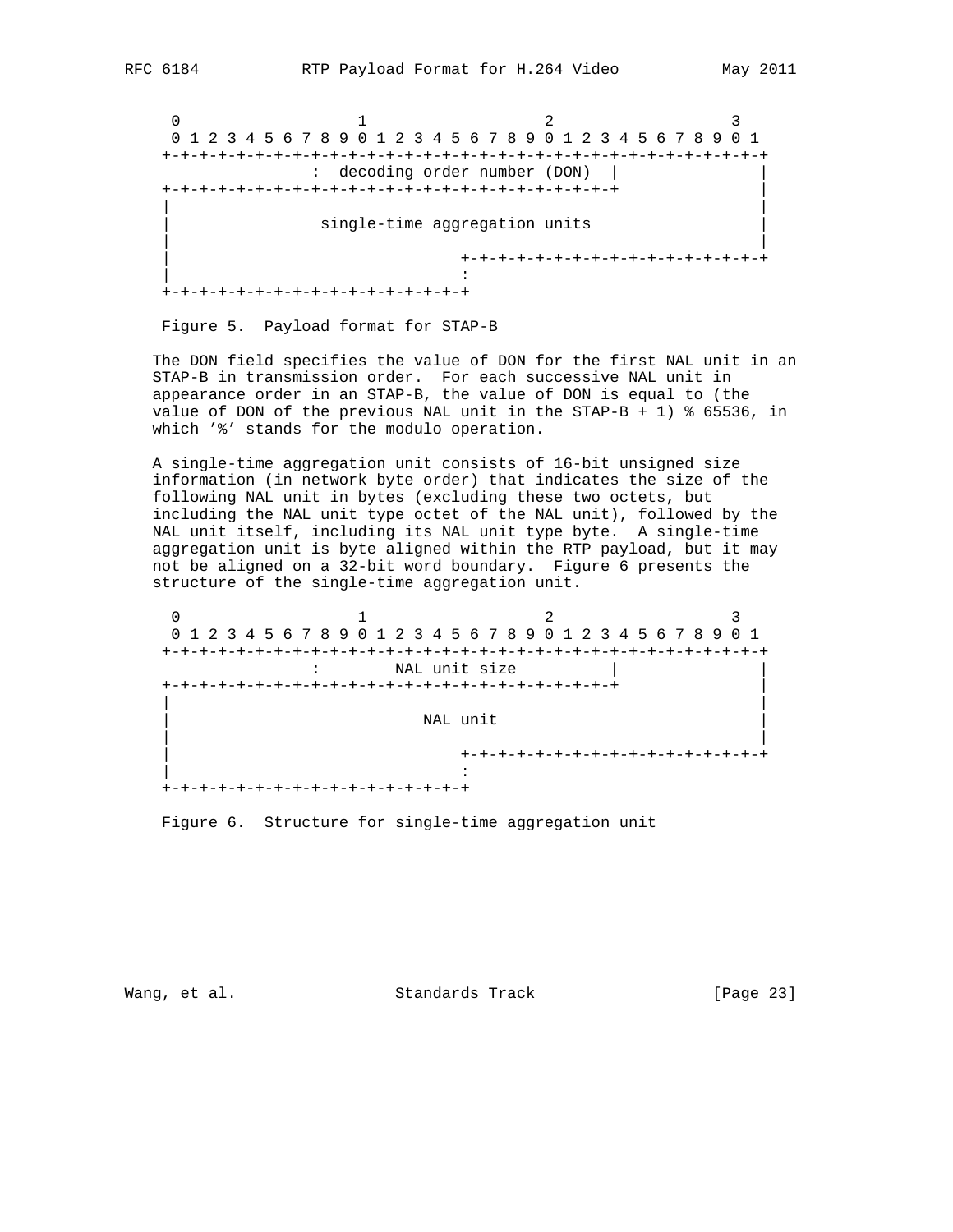Figure 7 presents an example of an RTP packet that contains an STAP- A. The STAP contains two single-time aggregation units, labeled as 1 and 2 in the figure.

 $0$  1 2 3 0 1 2 3 4 5 6 7 8 9 0 1 2 3 4 5 6 7 8 9 0 1 2 3 4 5 6 7 8 9 0 1 +-+-+-+-+-+-+-+-+-+-+-+-+-+-+-+-+-+-+-+-+-+-+-+-+-+-+-+-+-+-+-+-+ RTP Header +-+-+-+-+-+-+-+-+-+-+-+-+-+-+-+-+-+-+-+-+-+-+-+-+-+-+-+-+-+-+-+-+ |STAP-A NAL HDR | NALU 1 Size | NALU 1 HDR | +-+-+-+-+-+-+-+-+-+-+-+-+-+-+-+-+-+-+-+-+-+-+-+-+-+-+-+-+-+-+-+-+ NALU 1 Data in the second contract of the second contract of the second contract of the second contract of the second contract of the second contract of the second contract of the second contract of the second contract of the second c + +-+-+-+-+-+-+-+-+-+-+-+-+-+-+-+-+-+-+-+-+-+-+-+-+  $|$  NALU 2 HDR  $|$  +-+-+-+-+-+-+-+-+-+-+-+-+-+-+-+-+-+-+-+-+-+-+-+-+-+-+-+-+-+-+-+-+ | NALU 2 Data | in the second contract of the second contract of the second contract of the second contract of the second contract of the second contract of the second contract of the second contract of the second contract of the second c | +-+-+-+-+-+-+-+-+-+-+-+-+-+-+-+-+ :...OPTIONAL RTP padding | +-+-+-+-+-+-+-+-+-+-+-+-+-+-+-+-+-+-+-+-+-+-+-+-+-+-+-+-+-+-+-+-+

 Figure 7. An example of an RTP packet including an STAP-A containing two single-time aggregation units

Wang, et al. Standards Track [Page 24]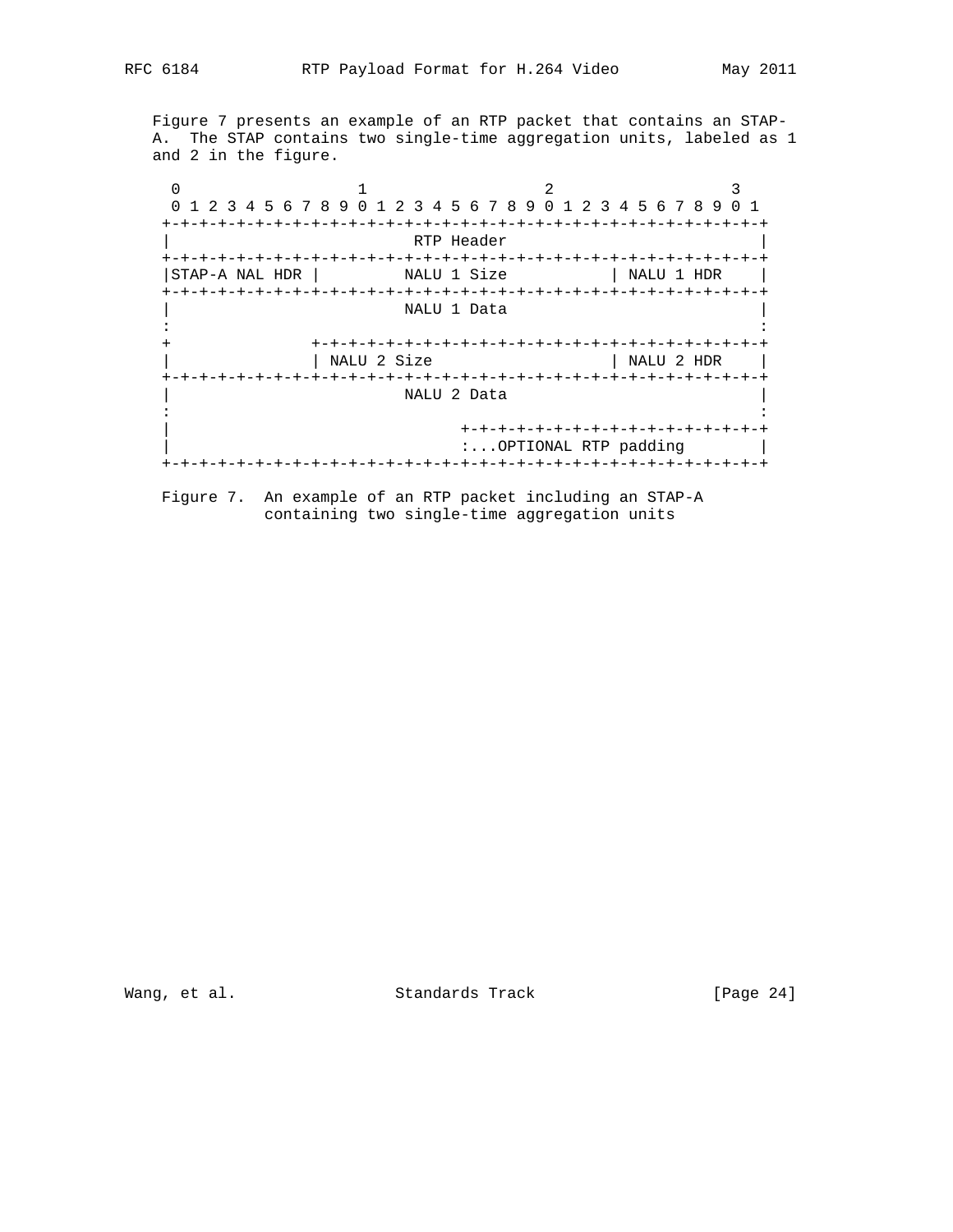Figure 8 presents an example of an RTP packet that contains an STAP- B. The STAP contains two single-time aggregation units, labeled as 1 and 2 in the figure.

 $0$  1 2 3 0 1 2 3 4 5 6 7 8 9 0 1 2 3 4 5 6 7 8 9 0 1 2 3 4 5 6 7 8 9 0 1 +-+-+-+-+-+-+-+-+-+-+-+-+-+-+-+-+-+-+-+-+-+-+-+-+-+-+-+-+-+-+-+-+ RTP Header +-+-+-+-+-+-+-+-+-+-+-+-+-+-+-+-+-+-+-+-+-+-+-+-+-+-+-+-+-+-+-+-+ |STAP-B NAL HDR | DON | NALU 1 Size | +-+-+-+-+-+-+-+-+-+-+-+-+-+-+-+-+-+-+-+-+-+-+-+-+-+-+-+-+-+-+-+-+ | NALU 1 Size | NALU 1 HDR | NALU 1 Data +-+-+-+-+-+-+-+-+-+-+-+-+-+-+-+-+ + in the second contract of the second contract of the second contract of the second contract of the second contract of the second contract of the second contract of the second contract of the second contract of the second c + +-+-+-+-+-+-+-+-+-+-+-+-+-+-+-+-+-+-+-+-+-+-+-+-+ | | NALU 2 Size | NALU 2 HDR | +-+-+-+-+-+-+-+-+-+-+-+-+-+-+-+-+-+-+-+-+-+-+-+-+-+-+-+-+-+-+-+-+ NALU 2 Data in the second contract of the second contract of the second contract of the second contract of the second contract of the second contract of the second contract of the second contract of the second contract of the second c | +-+-+-+-+-+-+-+-+-+-+-+-+-+-+-+-+ :...OPTIONAL RTP padding | +-+-+-+-+-+-+-+-+-+-+-+-+-+-+-+-+-+-+-+-+-+-+-+-+-+-+-+-+-+-+-+-+

 Figure 8. An example of an RTP packet including an STAP-B containing two single-time aggregation units

5.7.2. Multi-Time Aggregation Packets (MTAPs)

 The NAL unit payload of MTAPs consists of a 16-bit unsigned decoding order number base (DONB) (in network byte order) and one or more multi-time aggregation units, as presented in Figure 9. DONB MUST contain the value of DON for the first NAL unit in the NAL unit decoding order among the NAL units of the MTAP.

 Informative note: The first NAL unit in the NAL unit decoding order is not necessarily the first NAL unit in the order in which the NAL units are encapsulated in an MTAP.

Wang, et al. Standards Track [Page 25]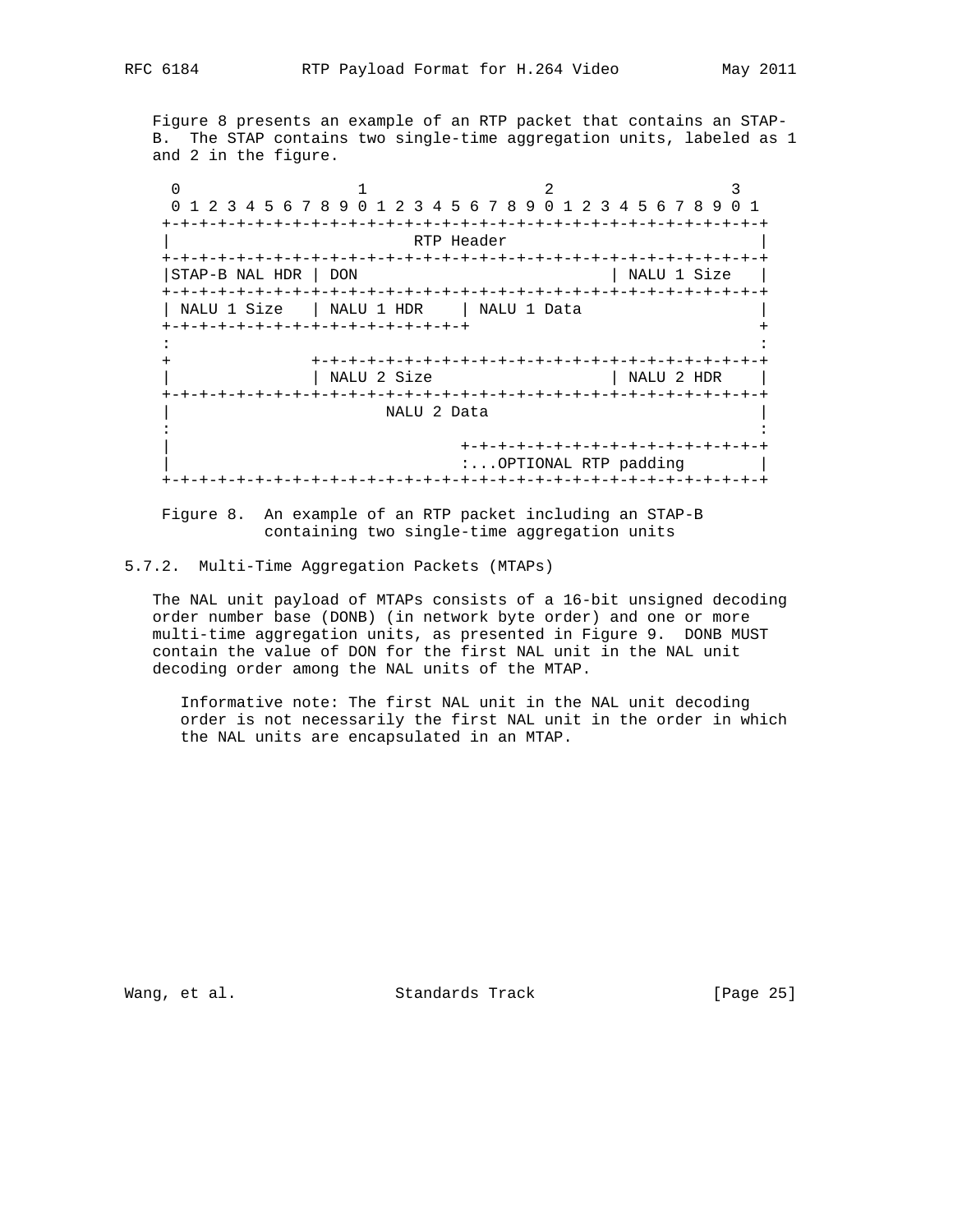$0$  1 2 3 0 1 2 3 4 5 6 7 8 9 0 1 2 3 4 5 6 7 8 9 0 1 2 3 4 5 6 7 8 9 0 1 +-+-+-+-+-+-+-+-+-+-+-+-+-+-+-+-+-+-+-+-+-+-+-+-+-+-+-+-+-+-+-+-+ : decoding order number base | | +-+-+-+-+-+-+-+-+-+-+-+-+-+-+-+-+-+-+-+-+-+-+-+-+ | | | multi-time aggregation units | | | +-+-+-+-+-+-+-+-+-+-+-+-+-+-+-+-+ | : +-+-+-+-+-+-+-+-+-+-+-+-+-+-+-+-+

Figure 9. NAL unit payload format for MTAPs

 Two different multi-time aggregation units are defined in this specification. Both of them consist of 16 bits of unsigned size information of the following NAL unit (in network byte order), an 8-bit unsigned decoding order number difference (DOND), and n bits (in network byte order) of timestamp offset (TS offset) for this NAL unit, whereby n can be 16 or 24. The choice between the different MTAP types (MTAP16 and MTAP24) is application dependent: the larger the timestamp offset is, the higher the flexibility of the MTAP, but the overhead is also higher.

 The structure of the multi-time aggregation units for MTAP16 and MTAP24 are presented in Figures 10 and 11, respectively. The starting or ending position of an aggregation unit within a packet is not required to be on a 32-bit word boundary. The DON of the NAL unit contained in a multi-time aggregation unit is equal to (DONB + DOND) % 65536, in which % denotes the modulo operation. This memo does not specify how the NAL units within an MTAP are ordered, but, in most cases, NAL unit decoding order SHOULD be used.

 The timestamp offset field MUST be set to a value equal to the value of the following formula: if the NALU-time is larger than or equal to the RTP timestamp of the packet, then the timestamp offset equals (the NALU-time of the NAL unit - the RTP timestamp of the packet). If the NALU-time is smaller than the RTP timestamp of the packet, then the timestamp offset is equal to the NALU-time  $+$  (2^32 - the RTP timestamp of the packet).

Wang, et al. Standards Track [Page 26]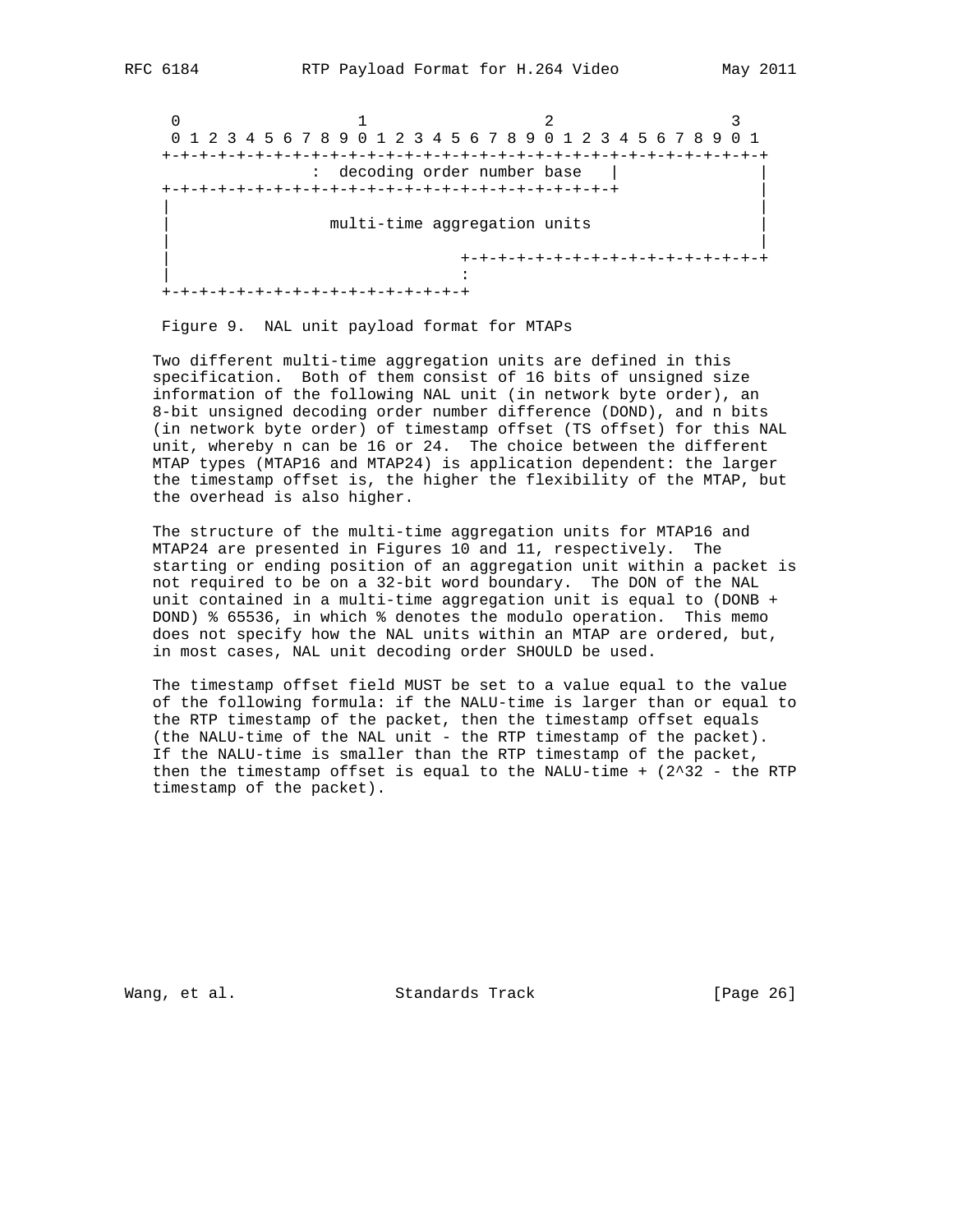$0$  1 2 3 0 1 2 3 4 5 6 7 8 9 0 1 2 3 4 5 6 7 8 9 0 1 2 3 4 5 6 7 8 9 0 1 +-+-+-+-+-+-+-+-+-+-+-+-+-+-+-+-+-+-+-+-+-+-+-+-+-+-+-+-+-+-+-+-+ : NAL unit size | DOND | TS offset | +-+-+-+-+-+-+-+-+-+-+-+-+-+-+-+-+-+-+-+-+-+-+-+-+-+-+-+-+-+-+-+-+ | TS offset | | +-+-+-+-+-+-+-+-+ NAL unit | | | | +-+-+-+-+-+-+-+-+-+-+-+-+-+-+-+-+ | :

Figure 10. Multi-time aggregation unit for MTAP16

+-+-+-+-+-+-+-+-+-+-+-+-+-+-+-+-+

 $0$  1 2 3 0 1 2 3 4 5 6 7 8 9 0 1 2 3 4 5 6 7 8 9 0 1 2 3 4 5 6 7 8 9 0 1 +-+-+-+-+-+-+-+-+-+-+-+-+-+-+-+-+-+-+-+-+-+-+-+-+-+-+-+-+-+-+-+-+ : NAL unit size | DOND | TS offset | +-+-+-+-+-+-+-+-+-+-+-+-+-+-+-+-+-+-+-+-+-+-+-+-+-+-+-+-+-+-+-+-+ TS offset +-+-+-+-+-+-+-+-+-+-+-+-+-+-+-+-+ | NAL unit | +-+-+-+-+-+-+-+-+-+-+-+-+-+-+-+-+ | : +-+-+-+-+-+-+-+-+-+-+-+-+-+-+-+-+

Figure 11. Multi-time aggregation unit for MTAP24

 For the "earliest" multi-time aggregation unit in an MTAP, the timestamp offset MUST be zero. Hence, the RTP timestamp of the MTAP itself is identical to the earliest NALU-time.

 Informative note: The "earliest" multi-time aggregation unit is the one that would have the smallest extended RTP timestamp among all the aggregation units of an MTAP if the NAL units contained in the aggregation units were encapsulated in single NAL unit packets. An extended timestamp is a timestamp that has more than 32 bits and is capable of counting the wraparound of the timestamp field, thus enabling one to determine the smallest value if the timestamp wraps. Such an "earliest" aggregation unit may not be the first one in the order in which the aggregation units are encapsulated in an MTAP. The "earliest" NAL unit need not be the same as the first NAL unit in the NAL unit decoding order either.

 Figure 12 presents an example of an RTP packet that contains a multi time aggregation packet of type MTAP16 that contains two multi-time aggregation units, labeled as 1 and 2 in the figure.

Wang, et al. Standards Track [Page 27]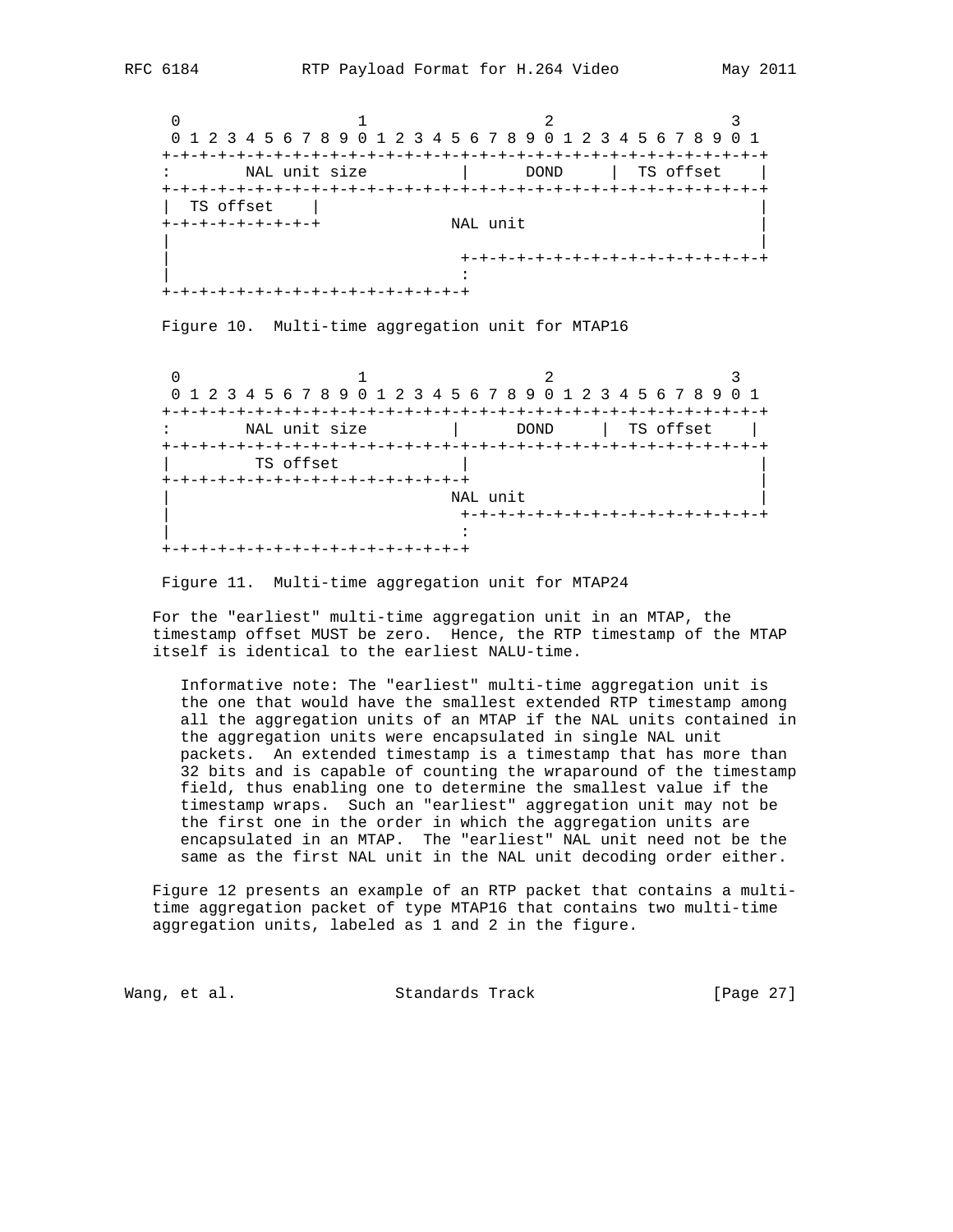$0$  1 2 3 0 1 2 3 4 5 6 7 8 9 0 1 2 3 4 5 6 7 8 9 0 1 2 3 4 5 6 7 8 9 0 1 +-+-+-+-+-+-+-+-+-+-+-+-+-+-+-+-+-+-+-+-+-+-+-+-+-+-+-+-+-+-+-+-+ | RTP Header | +-+-+-+-+-+-+-+-+-+-+-+-+-+-+-+-+-+-+-+-+-+-+-+-+-+-+-+-+-+-+-+-+ |MTAP16 NAL HDR | decoding order number base | NALU 1 Size | +-+-+-+-+-+-+-+-+-+-+-+-+-+-+-+-+-+-+-+-+-+-+-+-+-+-+-+-+-+-+-+-+ | NALU 1 Size | NALU 1 DOND | NALU 1 TS offset +-+-+-+-+-+-+-+-+-+-+-+-+-+-+-+-+-+-+-+-+-+-+-+-+-+-+-+-+-+-+-+-+ | NALU 1 HDR | NALU 1 DATA | +-+-+-+-+-+-+-+-+ + in the second contract of the second contract of the second contract of the second contract of the second contract of the second contract of the second contract of the second contract of the second contract of the second c + +-+-+-+-+-+-+-+-+-+-+-+-+-+-+-+-+-+-+-+-+-+-+-+-+ | | NALU 2 SIZE | NALU 2 DOND | +-+-+-+-+-+-+-+-+-+-+-+-+-+-+-+-+-+-+-+-+-+-+-+-+-+-+-+-+-+-+-+-+ | NALU 2 TS offset | NALU 2 HDR | NALU 2 DATA | +-+-+-+-+-+-+-+-+-+-+-+-+-+-+-+-+-+-+-+-+-+-+-+-+ | in the second contract of the second contract of the second contract of the second contract of the second contract of the second contract of the second contract of the second contract of the second contract of the second c | +-+-+-+-+-+-+-+-+-+-+-+-+-+-+-+-+ :...OPTIONAL RTP padding | +-+-+-+-+-+-+-+-+-+-+-+-+-+-+-+-+-+-+-+-+-+-+-+-+-+-+-+-+-+-+-+-+ Figure 12. An RTP packet including a multi-time aggregation

 packet of type MTAP16 containing two multi-time aggregation units

Wang, et al. Standards Track [Page 28]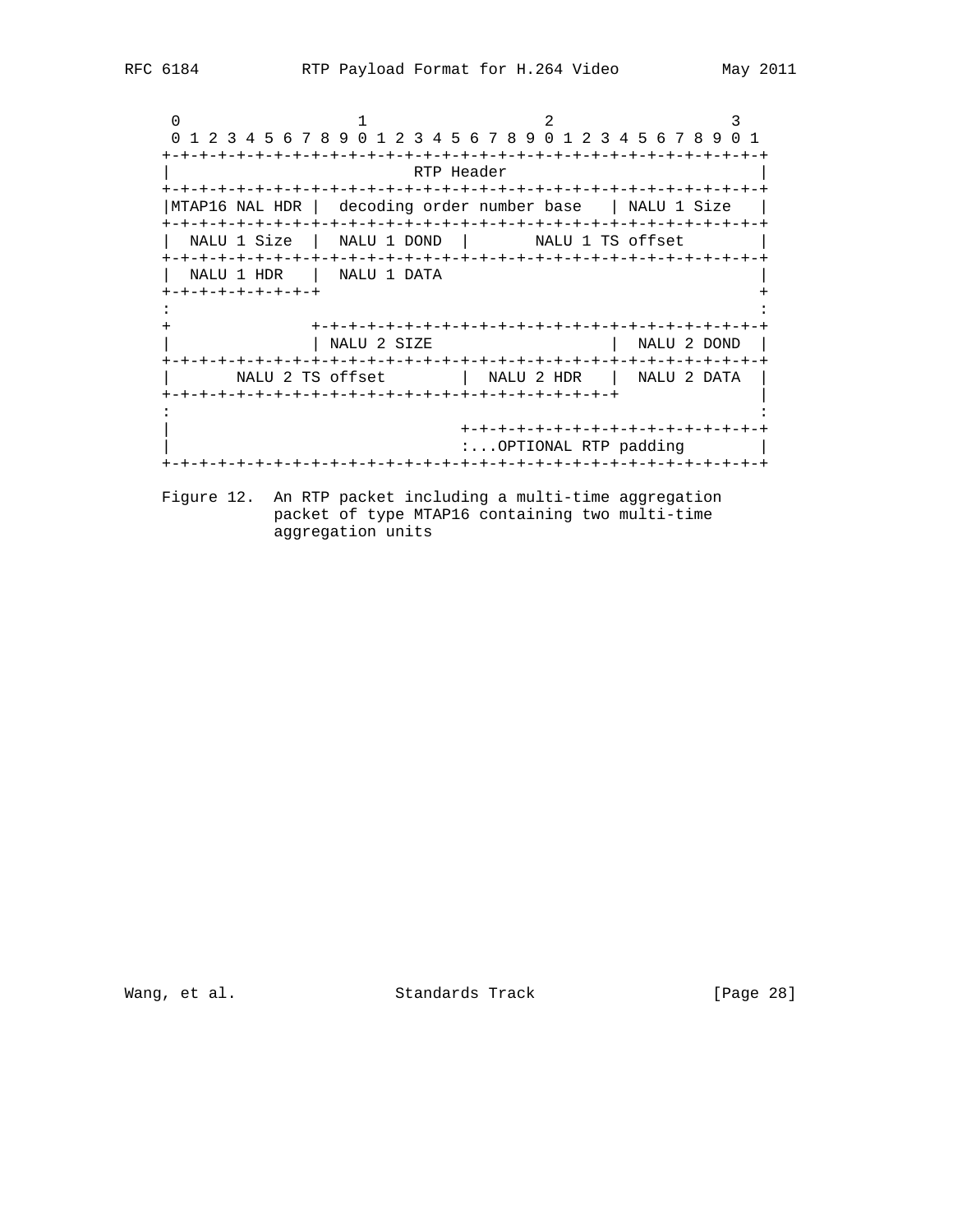Figure 13 presents an example of an RTP packet that contains a multi time aggregation packet of type MTAP24 that contains two multi-time aggregation units, labeled as 1 and 2 in the figure.

 $0$  1 2 3 0 1 2 3 4 5 6 7 8 9 0 1 2 3 4 5 6 7 8 9 0 1 2 3 4 5 6 7 8 9 0 1 +-+-+-+-+-+-+-+-+-+-+-+-+-+-+-+-+-+-+-+-+-+-+-+-+-+-+-+-+-+-+-+-+ RTP Header +-+-+-+-+-+-+-+-+-+-+-+-+-+-+-+-+-+-+-+-+-+-+-+-+-+-+-+-+-+-+-+-+ |MTAP24 NAL HDR | decoding order number base | NALU 1 Size | +-+-+-+-+-+-+-+-+-+-+-+-+-+-+-+-+-+-+-+-+-+-+-+-+-+-+-+-+-+-+-+-+ NALU 1 Size | NALU 1 DOND | NALU 1 TS offs +-+-+-+-+-+-+-+-+-+-+-+-+-+-+-+-+-+-+-+-+-+-+-+-+-+-+-+-+-+-+-+-+ |NALU 1 TS offs | NALU 1 HDR | NALU 1 DATA | +-+-+-+-+-+-+-+-+-+-+-+-+-+-+-+-+ + in the second contract of the second contract of the second contract of the second contract of the second contract of the second contract of the second contract of the second contract of the second contract of the second c + +-+-+-+-+-+-+-+-+-+-+-+-+-+-+-+-+-+-+-+-+-+-+-+-+ | NALU 2 SIZE | NALU 2 DOND | +-+-+-+-+-+-+-+-+-+-+-+-+-+-+-+-+-+-+-+-+-+-+-+-+-+-+-+-+-+-+-+-+ | NALU 2 TS offset | NALU 2 HDR | +-+-+-+-+-+-+-+-+-+-+-+-+-+-+-+-+-+-+-+-+-+-+-+-+-+-+-+-+-+-+-+-+ | NALU 2 DATA | in the second contract of the second contract of the second contract of the second contract of the second contract of the second contract of the second contract of the second contract of the second contract of the second c | +-+-+-+-+-+-+-+-+-+-+-+-+-+-+-+-+ :...OPTIONAL RTP padding | +-+-+-+-+-+-+-+-+-+-+-+-+-+-+-+-+-+-+-+-+-+-+-+-+-+-+-+-+-+-+-+-+

 Figure 13. An RTP packet including a multi-time aggregation packet of type MTAP24 containing two multi-time aggregation units

5.8. Fragmentation Units (FUs)

 This payload type allows fragmenting a NAL unit into several RTP packets. Doing so on the application layer instead of relying on lower-layer fragmentation (e.g., by IP) has the following advantages:

- o The payload format is capable of transporting NAL units bigger than 64 kbytes over an IPv4 network that may be present in pre recorded video, particularly in High-Definition formats (there is a limit of the number of slices per picture, which results in a limit of NAL units per picture, which may result in big NAL units).
- o The fragmentation mechanism allows fragmenting a single NAL unit and applying generic forward error correction as described in Section 12.5.

Wang, et al. Standards Track [Page 29]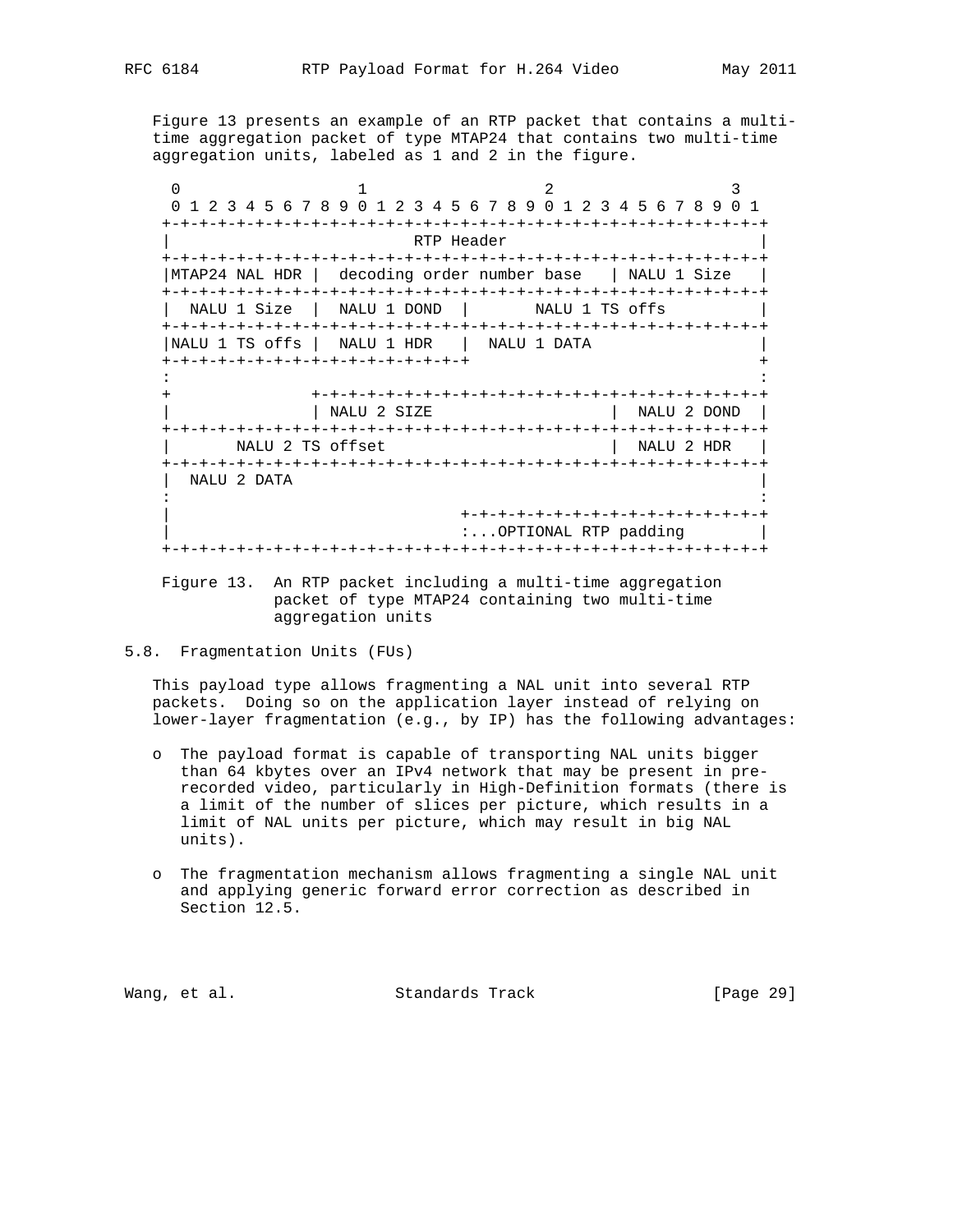Fragmentation is defined only for a single NAL unit and not for any aggregation packets. A fragment of a NAL unit consists of an integer number of consecutive octets of that NAL unit. Each octet of the NAL unit MUST be part of exactly one fragment of that NAL unit. Fragments of the same NAL unit MUST be sent in consecutive order with ascending RTP sequence numbers (with no other RTP packets within the same RTP packet stream being sent between the first and last fragment). Similarly, a NAL unit MUST be reassembled in RTP sequence number order.

 When a NAL unit is fragmented and conveyed within fragmentation units (FUs), it is referred to as a fragmented NAL unit. STAPs and MTAPs MUST NOT be fragmented. FUs MUST NOT be nested; that is, an FU MUST NOT contain another FU.

 The RTP timestamp of an RTP packet carrying an FU is set to the NALU time of the fragmented NAL unit.

 Figure 14 presents the RTP payload format for FU-As. An FU-A consists of a fragmentation unit indicator of one octet, a fragmentation unit header of one octet, and a fragmentation unit payload.

|              | 0 1 2 3 4 5 6 7 8 9 0 1 2 3 4 5 6 7 8 9 0 1 2 3 4 5 6 7 8 9 |                       |  | 0 1 |
|--------------|-------------------------------------------------------------|-----------------------|--|-----|
|              |                                                             |                       |  |     |
| FU indicator | FU header                                                   |                       |  |     |
|              | -+-+-+-+-+-+-+-+-+-+-+-+-+-+                                |                       |  |     |
|              |                                                             |                       |  |     |
|              | FU payload                                                  |                       |  |     |
|              |                                                             |                       |  |     |
|              |                                                             |                       |  |     |
|              |                                                             | :OPTIONAL RTP padding |  |     |
|              |                                                             |                       |  |     |

Figure 14. RTP payload format for FU-A

 Figure 15 presents the RTP payload format for FU-Bs. An FU-B consists of a fragmentation unit indicator of one octet, a fragmentation unit header of one octet, a decoding order number (DON) (in network byte order), and a fragmentation unit payload. In other words, the structure of FU-B is the same as the structure of FU-A, except for the additional DON field.

Wang, et al. Standards Track [Page 30]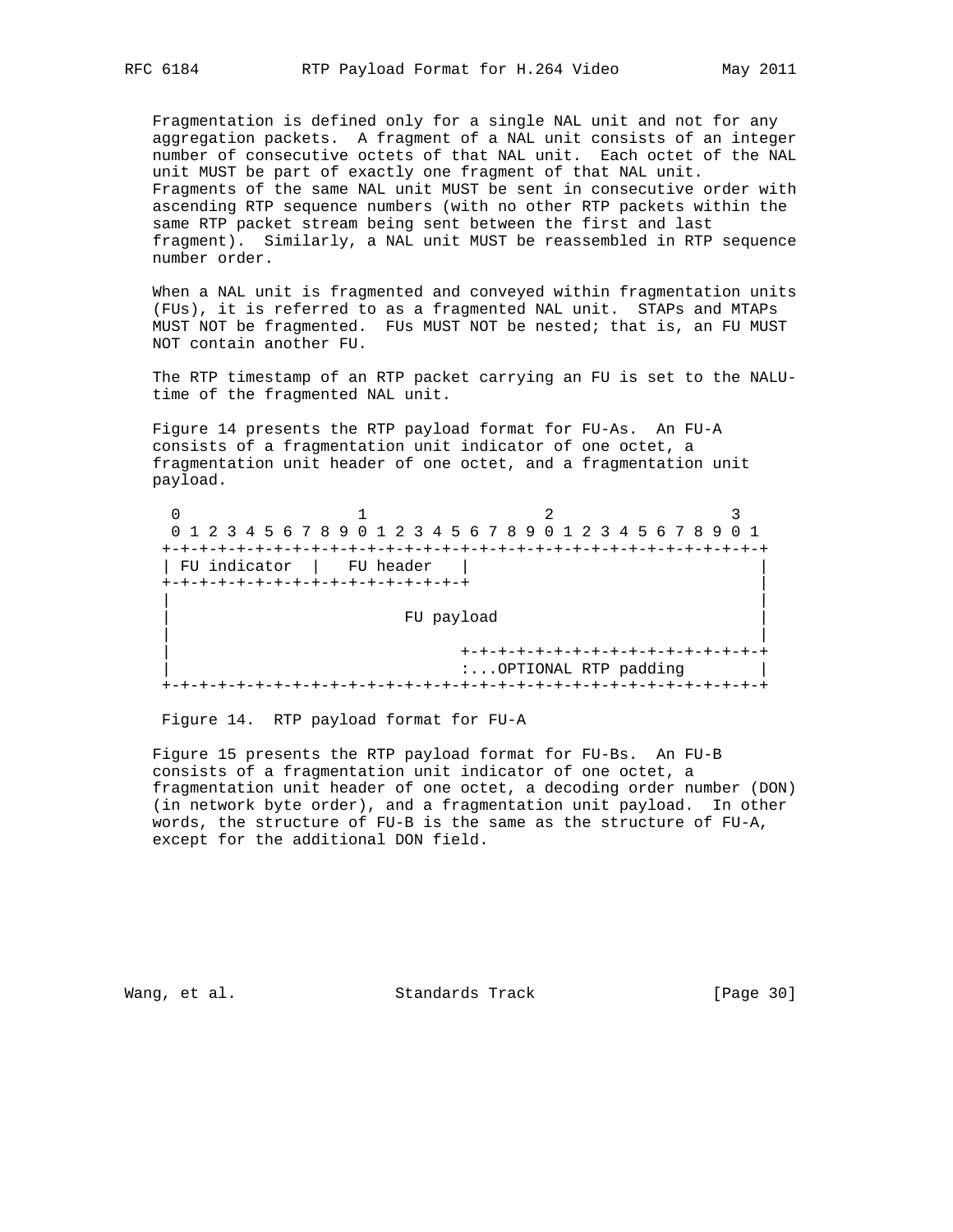$0$  1 2 3 0 1 2 3 4 5 6 7 8 9 0 1 2 3 4 5 6 7 8 9 0 1 2 3 4 5 6 7 8 9 0 1 +-+-+-+-+-+-+-+-+-+-+-+-+-+-+-+-+-+-+-+-+-+-+-+-+-+-+-+-+-+-+-+-+ | FU indicator | FU header | DON +-+-+-+-+-+-+-+-+-+-+-+-+-+-+-+-+-+-+-+-+-+-+-+-+-+-+-+-+-+-+-+-| | | FU payload | | | +-+-+-+-+-+-+-+-+-+-+-+-+-+-+-+-+ :...OPTIONAL RTP padding | +-+-+-+-+-+-+-+-+-+-+-+-+-+-+-+-+-+-+-+-+-+-+-+-+-+-+-+-+-+-+-+-+

Figure 15. RTP payload format for FU-B

 NAL unit type FU-B MUST be used in the interleaved packetization mode for the first fragmentation unit of a fragmented NAL unit. NAL unit type FU-B MUST NOT be used in any other case. In other words, in the interleaved packetization mode, each NALU that is fragmented has an FU-B as the first fragment, followed by one or more FU-A fragments.

The FU indicator octet has the following format:

 +---------------+ |0|1|2|3|4|5|6|7| +-+-+-+-+-+-+-+-+  $|\texttt{F}|\texttt{NRI}|$  Type  $|\texttt{F}|$ +---------------+

 Values equal to 28 and 29 in the type field of the FU indicator octet identify an FU-A and an FU-B, respectively. The use of the F bit is described in Section 5.3. The value of the NRI field MUST be set according to the value of the NRI field in the fragmented NAL unit.

The FU header has the following format:

```
 +---------------+
 |0|1|2|3|4|5|6|7|
 +-+-+-+-+-+-+-+-+
|S|E|R| Type |
 +---------------+
```
 S: 1 bit When set to one, the Start bit indicates the start of a fragmented NAL unit. When the following FU payload is not the start of a fragmented NAL unit payload, the Start bit is set to zero.

Wang, et al. Standards Track [Page 31]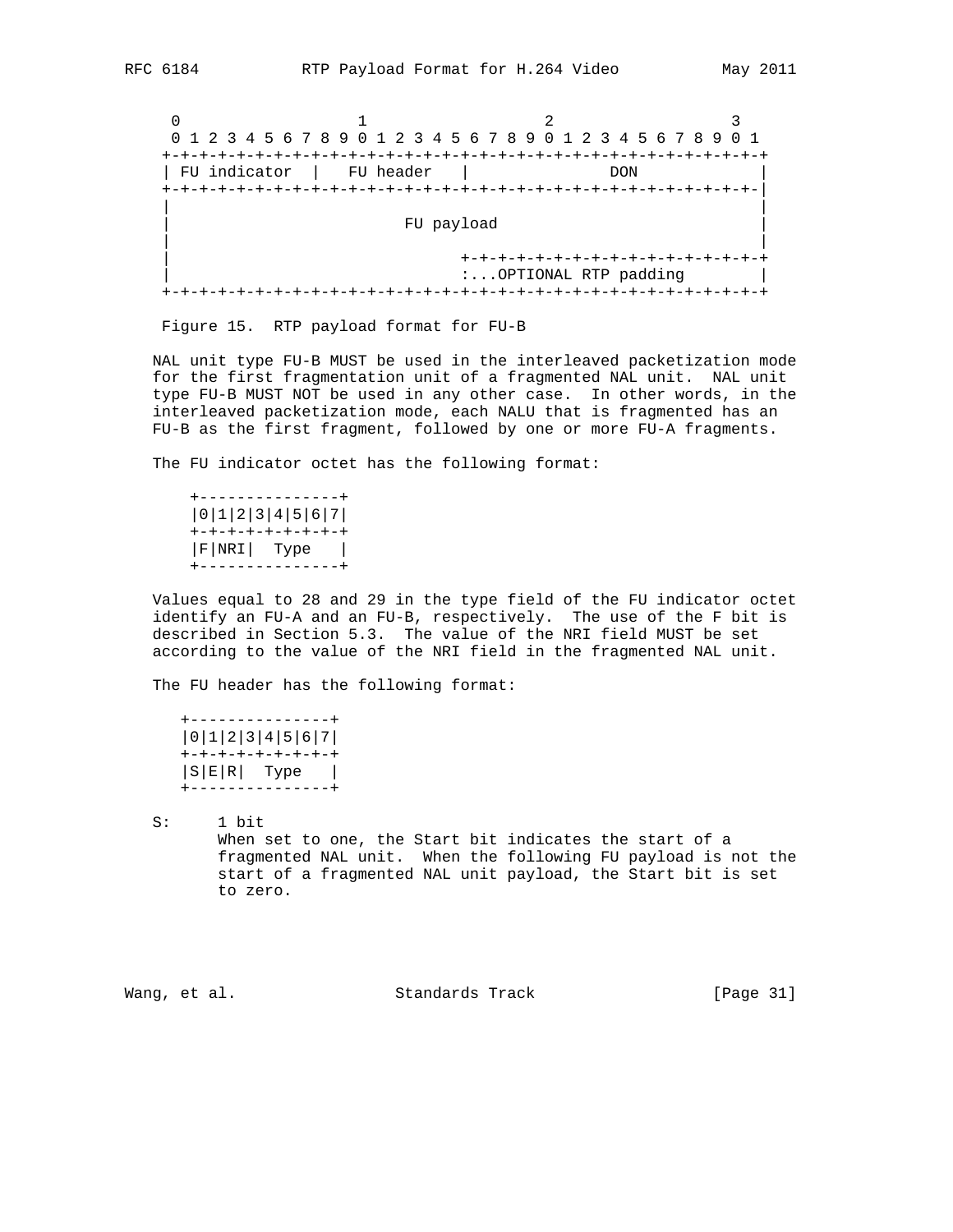- E: 1 bit When set to one, the End bit indicates the end of a fragmented NAL unit, i.e., the last byte of the payload is also the last byte of the fragmented NAL unit. When the following FU payload is not the last fragment of a fragmented NAL unit, the End bit is set to zero.
- R: 1 bit The Reserved bit MUST be equal to 0 and MUST be ignored by the receiver.
- Type: 5 bits The NAL unit payload type as defined in Table 7-1 of [1].

The value of DON in FU-Bs is selected as described in Section 5.5.

 Informative note: The DON field in FU-Bs allows gateways to fragment NAL units to FU-Bs without organizing the incoming NAL units to the NAL unit decoding order.

 A fragmented NAL unit MUST NOT be transmitted in one FU; that is, the Start bit and End bit MUST NOT both be set to one in the same FU header.

 The FU payload consists of fragments of the payload of the fragmented NAL unit so that if the fragmentation unit payloads of consecutive FUs are sequentially concatenated, the payload of the fragmented NAL unit can be reconstructed. The NAL unit type octet of the fragmented NAL unit is not included as such in the fragmentation unit payload, but rather the information of the NAL unit type octet of the fragmented NAL unit is conveyed in the F and NRI fields of the FU indicator octet of the fragmentation unit and in the type field of the FU header. An FU payload MAY have any number of octets and MAY be empty.

 Informative note: Empty FUs are allowed to reduce the latency of a certain class of senders in nearly lossless environments. These senders can be characterized in that they packetize NALU fragments before the NALU is completely generated and, hence, before the NALU size is known. If zero-length NALU fragments were not allowed, the sender would have to generate at least one bit of data of the following fragment before the current fragment could be sent. Due to the characteristics of H.264, where sometimes several macroblocks occupy zero bits, this is undesirable and can add delay. However, the (potential) use of zero-length NALU fragments should be carefully weighed against the increased risk of the loss of at least a part of the NALU because of the additional packets employed for its transmission.

Wang, et al. Standards Track [Page 32]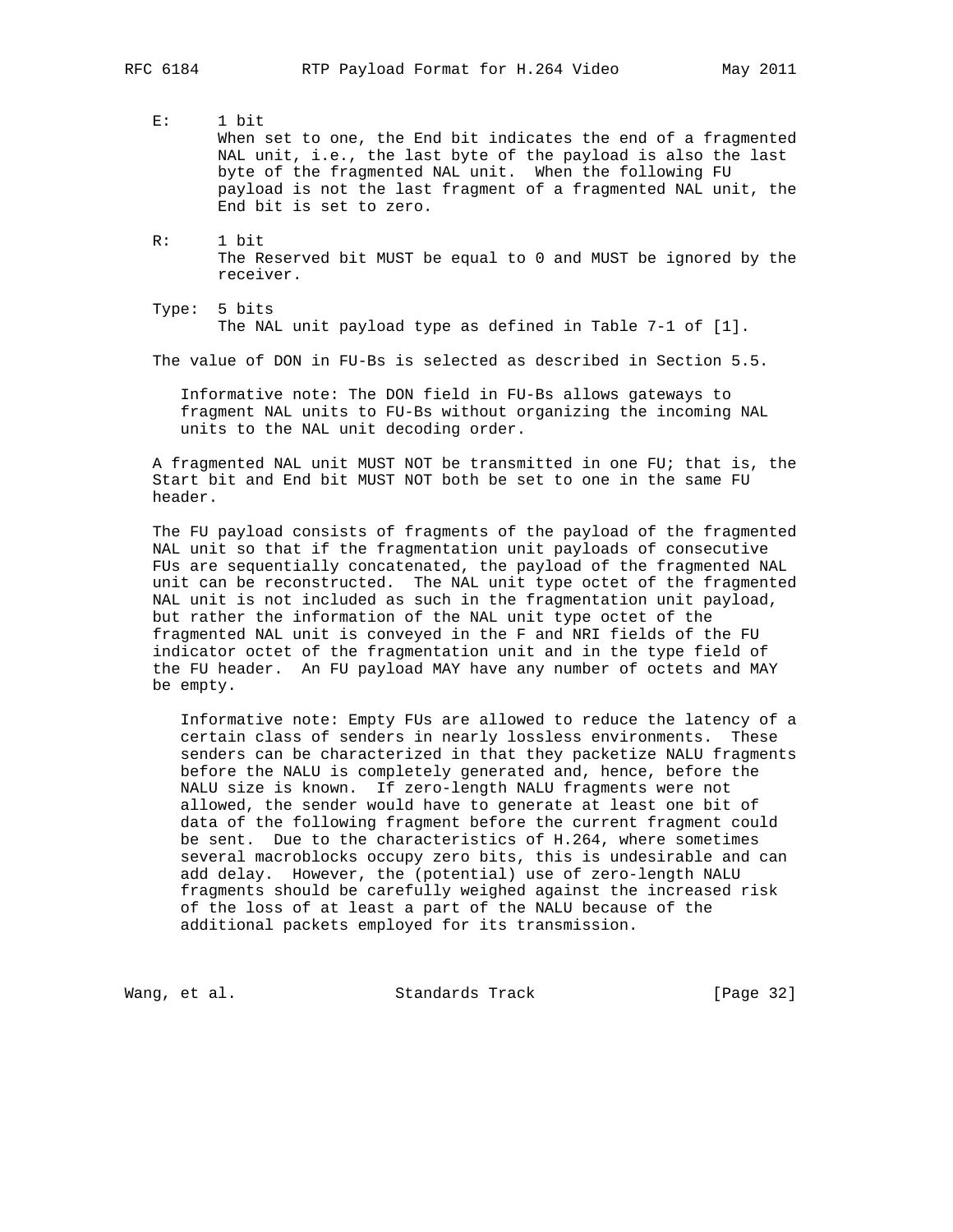If a fragmentation unit is lost, the receiver SHOULD discard all following fragmentation units in transmission order corresponding to the same fragmented NAL unit.

 A receiver in an endpoint or in a MANE MAY aggregate the first n-1 fragments of a NAL unit to an (incomplete) NAL unit, even if fragment n of that NAL unit is not received. In this case, the forbidden\_zero\_bit of the NAL unit MUST be set to one to indicate a syntax violation.

6. Packetization Rules

 The packetization modes are introduced in Section 5.2. The packetization rules common to more than one of the packetization modes are specified in Section 6.1. The packetization rules for the single NAL unit mode, the non-interleaved mode, and the interleaved mode are specified in Sections 6.2, 6.3, and 6.4, respectively.

6.1. Common Packetization Rules

 All senders MUST enforce the following packetization rules, regardless of the packetization mode in use:

- o Coded slice NAL units or coded slice data partition NAL units belonging to the same coded picture (and thus sharing the same RTP timestamp value) MAY be sent in any order; however, for delay critical systems, they SHOULD be sent in their original decoding order to minimize the delay. Note that the decoding order is the order of the NAL units in the bitstream.
- o Parameter sets are handled in accordance with the rules and recommendations given in Section 8.4.
- o MANEs MUST NOT duplicate any NAL unit except for sequence or picture parameter set NAL units, as neither this memo nor the H.264 specification provides means to identify duplicated NAL units. Sequence and picture parameter set NAL units MAY be duplicated to make their correct reception more probable, but any such duplication MUST NOT affect the contents of any active sequence or picture parameter set. Duplication SHOULD be performed on the application layer and not by duplicating RTP packets (with identical sequence numbers).

Wang, et al. Standards Track [Page 33]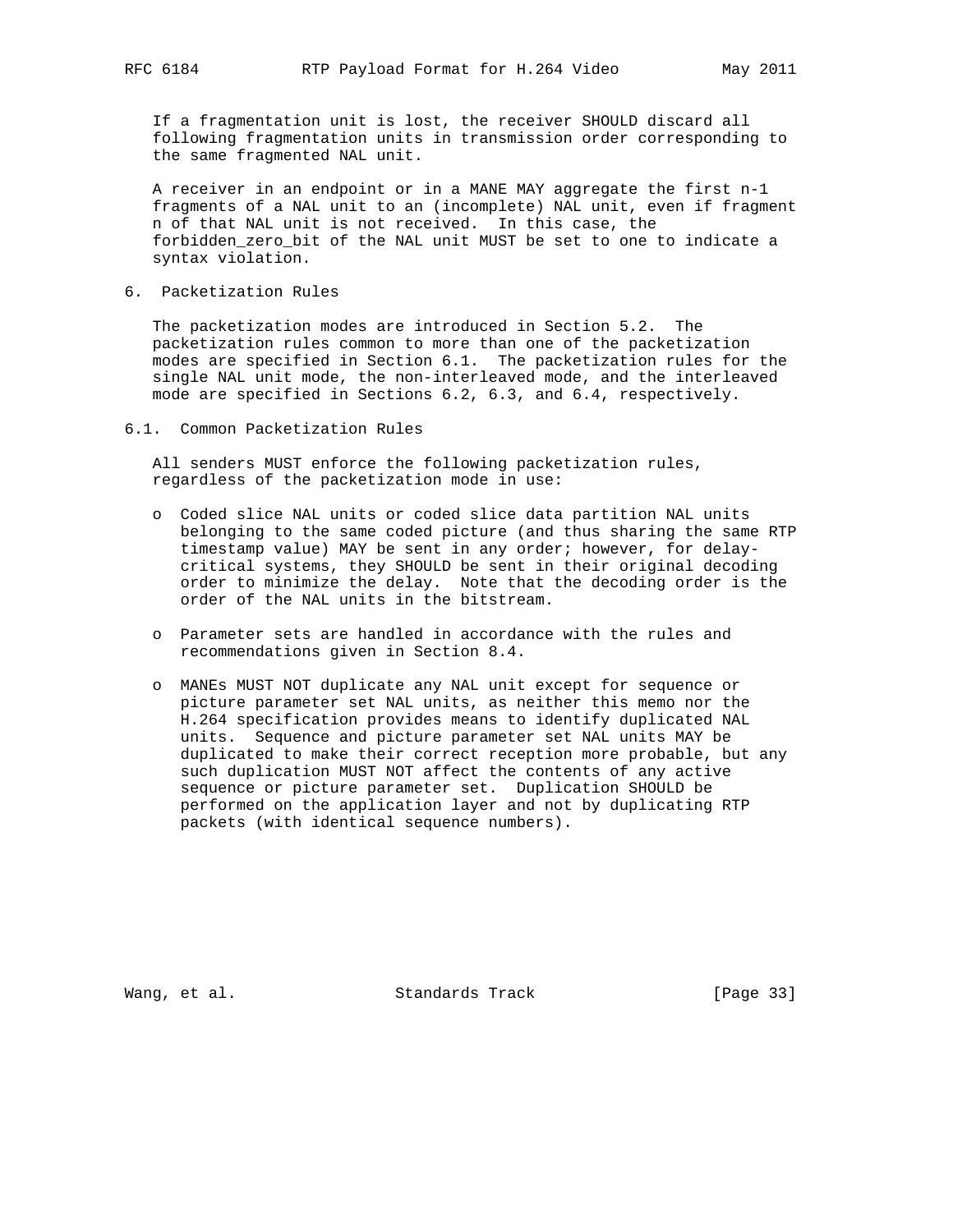Senders using the non-interleaved mode and the interleaved mode MUST enforce the following packetization rule:

 o In an RTP translator, MANEs MAY convert single NAL unit packets into one aggregation packet, convert an aggregation packet into several single NAL unit packets, or mix both concepts. The RTP translator SHOULD take into account at least the following parameters: path MTU size, unequal protection mechanisms (e.g., through packet-based FEC according to RFC 5109 [18], especially for sequence and picture parameter set NAL units and coded slice data partition A NAL units), bearable latency of the system, and buffering capabilities of the receiver.

 Informative note: An RTP translator is required to handle RTP Control Protocol (RTCP) as per RFC 3550.

#### 6.2. Single NAL Unit Mode

 This mode is in use when the value of the OPTIONAL packetization-mode media type parameter is equal to 0 or the packetization-mode is not present. All receivers MUST support this mode. It is primarily intended for low-delay applications that are compatible with systems using ITU-T Recommendation H.241 [3] (see Section 12.1). Only single NAL unit packets MAY be used in this mode. STAPs, MTAPs, and FUs MUST NOT be used. The transmission order of single NAL unit packets MUST comply with the NAL unit decoding order.

#### 6.3. Non-Interleaved Mode

 This mode is in use when the value of the OPTIONAL packetization-mode media type parameter is equal to 1. This mode SHOULD be supported. It is primarily intended for low-delay applications. Only single NAL unit packets, STAP-As, and FU-As MAY be used in this mode. STAP-Bs, MTAPs, and FU-Bs MUST NOT be used. The transmission order of NAL units MUST comply with the NAL unit decoding order.

6.4. Interleaved Mode

 This mode is in use when the value of the OPTIONAL packetization-mode media type parameter is equal to 2. Some receivers MAY support this mode. STAP-Bs, MTAPs, FU-As, and FU-Bs MAY be used. STAP-As and single NAL unit packets MUST NOT be used. The transmission order of packets and NAL units is constrained as specified in Section 5.5.

Wang, et al. Standards Track [Page 34]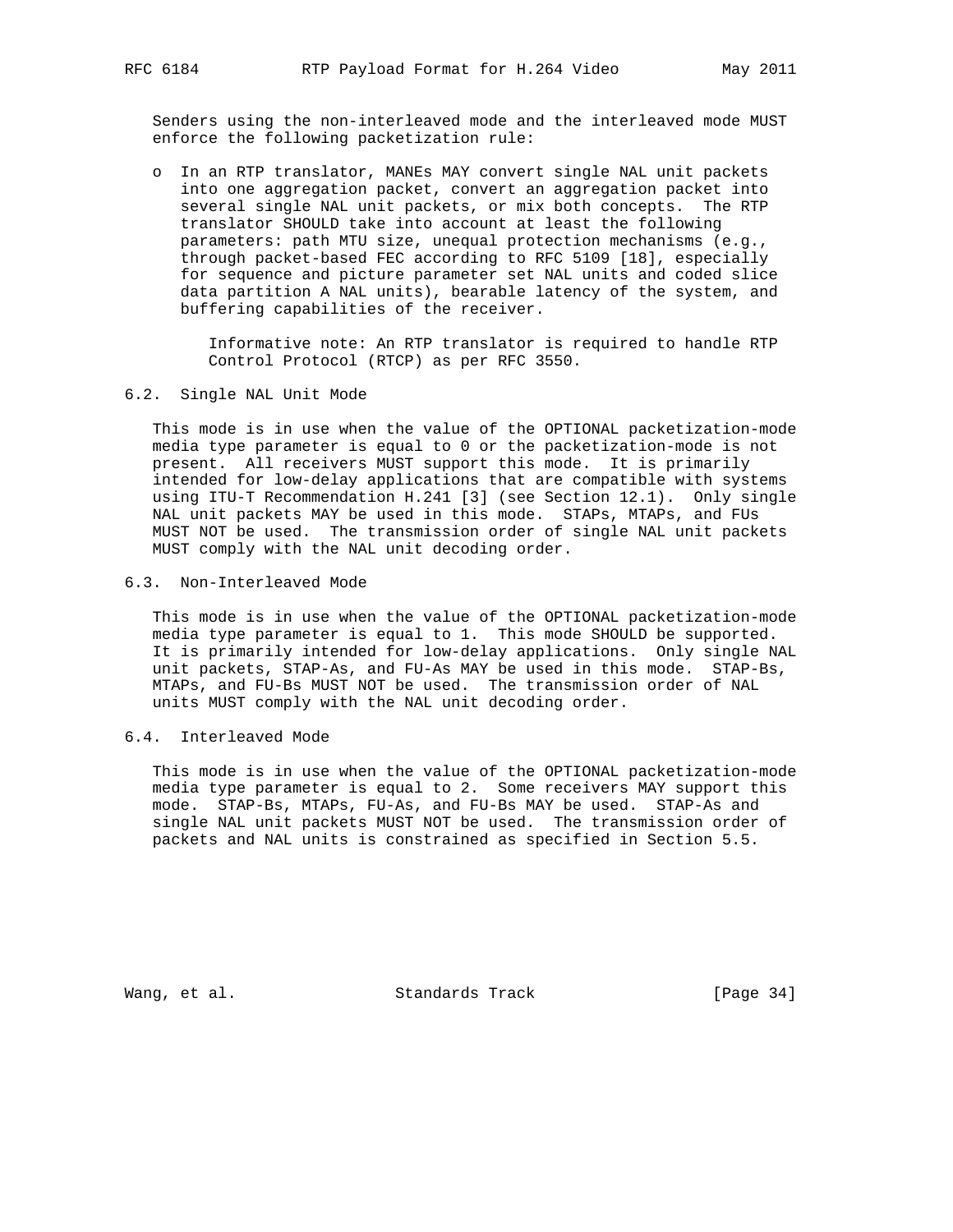#### 7. De-Packetization Process

 The de-packetization process is implementation dependent. Therefore, the following description should be seen as an example of a suitable implementation. Other schemes may also be used as long as the output for the same input is the same as the process described below. The same output means that the resulting NAL units and their order are identical. Optimizations relative to the described algorithms are likely possible. Section 7.1 presents the de-packetization process for the single NAL unit and non-interleaved packetization modes, whereas Section 7.2 describes the process for the interleaved mode. Section 7.3 includes additional de-packetization guidelines for intelligent receivers.

 All normal RTP mechanisms related to buffer management apply. In particular, duplicated or outdated RTP packets (as indicated by the RTP sequence number and the RTP timestamp) are removed. To determine the exact time for decoding, factors such as a possible intentional delay to allow for proper inter-stream synchronization must be factored in.

#### 7.1. Single NAL Unit and Non-Interleaved Mode

 The receiver includes a receiver buffer to compensate for transmission delay jitter. The receiver stores incoming packets in reception order into the receiver buffer. Packets are de-packetized in RTP sequence number order. If a de-packetized packet is a single NAL unit packet, the NAL unit contained in the packet is passed directly to the decoder. If a de-packetized packet is an STAP-A, the NAL units contained in the packet are passed to the decoder in the order in which they are encapsulated in the packet. For all the FU-A packets containing fragments of a single NAL unit, the de-packetized fragments are concatenated in their sending order to recover the NAL unit, which is then passed to the decoder.

 Informative note: If the decoder supports arbitrary slice order, coded slices of a picture can be passed to the decoder in any order, regardless of their reception and transmission order.

## 7.2. Interleaved Mode

 The general concept behind these de-packetization rules is to reorder NAL units from transmission order to the NAL unit decoding order.

 The receiver includes a receiver buffer, which is used to compensate for transmission delay jitter and to reorder NAL units from transmission order to the NAL unit decoding order. In this section, the receiver operation is described under the assumption that there

Wang, et al. Standards Track [Page 35]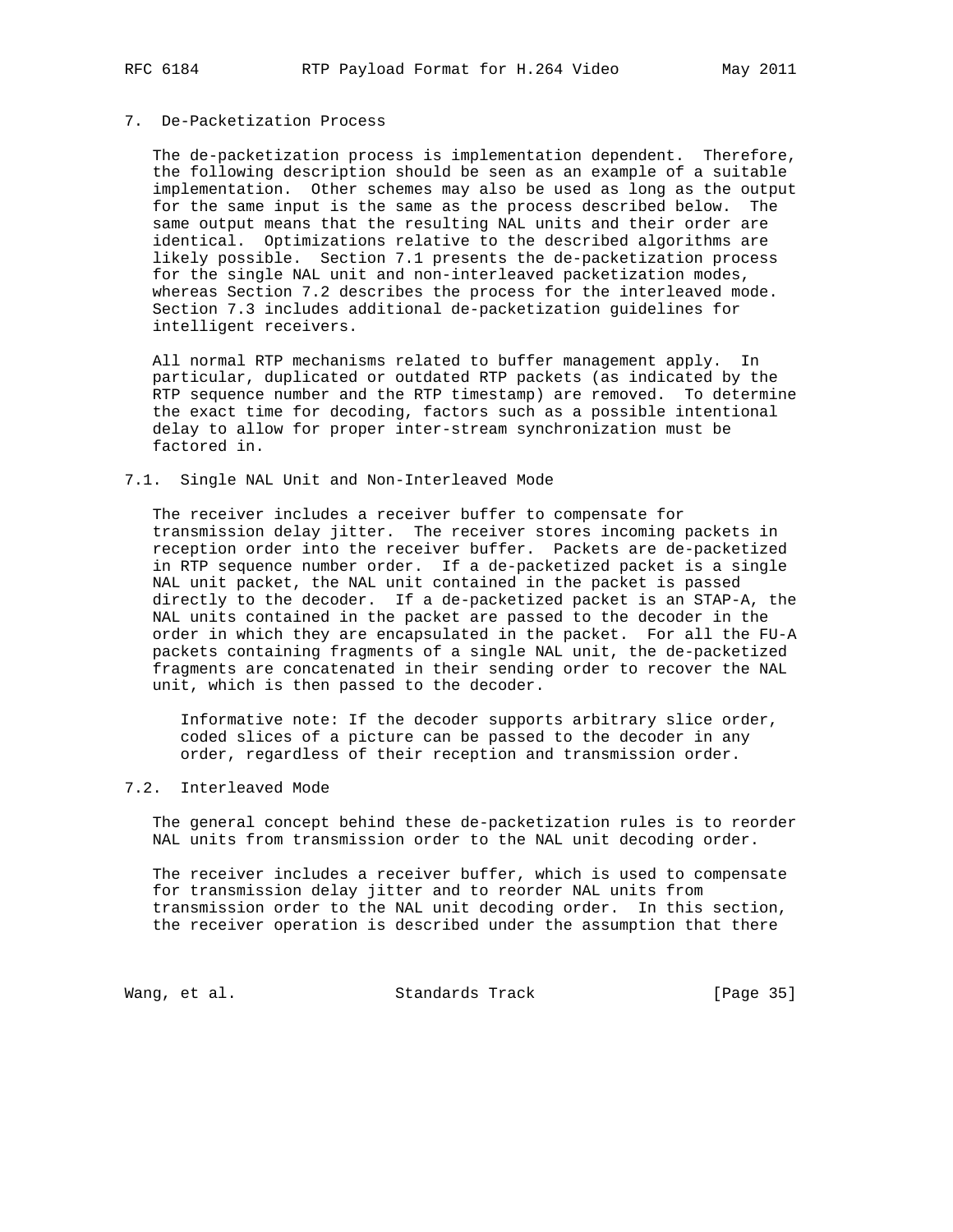is no transmission delay jitter. To differentiate the receiver buffer from a practical receiver buffer that is also used for compensation of transmission delay jitter, the receiver buffer is hereafter called the de-interleaving buffer in this section. Receivers SHOULD also prepare for transmission delay jitter, i.e., either reserve separate buffers for transmission delay jitter buffering and de-interleaving buffering or use a receiver buffer for both transmission delay jitter and de-interleaving. Moreover, receivers SHOULD take transmission delay jitter into account in the buffering operation, e.g., by additional initial buffering before starting of decoding and playback.

 This section is organized as follows: Subsection 7.2.1 presents how to calculate the size of the de-interleaving buffer. Subsection 7.2.2 specifies the receiver process on how to organize received NAL units to the NAL unit decoding order.

7.2.1. Size of the De-Interleaving Buffer

 In either Offer/Answer or declarative Session Description Protocol (SDP) usage, the sprop-deint-buf-req media type parameter signals the requirement for the de-interleaving buffer size. Therefore, it is RECOMMENDED to set the de-interleaving buffer size, in terms of number of bytes, equal to or greater than the value of the sprop deint-buf-req media type parameter.

 When the SDP Offer/Answer model or any other capability exchange procedure is used in session setup, the properties of the received stream SHOULD be such that the receiver capabilities are not exceeded. In the SDP Offer/Answer model, the receiver can indicate its capabilities to allocate a de-interleaving buffer with the deint buf-cap media type parameter. See Section 8.1 for further information on the deint-buf-cap and sprop-deint-buf-req media type parameters and Section 8.2.2 for further information on their use in the SDP Offer/Answer model.

7.2.2. De-Interleaving Process

 There are two buffering states in the receiver: initial buffering and buffering while playing. Initial buffering occurs when the RTP session is initialized. After initial buffering, decoding and playback are started, and the buffering-while-playing mode is used.

 Regardless of the buffering state, the receiver stores incoming NAL units, in reception order, in the de-interleaving buffer as follows. NAL units of aggregation packets are stored in the de-interleaving buffer individually. The value of DON is calculated and stored for each NAL unit.

Wang, et al. Standards Track [Page 36]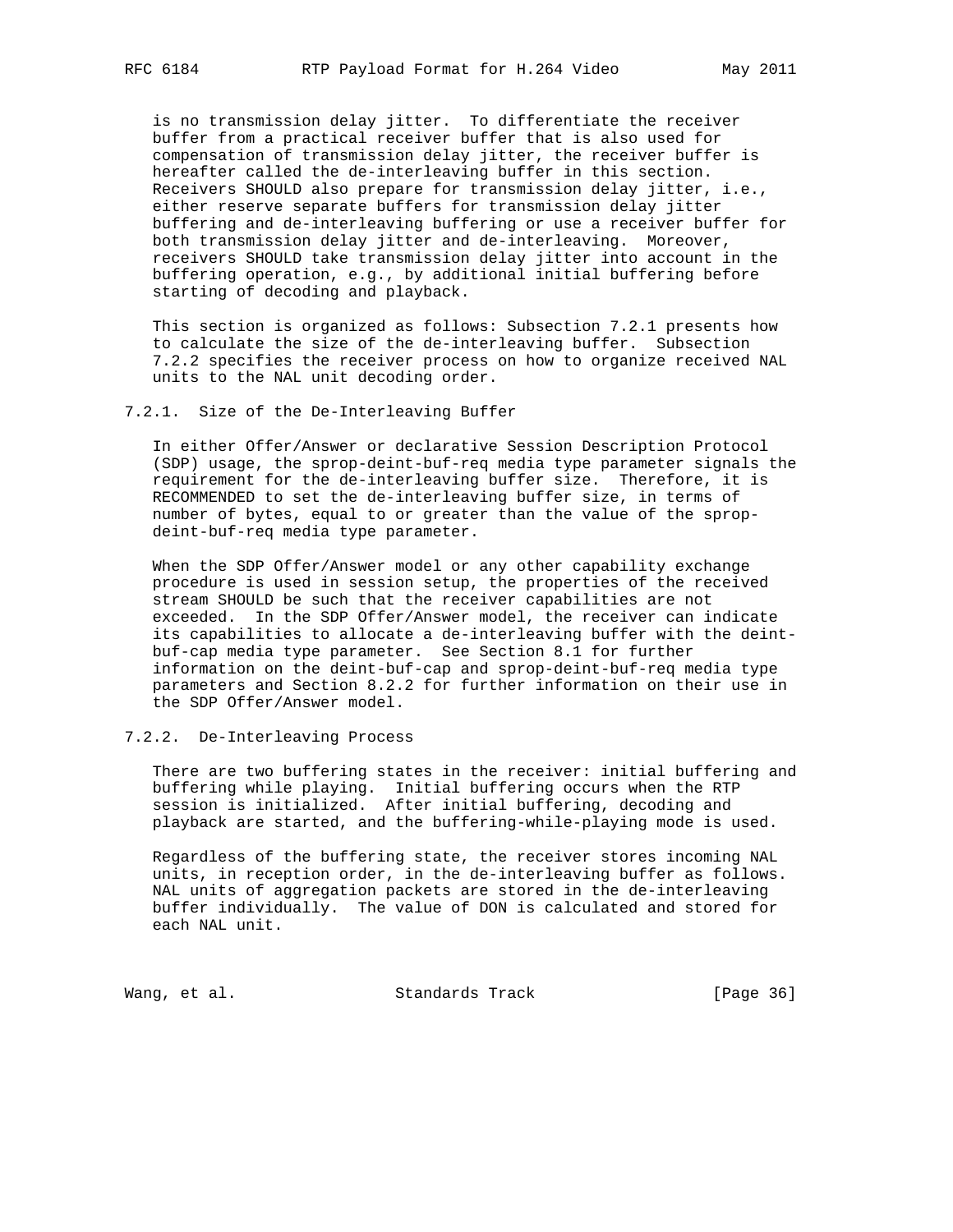The receiver operation is described below with the help of the following functions and constants:

- o Function AbsDON is specified in Section 8.1.
- o Function don\_diff is specified in Section 5.5.
- o Constant N is the value of the OPTIONAL sprop-interleaving-depth media type parameter (see Section 8.1) incremented by 1.

 Initial buffering lasts until one of the following conditions is fulfilled:

- o There are N or more VCL NAL units in the de-interleaving buffer.
- o If sprop-max-don-diff is present, don\_diff(m,n) is greater than the value of sprop-max-don-diff, in which n corresponds to the NAL unit having the greatest value of AbsDON among the received NAL units and m corresponds to the NAL unit having the smallest value of AbsDON among the received NAL units.
- o Initial buffering has lasted for the duration equal to or greater than the value of the OPTIONAL sprop-init-buf-time media type parameter.

 The NAL units to be removed from the de-interleaving buffer are determined as follows:

- o If the de-interleaving buffer contains at least N VCL NAL units, NAL units are removed from the de-interleaving buffer and passed to the decoder in the order specified below until the buffer contains N-1 VCL NAL units.
- o If sprop-max-don-diff is present, all NAL units m for which don\_diff(m,n) is greater than sprop-max-don-diff are removed from the de-interleaving buffer and passed to the decoder in the order specified below. Herein, n corresponds to the NAL unit having the greatest value of AbsDON among the NAL units in the de interleaving buffer.

Wang, et al. Standards Track [Page 37]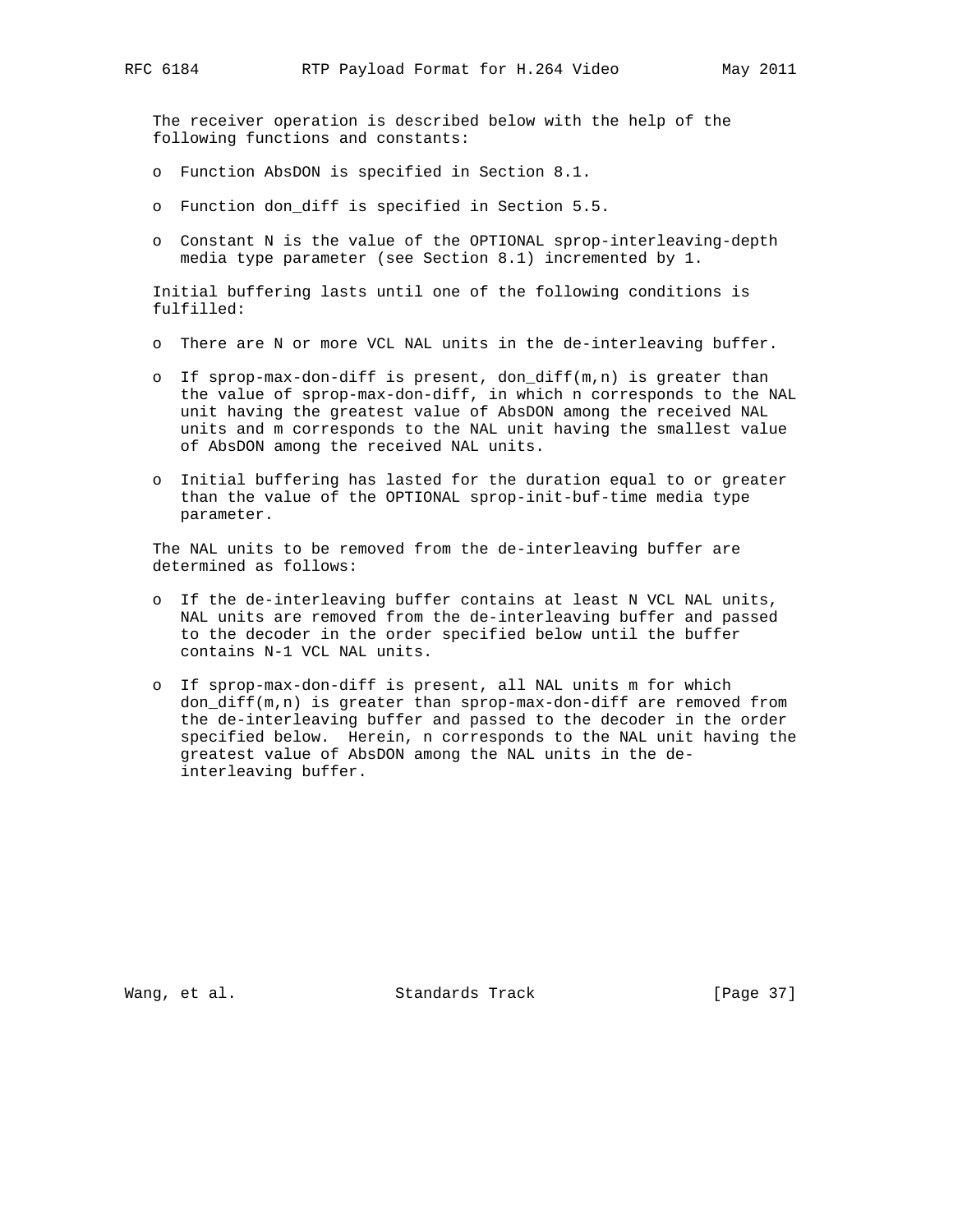The order in which NAL units are passed to the decoder is specified as follows:

- o Let PDON be a variable that is initialized to 0 at the beginning of the RTP session.
- o For each NAL unit associated with a value of DON, a DON distance is calculated as follows. If the value of DON of the NAL unit is larger than the value of PDON, the DON distance is equal to DON - PDON. Otherwise, the DON distance is equal to 65535 - PDON + DON + 1.
- o NAL units are delivered to the decoder in ascending order of DON distance. If several NAL units share the same value of DON distance, they can be passed to the decoder in any order.
- o When a desired number of NAL units have been passed to the decoder, the value of PDON is set to the value of DON for the last NAL unit passed to the decoder.
- 7.3. Additional De-Packetization Guidelines

 The following additional de-packetization rules may be used to implement an operational H.264 de-packetizer:

- o Intelligent RTP receivers (e.g., in gateways) may identify lost coded slice data partitions A (DPAs). If a lost DPA is detected, after taking into account possible retransmission and FEC, a gateway may decide not to send the corresponding coded slice data partitions B and C, as their information is meaningless for H.264 decoders. In this way, a MANE can reduce network load by discarding useless packets without parsing a complex bitstream.
- o Intelligent RTP receivers (e.g., in gateways) may identify lost FUs. If a lost FU is found, a gateway may decide not to send the following FUs of the same fragmented NAL unit, as their information is meaningless for H.264 decoders. In this way, a MANE can reduce network load by discarding useless packets without parsing a complex bitstream.
- o Intelligent receivers having to discard packets or NALUs should first discard all packets/NALUs in which the value of the NRI field of the NAL unit type octet is equal to 0. This will minimize the impact on user experience and keep the reference pictures intact. If more packets have to be discarded, then

Wang, et al. Standards Track [Page 38]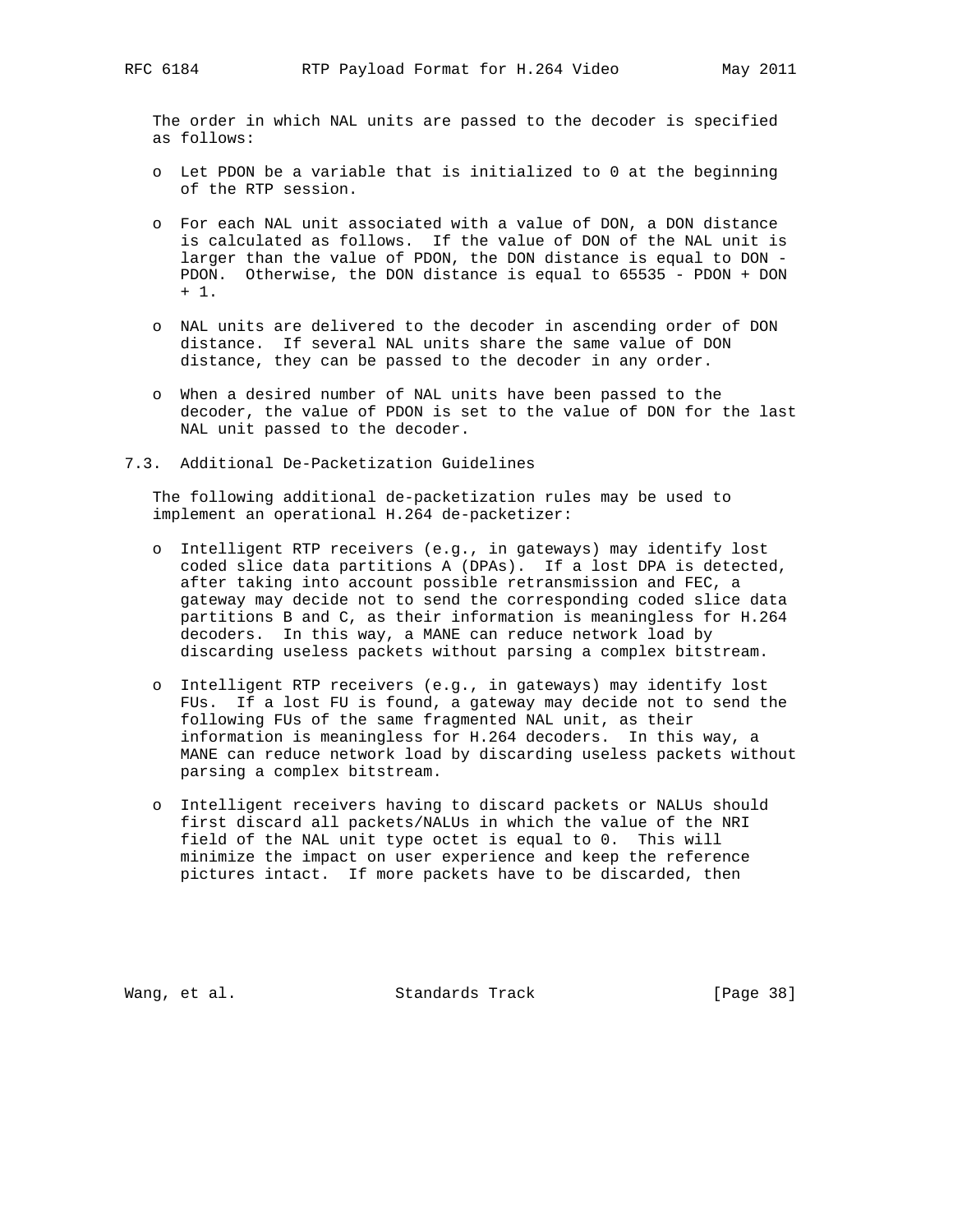packets with a numerically lower NRI value should be discarded before packets with a numerically higher NRI value. However, discarding any packets with an NRI bigger than 0 very likely leads to decoder drift and SHOULD be avoided.

8. Payload Format Parameters

 This section specifies the parameters that MAY be used to select optional features of the payload format and certain features of the bitstream. The parameters are specified here as part of the media subtype registration for the ITU-T H.264 | ISO/IEC 14496-10 codec. A mapping of the parameters into the Session Description Protocol (SDP) [6] is also provided for applications that use SDP. Equivalent parameters could be defined elsewhere for use with control protocols that do not use SDP.

 Some parameters provide a receiver with the properties of the stream that will be sent. The names of all these parameters start with "sprop" for stream properties. Some of these "sprop" parameters are limited by other payload or codec configuration parameters. For example, the sprop-parameter-sets parameter is constrained by the profile-level-id parameter.

8.1. Media Type Registration

 The media subtype for the ITU-T H.264 | ISO/IEC 14496-10 codec has been allocated from the IETF tree.

 Media Type name: video Media subtype name: H264 Required parameters: none

OPTIONAL parameters:

profile-level-id:

 A base16 [7] (hexadecimal) representation of the following three bytes in the sequence parameter set NAL unit is specified in [1]: 1) profile\_idc, 2) a byte herein referred to as profile-iop, composed of the values of constraint\_set0\_flag, constraint\_set1\_flag, constraint\_set2\_flag, constraint\_set3\_flag, constraint\_set4\_flag, constraint\_set5\_flag, and reserved\_zero\_2bits in bit significance order, starting from the most-significant bit, and 3) level\_idc. Note that reserved\_zero\_2bits is required to be equal to 0 in [1], but other values for it may be specified in the future by ITU-T or ISO/IEC.

Wang, et al. Standards Track [Page 39]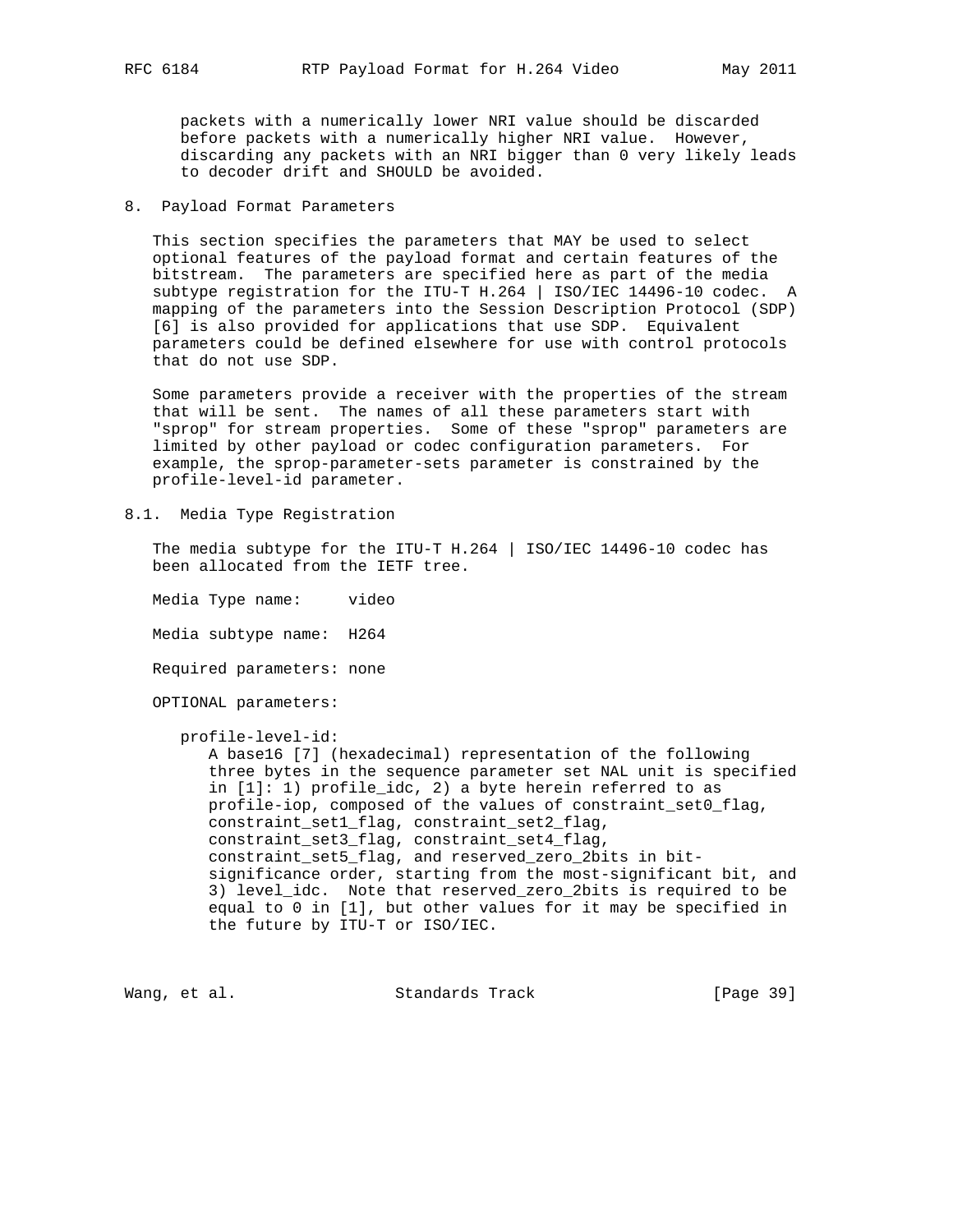The profile-level-id parameter indicates the default sub profile (i.e., the subset of coding tools that may have been used to generate the stream or that the receiver supports) and the default level of the stream or the receiver supports.

 The default sub-profile is indicated collectively by the profile\_idc byte and some fields in the profile-iop byte. Depending on the values of the fields in the profile-iop byte, the default sub-profile may be the set of coding tools supported by one profile, or a common subset of coding tools of multiple profiles, as specified in Section 7.4.2.1.1 of [1]. The default level is indicated by the level\_idc byte, and, when profile\_idc is equal to 66, 77, or 88 (the Baseline, Main, or Extended profile) and level\_idc is equal to 11, additionally by bit 4 (constraint\_set3\_flag) of the profile-iop byte. When profile\_idc is equal to 66, 77, or 88 (the Baseline, Main, or Extended profile), level\_idc is equal to 11, and bit 4 (constraint\_set3\_flag) of the profile-iop byte is equal to 1, the default level is Level 1b.

 Table 5 lists all profiles defined in Annex A of [1] and, for each of the profiles, the possible combinations of profile\_idc and profile-iop that represent the same sub-profile.

Wang, et al. Standards Track [Page 40]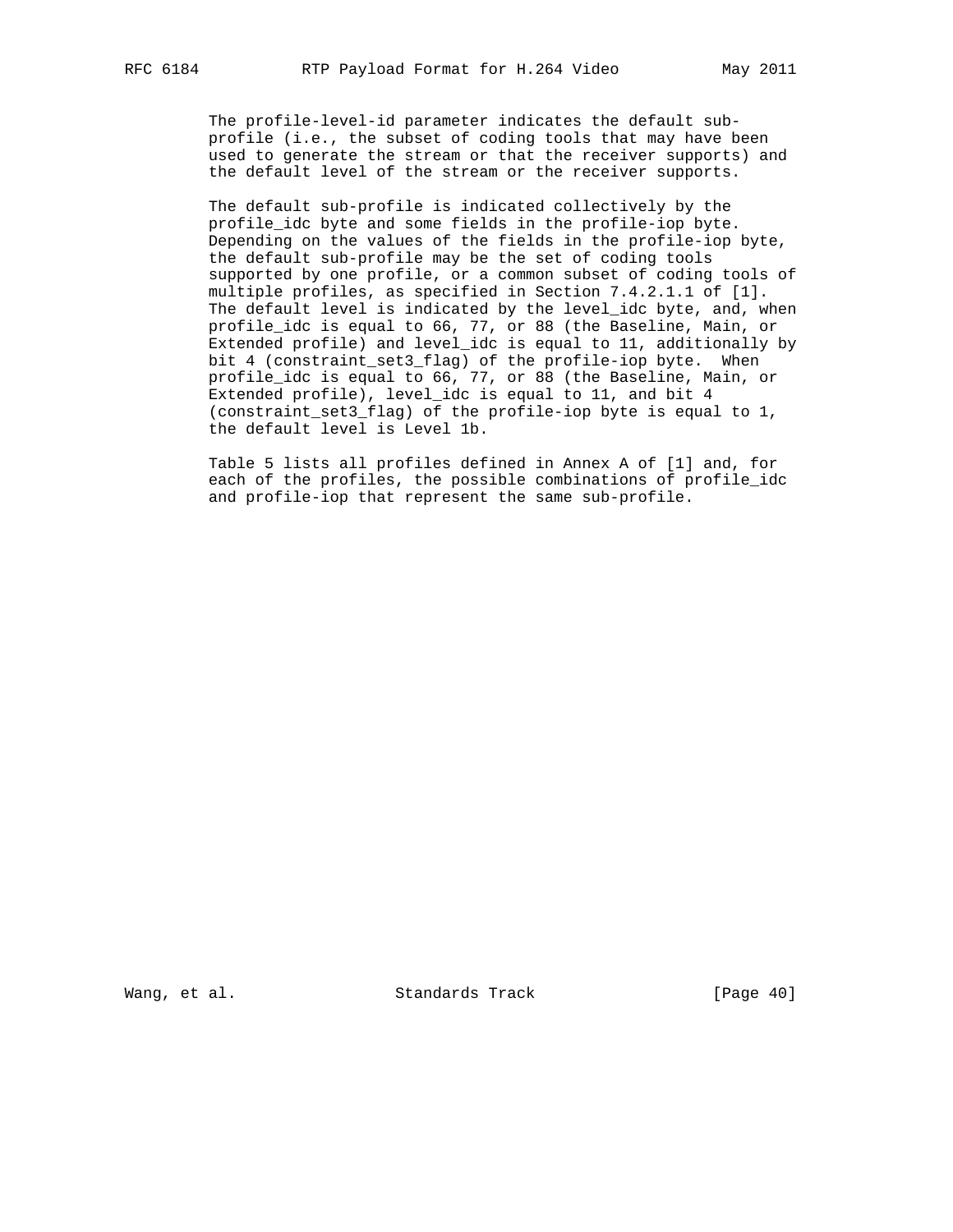Table 5. Combinations of profile\_idc and profile-iop representing the same sub-profile corresponding to the full set of coding tools supported by one profile. In the following, x may be either 0 or 1, while the profile names are indicated as follows. CB: Constrained Baseline profile, B: Baseline profile, M: Main profile, E: Extended profile, H: High profile, H10: High 10 profile, H42: High 4:2:2 profile, H44: High 4:4:4 Predictive profile, H10I: High 10 Intra profile, H42I: High 4:2:2 Intra profile, H44I: High 4:4:4 Intra profile, and C44I: CAVLC 4:4:4 Intra profile.

| Profile  | profile idc<br>(hexadecimal) | profile-iop<br>(binary) |
|----------|------------------------------|-------------------------|
| CВ       | 42 (B)                       | x1xx0000                |
| same as: | 4D<br>( M )                  | 1xxx0000                |
| same as: | 58<br>( E )                  | 11xx0000                |
| B        | 42<br>(B)                    | x0xx0000                |
| same as: | 58<br>( E )                  | 10xx0000                |
| М        | 4D<br>(M)                    | 0x0x0000                |
| Е        | 58                           | 00xx0000                |
| Н        | 64                           | 00000000                |
| H10      | 6Е                           | 00000000                |
| H42      | 7A                           | 00000000                |
| H44      | F4                           | 00000000                |
| H10I     | 6E                           | 00010000                |
| H42I     | 7A                           | 00010000                |
| H44I     | F4                           | 00010000                |
| C44I     | 2 <sub>C</sub>               | 00010000                |
|          |                              |                         |

 For example, in the table above, profile\_idc equal to 58 (Extended) with profile-iop equal to 11xx0000 indicates the same sub-profile corresponding to profile\_idc equal to 42 (Baseline) with profile-iop equal to x1xx0000. Note that other combinations of profile\_idc and profile-iop (not listed in Table 5) may represent a sub-profile equivalent to the common subset of coding tools for more than one profile. Note also that a decoder conforming to a certain profile may be able to decode bitstreams conforming to other profiles.

 If the profile-level-id parameter is used to indicate properties of a NAL unit stream, it indicates that, to decode the stream, the minimum subset of coding tools a decoder has to support is the default sub-profile, and the lowest level the decoder has to support is the default level.

Wang, et al. Standards Track [Page 41]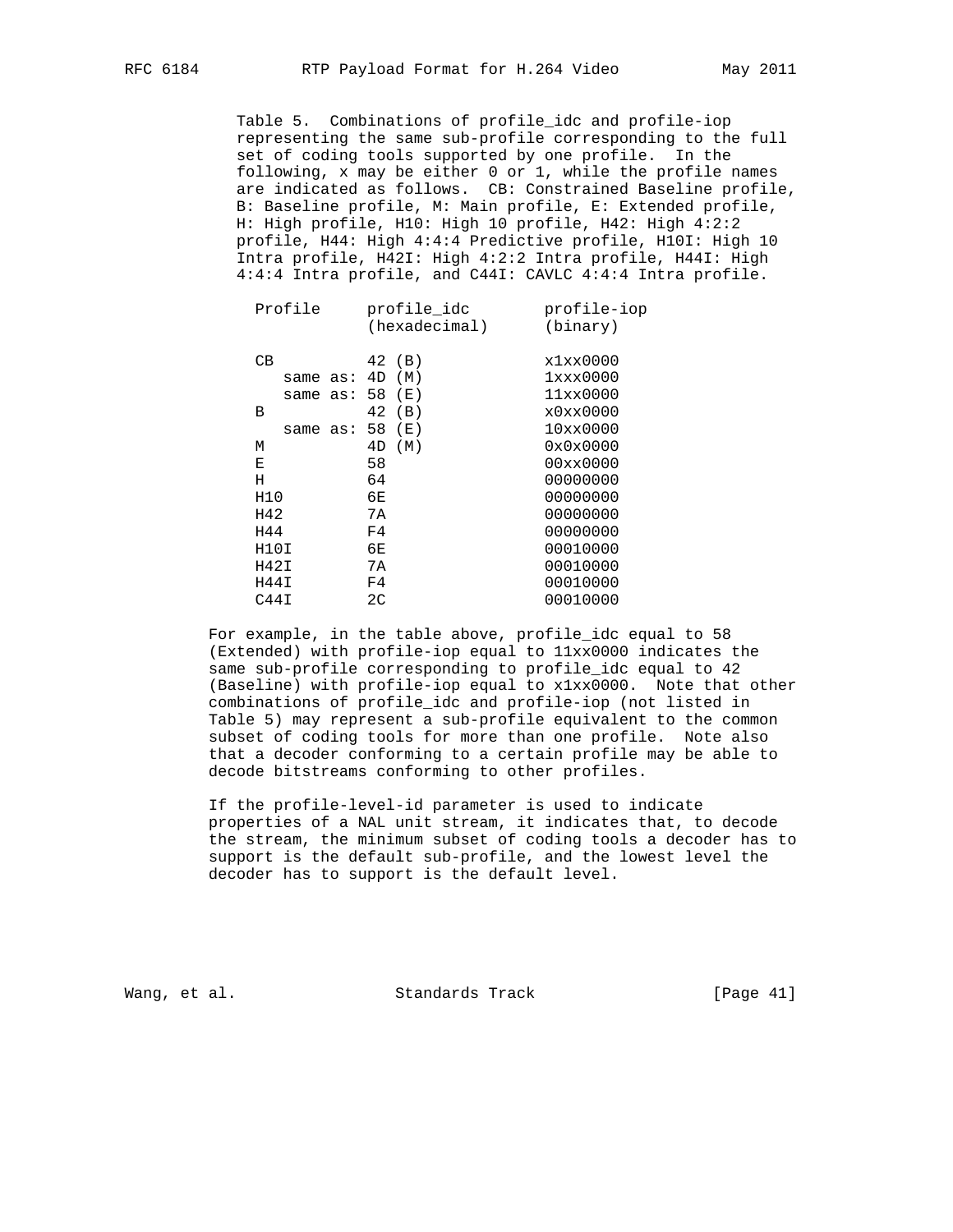If the profile-level-id parameter is used for capability exchange or session setup, it indicates the subset of coding tools, which is equal to the default sub-profile, that the codec supports for both receiving and sending. If max-recv level is not present, the default level from profile-level-id indicates the highest level the codec wishes to support. If max-recv-level is present, it indicates the highest level the codec supports for receiving. For either receiving or sending, all levels that are lower than the highest level supported MUST also be supported.

 Informative note: Capability exchange and session setup procedures should provide means to list the capabilities for each supported sub-profile separately. For example, the one-of-N codec selection procedure of the SDP Offer/Answer model can be used (Section 10.2 of [8]). The one-of-N codec selection procedure may also be used to provide different combinations of profile\_idc and profile-iop that represent the same sub-profile. When there are many different combinations of profile\_idc and profile-iop that represent the same sub-profile, using the one-of-N codec selection procedure may result in a fairly large SDP message. Therefore, a receiver should understand the different equivalent combinations of profile\_idc and profile-iop that represent the same sub-profile and be ready to accept an offer using any of the equivalent combinations.

 If no profile-level-id is present, the Baseline profile, without additional constraints at Level 1, MUST be inferred.

max-recv-level:

 This parameter MAY be used to indicate the highest level a receiver supports when the highest level is higher than the default level (the level indicated by profile-level-id). The value of max-recv-level is a base16 (hexadecimal) representation of the two bytes after the syntax element profile\_idc in the sequence parameter set NAL unit specified in [1]: profile-iop (as defined above) and level\_idc. If the level\_idc byte of max-recv-level is equal to 11 and bit 4 of the profile-iop byte of max-recv-level is equal to 1 or if the level\_idc byte of max-recv-level is equal to 9 and bit 4 of the profile-iop byte of max-recv-level is equal to 0, the highest level the receiver supports is Level 1b. Otherwise, the highest level the receiver supports is equal to the level\_idc byte of max-recv-level divided by 10.

 max-recv-level MUST NOT be present if the highest level the receiver supports is not higher than the default level.

Wang, et al. Standards Track [Page 42]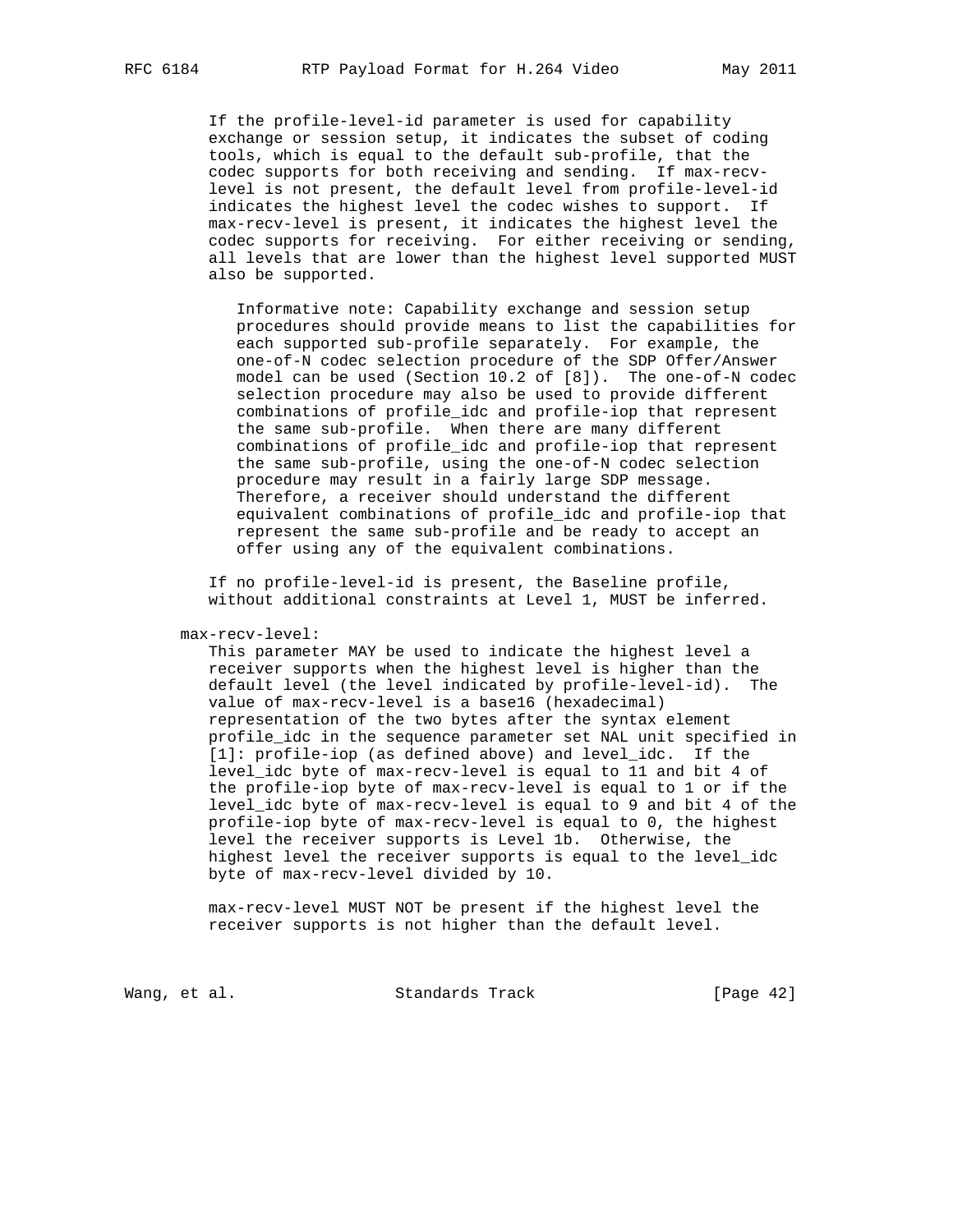max-mbps, max-smbps, max-fs, max-cpb, max-dpb, and max-br: These parameters MAY be used to signal the capabilities of a receiver implementation. These parameters MUST NOT be used for any other purpose. The highest level conveyed in the value of the profile-level-id parameter or the max-recv-level parameter MUST be such that the receiver is fully capable of supporting. max-mbps, max-smbps, max-fs, max-cpb, max-dpb, and max-br MAY be used to indicate capabilities of the receiver that extend the required capabilities of the signaled highest level, as specified below.

When more than one parameter from the set (max-mbps, max-smbps, max-fs, max-cpb, max-dpb, max-br) is present, the receiver MUST support all signaled capabilities simultaneously. For example, if both max-mbps and max-br are present, the signaled highest level with the extension of both the frame rate and bitrate is supported. That is, the receiver is able to decode NAL unit streams in which the macroblock processing rate is up to max mbps (inclusive), the bitrate is up to max-br (inclusive), the coded picture buffer size is derived as specified in the semantics of the max-br parameter below, and the other properties comply with the highest level specified in the value of the profile-level-id parameter or the max-recv-level parameter.

 If a receiver can support all the properties of Level A, the highest level specified in the value of the profile-level-id parameter or the max-recv-level parameter MUST be Level A (i.e., MUST NOT be lower than Level A). In other words, a receiver MUST NOT signal values of max-mbps, max-fs, max-cpb, max-dpb, and max-br that taken together meet the requirements of a higher level compared to the highest level specified in the value of the profile-level-id parameter or the max-recv level parameter.

 Informative note: When the OPTIONAL media type parameters are used to signal the properties of a NAL unit stream, max mbps, max-smbps, max-fs, max-cpb, max-dpb, and max-br are not present, and the value of profile-level-id must always be such that the NAL unit stream complies fully with the specified profile and level.

 max-mbps: The value of max-mbps is an integer indicating the maximum macroblock processing rate in units of macroblocks per second. The max-mbps parameter signals that the receiver is capable of decoding video at a higher rate than is required by the signaled highest level conveyed in the value of the profile-level-id parameter or the max-recv-level parameter.

Wang, et al. Standards Track [Page 43]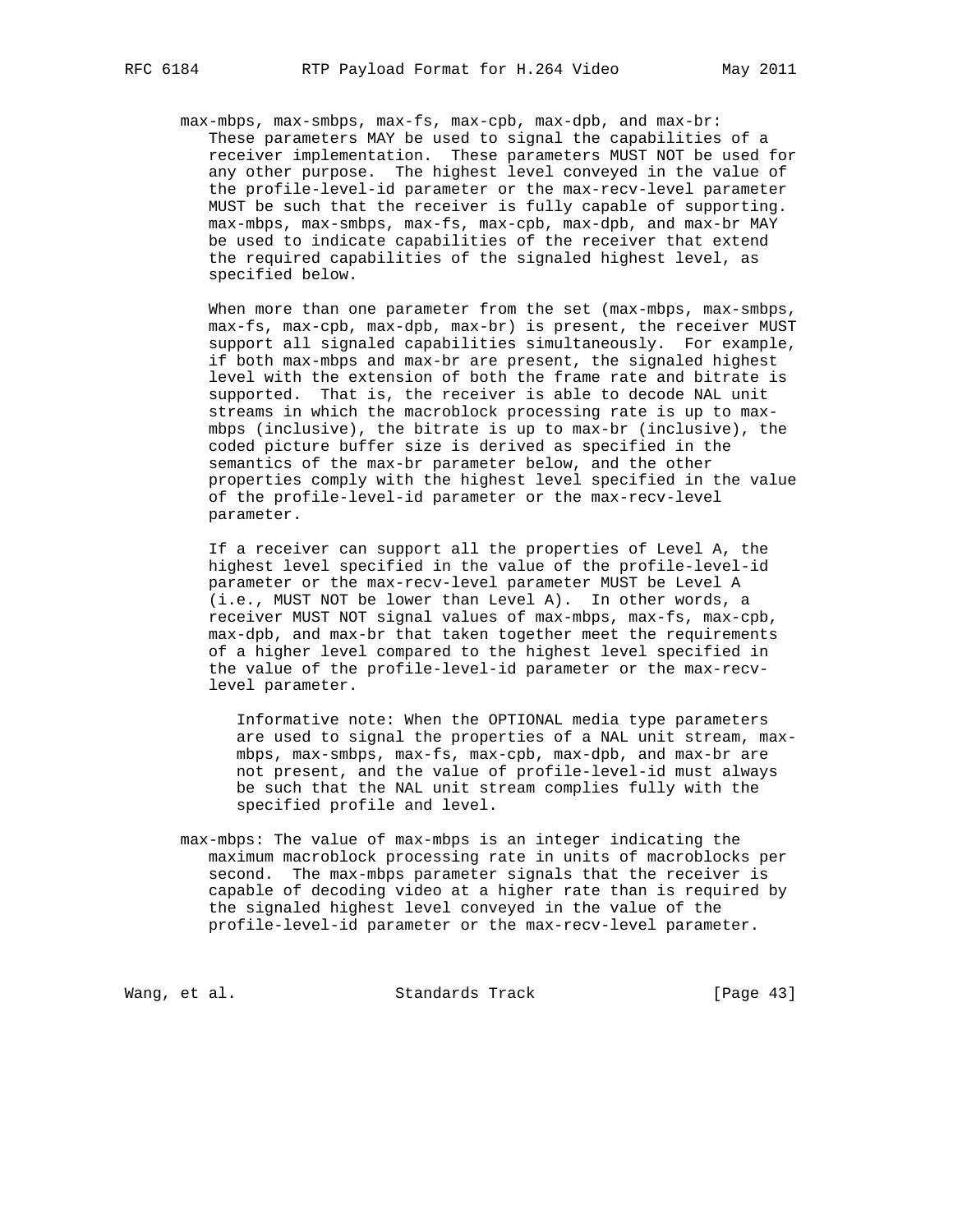When max-mbps is signaled, the receiver MUST be able to decode NAL unit streams that conform to the signaled highest level, with the exception that the MaxMBPS value in Table A-1 of [1] for the signaled highest level is replaced with the value of max-mbps. The value of max-mbps MUST be greater than or equal to the value of MaxMBPS given in Table A-1 of [1] for the highest level. Senders MAY use this knowledge to send pictures of a given size at a higher picture rate than is indicated in the signaled highest level.

- max-smbps: The value of max-smbps is an integer indicating the maximum static macroblock processing rate in units of static macroblocks per second, under the hypothetical assumption that all macroblocks are static macroblocks. When max-smbps is signaled, the MaxMBPS value in Table A-1 of [1] should be replaced with the result of the following computation:
	- o If the parameter max-mbps is signaled, set a variable MaxMacroblocksPerSecond to the value of max-mbps. Otherwise, set MaxMacroblocksPerSecond equal to the value of MaxMBPS in Table A-1 [1] for the signaled highest level conveyed in the value of the profile-level-id parameter or the max-recv-level parameter.
	- o Set a variable P\_non-static to the proportion of non-static macroblocks in picture n.
	- o Set a variable P\_static to the proportion of static macroblocks in picture n.
	- o The value of MaxMBPS in Table A-1 of [1] should be considered by the encoder to be equal to:

 MaxMacroblocksPerSecond \* max-smbps / (P\_non-static \* max-smbps + P\_static \* MaxMacroblocksPerSecond)

 The encoder should recompute this value for each picture. The value of max-smbps MUST be greater than or equal to the value of MaxMBPS given explicitly as the value of the max-mbps parameter or implicitly in Table A-1 of [1] for the signaled highest level. Senders MAY use this knowledge to send pictures of a given size at a higher picture rate than is indicated in the signaled highest level.

 max-fs: The value of max-fs is an integer indicating the maximum frame size in units of macroblocks. The max-fs parameter signals that the receiver is capable of decoding larger picture sizes than are required by the signaled highest level conveyed

Wang, et al. Standards Track [Page 44]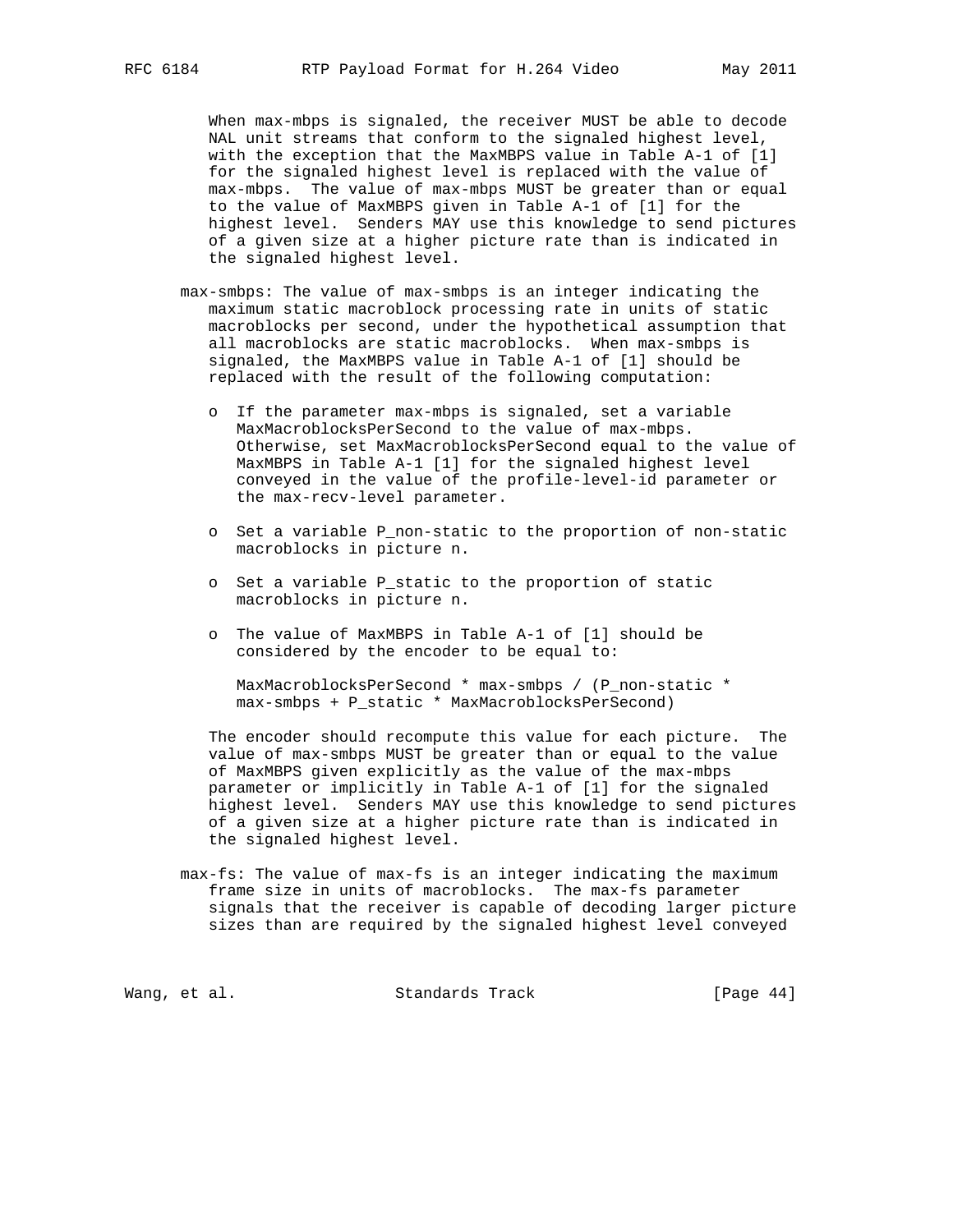in the value of the profile-level-id parameter or the max-recv level parameter. When max-fs is signaled, the receiver MUST be able to decode NAL unit streams that conform to the signaled highest level, with the exception that the MaxFS value in Table A-1 of [1] for the signaled highest level is replaced with the value of max-fs. The value of max-fs MUST be greater than or equal to the value of MaxFS given in Table A-1 of [1] for the highest level. Senders MAY use this knowledge to send larger pictures at a proportionally lower frame rate than is indicated in the signaled highest level.

 max-cpb: The value of max-cpb is an integer indicating the maximum coded picture buffer size in units of 1000 bits for the VCL HRD parameters and in units of 1200 bits for the NAL HRD parameters. Note that this parameter does not use units of cpbBrVclFactor and cpbBrNALFactor (see Table A-1 of [1]). The max-cpb parameter signals that the receiver has more memory than the minimum amount of coded picture buffer memory required by the signaled highest level conveyed in the value of the profile-level-id parameter or the max-recv-level parameter. When max-cpb is signaled, the receiver MUST be able to decode NAL unit streams that conform to the signaled highest level, with the exception that the MaxCPB value in Table A-1 of [1] for the signaled highest level is replaced with the value of max-cpb (after taking cpbBrVclFactor and cpbBrNALFactor into consideration when needed). The value of max-cpb (after taking cpbBrVclFactor and cpbBrNALFactor into consideration when needed) MUST be greater than or equal to the value of MaxCPB given in Table A-1 of [1] for the highest level. Senders MAY use this knowledge to construct coded video streams with greater variation of bitrate than can be achieved with the MaxCPB value in Table A-1 of [1].

 Informative note: The coded picture buffer is used in the hypothetical reference decoder (Annex C of H.264). The use of the hypothetical reference decoder is recommended in H.264 encoders to verify that the produced bitstream conforms to the standard and to control the output bitrate. Thus, the coded picture buffer is conceptually independent of any other potential buffers in the receiver, including de-interleaving and de-jitter buffers. The coded picture buffer need not be implemented in decoders as specified in Annex C of H.264, but rather standard-compliant decoders can have any buffering arrangements provided that they can decode standard-compliant bitstreams. Thus, in practice, the input buffer for a video decoder can be integrated with de-interleaving and de-jitter buffers of the receiver.

Wang, et al. Standards Track [Page 45]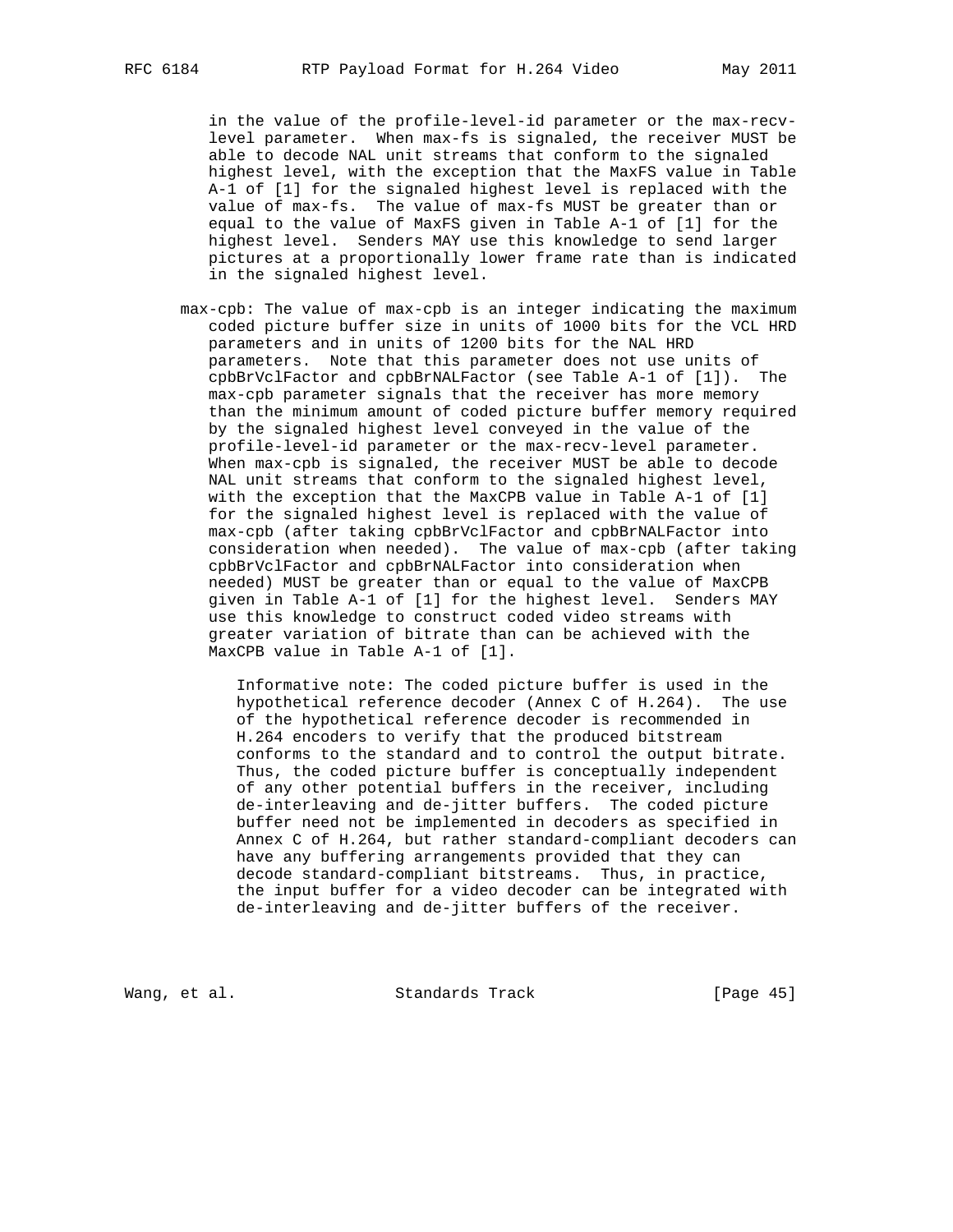max-dpb: The value of max-dpb is an integer indicating the maximum decoded picture buffer size in units of 8/3 macroblocks. The max-dpb parameter signals that the receiver has more memory than the minimum amount of decoded picture buffer memory required by the signaled highest level conveyed in the value of the profile-level-id parameter or the max-recv-level parameter. When max-dpb is signaled, the receiver MUST be able to decode NAL unit streams that conform to the signaled highest level, with the exception that the MaxDpbMbs value in Table A-1 of [1] for the signaled highest level is replaced with the value of max-dpb \* 3 / 8. Consequently, a receiver that signals max-dpb MUST be capable of storing the following number of decoded frames, complementary field pairs, and non-paired fields in its decoded picture buffer:

Min(max-dpb \* 3 / 8 / ( PicWidthInMbs \* FrameHeightInMbs), 16)

Wherein PicWidthInMbs and FrameHeightInMbs are defined in [1].

 The value of max-dpb MUST be greater than or equal to the value of MaxDpbMbs \* 3 / 8, wherein the value of MaxDpbMbs is given in Table A-1 of [1] for the highest level. Senders MAY use this knowledge to construct coded video streams with improved compression.

 Informative note: This parameter was added primarily to complement a similar codepoint in the ITU-T Recommendation H.245, so as to facilitate signaling gateway designs. The decoded picture buffer stores reconstructed samples. There is no relationship between the size of the decoded picture buffer and the buffers used in RTP, especially de-interleaving and de-jitter buffers.

 Informative note: In RFC 3984, which this document obsoletes, the unit of this parameter was 1024 bytes. The unit has been changed to 8/3 macroblocks in this document. The reason for this change was due to the changes from the 2003 version of the H.264 specification referenced by RFC 3984 to the 2010 version of the H.264 specification referenced by this document, particularly the changes to Table A-1 in the H.264 specification due to addition of color formats and bit depths not supported earlier. The changed semantics of this parameter keeps backward compatibility to RFC 3984 and supports all profiles defined in the 2010 version of the H.264 specification.

Wang, et al. Standards Track [Page 46]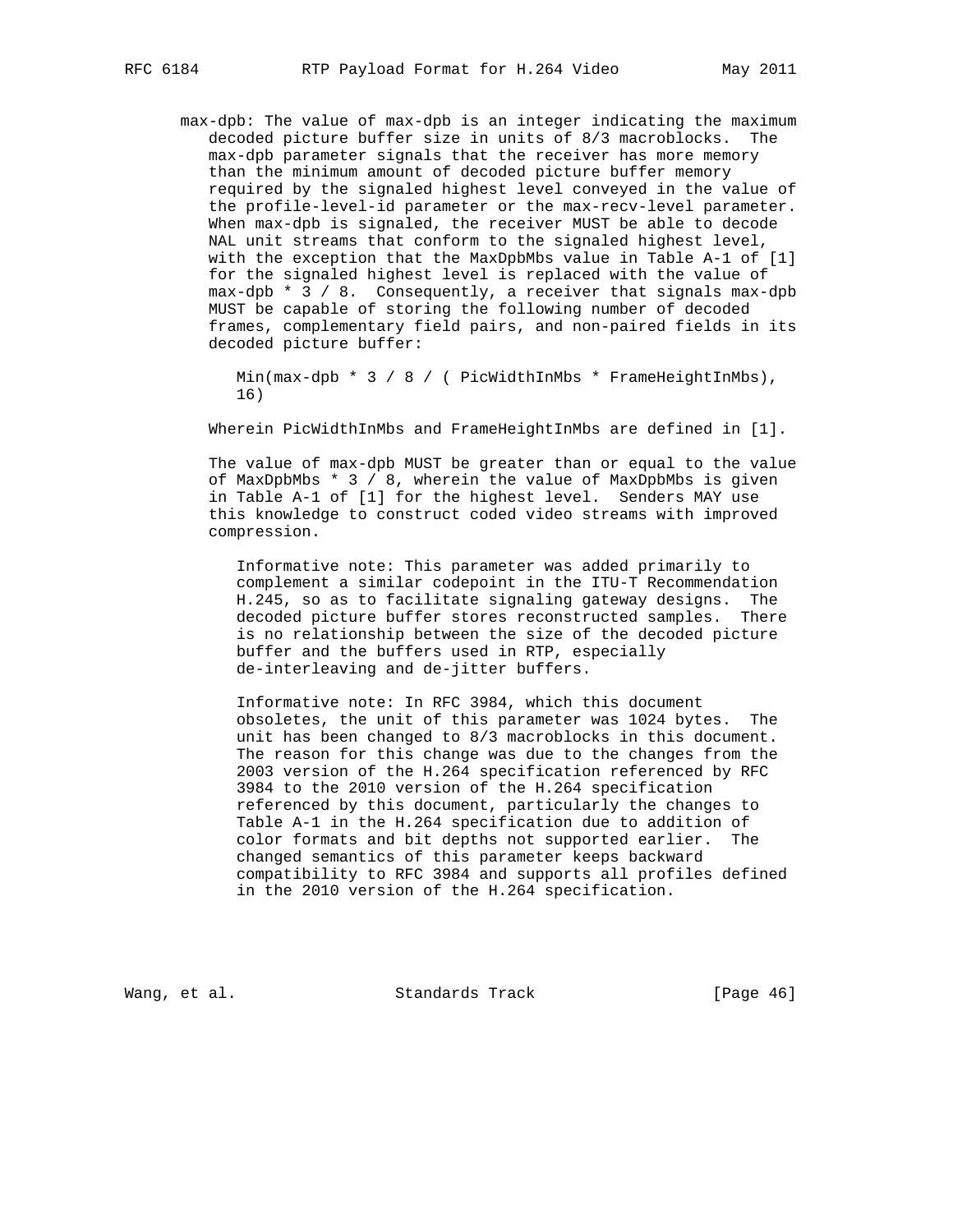max-br: The value of max-br is an integer indicating the maximum video bitrate in units of 1000 bits per second for the VCL HRD parameters and in units of 1200 bits per second for the NAL HRD parameters. Note that this parameter does not use units of cpbBrVclFactor and cpbBrNALFactor (see Table A-1 of [1]).

 The max-br parameter signals that the video decoder of the receiver is capable of decoding video at a higher bitrate than is required by the signaled highest level conveyed in the value of the profile-level-id parameter or the max-recv-level parameter.

 When max-br is signaled, the video codec of the receiver MUST be able to decode NAL unit streams that conform to the signaled highest level, with the following exceptions in the limits specified by the highest level:

- o The value of max-br (after taking cpbBrVclFactor and cpbBrNALFactor into consideration when needed) replaces the MaxBR value in Table A-1 of [1] for the highest level.
- o When the max-cpb parameter is not present, the result of the following formula replaces the value of MaxCPB in Table A-1 of [1]: (MaxCPB of the signaled level) \* max-br / (MaxBR of the signaled highest level).

 For example, if a receiver signals capability for Main profile Level 1.2 with max-br equal to 1550, this indicates a maximum video bitrate of 1550 kbits/sec for VCL HRD parameters, a maximum video bitrate of 1860 kbits/sec for NAL HRD parameters, and a CPB size of 4036458 bits (1550000 / 384000 \* 1000 \* 1000).

 The value of max-br (after taking cpbBrVclFactor and cpbBrNALFactor into consideration when needed) MUST be greater than or equal to the value MaxBR given in Table A-1 of [1] for the signaled highest level.

 Senders MAY use this knowledge to send higher bitrate video as allowed in the level definition of Annex A of H.264 to achieve improved video quality.

 Informative note: This parameter was added primarily to complement a similar codepoint in the ITU-T Recommendation H.245, so as to facilitate signaling gateway designs. The assumption that the network is capable of handling such bitrates at any given time cannot be made from the value of

Wang, et al. Standards Track [Page 47]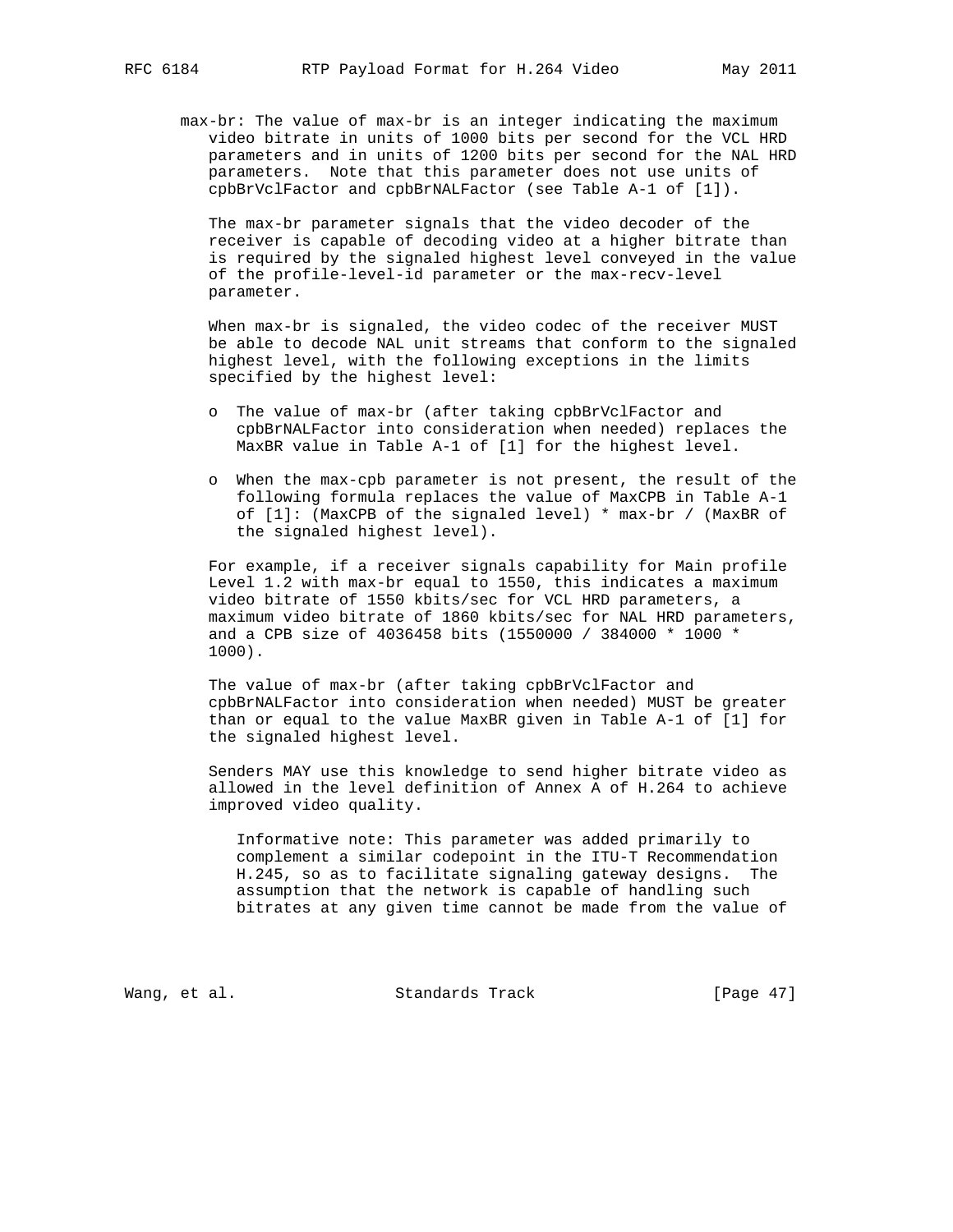this parameter. In particular, no conclusion can be drawn that the signaled bitrate is possible under congestion control constraints.

redundant-pic-cap:

 This parameter signals the capabilities of a receiver implementation. When equal to 0, the parameter indicates that the receiver makes no attempt to use redundant coded pictures to correct incorrectly decoded primary coded pictures. When equal to 0, the receiver is not capable of using redundant slices; therefore, a sender SHOULD avoid sending redundant slices to save bandwidth. When equal to 1, the receiver is capable of decoding any such redundant slice that covers a corrupted area in a primary decoded picture (at least partly), and therefore a sender MAY send redundant slices. When the parameter is not present, a value of 0 MUST be used for redundant-pic-cap. When present, the value of redundant-pic cap MUST be either 0 or 1.

 When the profile-level-id parameter is present in the same signaling as the redundant-pic-cap parameter and the profile indicated in profile-level-id is such that it disallows the use of redundant coded pictures (e.g., Main profile), the value of redundant-pic-cap MUST be equal to 0. When a receiver indicates redundant-pic-cap equal to 0, the received stream SHOULD NOT contain redundant coded pictures.

 Informative note: Even if redundant-pic-cap is equal to 0, the decoder is able to ignore redundant codec pictures provided that the decoder supports a profile (Baseline, Extended) in which redundant coded pictures are allowed.

 Informative note: Even if redundant-pic-cap is equal to 1, the receiver may also choose other error concealment strategies to replace or complement decoding of redundant slices.

sprop-parameter-sets:

 This parameter MAY be used to convey any sequence and picture parameter set NAL units (herein referred to as the initial parameter set NAL units) that can be placed in the NAL unit stream to precede any other NAL units in decoding order. The parameter MUST NOT be used to indicate codec capability in any capability exchange procedure. The value of the parameter is a comma-separated (',') list of base64 [7] representations of parameter set NAL units as specified in Sections 7.3.2.1 and

Wang, et al. Standards Track [Page 48]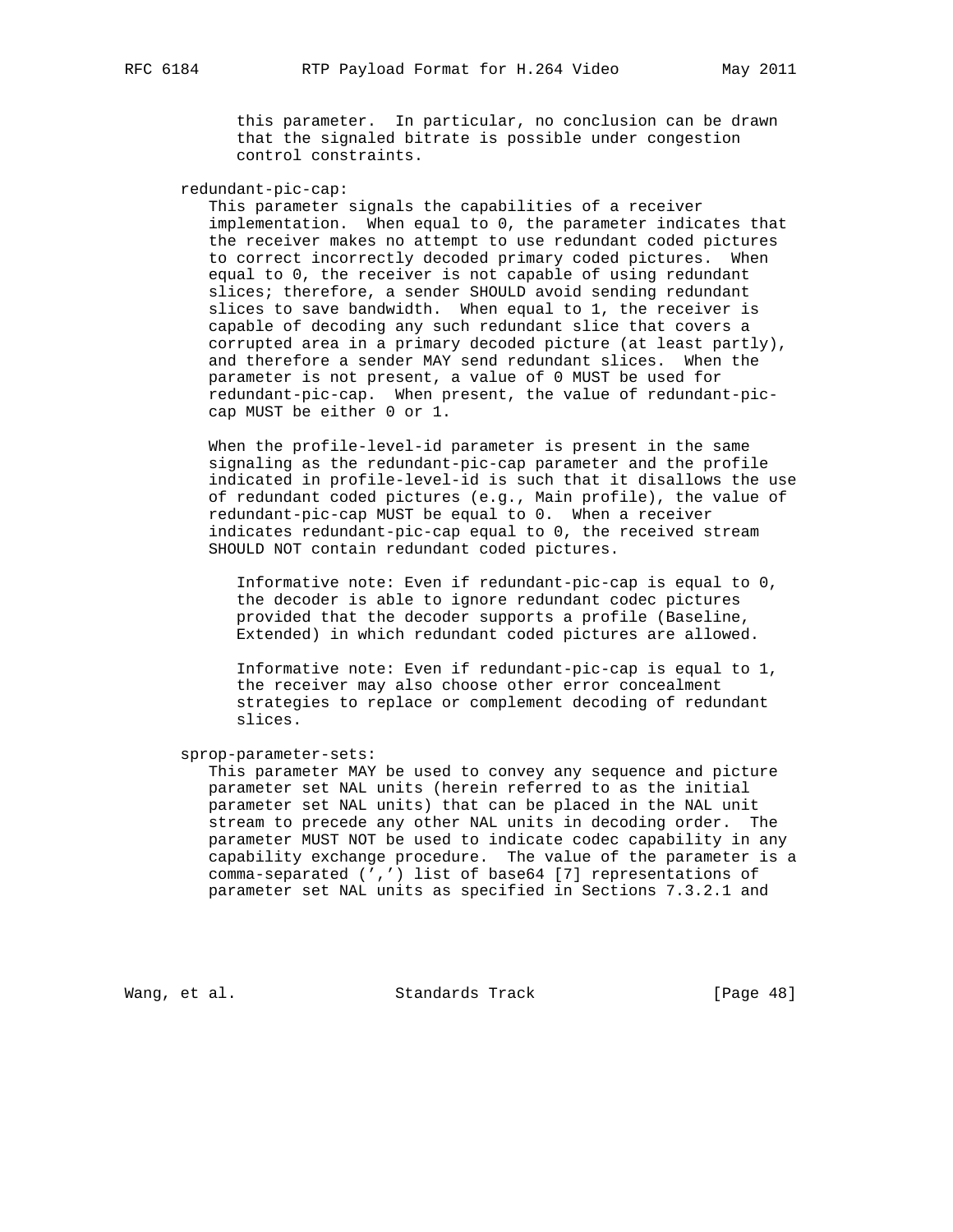7.3.2.2 of [1]. Note that the number of bytes in a parameter set NAL unit is typically less than 10, but a picture parameter set NAL unit can contain several hundred bytes.

 Informative note: When several payload types are offered in the SDP Offer/Answer model, each with its own sprop parameter-sets parameter, the receiver cannot assume that those parameter sets do not use conflicting storage locations (i.e., identical values of parameter set identifiers). Therefore, a receiver should buffer all sprop-parameter-sets and make them available to the decoder instance that decodes a certain payload type.

 The sprop-parameter-sets parameter MUST only contain parameter sets that are conforming to the profile-level-id, i.e., the subset of coding tools indicated by any of the parameter sets MUST be equal to the default sub-profile, and the level indicated by any of the parameter sets MUST be equal to the default level.

sprop-level-parameter-sets:

 This parameter MAY be used to convey any sequence and picture parameter set NAL units (herein referred to as the initial parameter set NAL units) that can be placed in the NAL unit stream to precede any other NAL units in decoding order and that are associated with one or more levels different than the default level. The parameter MUST NOT be used to indicate codec capability in any capability exchange procedure.

 The sprop-level-parameter-sets parameter contains parameter sets for one or more levels that are different than the default level. All parameter sets associated with one level are clustered and prefixed with a three-byte field that has the same syntax as profile-level-id. This enables the receiver to install the parameter sets for one level and discard the rest. The three-byte field is named PLId, and all parameter sets associated with one level are named PSL, which has the same syntax as sprop-parameter-sets. Parameter sets for each level are represented in the form of PLId:PSL, i.e., PLId followed by a colon (':') and the base64 [7] representation of the initial parameter set NAL units for the level. Each pair of PLId:PSLs is also separated by a colon. Note that a PSL can contain multiple parameter sets for that level, separated with commas  $(1, 1)$ .

 The subset of coding tools indicated by each PLId field MUST be equal to the default sub-profile, and the level indicated by each PLId field MUST be different than the default level. All

Wang, et al. Standards Track [Page 49]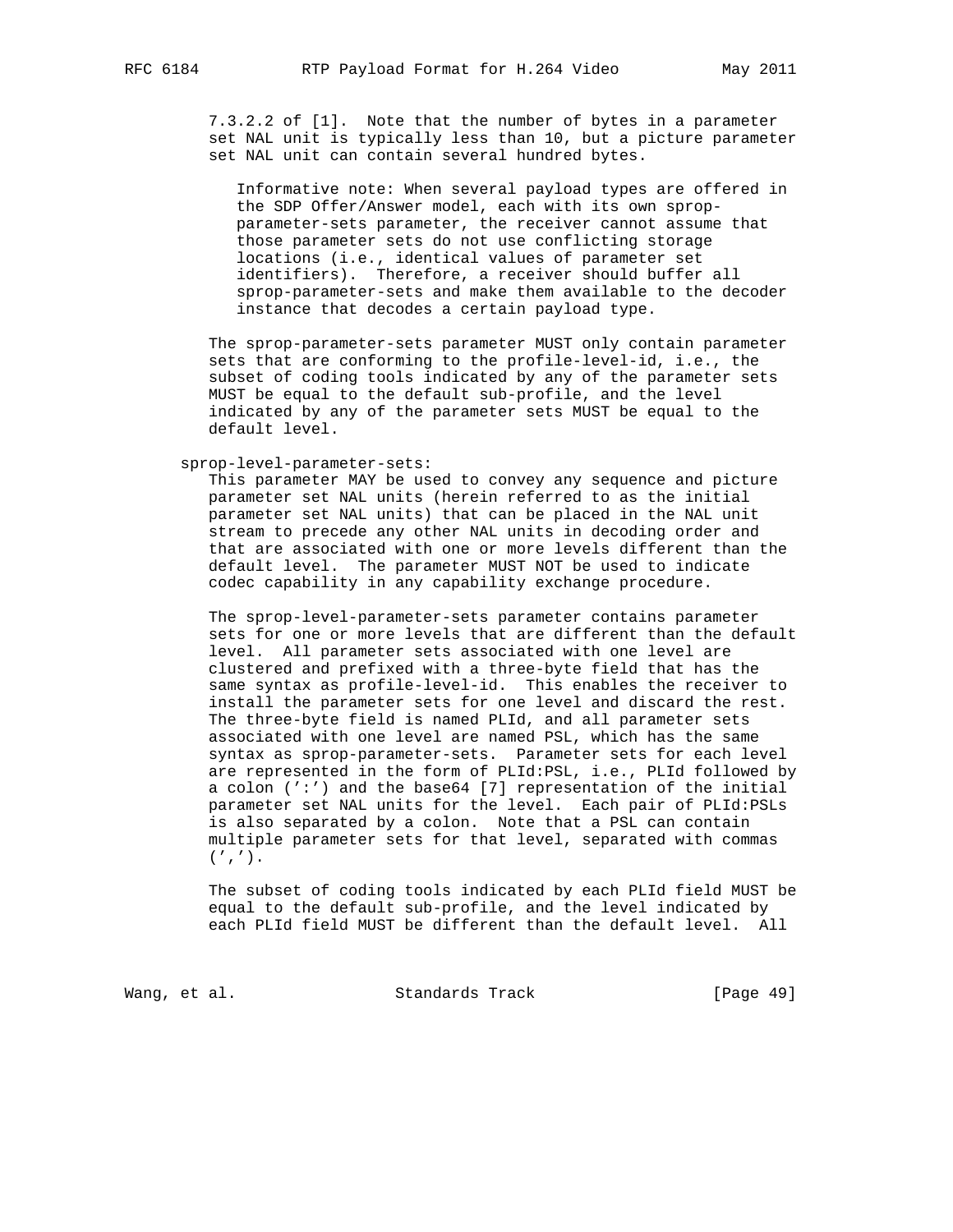sequence parameter sets contained in each PSL MUST have the three bytes from profile\_idc to level\_idc, inclusive, equal to the preceding PLId.

 Informative note: This parameter allows for efficient level downgrade or upgrade in SDP Offer/Answer and out-of-band transport of parameter sets simultaneously.

use-level-src-parameter-sets:

 This parameter MAY be used to indicate a receiver capability. The value MAY be equal to either 0 or 1. When the parameter is not present, the value MUST be inferred to be equal to 0. The value 0 indicates that the receiver does not understand the sprop-level-parameter-sets parameter, does not understand the "fmtp" source attribute as specified in Section 6.3 of [9], will ignore sprop-level-parameter-sets when present, and will ignore sprop-parameter-sets when conveyed using the "fmtp" source attribute. The value 1 indicates that the receiver understands the sprop-level-parameter-sets parameter, understands the "fmtp" source attribute as specified in Section 6.3 of [9], and is capable of using parameter sets contained in the sprop-level-parameter-sets or contained in the sprop parameter-sets that is conveyed using the "fmtp" source attribute.

 Informative note: An RFC 3984 receiver does not understand sprop-level-parameter-sets, use-level-src-parameter-sets, or the "fmtp" source attribute as specified in Section 6.3 of [9]. Therefore, during SDP Offer/Answer, an RFC 3984 receiver as the answerer will simply ignore sprop-level parameter-sets when present in an offer and sprop-parameter sets conveyed using the "fmtp" source attribute, as specified in Section 6.3 of [9]. Assume that the offered payload type was accepted at a level lower than the default level. If the offered payload type included sprop-level parameter-sets or included sprop-parameter-sets conveyed using the "fmtp" source attribute and if the offerer sees that the answerer has not included use-level-src-parameter sets equal to 1 in the answer, the offerer knows that in-band transport of parameter sets is needed.

in-band-parameter-sets:

 This parameter MAY be used to indicate a receiver capability. The value MAY be equal to either 0 or 1. The value 1 indicates that the receiver discards out-of-band parameter sets in sprop parameter-sets and sprop-level-parameter-sets; therefore, the sender MUST transmit all parameter sets in-band. The value 0 indicates that the receiver utilizes out-of-band parameter sets

Wang, et al. Standards Track [Page 50]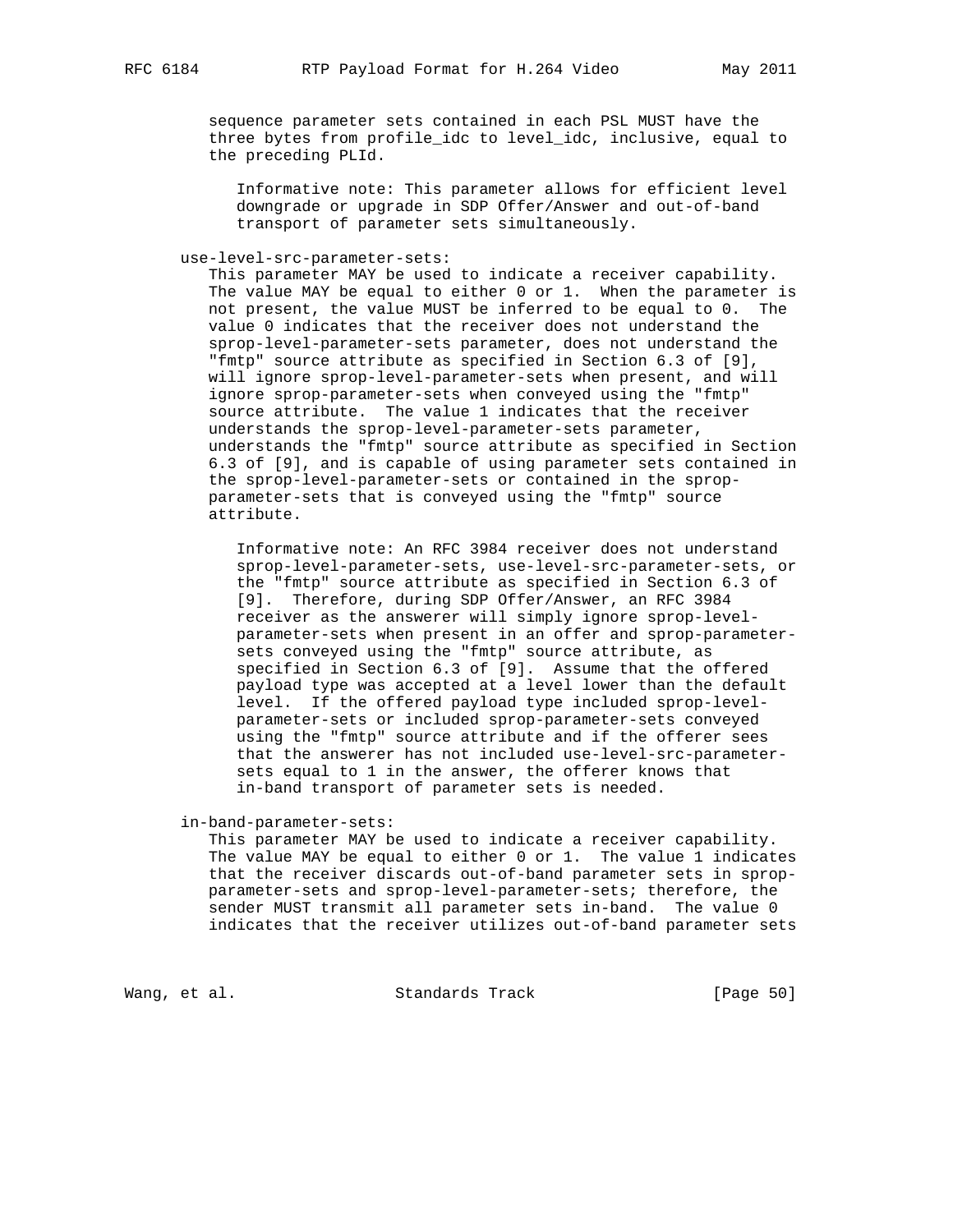included in sprop-parameter-sets and/or sprop-level-parameter sets. However, in this case, the sender MAY still choose to send parameter sets in-band. When in-band-parameter-sets is equal to 1, use-level-src-parameter-sets MUST NOT be present or MUST be equal to 0. When the parameter is not present, this receiver capability is not specified, and therefore the sender MAY send out-of-band parameter sets only, it MAY send in-band parameter-sets only, or it MAY send both.

level-asymmetry-allowed:

 This parameter MAY be used in SDP Offer/Answer to indicate whether level asymmetry, i.e., sending media encoded at a different level in the offerer-to-answerer direction than the level in the answerer-to-offerer direction, is allowed. The value MAY be equal to either 0 or 1. When the parameter is not present, the value MUST be inferred to be equal to 0. The value 1 in both the offer and the answer indicates that level asymmetry is allowed. The value of 0 in either the offer or the answer indicates that level asymmetry is not allowed.

 If level-asymmetry-allowed is equal to 0 (or not present) in either the offer or the answer, level asymmetry is not allowed. In this case, the level to use in the direction from the offerer to the answerer MUST be the same as the level to use in the opposite direction.

packetization-mode:

 This parameter signals the properties of an RTP payload type or the capabilities of a receiver implementation. Only a single configuration point can be indicated; thus, when capabilities to support more than one packetization-mode are declared, multiple configuration points (RTP payload types) must be used.

 When the value of packetization-mode is equal to 0 or packetization-mode is not present, the single NAL mode MUST be used. This mode is in use in standards using ITU-T Recommendation H.241 [3] (see Section 12.1). When the value of packetization-mode is equal to 1, the non-interleaved mode MUST be used. When the value of packetization-mode is equal to 2, the interleaved mode MUST be used. The value of packetization mode MUST be an integer in the range of 0 to 2, inclusive.

#### sprop-interleaving-depth:

 This parameter MUST NOT be present when packetization-mode is not present or the value of packetization-mode is equal to 0 or 1. This parameter MUST be present when the value of packetization-mode is equal to 2.

Wang, et al. Standards Track [Page 51]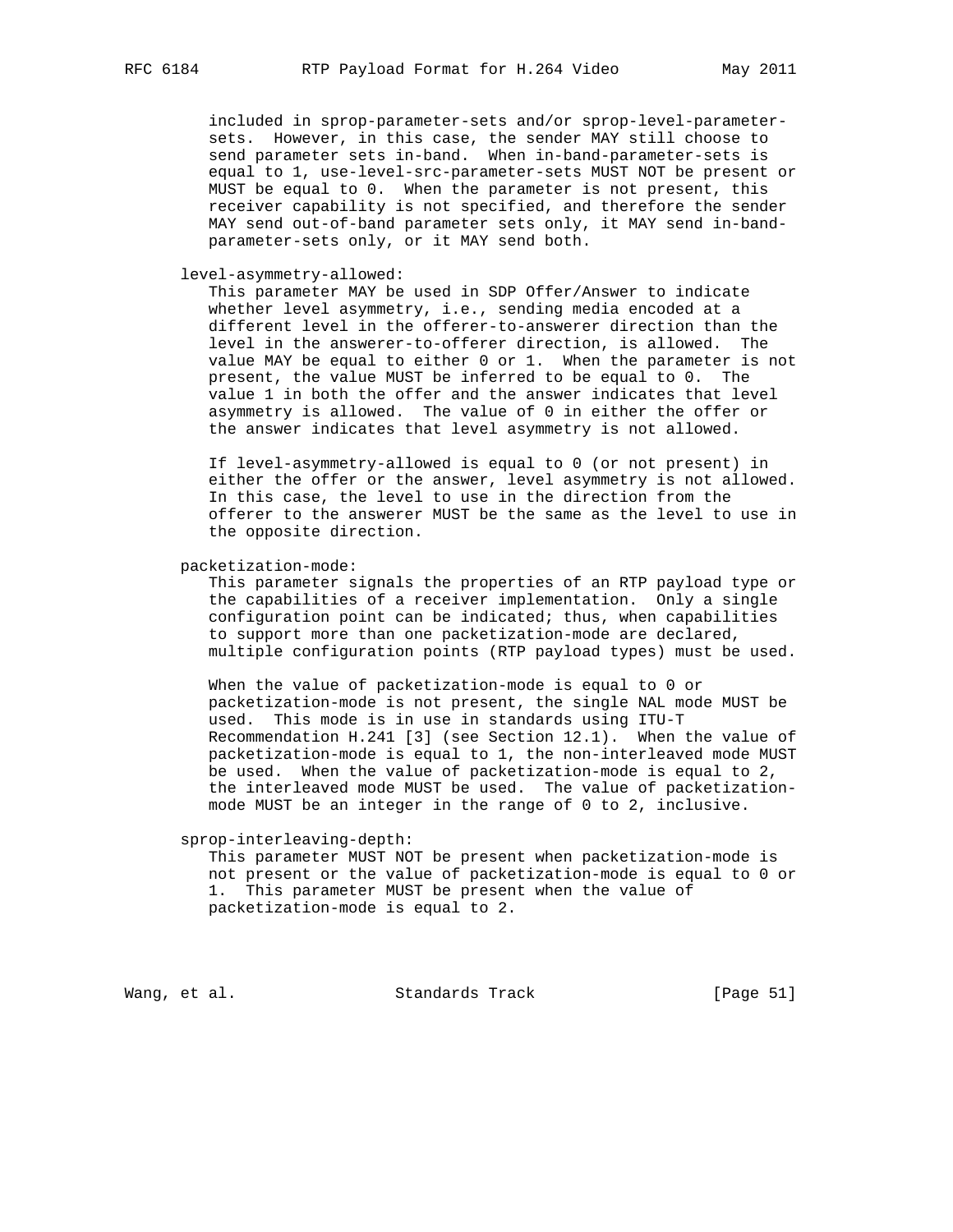This parameter signals the properties of an RTP packet stream. It specifies the maximum number of VCL NAL units that precede any VCL NAL unit in the RTP packet stream in transmission order and that follow the VCL NAL unit in decoding order. Consequently, it is guaranteed that receivers can reconstruct NAL unit decoding order when the buffer size for NAL unit decoding order recovery is at least the value of sprop interleaving-depth + 1 in terms of VCL NAL units.

 The value of sprop-interleaving-depth MUST be an integer in the range of 0 to 32767, inclusive.

sprop-deint-buf-req:

 This parameter MUST NOT be present when packetization-mode is not present or the value of packetization-mode is equal to 0 or 1. It MUST be present when the value of packetization-mode is equal to 2.

 sprop-deint-buf-req signals the required size of the de-interleaving buffer for the RTP packet stream. The value of the parameter MUST be greater than or equal to the maximum buffer occupancy (in units of bytes) required in such a de-interleaving buffer that is specified in Section 7.2. It is guaranteed that receivers can perform the de-interleaving of interleaved NAL units into NAL unit decoding order, when the de-interleaving buffer size is at least the value of sprop deint-buf-req in terms of bytes.

 The value of sprop-deint-buf-req MUST be an integer in the range of 0 to 4294967295, inclusive.

 Informative note: sprop-deint-buf-req indicates the required size of the de-interleaving buffer only. When network jitter can occur, an appropriately sized jitter buffer has to be provisioned for as well.

deint-buf-cap:

 This parameter signals the capabilities of a receiver implementation and indicates the amount of de-interleaving buffer space in units of bytes that the receiver has available for reconstructing the NAL unit decoding order. A receiver is able to handle any stream for which the value of the sprop deint-buf-req parameter is smaller than or equal to this parameter.

 If the parameter is not present, then a value of 0 MUST be used for deint-buf-cap. The value of deint-buf-cap MUST be an integer in the range of 0 to 4294967295, inclusive.

Wang, et al. Standards Track [Page 52]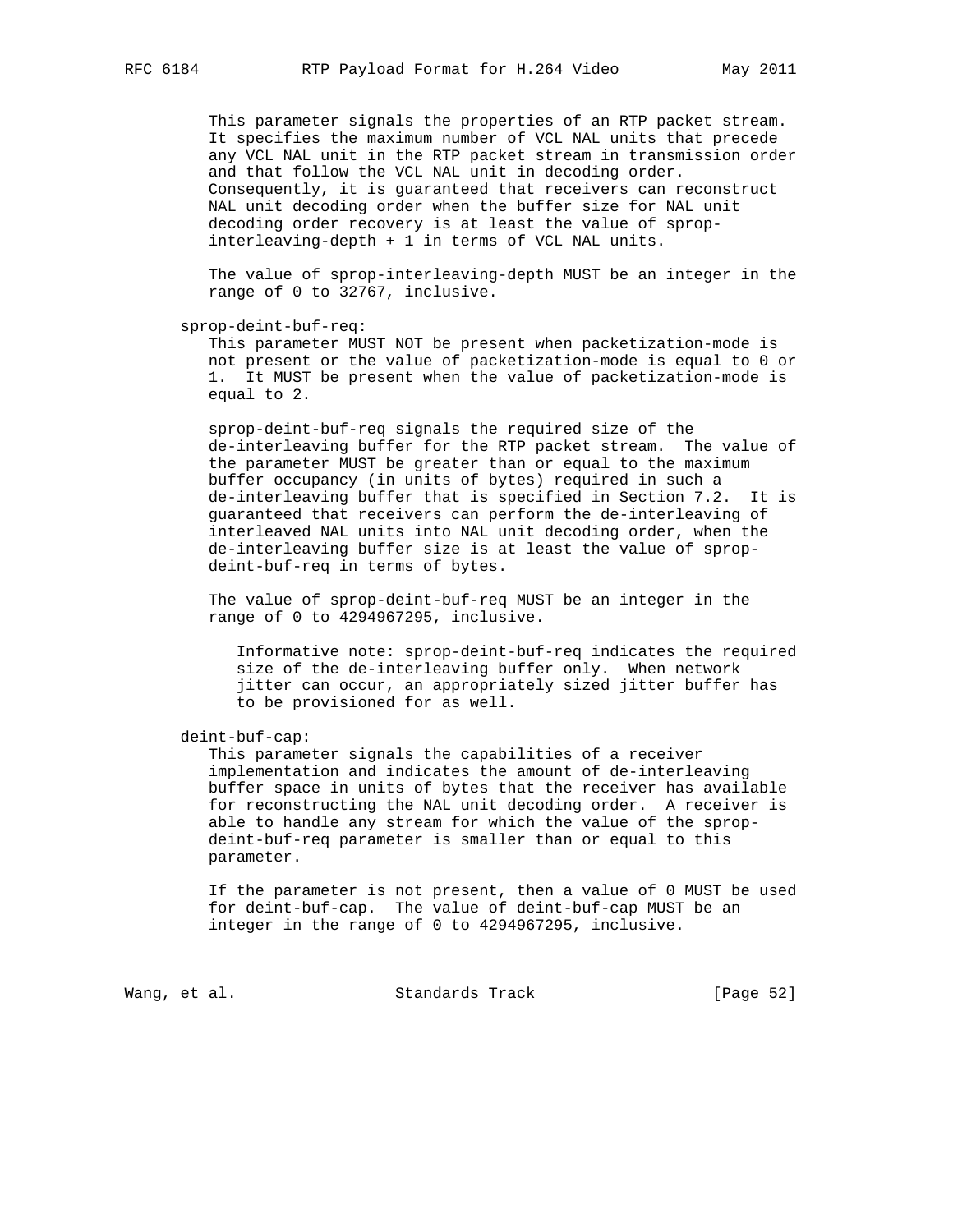Informative note: deint-buf-cap indicates the maximum possible size of the de-interleaving buffer of the receiver only. When network jitter can occur, an appropriately sized jitter buffer has to be provisioned for as well.

sprop-init-buf-time:

 This parameter MAY be used to signal the properties of an RTP packet stream. The parameter MUST NOT be present if the value of packetization-mode is equal to 0 or 1.

 The parameter signals the initial buffering time that a receiver MUST wait before starting decoding to recover the NAL unit decoding order from the transmission order. The parameter is the maximum value of (decoding time of the NAL unit transmission time of a NAL unit), assuming reliable and instantaneous transmission, the same timeline for transmission and decoding, and commencement of decoding when the first packet arrives.

 An example of specifying the value of sprop-init-buf-time follows. A NAL unit stream is sent in the following interleaved order, in which the value corresponds to the decoding time and the transmission order is from left to right:

0 2 1 3 5 4 6 8 7 ...

 Assuming a steady transmission rate of NAL units, the transmission times are:

0 1 2 3 4 5 6 7 8 ...

 Subtracting the decoding time from the transmission time column-wise results in the following series:

0 -1 1 0 -1 1 0 -1 1 ...

 Thus, in terms of intervals of NAL unit transmission times, the value of sprop-init-buf-time in this example is 1. The parameter is coded as a non-negative base10 integer representation in clock ticks of a 90-kHz clock. If the parameter is not present, then no initial buffering time value is defined. Otherwise, the value of sprop-init-buf-time MUST be an integer in the range of 0 to 4294967295, inclusive.

Wang, et al. Standards Track [Page 53]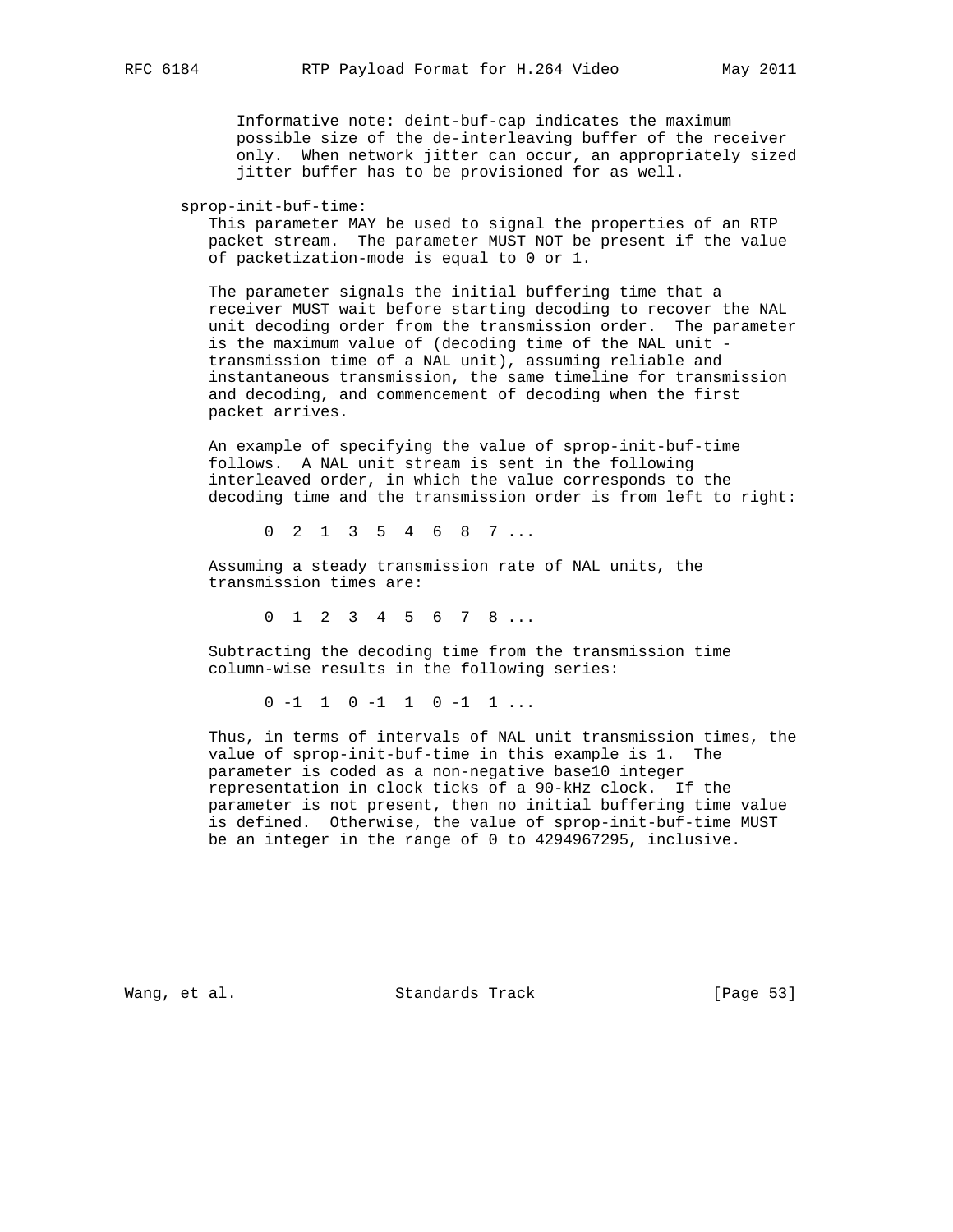In addition to the signaled sprop-init-buf-time, receivers SHOULD take into account the transmission delay jitter buffering, including buffering for the delay jitter caused by mixers, translators, gateways, proxies, traffic-shapers, and other network elements.

sprop-max-don-diff:

 This parameter MAY be used to signal the properties of an RTP packet stream. It MUST NOT be used to signal transmitter, receiver, or codec capabilities. The parameter MUST NOT be present if the value of packetization-mode is equal to 0 or 1. sprop-max-don-diff is an integer in the range of 0 to 32767, inclusive. If sprop-max-don-diff is not present, the value of the parameter is unspecified. sprop-max-don-diff is calculated as follows:

```
sprop-max-don-diff = max{AbsDOM(i) - AbsDon(j)}, for any i and any j>i,
```
 where i and j indicate the index of the NAL unit in the transmission order and AbsDON denotes a decoding order number of the NAL unit that does not wrap around to 0 after 65535. In other words, AbsDON is calculated as follows: let m and n be consecutive NAL units in transmission order. For the very first NAL unit in transmission order (whose index is 0), AbsDON(0) = DON(0). For other NAL units, AbsDON is calculated as follows:

```
If DOM(m) == DON(n), AbsDOM(n) = AbsDOM(m)If (DON(m) < DOM(n) and DOM(n) - DOM(m) < 32768),
AbsDOM(n) = AbsDOM(m) + DON(n) - DON(m)If (DON(m) > DON(n) and DOM(m) - DON(n) > 32768),
AbsDOM(n) = AbsDOM(m) + 65536 - DON(m) + DON(n)
```
If  $(DON(m) < DOM(n)$  and  $DOM(n)$  -  $DOM(m)$  >= 32768),  $AbsDOM(n) = AbsDOM(m) - (DOM(m) + 65536 - DON(n))$ 

If  $(DON(m) > DON(n)$  and  $DOM(m) - DON(n) < 32768)$ ,  $AbsDOM(n) = AbsDOM(m) - (DOM(m) - DON(n))$ 

 where DON(i) is the decoding order number of the NAL unit having index i in the transmission order. The decoding order number is specified in Section 5.5.

Wang, et al. Standards Track [Page 54]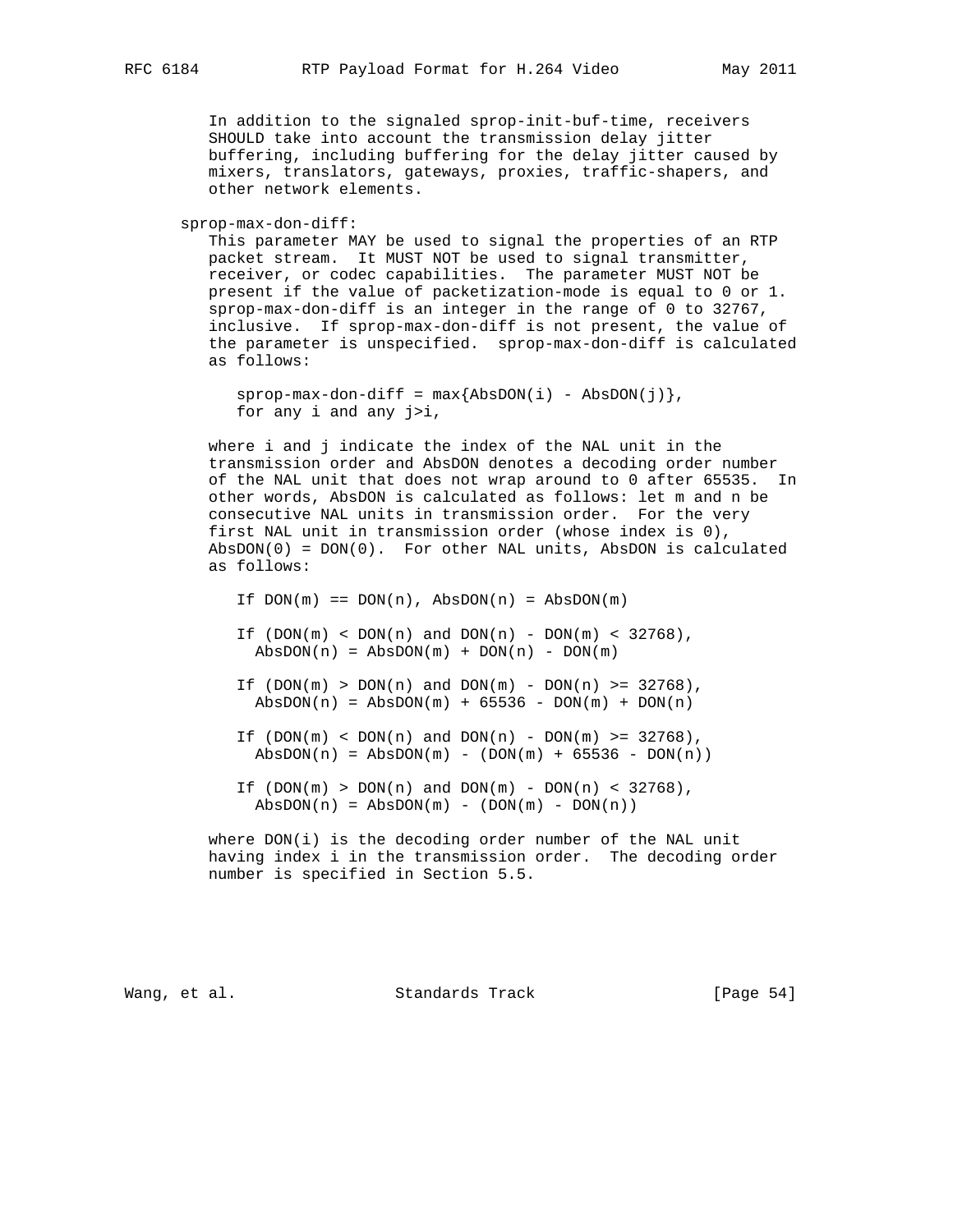Informative note: Receivers may use sprop-max-don-diff to trigger which NAL units in the receiver buffer can be passed to the decoder.

max-rcmd-nalu-size:

 This parameter MAY be used to signal the capabilities of a receiver. The parameter MUST NOT be used for any other purposes. The value of the parameter indicates the largest NALU size in bytes that the receiver can handle efficiently. The parameter value is a recommendation, not a strict upper boundary. The sender MAY create larger NALUs but must be aware that the handling of these may come at a higher cost than NALUs conforming to the limitation.

 The value of max-rcmd-nalu-size MUST be an integer in the range of 0 to 4294967295, inclusive. If this parameter is not specified, no known limitation to the NALU size exists. Senders still have to consider the MTU size available between the sender and the receiver and SHOULD run MTU discovery for this purpose.

 This parameter is motivated by, for example, an IP to H.223 video telephony gateway, where NALUs smaller than the H.223 transport data unit will be more efficient. A gateway may terminate IP; thus, MTU discovery will normally not work beyond the gateway.

 Informative note: Setting this parameter to a lower than necessary value may have a negative impact.

sar-understood:

 This parameter MAY be used to indicate a receiver capability and nothing else. The parameter indicates the maximum value of aspect ratio idc (specified in [1]) smaller than 255 that the receiver understands. Table E-1 of [1] specifies aspect\_ratio\_idc equal to 0 as "unspecified"; 1 to 16, inclusive, as specific Sample Aspect Ratios (SARs); 17 to 254, inclusive, as "reserved"; and 255 as the Extended SAR, for which SAR width and SAR height are explicitly signaled. Therefore, a receiver with a decoder according to [1] understands aspect\_ratio\_idc in the range of 1 to 16, inclusive, and aspect\_ratio\_idc equal to 255, in the sense that the receiver knows exactly what the SAR is. For such a receiver, the value of sar-understood is 16. In the future, if Table E-1 of [1] is extended, e.g., such that the SAR for aspect\_ratio\_idc equal to 17 is specified, then for a receiver with a decoder that understands the extension, the value of

Wang, et al. Standards Track [Page 55]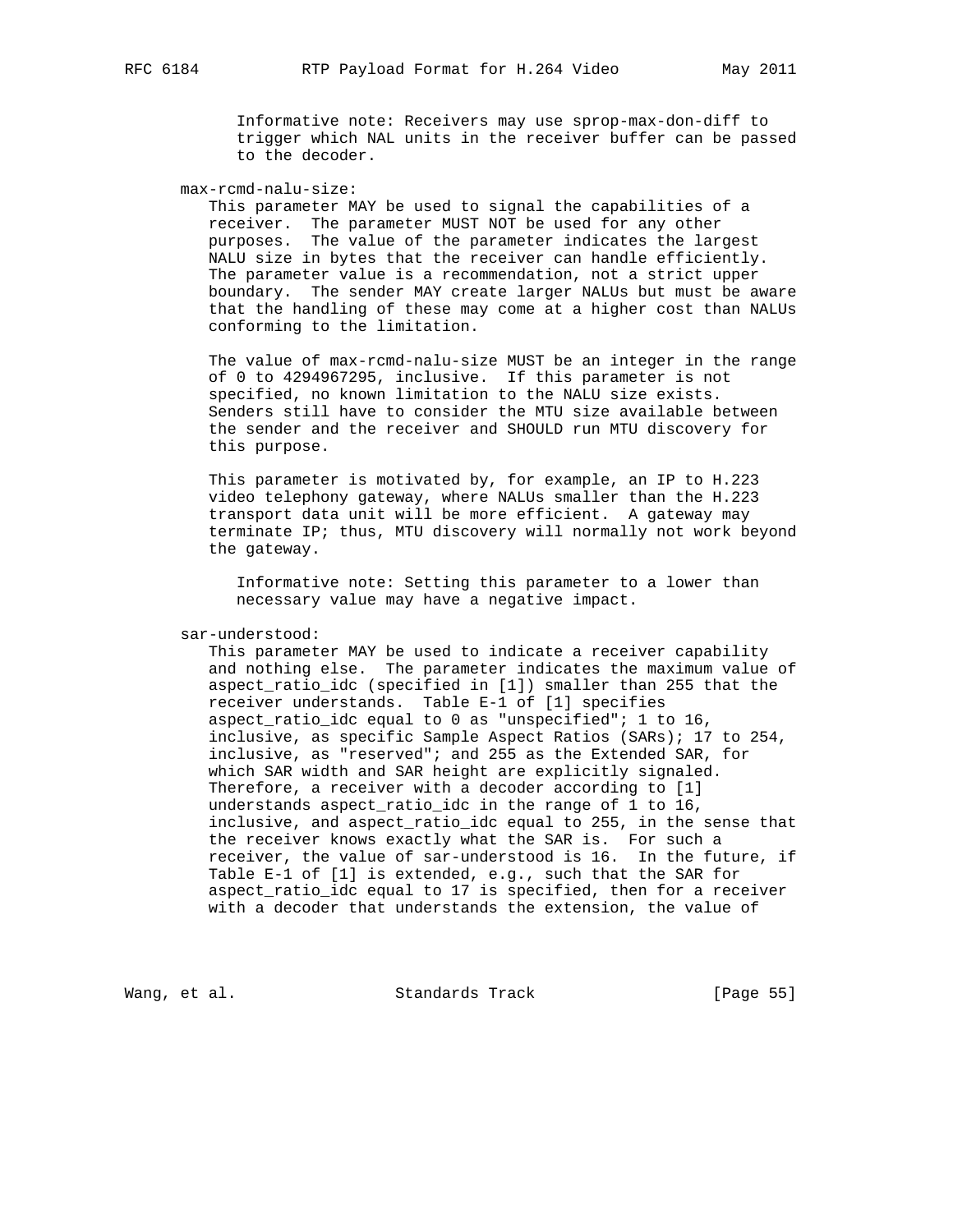sar-understood is 17. For a receiver with a decoder according to the 2003 version of [1], the value of sar-understood is 13, as the minimum reserved aspect\_ratio\_idc therein is 14.

 When sar-understood is not present, the value MUST be inferred to be equal to 13.

sar-supported:

 This parameter MAY be used to indicate a receiver capability and nothing else. The value of this parameter is an integer in the range of 1 to sar-understood, inclusive, equal to 255. The value of sar-supported equal to N smaller than 255 indicates that the receiver supports all the SARs corresponding to H.264 aspect\_ratio\_idc values (see Table E-1 of [1]) in the range from 1 to N, inclusive, without geometric distortion. The value of sar-supported equal to 255 indicates that the receiver supports all sample aspect ratios that are expressible using two 16-bit integer values as the numerator and denominator, i.e., those that are expressible using the H.264 aspect\_ratio\_idc value of 255 (Extended\_SAR, see Table E-1 of [1]), without geometric distortion.

 H.264-compliant encoders SHOULD NOT send an aspect\_ratio\_idc equal to 0 or an aspect\_ratio\_idc larger than sar-understood and smaller than 255. H.264-compliant encoders SHOULD send an aspect\_ratio\_idc that the receiver is able to display without geometrical distortion. However, H.264-compliant encoders MAY choose to send pictures using any SAR.

 Note that the actual sample aspect ratio or extended sample aspect ratio, when present, of the stream is conveyed in the Video Usability Information (VUI) part of the sequence parameter set.

```
 Encoding considerations:
  This type is only defined for transfer via RTP (RFC 3550).
```
 Security considerations: See Section 9 of RFC 6184.

 Public specification: Please refer to RFC 6184 and its Section 17.

 Additional information: None

File extensions: none

Wang, et al. Standards Track [Page 56]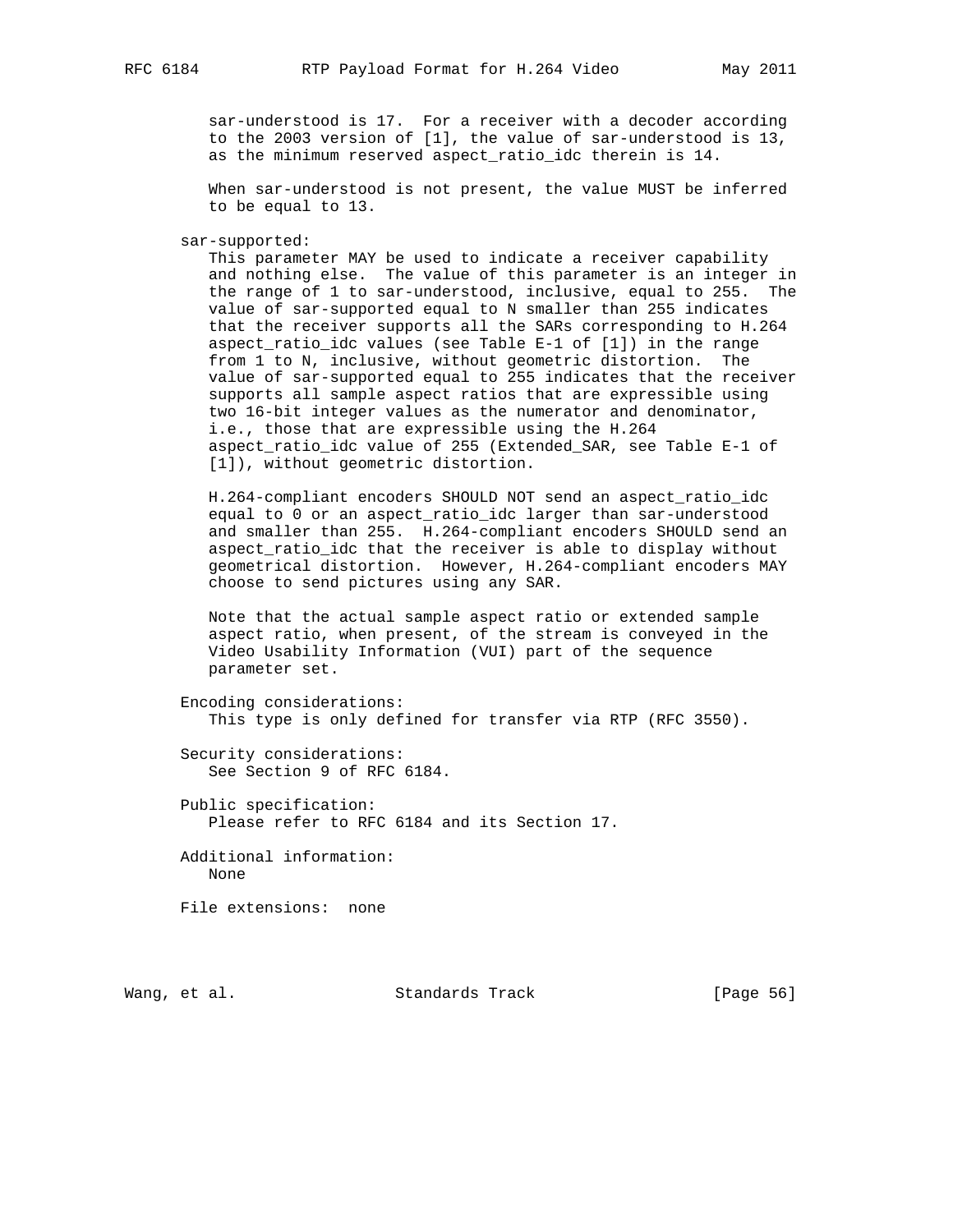Macintosh file type code: none

Object identifier or OID: none

 Person & email address to contact for further information: Ye-Kui Wang, yekui.wang@huawei.com

Intended usage: COMMON

Author:

Ye-Kui Wang, yekui.wang@huawei.com

 Change controller: IETF Audio/Video Transport working group delegated from the IESG.

## 8.2. SDP Parameters

The receiver MUST ignore any parameter unspecified in this memo.

8.2.1. Mapping of Payload Type Parameters to SDP

 The media type video/H264 string is mapped to fields in the Session Description Protocol (SDP) [6] as follows:

- o The media name in the "m=" line of SDP MUST be video.
- o The encoding name in the "a=rtpmap" line of SDP MUST be H264 (the media subtype).
- o The clock rate in the "a=rtpmap" line MUST be 90000.
- o The OPTIONAL parameters profile-level-id, max-recv-level, max mbps, max-smbps, max-fs, max-cpb, max-dpb, max-br, redundant-pic cap, use-level-src-parameter-sets, in-band-parameter-sets, level asymmetry-allowed, packetization-mode, sprop-interleaving-depth, sprop-deint-buf-req, deint-buf-cap, sprop-init-buf-time, sprop max-don-diff, max-rcmd-nalu-size, sar-understood, and sar supported, when present, MUST be included in the "a=fmtp" line of SDP. These parameters are expressed as a media type string, in the form of a semicolon-separated list of parameter=value pairs.
- o The OPTIONAL parameters sprop-parameter-sets and sprop-level parameter-sets, when present, MUST be included in the "a=fmtp" line of SDP or conveyed using the "fmtp" source attribute as specified in Section 6.3 of [9]. For a particular media format (i.e., RTP payload type), a sprop-parameter-sets or sprop-level parameter-sets MUST NOT be both included in the "a=fmtp" line of

Wang, et al. Standards Track [Page 57]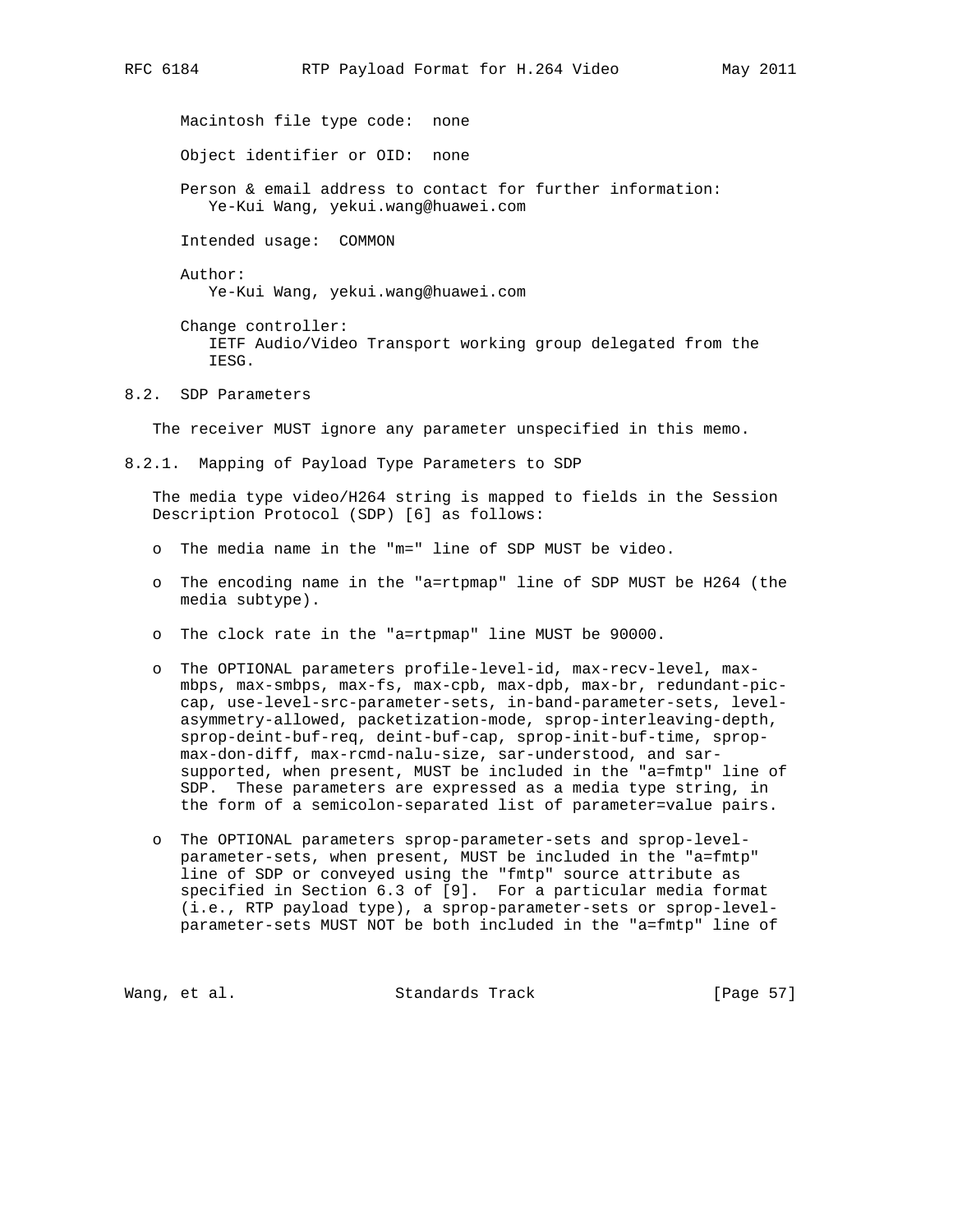SDP and conveyed using the "fmtp" source attribute. When included in the "a=fmtp" line of SDP, these parameters are expressed as a media type string, in the form of a semicolon-separated list of parameter=value pairs. When conveyed using the "fmtp" source attribute, these parameters are only associated with the given source and payload type as parts of the "fmtp" source attribute.

 Informative note: Conveyance of sprop-parameter-sets and sprop level-parameter-sets using the "fmtp" source attribute allows for out-of-band transport of parameter sets in topologies like Topo-Video-switch-MCU [29].

 An example of media representation in SDP is as follows (Baseline profile, Level 3.0, some of the constraints of the Main profile may not be obeyed):

 m=video 49170 RTP/AVP 98 a=rtpmap:98 H264/90000 a=fmtp:98 profile-level-id=42A01E; packetization-mode=1; sprop-parameter-sets=<parameter sets data>

# 8.2.2. Usage with the SDP Offer/Answer Model

 When H.264 is offered over RTP using SDP in an Offer/Answer model [8] for negotiation for unicast usage, the following limitations and rules apply:

 o The parameters identifying a media format configuration for H.264 are profile-level-id and packetization-mode. These media format configuration parameters (except for the level part of profile level-id) MUST be used symmetrically; that is, the answerer MUST either maintain all configuration parameters or remove the media format (payload type) completely if one or more of the parameter values are not supported. Note that the level part of profile level-id includes level\_idc, and, for indication of Level 1b when profile\_idc is equal to 66, 77, or 88, bit 4 (constraint\_set3\_flag) of profile-iop. The level part of profile level-id is changeable.

 Informative note: The requirement for symmetric use does not apply for the level part of profile-level-id and does not apply for the other stream properties and capability parameters.

 Informative note: In H.264 [1], all the levels except for Level 1b are equal to the value of level\_idc divided by 10. Level 1b is a level higher than Level 1.0 but lower than Level 1.1 and is signaled in an ad hoc manner, because the level was

Wang, et al. Standards Track [Page 58]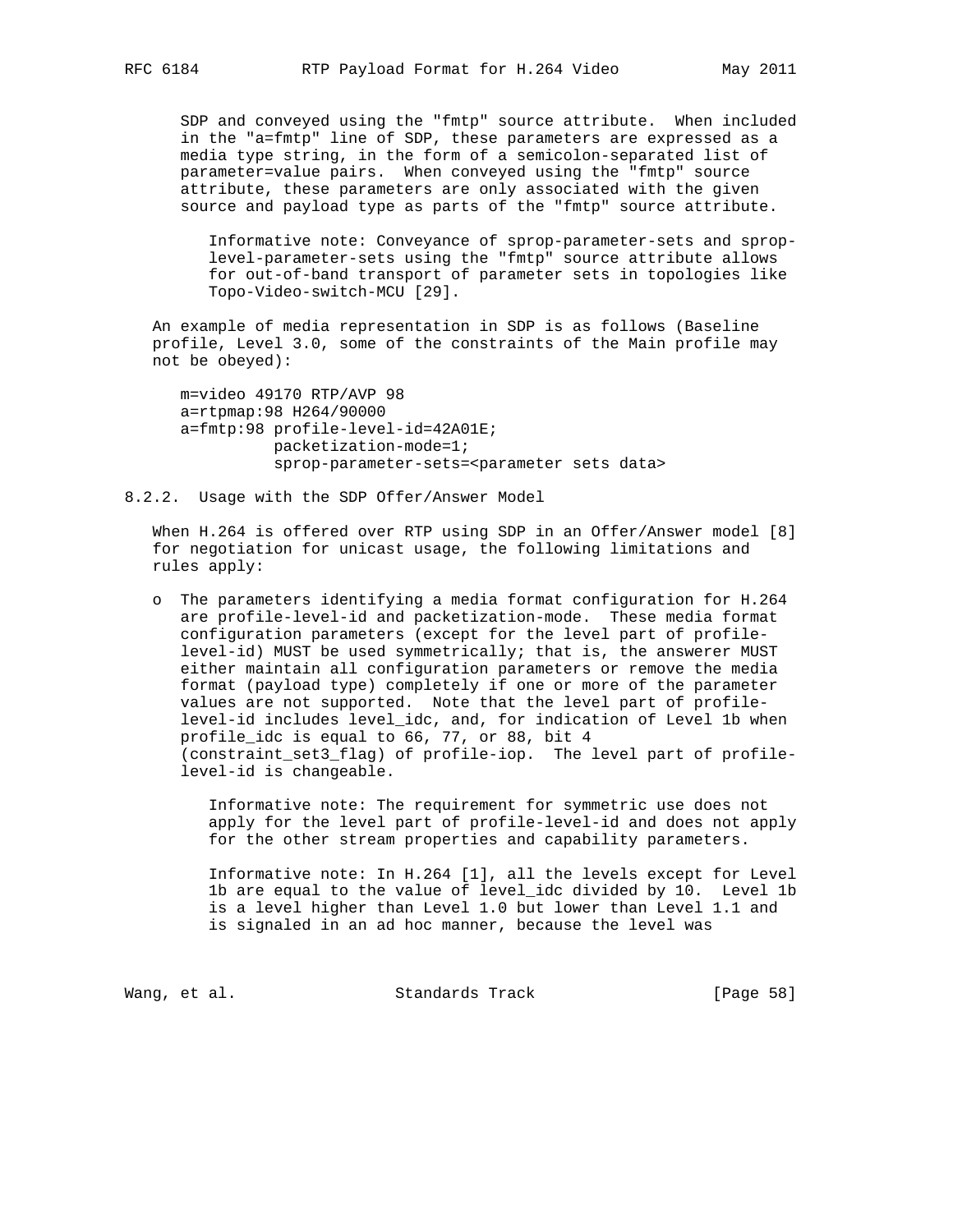specified after Level 1.0 and Level 1.1. For the Baseline, Main, and Extended profiles (with profile\_idc equal to 66, 77, and 88, respectively), Level 1b is indicated by level\_idc equal to 11 (i.e., same as Level 1.1) and constraint\_set3\_flag equal to 1. For other profiles, Level 1b is indicated by level\_idc equal to 9 (but note that Level 1b for these profiles are still higher than Level 1, which has level\_idc equal to 10 and lower than Level 1.1). In SDP Offer/Answer, an answer to an offer may indicate a level equal to or lower than the level indicated in the offer. Due to the ad hoc indication of Level 1b, offerers and answerers must check the value of bit 4 (constraint\_set3\_flag) of the middle octet of the parameter profile-level-id, when profile\_idc is equal to 66, 77, or 88 and level\_idc is equal to 11.

 To simplify the handling and matching of these configurations, the same RTP payload type number used in the offer SHOULD also be used in the answer, as specified in [8]. An answer MUST NOT contain the payload type number used in the offer unless the configuration is exactly the same as in the offer.

 Informative note: When an offerer receives an answer, it has to compare payload types not declared in the offer based on the media type (i.e., video/H264) and the above media configuration parameters with any payload types it has already declared. This will enable it to determine whether the configuration in question is new or if it is equivalent to configuration already offered, since a different payload type number may be used in the answer.

- o When present, the parameter max-recv-level declares the highest level supported for receiving. In case max-recv-level is not present, the highest level supported for receiving is equal to the default level indicated by the level part of profile-level-id. When present, max-recv-level MUST be higher than the default level.
- o The parameter level-asymmetry-allowed indicates whether level asymmetry is allowed.

 If level-asymmetry-allowed is equal to 0 (or not present) in either the offer or the answer, level asymmetry is not allowed. In this case, the level to use in the direction from the offerer to the answerer MUST be the same as the level to use in the opposite direction, and the common level to use is equal to the lower value of the default level in the offer and the default level in the answer.

Wang, et al. Standards Track [Page 59]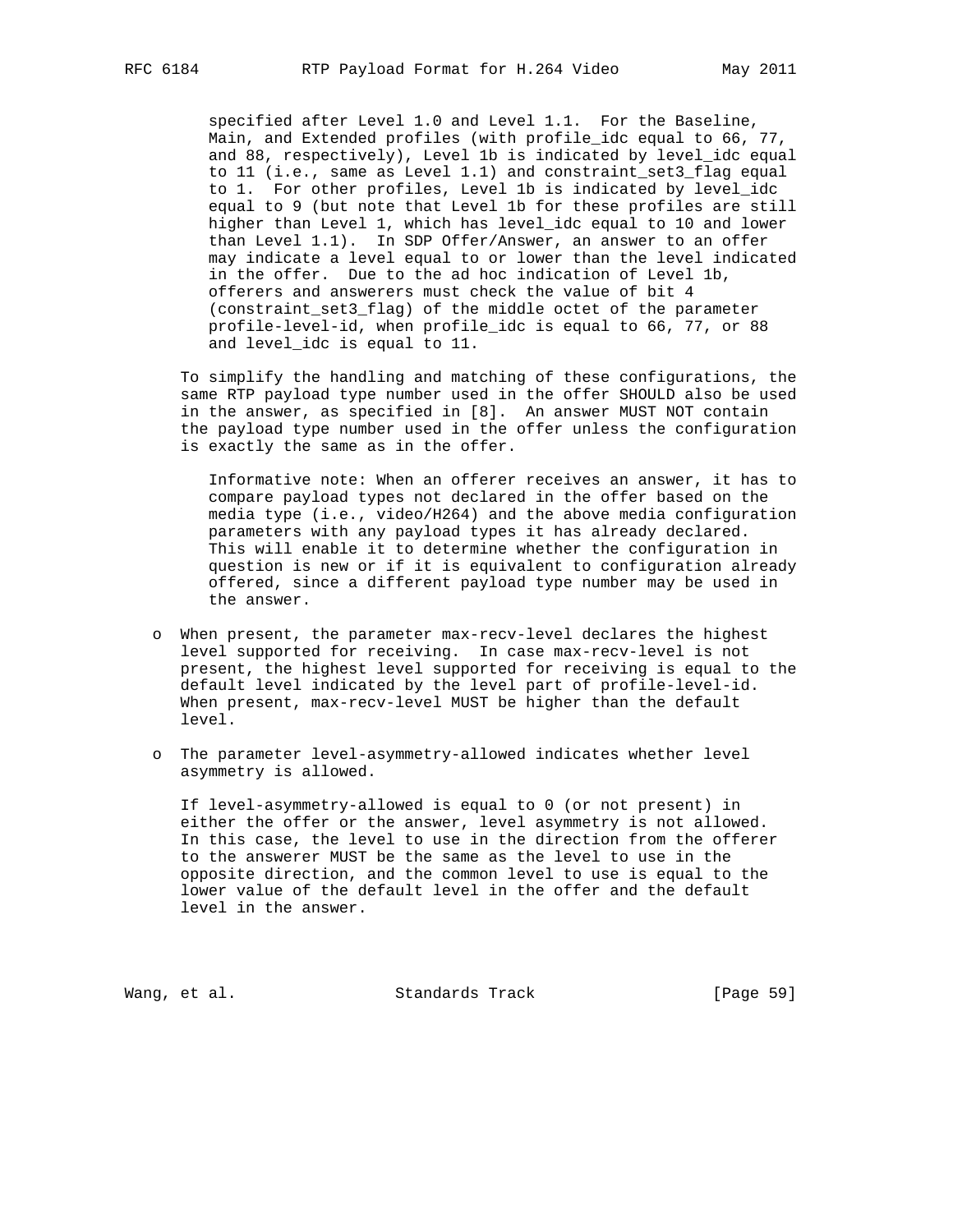Otherwise, level-asymmetry-allowed equals 1 in both the offer and the answer, and level asymmetry is allowed. In this case, the level to use in the offerer-to-answerer direction MUST be equal to the highest level the answerer supports for receiving, and the level to use in the answerer-to-offerer direction MUST be equal to the highest level the offerer supports for receiving.

 When level asymmetry is not allowed, level upgrade is not allowed, i.e., the default level in the answer MUST be equal to or lower than the default level in the offer.

 o The parameters sprop-deint-buf-req, sprop-interleaving-depth, sprop-max-don-diff, and sprop-init-buf-time describe the properties of the RTP packet stream that the offerer or answerer is sending for the media format configuration. This differs from the normal usage of the Offer/Answer parameters: normally such parameters declare the properties of the stream that the offerer or the answerer is able to receive. When dealing with H.264, the offerer assumes that the answerer will be able to receive media encoded using the configuration being offered.

 Informative note: The above parameters apply for any stream sent by a declaring entity with the same configuration; i.e., they are dependent on their source. Rather than being bound to the payload type, the values may have to be applied to another payload type when being sent, as they apply for the configuration.

- o The capability parameters max-mbps, max-smbps, max-fs, max-cpb, max-dpb, max-br, redundant-pic-cap, max-rcmd-nalu-size, sar understood, and sar-supported MAY be used to declare further capabilities of the offerer or answerer for receiving. These parameters MUST NOT be present when the direction attribute is "sendonly" and when the parameters describe the limitations of what the offerer or answerer accepts for receiving streams.
- o An offerer has to include the size of the de-interleaving buffer, sprop-deint-buf-req, in the offer for an interleaved H.264 stream. To enable the offerer and answerer to inform each other about their capabilities for de-interleaving buffering in receiving streams, both parties are RECOMMENDED to include deint-buf-cap. For interleaved streams, it is also RECOMMENDED to consider offering multiple payload types with different buffering requirements when the capabilities of the receiver are unknown.
- o The sprop-parameter-sets or sprop-level-parameter-sets parameter, when present (included in the "a=fmtp" line of SDP or conveyed using the "fmtp" source attribute as specified in Section 6.3 of

Wang, et al. Standards Track [Page 60]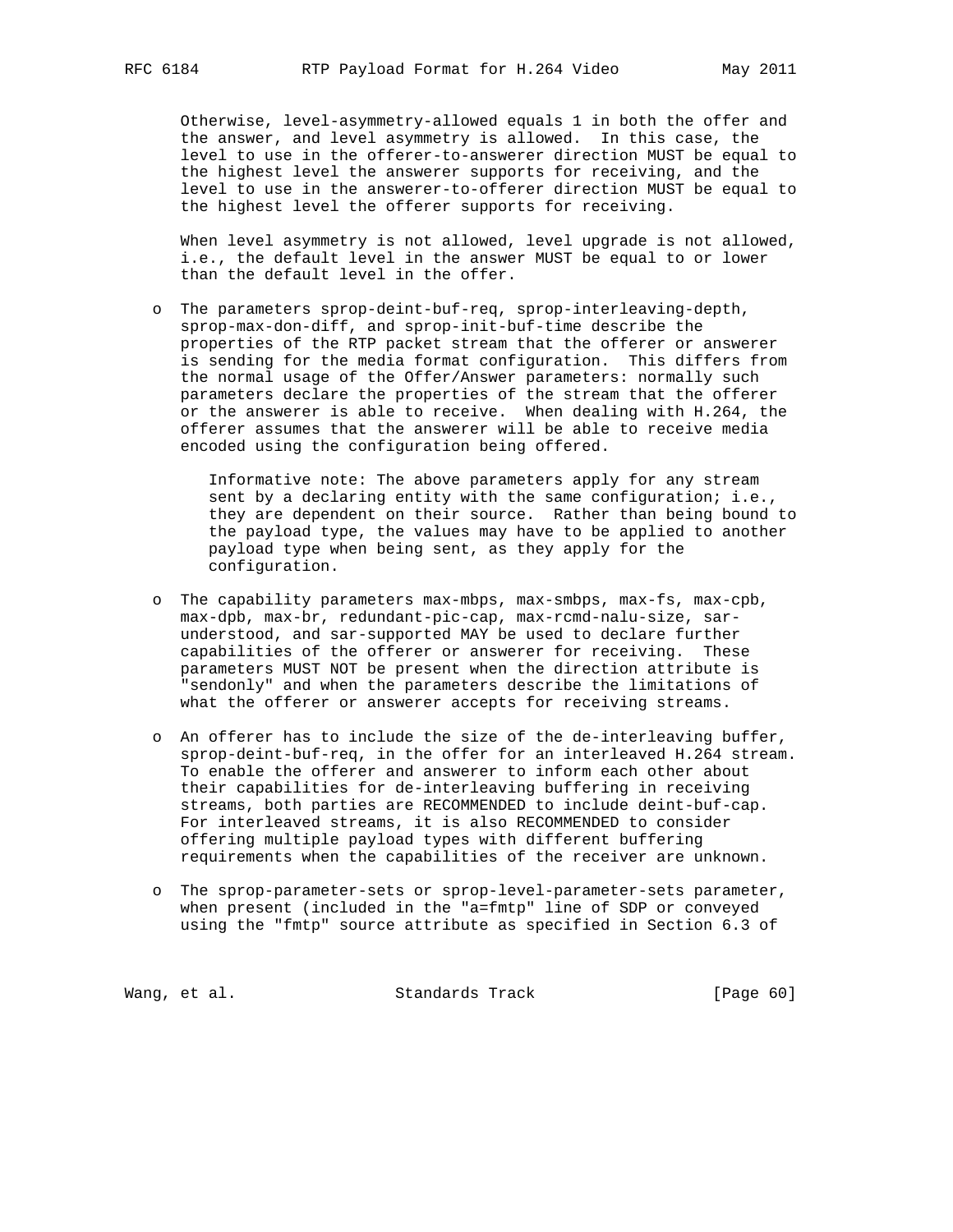[9]), is used for out-of-band transport of parameter sets. However, when out-of-band transport of parameter sets is used, parameter sets MAY still be additionally transported in-band.

 The answerer MAY use either out-of-band or in-band transport of parameter sets for the stream it is sending, regardless of whether out-of-band parameter sets transport has been used in the offerer to-answerer direction. Parameter sets included in an answer are independent of those parameter sets included in the offer, as they are used for decoding two different video streams, one from the answerer to the offerer and the other in the opposite direction.

 The following rules apply to transport of parameter sets in the offerer-to-answerer direction.

- o An offer MAY include either or both of sprop-parameter-sets and sprop-level-parameter-sets. If neither sprop-parameter sets nor sprop-level-parameter-sets is present in the offer, then only in-band transport of parameter sets is used.
- o If the answer includes in-band-parameter-sets equal to 1, then the offerer MUST transmit parameter sets in-band. Otherwise, the following applies.
	- o If the level to use in the offerer-to-answerer direction is equal to the default level in the offer, the following applies.

 When there is a sprop-parameter-sets included in the "a=fmtp" line in the offer, the answerer MUST be prepared to use the parameter sets included in the sprop-parameter-sets for decoding the incoming NAL unit stream.

 When there is a sprop-parameter-sets conveyed using the "fmtp" source attribute in the offer, the following applies. If the answer includes use level-src-parameter-sets equal to 1 or the "fmtp" source attribute, the answerer MUST be prepared to use the parameter sets included in the sprop parameter-sets for decoding the incoming NAL unit stream; otherwise, the offerer MUST transmit parameter sets in-band.

 When sprop-parameter-sets is not present in the offer, the offerer MUST transmit parameter sets in band.

Wang, et al. Standards Track [Page 61]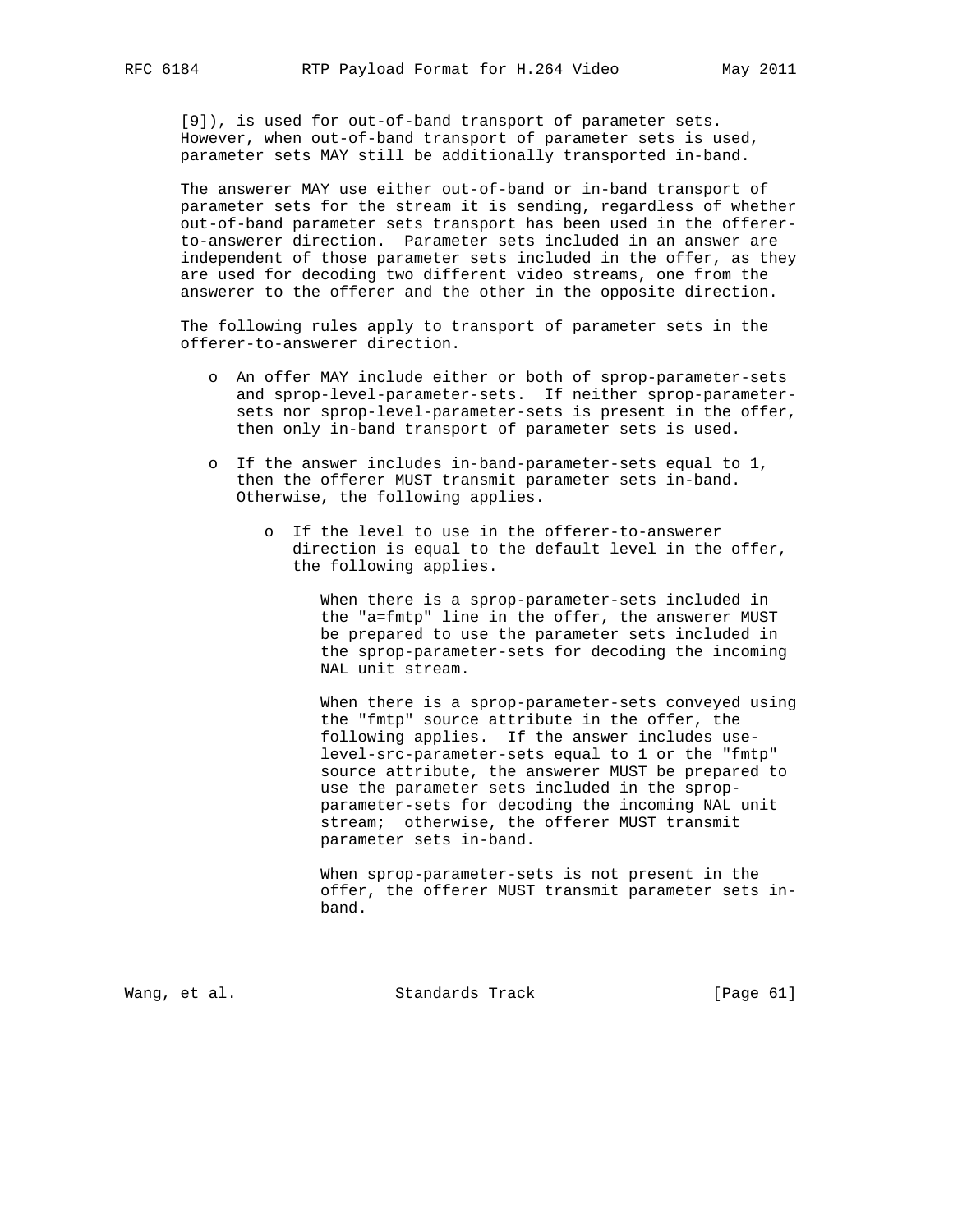The answerer MUST ignore sprop-level-parameter sets, when present (either included in the "a=fmtp" line or conveyed using the "fmtp" source attribute) in the offer.

 o Otherwise, the level to use in the offerer-to-answerer direction is not equal to the default level in the offer, and the following applies.

> The answerer MUST ignore sprop-parameter-sets, when present (either included in the "a=fmtp" line or conveyed using the "fmtp" source attribute) in the offer.

 When neither use-level-src-parameter-sets is equal to 1 nor the "fmtp" source attribute is present in the answer, the answerer MUST ignore sprop-level parameter-sets, when present in the offer, and the offerer MUST transmit parameter sets in-band.

 When either use-level-src-parameter-sets is equal to 1 or the "fmtp" source attribute is present in the answer, the answerer MUST be prepared to use the parameter sets that are included in sprop level-parameter-sets for the accepted level (i.e., the default level in the answer), when present in the offer, for decoding the incoming NAL unit stream, and ignore all other parameter sets included in sprop-level-parameter-sets.

 When no parameter sets for the level to use in the offerer-to-answerer direction are present in sprop level-parameter-sets in the offer, the offerer MUST transmit parameter sets in-band.

 The following rules apply to the transport of parameter sets in the answerer-to-offerer direction.

- o An answer MAY include either sprop-parameter-sets or sprop level-parameter-sets but MUST NOT include both. If neither sprop-parameter-sets nor sprop-level-parameter-sets is present in the answer, then only in-band transport of parameter sets is used.
- o If the offer includes in-band-parameter-sets equal to 1, the answerer MUST NOT include sprop-parameter-sets or sprop level-parameter-sets in the answer and MUST transmit parameter sets in-band. Otherwise, the following applies.

Wang, et al. Standards Track [Page 62]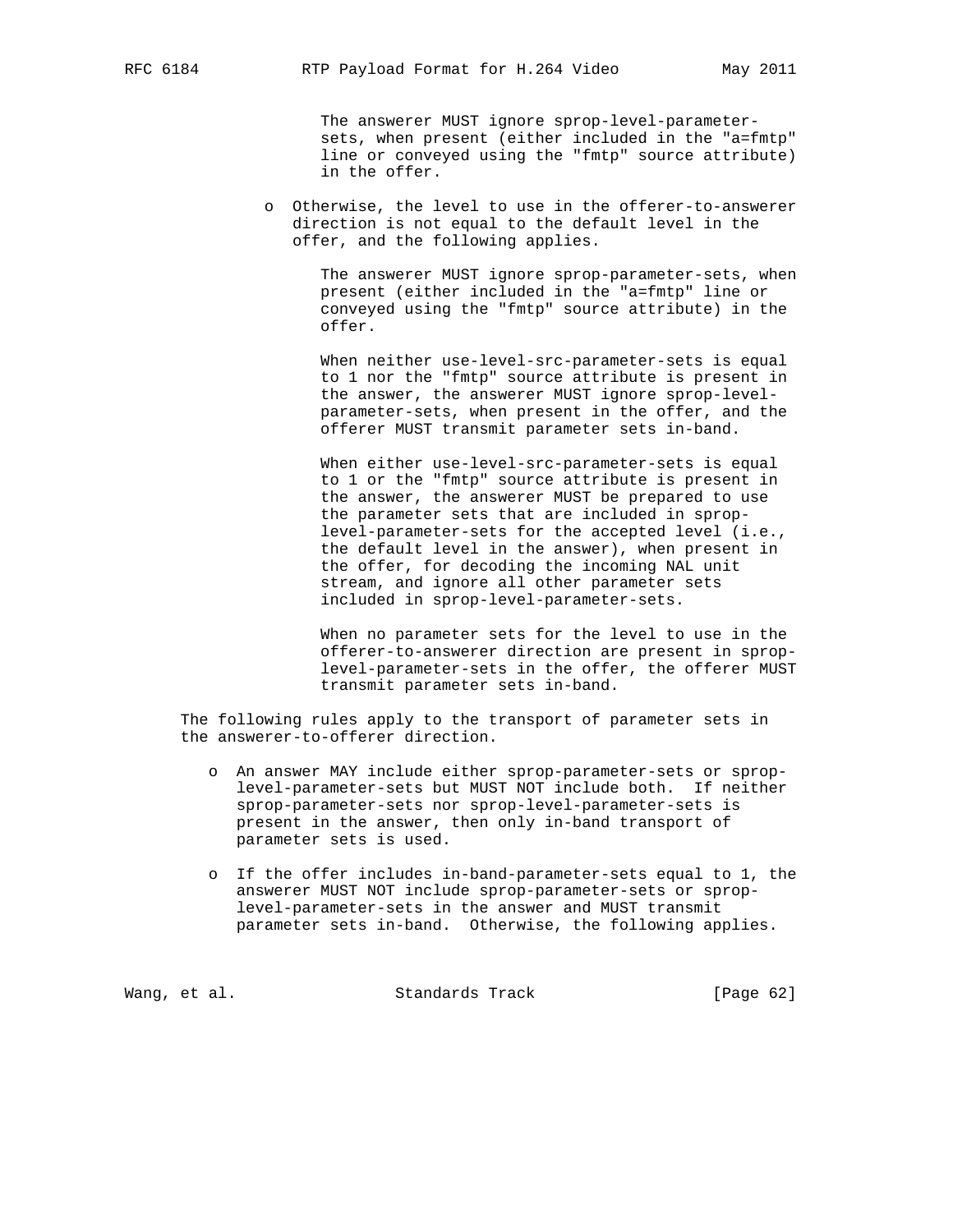o If the level to use in the answerer-to-offerer direction is equal to the default level in the answer, the following applies.

> When there is a sprop-parameter-sets included in the "a=fmtp" line in the answer, the offerer MUST be prepared to use the parameter sets included in the sprop-parameter-sets for decoding the incoming NAL unit stream.

 When there is a sprop-parameter-sets conveyed using the "fmtp" source attribute in the answer, the following applies. If the offer includes use level-src-parameter-sets equal to 1 or the "fmtp" source attribute, the offerer MUST be prepared to use the parameter sets included in the sprop parameter-sets for decoding the incoming NAL unit stream; otherwise, the answerer MUST transmit parameter sets in-band.

 When sprop-parameter-sets is not present in the answer, the answerer MUST transmit parameter sets in-band.

 The offerer MUST ignore sprop-level-parameter-sets, when present (either included in the "a=fmtp" line or conveyed using the "fmtp" source attribute) in the answer.

 o Otherwise, the level to use in the answerer-to-offerer direction is not equal to the default level in the answer, and the following applies.

> The offerer MUST ignore sprop-parameter-sets when present (either included in the "a=fmtp" line of SDP or conveyed using the "fmtp" source attribute) in the answer.

 When neither use-level-src-parameter-sets is equal to 1 nor the "fmtp" source attribute is present in the offer, the offerer MUST ignore sprop-level parameter-sets, when present, and the answerer MUST transmit parameter sets in-band.

 When either use-level-src-parameter-sets is equal to 1 or the "fmtp" source attribute is present in the offer, the offerer MUST be prepared to use the parameter sets that are included in sprop-level-

Wang, et al. Standards Track [Page 63]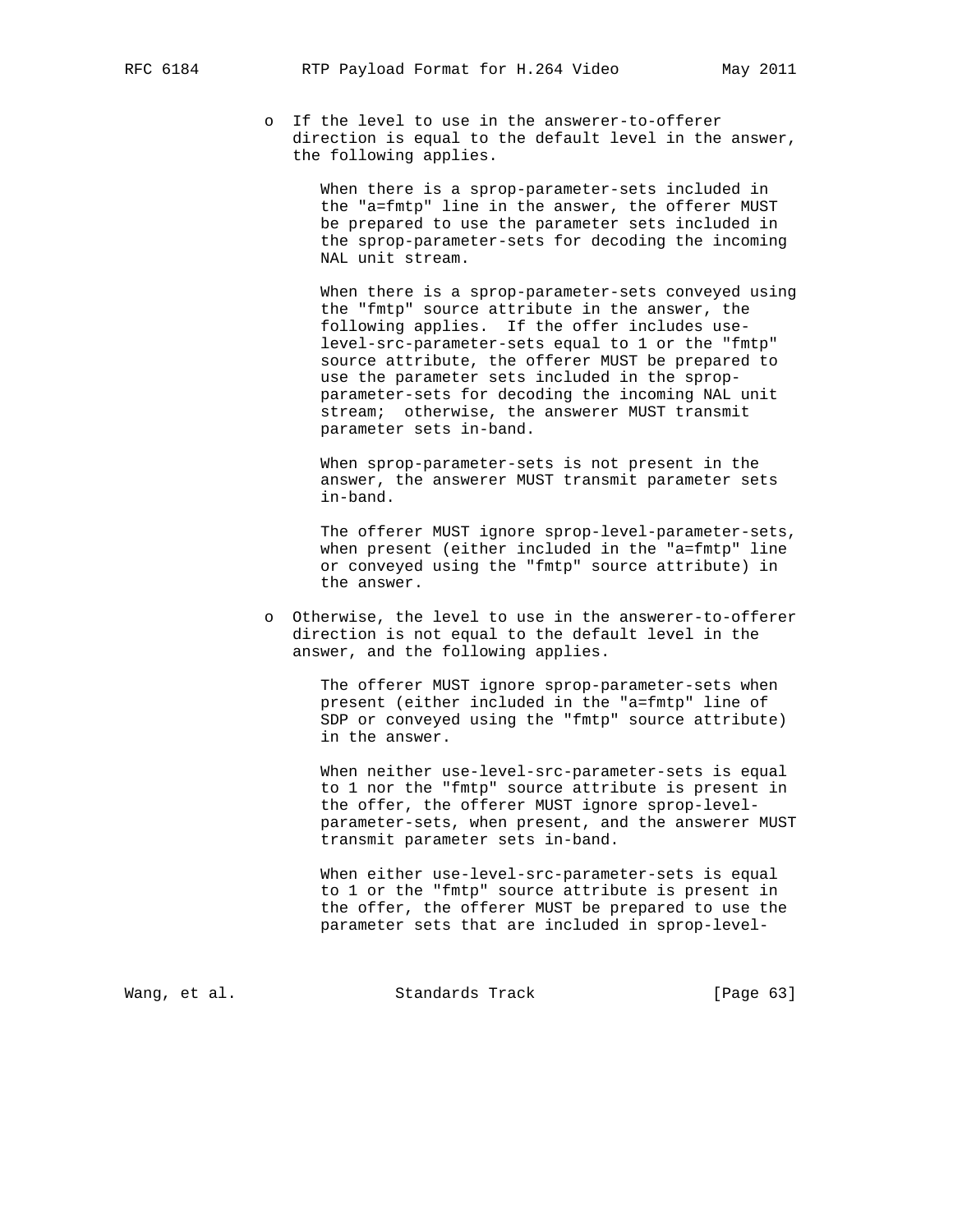parameter-sets for the level to use in the answerer-to-offerer direction, when present in the answer, for decoding the incoming NAL unit stream, and ignore all other parameter sets included in sprop-level-parameter-sets in the answer.

 When no parameter sets for the level to use in the answerer-to-offerer direction are present in sprop level-parameter-sets in the answer, the answerer MUST transmit parameter sets in-band.

 When sprop-parameter-sets or sprop-level-parameter-sets is conveyed using the "fmtp" source attribute as specified in Section 6.3 of [9], the receiver of the parameters MUST store the parameter sets included in the sprop-parameter-sets or sprop level-parameter-sets for the accepted level and associate them with the source given as a part of the "fmtp" source attribute. Parameter sets associated with one source MUST only be used to decode NAL units conveyed in RTP packets from the same source. When this mechanism is in use, SSRC collision detection and resolution MUST be performed as specified in [9].

 Informative note: Conveyance of sprop-parameter-sets and sprop level-parameter-sets using the "fmtp" source attribute may be used in topologies like Topo-Video-switch-MCU [29] to enable out-of-band transport of parameter sets.

 For streams being delivered over multicast, the following rules apply:

 o The media format configuration is identified by "profile-level id", including the level part, and packetization-mode. These media format configuration parameters (including the level part of profile-level-id) MUST be used symmetrically; that is, the answerer MUST either maintain all configuration parameters or remove the media format (payload type) completely. Note that this implies that the level part of profile-level-id for Offer/Answer in multicast is not changeable.

 To simplify the handling and matching of these configurations, the same RTP payload type number used in the offer SHOULD also be used in the answer, as specified in [8]. An answer MUST NOT contain a payload type number used in the offer unless the configuration is the same as in the offer.

 o Parameter sets received MUST be associated with the originating source and MUST only be used in decoding the incoming NAL unit stream from the same source.

Wang, et al. Standards Track [Page 64]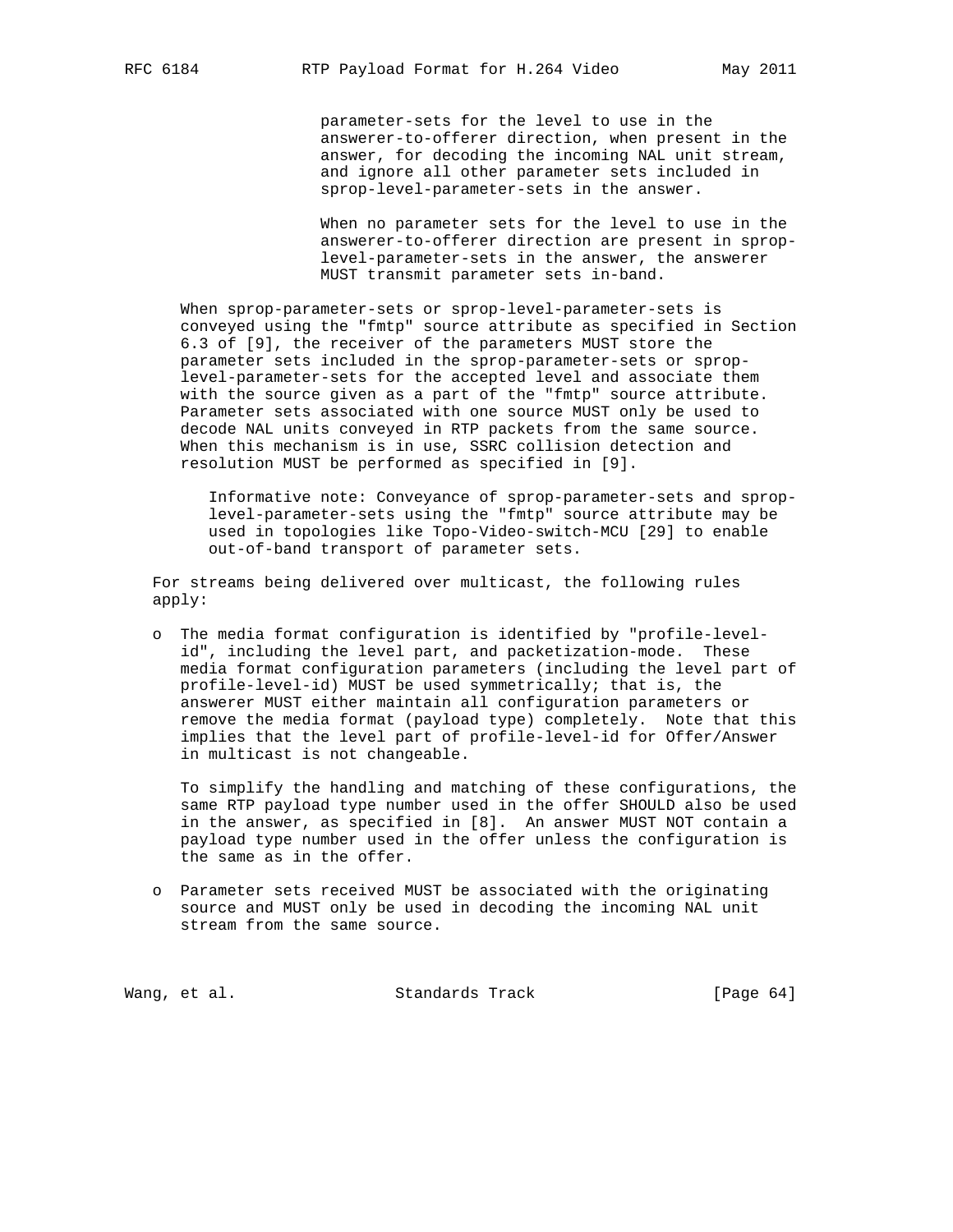- - o The rules for other parameters are the same as above for unicast as long as the above rules are obeyed.

 Table 6 lists the interpretation of all the media type parameters that MUST be used for the different direction attributes.

 Table 6. Interpretation of parameters for different direction attributes

|                              | $sendonly -++$ |                          |                          |
|------------------------------|----------------|--------------------------|--------------------------|
|                              | recvonly --+   |                          |                          |
| $s$ endrec $v$ --+           |                |                          |                          |
|                              |                |                          |                          |
| profile-level-id             | C              | C                        | Ρ                        |
| max-recv-level               | R              | $R -$                    |                          |
| packetization-mode           | $\mathsf{C}$   |                          | $C$ $P$                  |
| sprop-deint-buf-req          | $\mathbf{P}$   |                          | $-$ P                    |
| sprop-interleaving-depth     | $\mathbf{P}$   |                          | $-$ P                    |
| sprop-max-don-diff           | $\mathbf{P}$   |                          | $-$ P                    |
| sprop-init-buf-time          | $\mathbf{P}$   |                          | $-$ P                    |
| max-mbps                     | $R_{\perp}$    | $R -$                    |                          |
| $max - smbps$                | $R_{\perp}$    |                          | $R -$                    |
| $max-fs$                     | $R_{\perp}$    | R                        | $\overline{\phantom{a}}$ |
| $max$ -cpb                   | $R_{\perp}$    |                          | $R -$                    |
| $max-dpb$                    | $R_{\perp}$    |                          | $R -$                    |
| $max-br$                     | $R_{\perp}$    |                          | $R -$                    |
| redundant-pic-cap            | $R_{\perp}$    |                          | $R -$                    |
| deint-buf-cap                | $R_{\perp}$    |                          | $R -$                    |
| max-rcmd-nalu-size           | $R_{\perp}$    |                          | $R -$                    |
| sar-understood               | $R_{\perp}$    |                          | $R -$                    |
| sar-supported                | R              | R                        | $\overline{\phantom{m}}$ |
| in-band-parameter-sets       | $R_{\perp}$    | R                        | $\overline{\phantom{a}}$ |
| use-level-src-parameter-sets | R.             | R                        | $\equiv$                 |
| level-asymmetry-allowed      | $\Omega$       | $\overline{\phantom{a}}$ |                          |
| sprop-parameter-sets         | S              | $\overline{\phantom{a}}$ | $\rm S$                  |
| sprop-level-parameter-sets   | S              | $\overline{\phantom{0}}$ | S                        |

## Legend:

- C: configuration for sending and receiving streams
- O: offer/answer mode
- P: properties of the stream to be sent
- R: receiver capabilities
- S: out-of-band parameter sets
- -: not usable (when present, SHOULD be ignored)

Wang, et al. Standards Track [Page 65]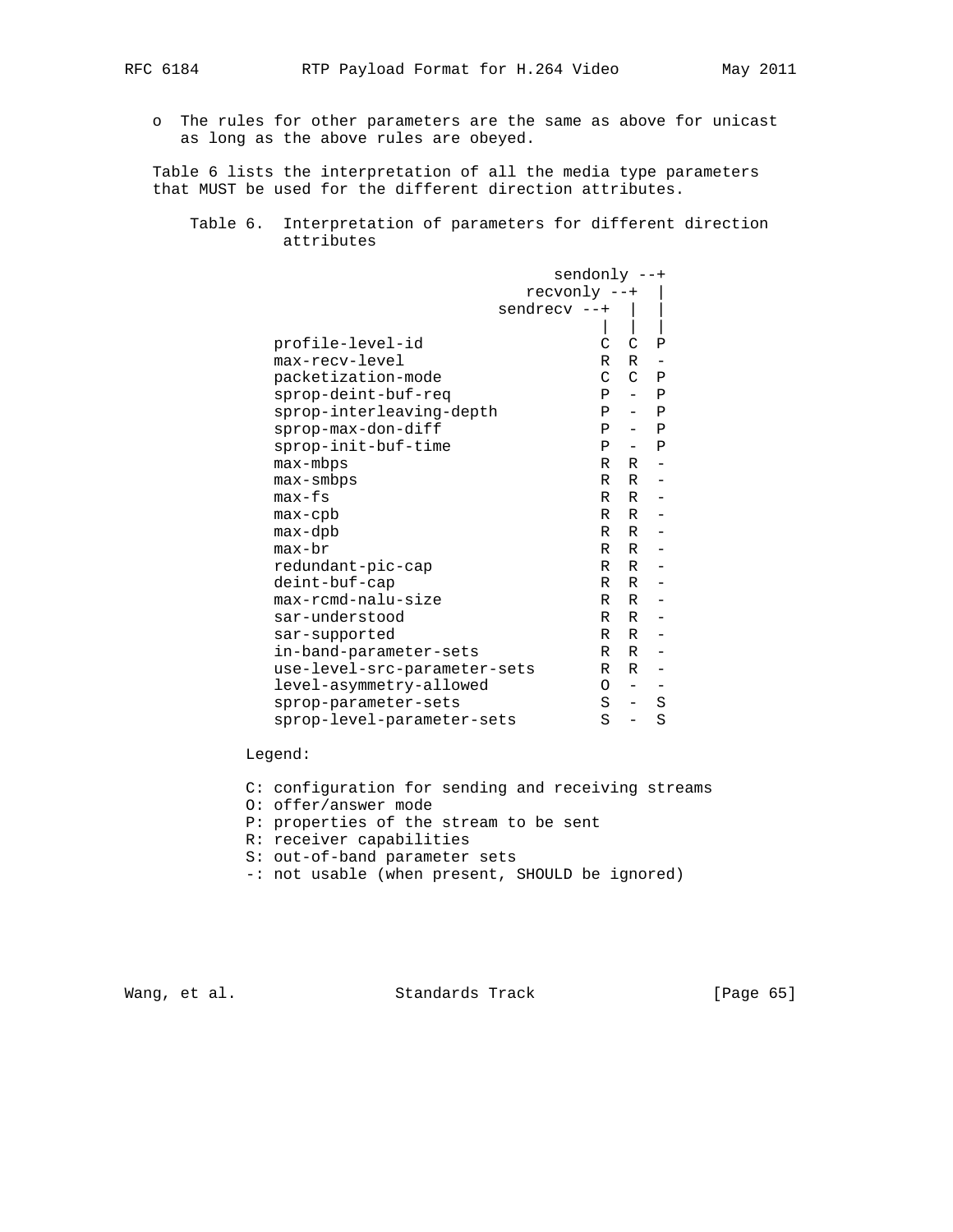Parameters used for declaring receiver capabilities are in general downgradable; that is, they express the upper limit for a sender's possible behavior. Thus, a sender MAY select to set its encoder using only lower/less or equal values of these parameters.

 Parameters declaring a configuration point are not changeable, with the exception of the level part of the profile-level-id parameter for unicast usage.

 When a sender's capabilities are declared and non-downgradable parameters are used in this declaration, these parameters express a configuration that is acceptable for the sender to receive streams. In order to achieve high interoperability levels, it is often advisable to offer multiple alternative configurations, e.g., for the packetization mode. It is impossible to offer multiple configurations in a single payload type. Thus, when multiple configuration offers are made, each offer requires its own RTP payload type associated with the offer.

 A receiver SHOULD understand all media type parameters, even if it only supports a subset of the payload format's functionality. This ensures that a receiver is capable of understanding when an offer to receive media can be downgraded to what is supported by the receiver of the offer.

 An answerer MAY extend the offer with additional media format configurations. However, to enable their usage, in most cases, a second offer is required from the offerer to provide the stream property parameters that the media sender will use. This also has the effect that the offerer has to be able to receive this media format configuration, not only to send it.

 If an offerer wishes to have non-symmetric capabilities between sending and receiving, the offerer can allow asymmetric levels via level-asymmetry-allowed being equal to 1. Alternatively, the offerer could offer different RTP sessions, i.e., different media lines declared as "recvonly" and "sendonly", respectively. This may have further implications on the system and may require additional external semantics to associate the two media lines.

8.2.3. Usage in Declarative Session Descriptions

 When H.264 over RTP is offered with SDP in a declarative style, as in Real Time Streaming Protocol (RTSP) [27] or Session Announcement Protocol (SAP) [28], the following considerations are necessary.

Wang, et al. Standards Track [Page 66]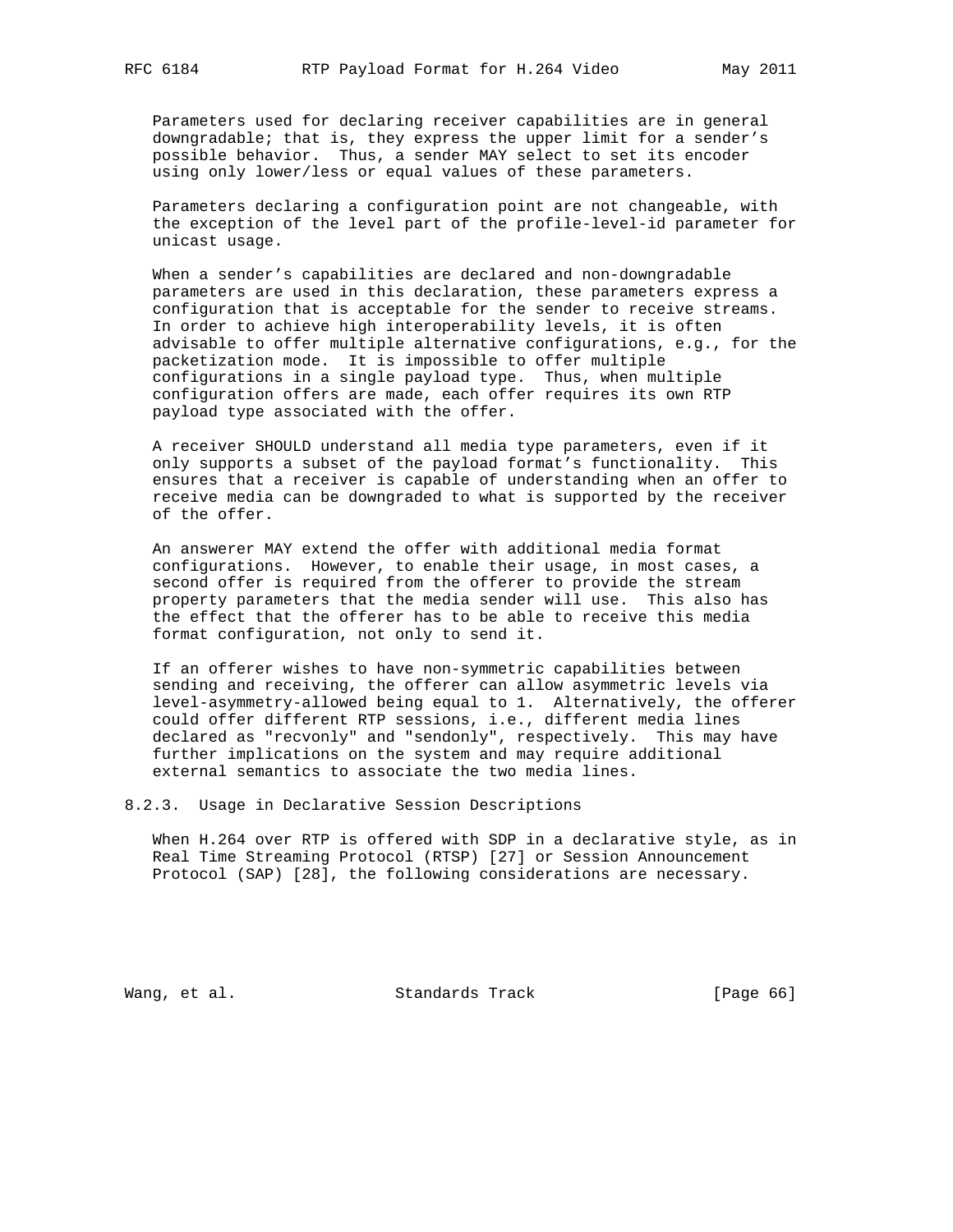o All parameters capable of indicating both stream properties and receiver capabilities are used to indicate only stream properties. For example, in this case, the parameter profile-level-id declares only the values used by the stream, not the capabilities for receiving streams. The result of this is that the following interpretation of the parameters MUST be used:

Declaring actual configuration or stream properties:

- profile-level-id
- packetization-mode
- sprop-interleaving-depth
- sprop-deint-buf-req
- sprop-max-don-diff
- sprop-init-buf-time

Out-of-band transporting of parameter sets:

- sprop-parameter-sets
- sprop-level-parameter-sets

Not usable (when present, they SHOULD be ignored):

- max-mbps
- max-smbps
- max-fs
- max-cpb
- max-dpb
- max-br
- max-recv-level
- redundant-pic-cap
- max-rcmd-nalu-size
- deint-buf-cap
- sar-understood
- sar-supported
- in-band-parameter-sets
- level-asymmetry-allowed
- use-level-src-parameter-sets
- o A receiver of the SDP is required to support all parameters and values of the parameters provided; otherwise, the receiver MUST reject (RTSP) or not participate in (SAP) the session. It falls on the creator of the session to use values that are expected to be supported by the receiving application.

Wang, et al. Standards Track [Page 67]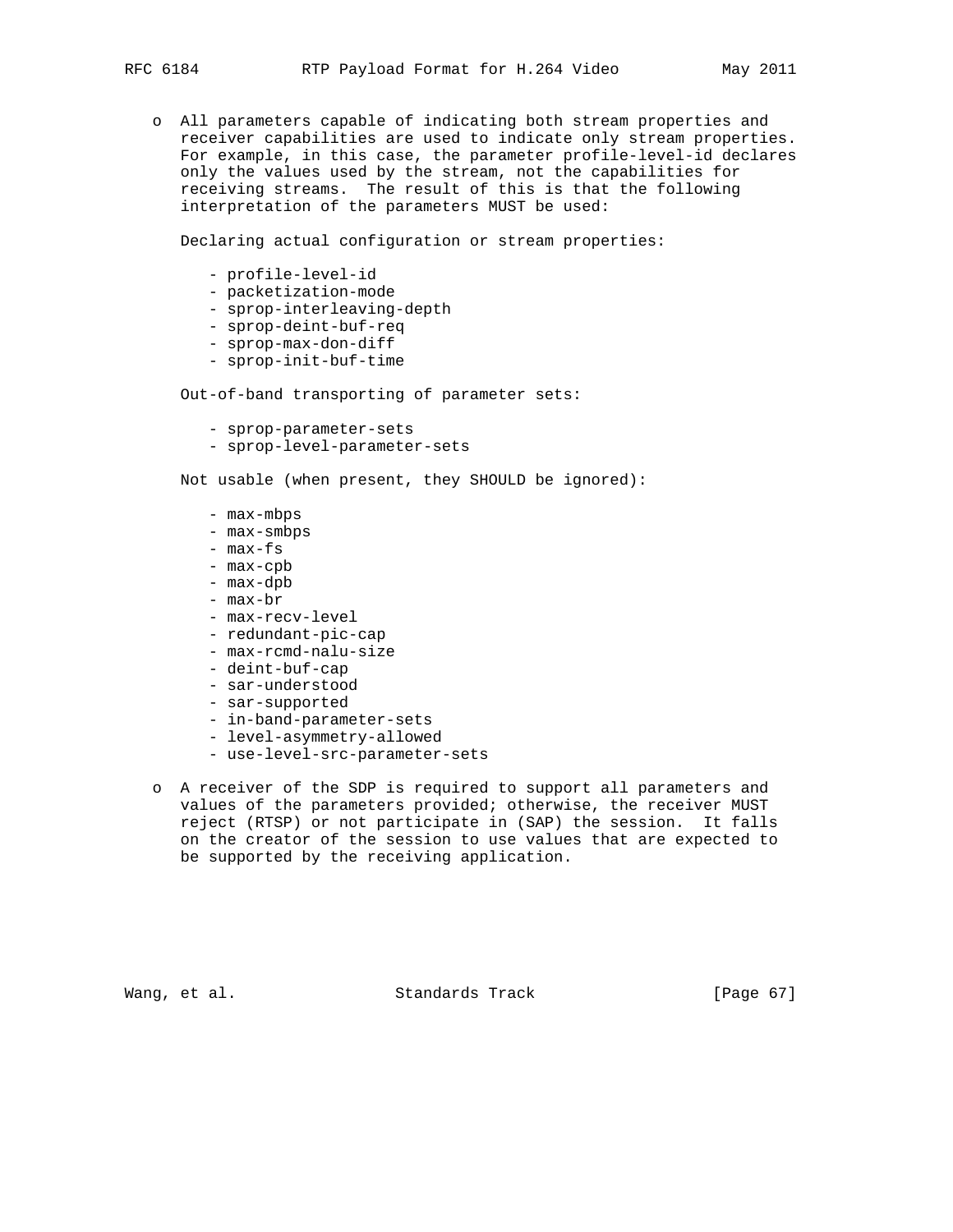# 8.3. Examples

 An SDP Offer/Answer exchange wherein both parties are expected to both send and receive could look like the following. Only the media codec-specific parts of the SDP are shown. Some lines are wrapped due to text constraints.

 Offerer -> Answerer SDP message: m=video 49170 RTP/AVP 100 99 98 a=rtpmap:98 H264/90000 a=fmtp:98 profile-level-id=42A01E; packetization-mode=0; sprop-parameter-sets=<parameter sets data#0> a=rtpmap:99 H264/90000 a=fmtp:99 profile-level-id=42A01E; packetization-mode=1; sprop-parameter-sets=<parameter sets data#1> a=rtpmap:100 H264/90000 a=fmtp:100 profile-level-id=42A01E; packetization-mode=2; sprop-parameter-sets=<parameter sets data#2>; sprop-interleaving-depth=45; sprop-deint-buf-req=64000; sprop-init-buf-time=102478; deint-buf-cap=128000

 The above offer presents the same codec configuration in three different packetization formats. Payload type 98 represents single NALU mode, payload type 99 represents non-interleaved mode, and payload type 100 indicates the interleaved mode. In the interleaved mode case, the interleaving parameters that the offerer would use if the answer indicates support for payload type 100 are also included. In all three cases, the parameter sprop-parameter-sets conveys the initial parameter sets that are required by the answerer when receiving a stream from the offerer when this configuration is accepted. Note that the value for sprop-parameter-sets could be different for each payload type.

Wang, et al. Standards Track [Page 68]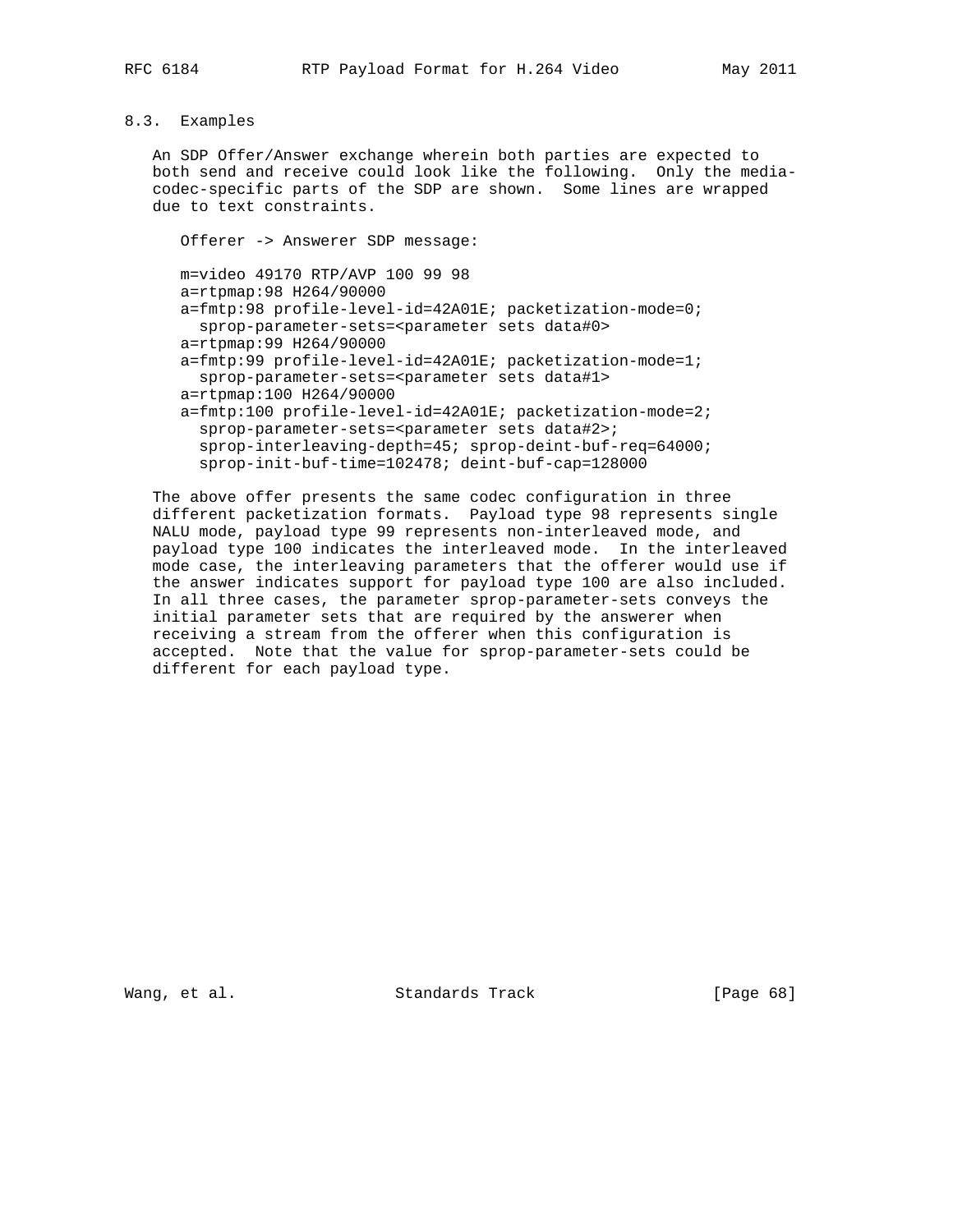Answerer -> Offerer SDP message: m=video 49170 RTP/AVP 100 99 97 a=rtpmap:97 H264/90000 a=fmtp:97 profile-level-id=42A01E; packetization-mode=0; sprop-parameter-sets=<parameter sets data#3> a=rtpmap:99 H264/90000 a=fmtp:99 profile-level-id=42A01E; packetization-mode=1; sprop-parameter-sets=<parameter sets data#4>; max-rcmd-nalu-size=3980 a=rtpmap:100 H264/90000 a=fmtp:100 profile-level-id=42A01E; packetization-mode=2; sprop-parameter-sets=<parameter sets data#5>; sprop-interleaving-depth=60;

 sprop-deint-buf-req=86000; sprop-init-buf-time=156320; deint-buf-cap=128000; max-rcmd-nalu-size=3980

 As the Offer/Answer negotiation covers both sending and receiving streams, an offer indicates the exact parameters for what the offerer is willing to receive, whereas the answer indicates the same for what the answerer is willing to receive. In this case, the offerer declared that it is willing to receive payload type 98. The answerer accepts this by declaring an equivalent payload type 97; that is, it has identical values for the two parameters profile-level-id and packetization-mode (since packetization-mode is equal to 0 and sprop deint-buf-req is not present). As the offered payload type 98 is accepted, the answerer needs to store parameter sets included in sprop-parameter-sets=<parameter sets data#0> in case the offer finally decides to use this configuration. In the answer, the answerer includes the parameter sets in sprop-parameter sets=<parameter sets data#3> that the answerer would use in the stream sent from the answerer if this configuration is finally used.

 The answerer also accepts the reception of the two configurations that payload types 99 and 100 represent. Again, the answerer needs to store parameter sets included in sprop-parameter-sets=<parameter sets data#1> and sprop-parameter-sets=<parameter sets data#2> in case the offer finally decides to use either of these two configurations. The answerer provides the initial parameter sets for the answerer-to offerer direction, i.e., the parameter sets in sprop-parameter sets=<parameter sets data#4> and sprop-parameter-sets=<parameter sets data#5>, for payload types 99 and 100, respectively, that it will use to send the payload types. The answerer also provides the offerer with its memory limit for de-interleaving operations by providing a deint-buf-cap parameter. This is only useful if the offerer decides on making a second offer, where it can take the new value into

Wang, et al. Standards Track [Page 69]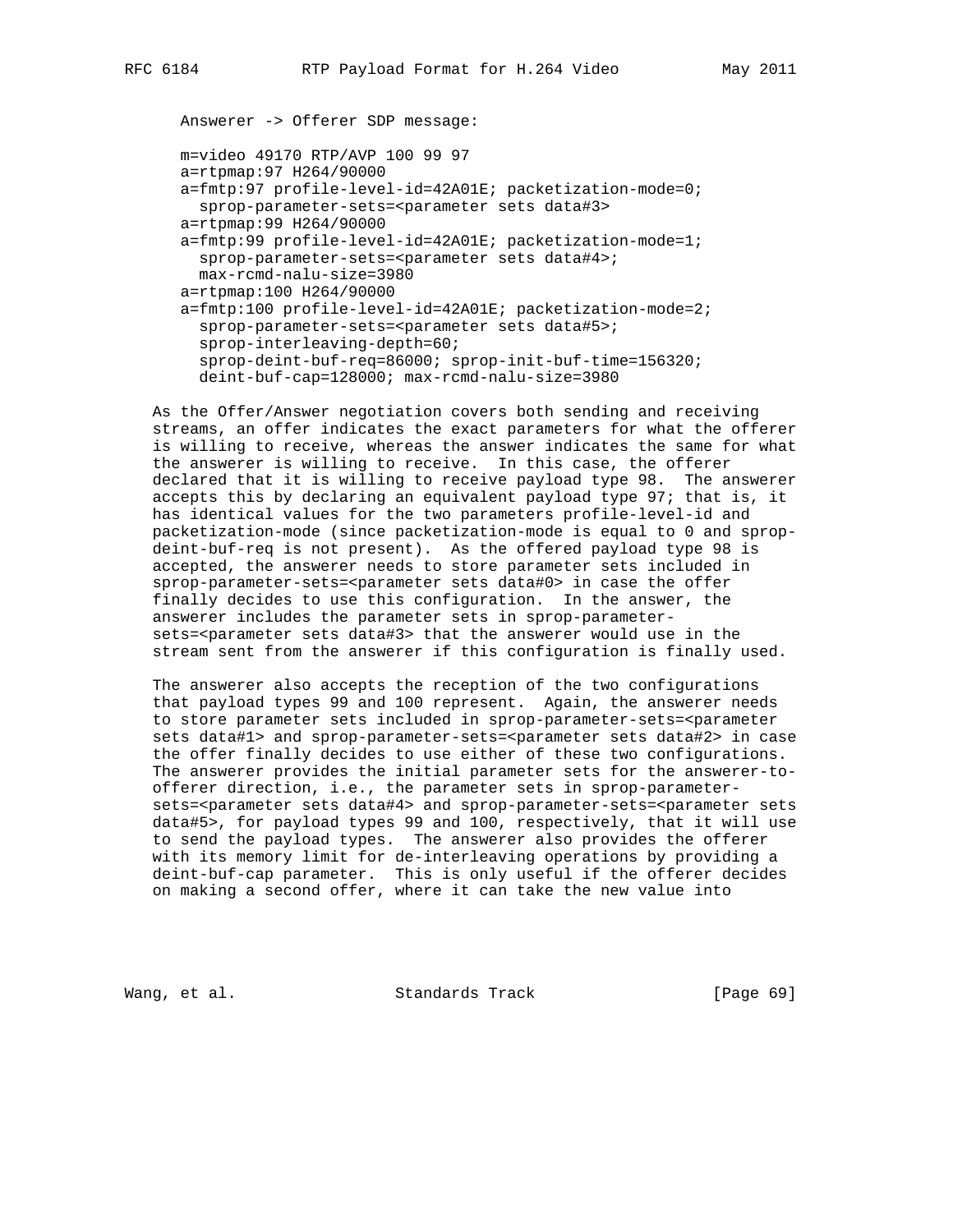account. The max-rcmd-nalu-size indicates that the answerer can efficiently process NALUs up to the size of 3980 bytes. However, there is no guarantee that the network supports this size.

 In the following example, the offer is accepted without level downgrading (i.e., the default level, Level 3.0, is accepted), and both sprop-parameter-sets and sprop-level-parameter-sets are present in the offer. The answerer must ignore sprop-level-parameter sets=<parameter sets data#1> and store parameter sets in sprop parameter-sets=<parameter sets data#0> for decoding the incoming NAL unit stream. The offerer must store the parameter sets in sprop parameter-sets=<parameter sets data#2> in the answer for decoding the incoming NAL unit stream. Note that in this example, parameter sets in sprop-parameter-sets=<parameter sets data#2> must be associated with Level 3.0.

Offer SDP:

 m=video 49170 RTP/AVP 98 a=rtpmap:98 H264/90000 a=fmtp:98 profile-level-id=42A01E; //Baseline profile, Level 3.0 packetization-mode=1; sprop-parameter-sets=<parameter sets data#0>; sprop-level-parameter-sets=<parameter sets data#1>

Answer SDP:

 m=video 49170 RTP/AVP 98 a=rtpmap:98 H264/90000 a=fmtp:98 profile-level-id=42A01E; //Baseline profile, Level 3.0 packetization-mode=1; sprop-parameter-sets=<parameter sets data#2>

 In the following example, the offer (Baseline profile, Level 1.1) is accepted with level downgrading (the accepted level is Level 1b), and both sprop-parameter-sets and sprop-level-parameter-sets are present in the offer. The answerer must ignore sprop-parameter sets=<parameter sets data#0> and all parameter sets not for the accepted level (Level 1b) in sprop-level-parameter-sets=<parameter sets data#1> and must store parameter sets for the accepted level (Level 1b) in sprop-level-parameter-sets=<parameter sets data#1> for decoding the incoming NAL unit stream. The offerer must store the parameter sets in sprop-parameter-sets=<parameter sets data#2> in the answer for decoding the incoming NAL unit stream. Note that in this example, parameter sets in sprop-parameter-sets=<parameter sets data#2> must be associated with Level 1b.

Wang, et al. Standards Track [Page 70]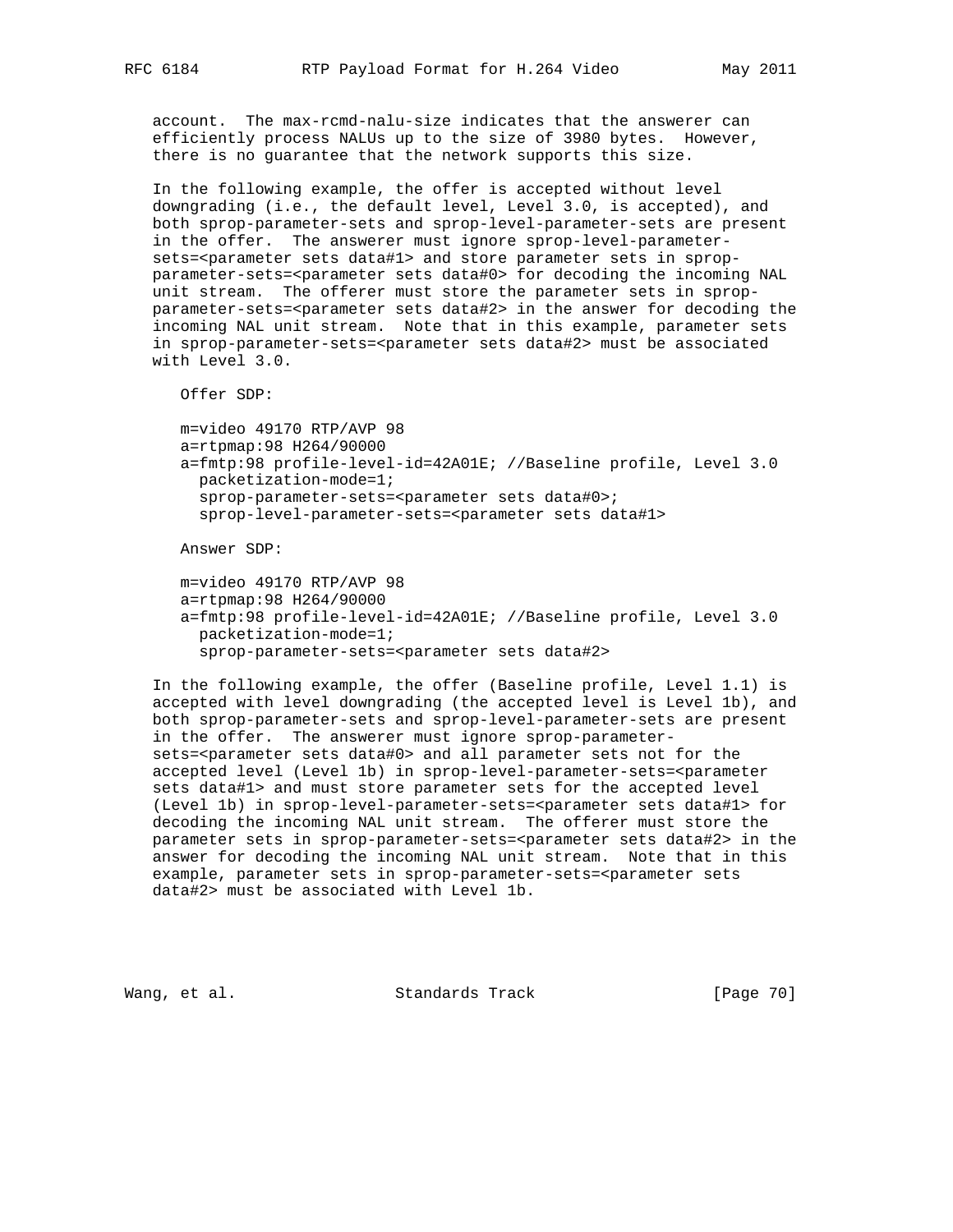```
 Offer SDP:
```

```
 m=video 49170 RTP/AVP 98
a=rtpmap:98 H264/90000
a=fmtp:98 profile-level-id=42A00B; //Baseline profile, Level 1.1
 packetization-mode=1;
 sprop-parameter-sets=<parameter sets data#0>;
  sprop-level-parameter-sets=<parameter sets data#1>
```
Answer SDP:

```
 m=video 49170 RTP/AVP 98
a=rtpmap:98 H264/90000
a=fmtp:98 profile-level-id=42B00B; //Baseline profile, Level 1b
  packetization-mode=1;
  sprop-parameter-sets=<parameter sets data#2>;
  use-level-src-parameter-sets=1
```
 In the following example, the offer (Baseline profile, Level 1.1) is accepted with level downgrading (the accepted level is Level 1b), and both sprop-parameter-sets and sprop-level-parameter-sets are present in the offer. However, the answerer is a legacy RFC 3984 implementation and does not understand sprop-level-parameter-sets; hence, it does not include use-level-src-parameter-sets (which the answerer does not understand either) in the answer. Therefore, the answerer must ignore both sprop-parameter-sets=<parameter sets data#0> and sprop-level-parameter-sets=<parameter sets data#1>, and the offerer must transport parameter sets in-band.

Offer SDP:

```
 m=video 49170 RTP/AVP 98
a=rtpmap:98 H264/90000
a=fmtp:98 profile-level-id=42A00B; //Baseline profile, Level 1.1
  packetization-mode=1;
 sprop-parameter-sets=<parameter sets data#0>;
  sprop-level-parameter-sets=<parameter sets data#1>
```
Answer SDP:

 m=video 49170 RTP/AVP 98 a=rtpmap:98 H264/90000 a=fmtp:98 profile-level-id=42B00B; //Baseline profile, Level 1b packetization-mode=1

 In the following example, the offer is accepted without level downgrading, and sprop-parameter-sets is present in the offer. Parameter sets in sprop-parameter-sets=<parameter sets data#0> must

Wang, et al. Standards Track [Page 71]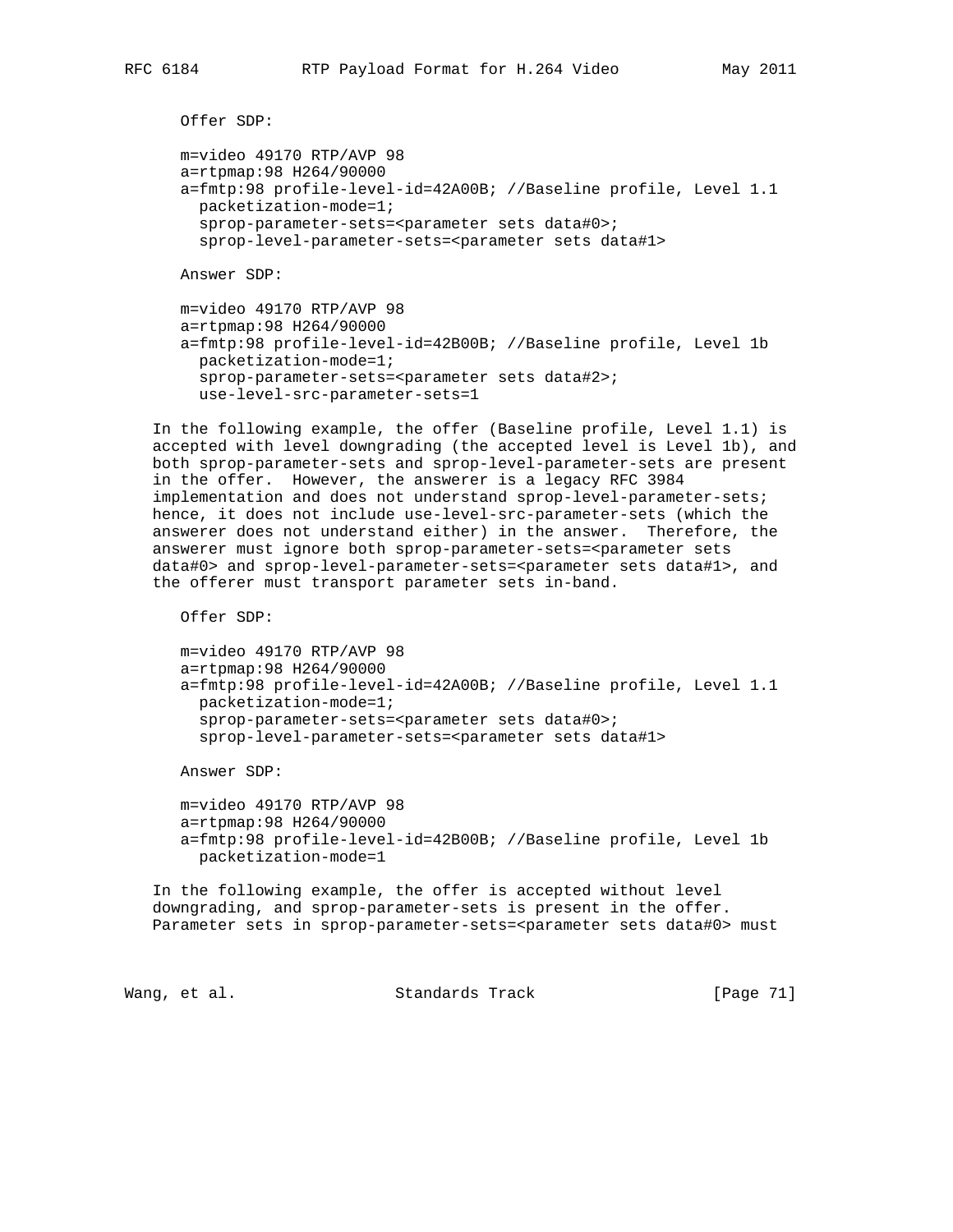be stored and used by the encoder of the offerer and the decoder of the answerer, and parameter sets in sprop-parameter-sets=<parameter sets data#1> must be used by the encoder of the answerer and the decoder of the offerer. Note that sprop-parameter-sets=<parameter sets data#0> is basically independent of sprop-parameter sets=<parameter sets data#1>.

Offer SDP:

 m=video 49170 RTP/AVP 98 a=rtpmap:98 H264/90000 a=fmtp:98 profile-level-id=42A01E; //Baseline profile, Level 3.0 packetization-mode=1; sprop-parameter-sets=<parameter sets data#0>

Answer SDP:

 m=video 49170 RTP/AVP 98 a=rtpmap:98 H264/90000 a=fmtp:98 profile-level-id=42A01E; //Baseline profile, Level 3.0 packetization-mode=1; sprop-parameter-sets=<parameter sets data#1>

 In the following example, the offer is accepted without level downgrading, and neither sprop-parameter-sets nor sprop-level parameter-sets is present in the offer, meaning that there is no out of-band transmission of parameter sets, which then have to be transported in-band.

Offer SDP:

```
 m=video 49170 RTP/AVP 98
a=rtpmap:98 H264/90000
a=fmtp:98 profile-level-id=42A01E; //Baseline profile, Level 3.0
  packetization-mode=1
```
Answer SDP:

```
 m=video 49170 RTP/AVP 98
a=rtpmap:98 H264/90000
a=fmtp:98 profile-level-id=42A01E; //Baseline profile, Level 3.0
 packetization-mode=1
```
Wang, et al. Standards Track [Page 72]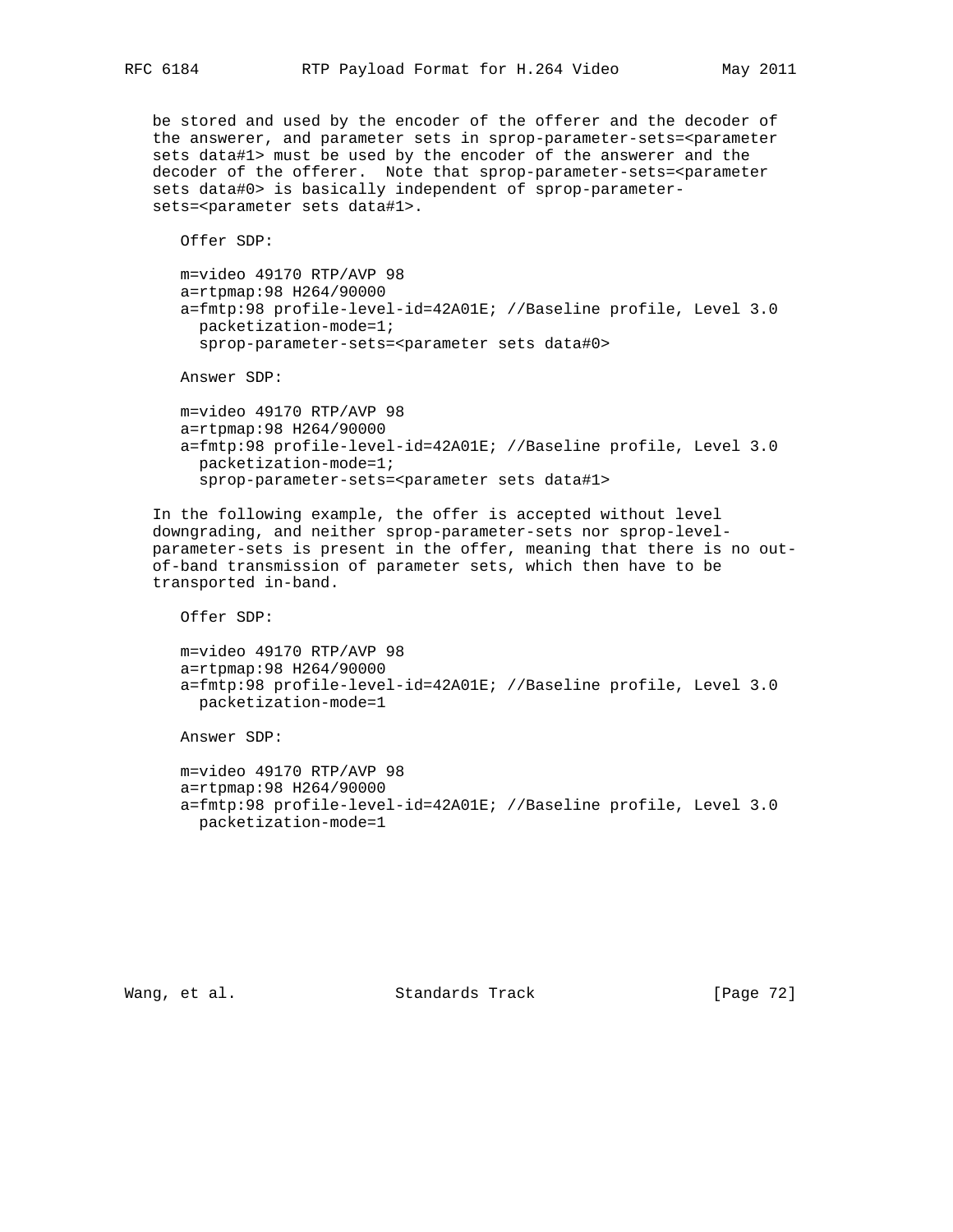In the following example, the offer is accepted with level downgrading and sprop-parameter-sets is present in the offer. As sprop-parameter-sets=<parameter sets data#0> contains level\_idc indicating Level 3.0, it therefore cannot be used, as the answerer wants Level 2.0, and must be ignored by the answerer, and in-band parameter sets must be used.

Offer SDP:

 m=video 49170 RTP/AVP 98 a=rtpmap:98 H264/90000 a=fmtp:98 profile-level-id=42A01E; //Baseline profile, Level 3.0 packetization-mode=1; sprop-parameter-sets=<parameter sets data#0>

Answer SDP:

 m=video 49170 RTP/AVP 98 a=rtpmap:98 H264/90000 a=fmtp:98 profile-level-id=42A014; //Baseline profile, Level 2.0 packetization-mode=1

 In the following example, the offer is also accepted with level downgrading, and neither sprop-parameter-sets nor sprop-level parameter-sets is present in the offer, meaning that there is no out of-band transmission of parameter sets, which then have to be transported in-band.

Offer SDP:

 m=video 49170 RTP/AVP 98 a=rtpmap:98 H264/90000 a=fmtp:98 profile-level-id=42A01E; //Baseline profile, Level 3.0 packetization-mode=1

Answer SDP:

 m=video 49170 RTP/AVP 98 a=rtpmap:98 H264/90000 a=fmtp:98 profile-level-id=42A014; //Baseline profile, Level 2.0 packetization-mode=1

 In the following example, the offer is accepted with level upgrading, and neither sprop-parameter-sets nor sprop-level-parameter-sets is present in the offer or the answer, meaning that there is no out-of band transmission of parameter sets, which then have to be transported in-band. The level to use in the offerer-to-answerer direction is Level 3.0, and the level to use in the answerer-to-

Wang, et al. Standards Track [Page 73]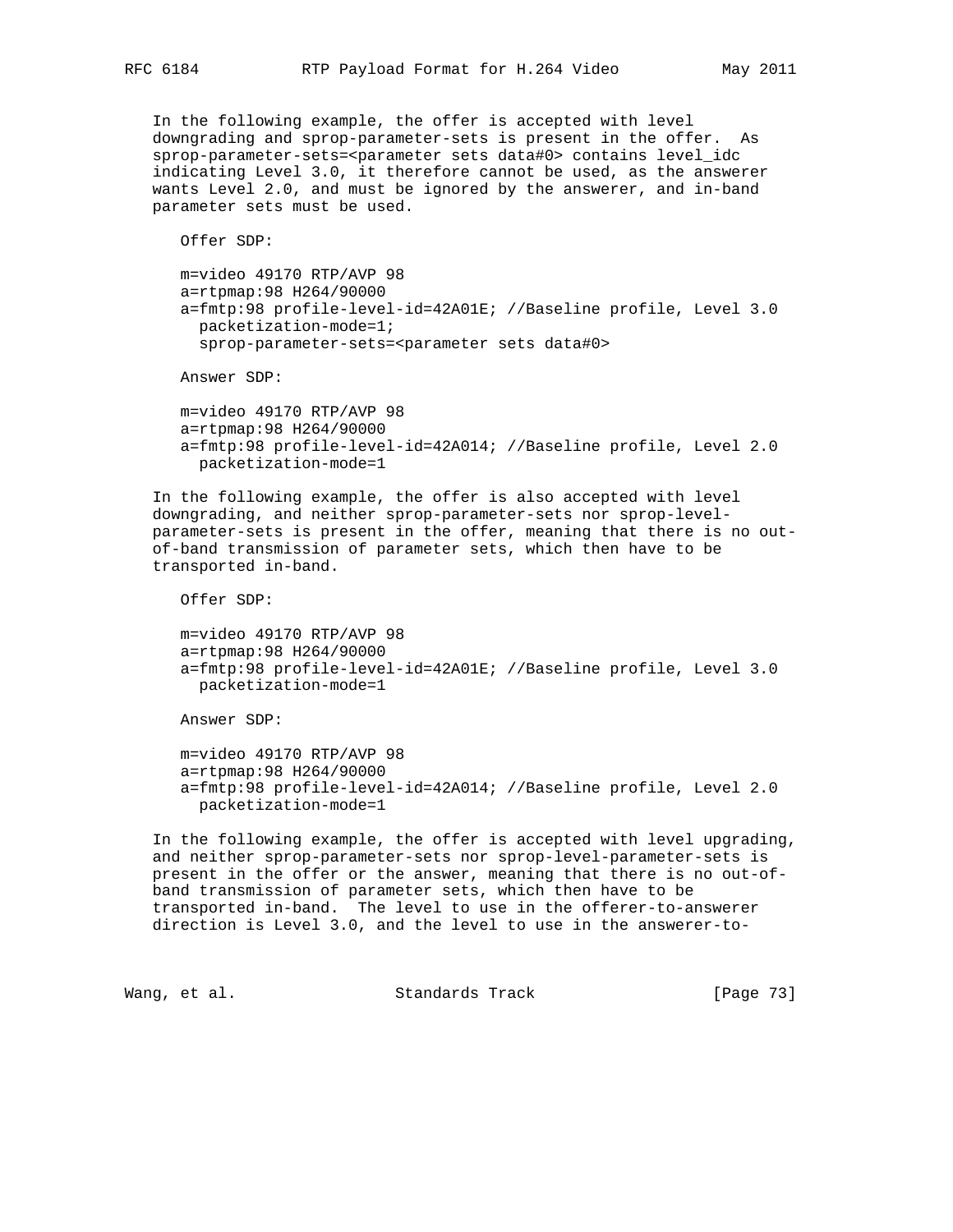offerer direction is Level 2.0. The answerer is allowed to send at any level up to and including Level 2.0, and the offerer is allowed to send at any level up to and including Level 3.0.

Offer SDP:

 m=video 49170 RTP/AVP 98 a=rtpmap:98 H264/90000 a=fmtp:98 profile-level-id=42A014; //Baseline profile, Level 2.0 packetization-mode=1; level-asymmetry-allowed=1

Answer SDP:

 m=video 49170 RTP/AVP 98 a=rtpmap:98 H264/90000 a=fmtp:98 profile-level-id=42A01E; //Baseline profile, Level 3.0 packetization-mode=1; level-asymmetry-allowed=1

 In the following example, the offerer is a Multipoint Control Unit (MCU) in a topology like Topo-Video-switch-MCU [29], offering parameter sets received (using out-of-band transport) from three other participants (B, C, and D) and receiving parameter sets from the participant A, which is the answerer. The participants are identified by their values of canonical name (CNAME), which are mapped to different SSRC values. The same codec configuration is used by all four participants. The participant A stores and associates the parameter sets included in <parameter sets data#B>, <parameter sets data#C>, and <parameter sets data#D> to participants B, C, and D, respectively, and uses <parameter sets data#B> for decoding NAL units carried in RTP packets originating from participant B only, uses <parameter sets data#C> for decoding NAL units carried in RTP packets originating from participant C only, and uses <parameter sets data#D> for decoding NAL units carried in RTP packets originating from participant D only.

Wang, et al. Standards Track [Page 74]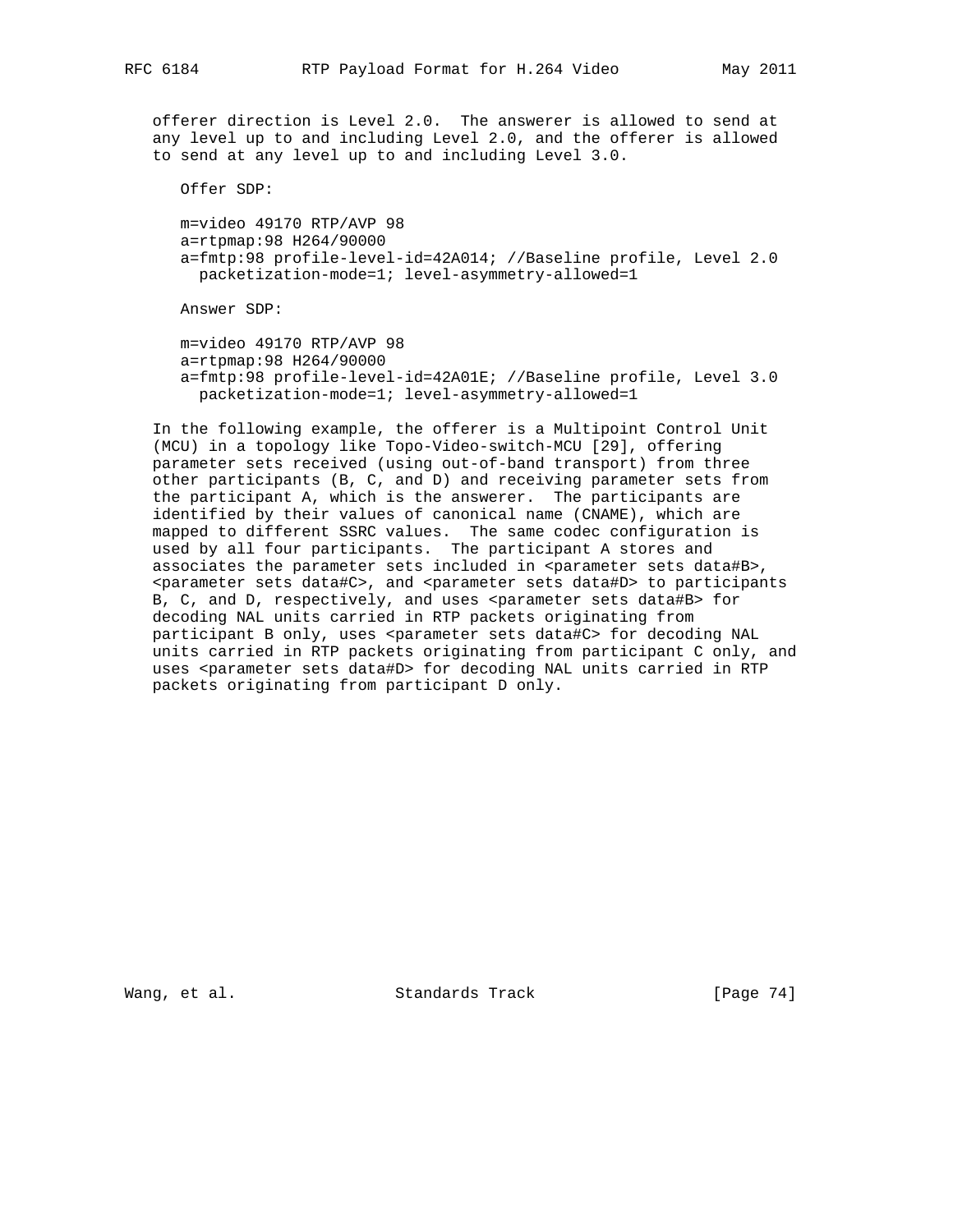Offer SDP:

```
 m=video 49170 RTP/AVP 98
a=ssrc:SSRC-B cname:CNAME-B
a=ssrc:SSRC-C cname:CNAME-C
a=ssrc:SSRC-D cname:CNAME-D
a=ssrc:SSRC-B fmtp:98
 sprop-parameter-sets=<parameter sets data#B>
a=ssrc:SSRC-C fmtp:98
 sprop-parameter-sets=<parameter sets data#C>
a=ssrc:SSRC-D fmtp:98
  sprop-parameter-sets=<parameter sets data#D>
a=rtpmap:98 H264/90000
a=fmtp:98 profile-level-id=42A01E; //Baseline profile, Level 3.0
  packetization-mode=1
Answer SDP:
```

```
 m=video 49170 RTP/AVP 98
a=ssrc:SSRC-A cname:CNAME-A
a=ssrc:SSRC-A fmtp:98
  sprop-parameter-sets=<parameter sets data#A>
a=rtpmap:98 H264/90000
a=fmtp:98 profile-level-id=42A01E; //Baseline profile, Level 3.0
  packetization-mode=1
```
# 8.4. Parameter Set Considerations

 The H.264 parameter sets are a fundamental part of the video codec and vital to its operation (see Section 1.2). Due to their characteristics and their importance for the decoding process, lost or erroneously transmitted parameter sets can hardly be concealed locally at the receiver. A reference to a corrupt parameter set normally has fatal results to the decoding process. Corruption could occur, for example, due to the erroneous transmission or loss of a parameter set NAL unit but also due to the untimely transmission of a parameter set update. A parameter set update refers to a change of at least one parameter in a picture parameter set or sequence parameter set for which the picture parameter set or sequence parameter set identifier remains unchanged. Therefore, the following recommendations are provided as a guideline for the implementer of the RTP sender.

Wang, et al. Standards Track [Page 75]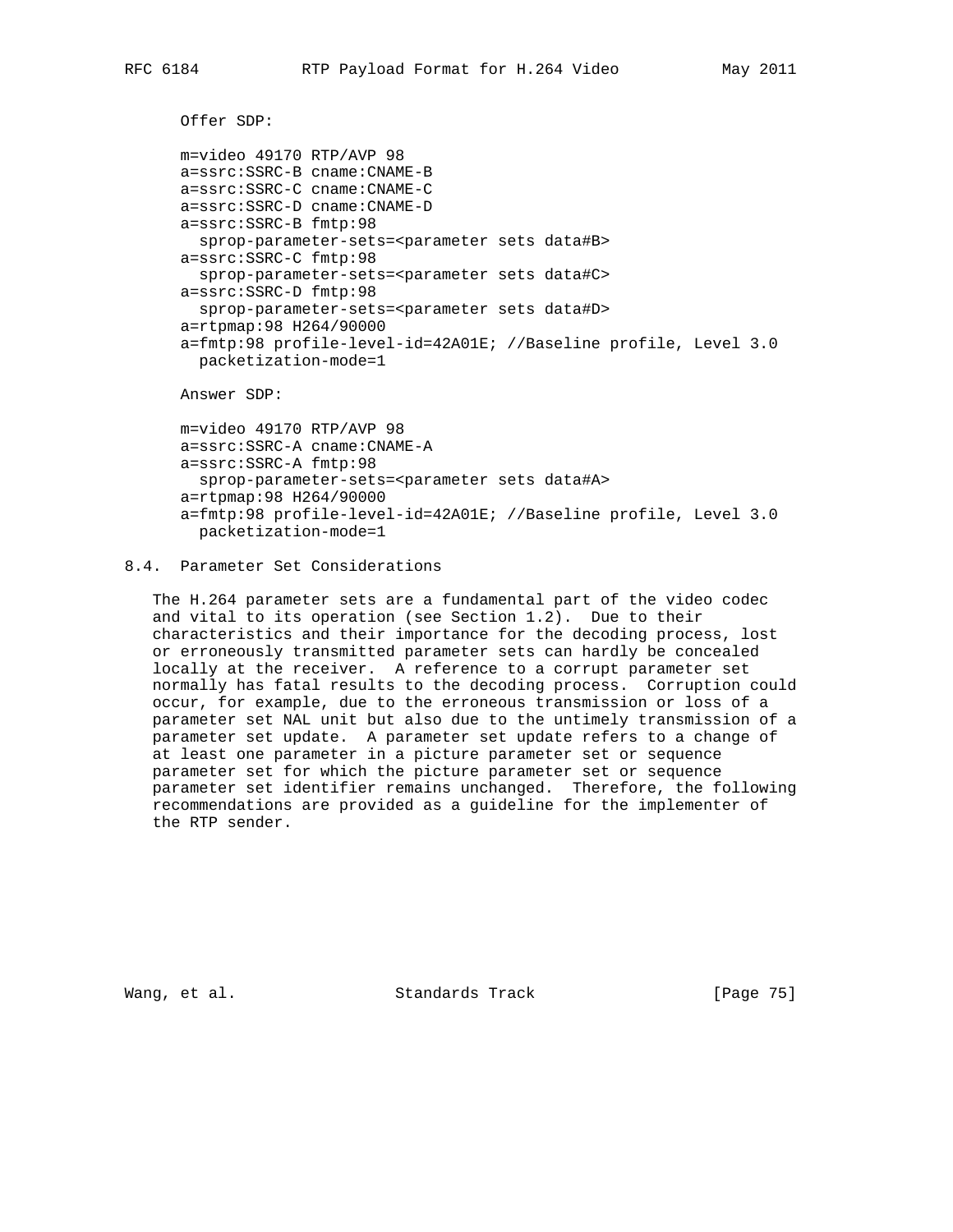Parameter set NALUs can be transported using three different principles:

- A. Using a session control protocol (out-of-band) prior to the actual RTP session.
- B. Using a session control protocol (out-of-band) during an ongoing RTP session.
- C. Within the RTP packet stream in the payload (in-band) during an ongoing RTP session.

 It is recommended to implement principles A and B within a session control protocol. SIP and SDP can be used as described in the SDP Offer/Answer model and in the previous sections of this memo. Section 8.2.2 includes a detailed discussion on transport of parameter sets in-band or out-of-band in SDP Offer/Answer using media type parameters sprop-parameter-sets, sprop-level-parameter-sets, use-level-src-parameter-sets, and in-band-parameter-sets. This section contains guidelines on how principles A and B should be implemented within session control protocols. It is independent of the particular protocol used. Principle C is supported by the RTP payload format defined in this specification. There are topologies like Topo-Video-switch-MCU [29] for which the use of principle C may be desirable.

 If in-band signaling of parameter sets is used, the picture and sequence parameter set NALUs SHOULD be transmitted in the RTP payload using a reliable method of delivering of RTP (see below), as a loss of a parameter set of either type will likely prevent decoding of a considerable portion of the corresponding RTP packet stream.

 If in-band signaling of parameter sets is used, the sender SHOULD take the error characteristics into account and use mechanisms to provide a high probability for delivering the parameter sets correctly. Mechanisms that increase the probability for a correct reception include packet repetition, FEC, and retransmission. The use of an unreliable, out-of-band control protocol has similar disadvantages as the in-band signaling (possible loss) and, in addition, may also lead to difficulties in the synchronization (see below). Therefore, it is NOT RECOMMENDED.

 Parameter sets MAY be added or updated during the lifetime of a session using principles B and C. It is required that parameter sets be present at the decoder prior to the NAL units that refer to them. Update or addition of parameter sets can result in further problems; therefore, the following recommendations should be considered.

Wang, et al. Standards Track [Page 76]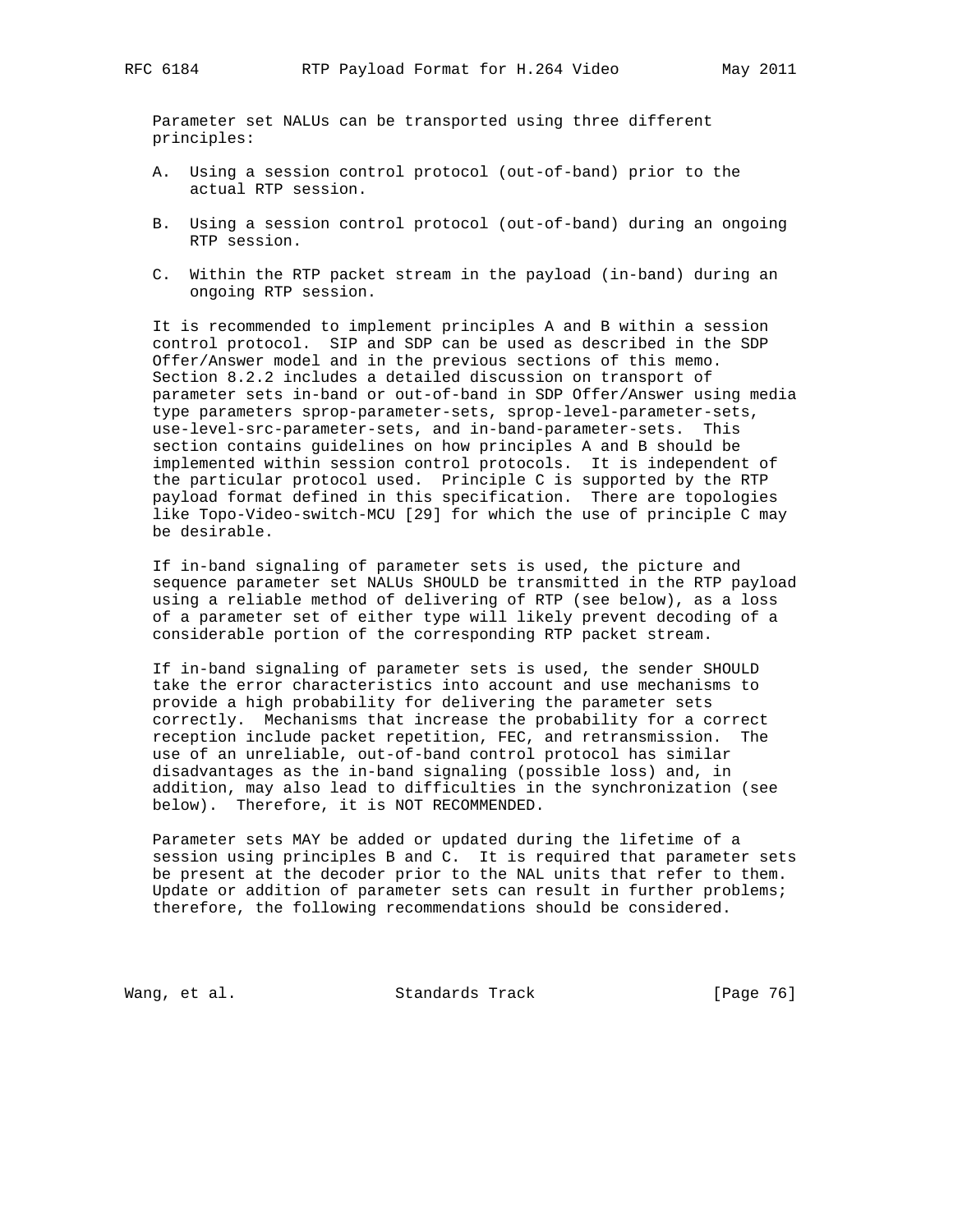- When parameter sets are added or updated, care SHOULD be taken to ensure that any parameter set is delivered prior to its usage. When new parameter sets are added, previously unused parameter set identifiers are used. It is common that no synchronization is present between out-of-band signaling and in-band traffic. If out-of-band signaling is used, it is RECOMMENDED that a sender not start sending NALUs requiring the added or updated parameter sets prior to acknowledgement of delivery from the signaling protocol.
- When parameter sets are updated, the following synchronization issue should be taken into account. When overwriting a parameter set at the receiver, the sender has to ensure that the parameter set in question is not needed by any NALU present in the network or receiver buffers. Otherwise, decoding with a wrong parameter set may occur. To lessen this problem, it is RECOMMENDED either to overwrite only those parameter sets that have not been used for a sufficiently long time (to ensure that all related NALUs have been consumed) or to add a new parameter set instead (which may have negative consequences for the efficiency of the video coding).

 Informative note: In some topologies like Topo-Video-switch- MCU [29], the origin of the whole set of parameter sets may come from multiple sources that may use non-unique parameter set identifiers. In this case, an offer may overwrite an existing parameter set if no other mechanism that enables uniqueness of the parameter sets in the out-of-band channel exists.

- In a multiparty session, one participant MUST associate parameter sets coming from different sources with the source identification whenever possible, e.g., by conveying out-of-band transported parameter sets, as different sources typically use independent parameter set identifier value spaces.
- Adding or modifying parameter sets by using both principles B and C in the same RTP session may lead to inconsistencies of the parameter sets because of the lack of synchronization between the control and the RTP channel. Therefore, principles B and C MUST NOT both be used in the same session unless sufficient synchronization can be provided.

 In some scenarios (e.g., when only the subset of this payload format specification corresponding to H.241 is used) or topologies, it is not possible to employ out-of-band parameter set transmission. In this case, parameter sets have to be transmitted in-band. Here, the synchronization with the non-parameter-set-data in the bitstream is implicit, but the possibility of a loss has to be taken into account.

Wang, et al. Standards Track [Page 77]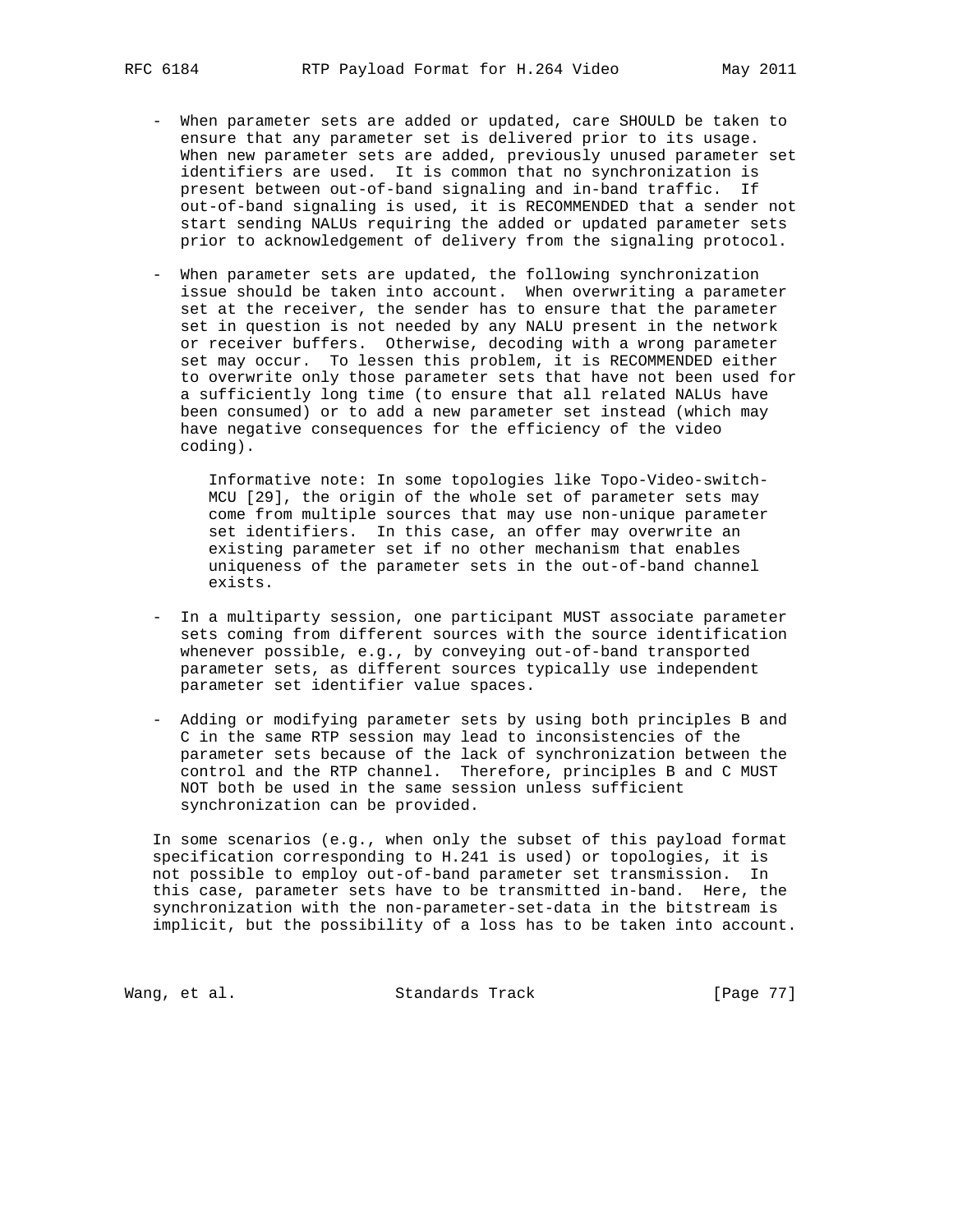The loss probability should be reduced using the mechanisms discussed above. In case a loss of a parameter set is detected, recovery may be achieved using a Decoder Refresh Point procedure, for example, using RTCP feedback Full Intra Request (FIR) [30]. Two example Decoder Refresh Point procedures are provided in the informative Section 8.5.

- When parameter sets are initially provided using principle A and then later added or updated in-band (principle C), there is a risk associated with updating the parameter sets delivered out-of-band. If receivers miss some in-band updates (for example, because of a loss or a late tune-in), those receivers attempt to decode the bitstream using outdated parameters. It is therefore RECOMMENDED that parameter set IDs be partitioned between the out-of-band and in-band parameter sets.
- 8.5. Decoder Refresh Point Procedure Using In-Band Transport of Parameter Sets (Informative)

 When a sender with a video encoder according to [1] receives a request for a decoder refresh point, the encoder shall enter the fast update mode by using one of the procedures specified in Sections 8.5.1 or 8.5.2. The procedure in Section 8.5.1 is the preferred response in a lossless transmission environment. Both procedures satisfy the requirement to enter the fast update mode for H.264 video encoding.

8.5.1. IDR Procedure to Respond to a Request for a Decoder Refresh Point

 This section gives one possible way to respond to a request for a decoder refresh point.

The encoder shall, in the order presented here:

- 1) Immediately prepare to send an IDR picture.
- 2) Send a sequence parameter set to be used by the IDR picture to be sent. The encoder may optionally also send other sequence parameter sets.
- 3) Send a picture parameter set to be used by the IDR picture to be sent. The encoder may optionally also send other picture parameter sets.
- 4) Send the IDR picture.

Wang, et al. Standards Track [Page 78]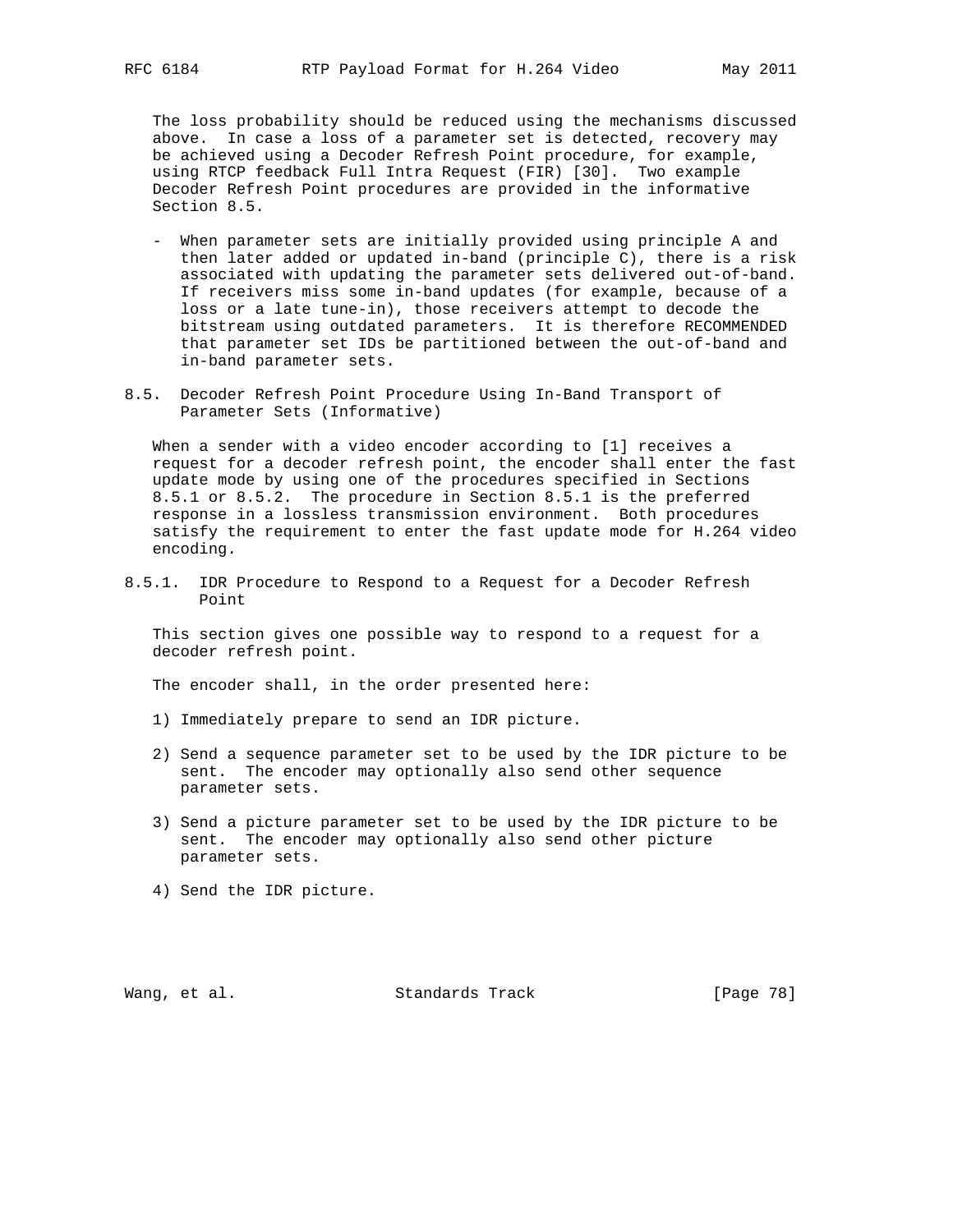- 5) From this point forward in time, send any other sequence or picture parameter sets that have not yet been sent in this procedure, prior to their reference by any NAL unit, regardless of whether such parameter sets were previously sent prior to receiving the request for a decoder refresh point. As needed, such parameter sets may be sent in a batch, one at a time, or in any combination of these two methods. Parameter sets may be re-sent at any time for redundancy. Caution should be taken when parameter set updates are present, as described above in Section 8.4.
- 8.5.2. Gradual Recovery Procedure to Respond to a Request for a Decoder Refresh Point

 This section gives another possible way to respond to a request for a decoder refresh point.

The encoder shall, in the order presented here:

- 1) Send a recovery point SEI message (see Sections D.1.7 and D.2.7 of [1]).
- 2) Repeat any sequence and picture parameter sets that were sent before the recovery point SEI message, prior to their reference by a NAL unit.

 The encoder shall ensure that the decoder has access to all reference pictures for inter prediction of pictures at or after the recovery point, which is indicated by the recovery point SEI message, in output order, assuming that the transmission from now on is error free.

 The value of the recovery\_frame\_cnt syntax element in the recovery point SEI message should be small enough to ensure a fast recovery.

 As needed, such parameter sets may be re-sent in a batch, one at a time, or in any combination of these two methods. Parameter sets may be re-sent at any time for redundancy. Caution should be taken when parameter set updates are present, as described above in Section 8.4.

9. Security Considerations

 RTP packets using the payload format defined in this specification are subject to the security considerations discussed in the RTP specification [5] and in any appropriate RTP profile (for example, [16]). This implies that confidentiality of the media streams is achieved by encryption, for example, through the application of SRTP [26]. Because the data compression used with this payload format is

Wang, et al. Standards Track [Page 79]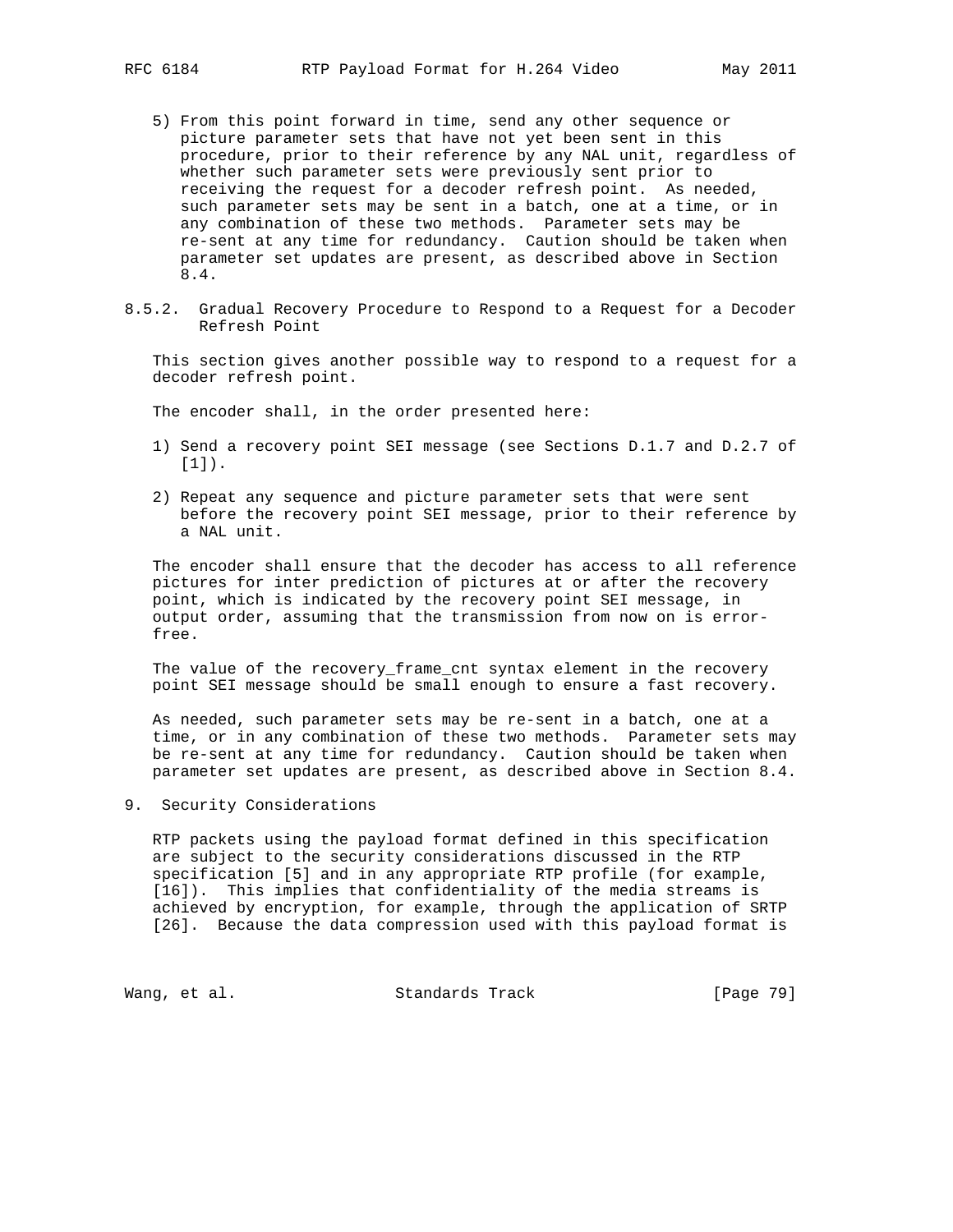applied end-to-end, any encryption needs to be performed after compression. A potential denial-of-service threat exists for data encodings using compression techniques that have non-uniform receiver-end computational load. The attacker can inject pathological datagrams into the stream that are complex to decode and that cause the receiver to be overloaded. H.264 is particularly vulnerable to such attacks, as it is extremely simple to generate datagrams containing NAL units that affect the decoding process of many future NAL units. Therefore, the usage of data origin authentication and data integrity protection of at least the RTP packet is RECOMMENDED, for example, with SRTP [26].

 Note that the appropriate mechanism to ensure confidentiality and integrity of RTP packets and their payloads is very dependent on the application and on the transport and signaling protocols employed. Thus, although SRTP is given as an example above, other possible choices exist.

 Decoders MUST exercise caution with respect to the handling of user data SEI messages, particularly if they contain active elements, and MUST restrict their domain of applicability to the presentation containing the stream.

 End-to-end security with either authentication, integrity, or confidentiality protection will prevent a MANE from performing media aware operations other than discarding complete packets. In the case of confidentiality protection, it will even be prevented from discarding packets in a media-aware way. To be allowed to perform its operations, a MANE is required to be a trusted entity that is included in the security context establishment.

### 10. Congestion Control

 Congestion control for RTP SHALL be used in accordance with RFC 3550 [5] and with any applicable RTP profile, e.g., RFC 3551 [16]. If best-effort service is being used, an additional requirement is that users of this payload format MUST monitor packet loss to ensure that the packet loss rate is within acceptable parameters. Packet loss is considered acceptable if a TCP flow across the same network path, and experiencing the same network conditions, would achieve an average throughput, measured on a reasonable timescale, that is not less than the RTP flow is achieving. This condition can be satisfied by implementing congestion control mechanisms to adapt the transmission rate (or the number of layers subscribed for a layered multicast session) or by arranging for a receiver to leave the session if the loss rate is unacceptably high.

Wang, et al. Standards Track [Page 80]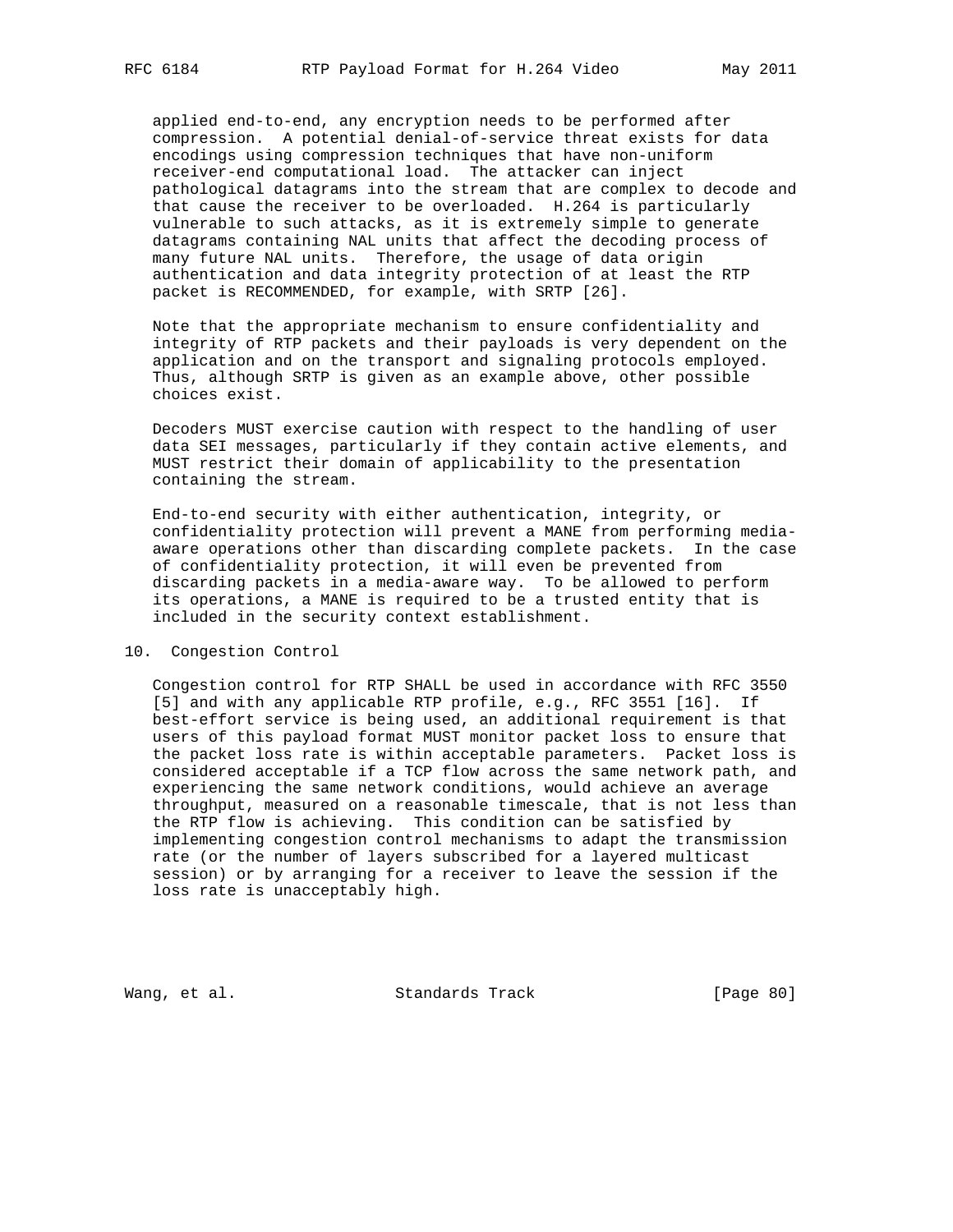The bitrate adaptation necessary for obeying the congestion control principle is easily achievable when real-time encoding is used. However, when pre-encoded content is being transmitted, bandwidth adaptation requires the availability of more than one coded representation of the same content, at different bitrates, or the existence of non-reference pictures or sub-sequences [22] in the bitstream. The switching between the different representations can normally be performed in the same RTP session, e.g., by employing a concept known as SI/SP slices of the Extended profile or by switching streams at IDR picture boundaries. Only when non-downgradable parameters (such as the profile part of the profile/level ID) are required to be changed does it become necessary to terminate and restart the media stream. This may be accomplished by using a different RTP payload type.

 MANEs MAY follow the suggestions outlined in Section 7.3 and remove certain unusable packets from the packet stream when that stream was damaged due to previous packet losses. This can help reduce the network load in certain special cases.

#### 11. IANA Considerations

 The H264 media subtype name specified by RFC 3984 has been updated as defined in Section 8.1 of this memo.

12. Informative Appendix: Application Examples

 This payload specification is very flexible in its use, in order to cover the extremely wide application space anticipated for H.264. However, this great flexibility also makes it difficult for an implementer to decide on a reasonable packetization scheme. Some information on how to apply this specification to real-world scenarios is likely to appear in the form of academic publications and a test model software and description in the near future. However, some preliminary usage scenarios are described here as well.

12.1. Video Telephony According to Annex A of ITU-T Recommendation H.241

 H.323-based video telephony systems that use H.264 as an optional video compression scheme are required to support Annex A of H.241 [3] as a packetization scheme. The packetization mechanism defined in this Annex is technically identical with a small subset of this specification.

 When a system operates according to Annex A of H.241, parameter set NAL units are sent in-band. Only single NAL unit packets are used. Many such systems are not sending IDR pictures regularly, but only

Wang, et al. Standards Track [Page 81]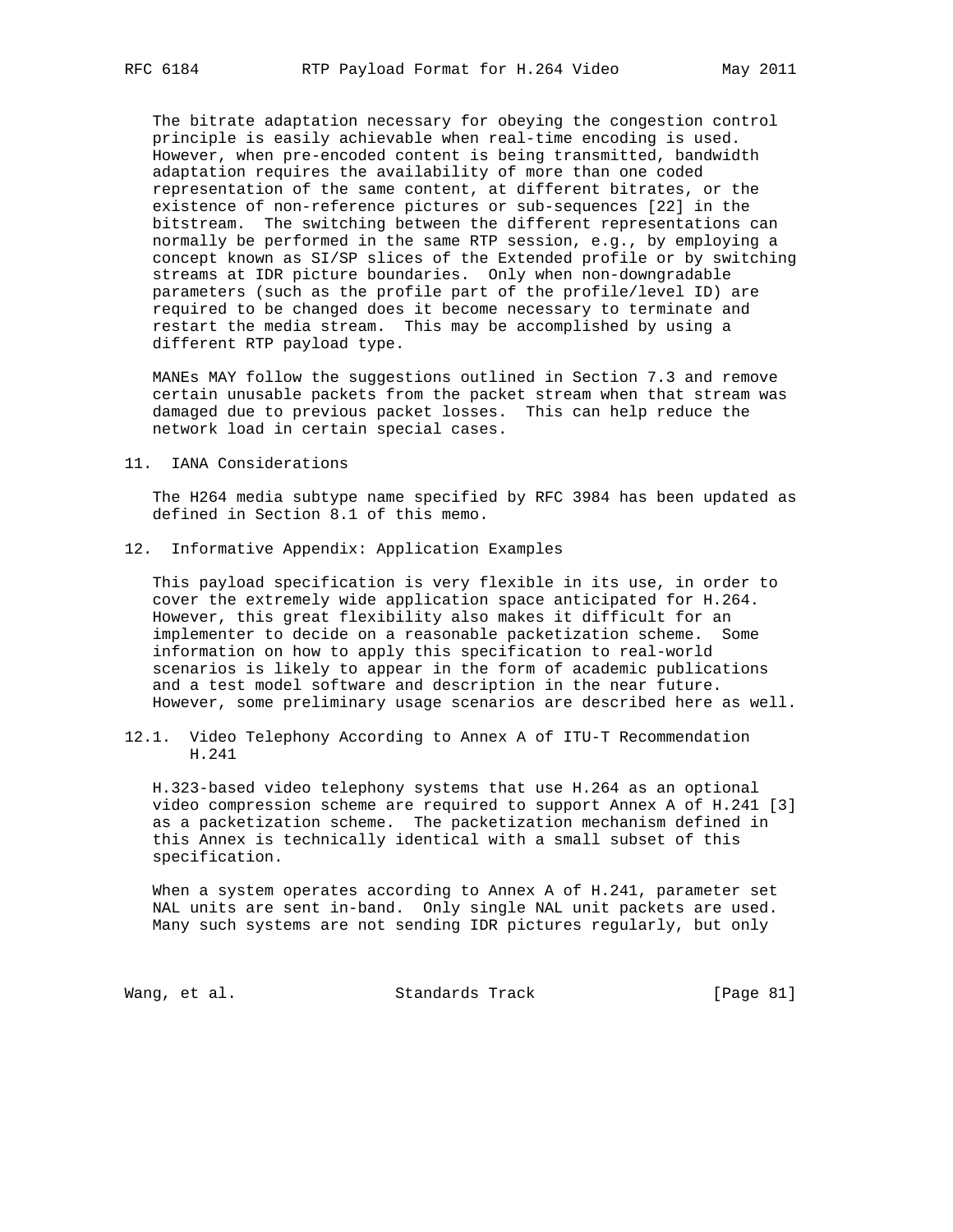when required by user interaction or by control protocol means, e.g., when switching between video channels in a Multipoint Control Unit or for error recovery requested by feedback.

12.2. Video Telephony, No Slice Data Partitioning, No NAL Unit Aggregation

 The RTP part of this scheme is implemented and tested (though not the control-protocol part; see below).

 In most real-world video telephony applications, picture parameters such as picture size or optional modes never change during the lifetime of a connection. Therefore, all necessary parameter sets (usually only one) are sent as a side effect of the capability exchange/announcement process, e.g., according to the SDP syntax specified in Section 8.2 of this document. As all necessary parameter set information is established before the RTP session starts, there is no need for sending any parameter set NAL units. Slice data partitioning is not used either. Thus, the RTP packet stream basically consists of NAL units that carry single coded slices.

 The encoder chooses the size of coded slice NAL units so that they offer the best performance. Often, this is done by adapting the coded slice size to the MTU size of the IP network. For small picture sizes, this may result in a one-picture-per-one-packet strategy. Intra refresh algorithms clean up the loss of packets and the resulting drift-related artifacts.

12.3. Video Telephony, Interleaved Packetization Using NAL Unit Aggregation

 This scheme allows better error concealment and is used in H.263-based designs using RFC 4629 packetization [11]. It has been implemented, and good results were reported [13].

 The VCL encoder codes the source picture so that all macroblocks (MBs) of one MB line are assigned to one slice. All slices with even MB row addresses are combined into one STAP, and all slices with odd MB row addresses are combined into another. Those STAPs are transmitted as RTP packets. The establishment of the parameter sets is performed as discussed above.

 Note that the use of STAPs is essential here, as the high number of individual slices (18 for a Common Intermediate Format (CIF) picture) would lead to unacceptably high IP/UDP/RTP header overhead (unless the source coding tool FMO is used, which is not assumed in this scenario). Furthermore, some wireless video transmission systems,

Wang, et al. Standards Track [Page 82]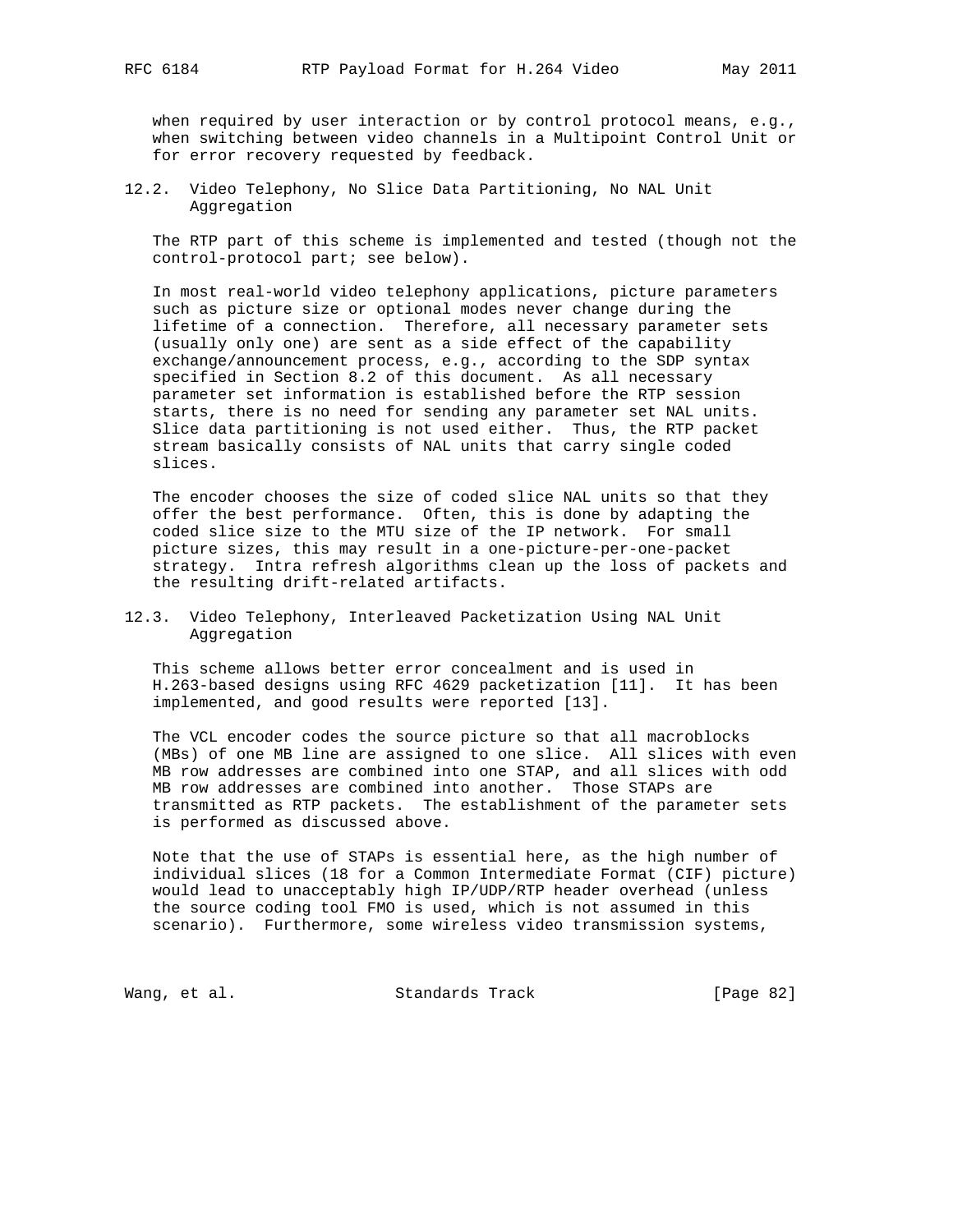such as H.324M and the IP-based video telephony specified in 3GPP, are likely to use relatively small transport packet size. For example, a typical MTU size of H.223 AL3 SDU is around 100 bytes [17]. Coding individual slices according to this packetization scheme provides further advantage in communication between wired and wireless networks, as individual slices are likely to be smaller than the preferred maximum packet size of wireless systems. Consequently, a gateway can convert the STAPs used in a wired network into several RTP packets with only one NAL unit, which are preferred in a wireless network, and vice versa.

12.4. Video Telephony with Data Partitioning

 This scheme has been implemented and has been shown to offer good performance, especially at higher packet loss rates [13].

 Data partitioning is known to be useful only when some form of unequal error protection is available. Normally, in single-session RTP environments, even error characteristics are assumed; that is, the packet loss probability of all packets of the session is the same statistically. However, there are means to reduce the packet loss probability of individual packets in an RTP session. A FEC packet according to RFC 5109 [18], for example, specifies which media packets are associated with the FEC packet.

 In all cases, the incurred overhead is substantial but is in the same order of magnitude as the number of bits that have otherwise been spent for intra information. However, this mechanism does not add any delay to the system.

 Again, the complete parameter set establishment is performed through control protocol means.

12.5. Video Telephony or Streaming with FUs and Forward Error Correction

 This scheme has been implemented and has been shown to provide good performance, especially at higher packet loss rates [19].

 The most efficient means to combat packet losses for scenarios where retransmissions are not applicable is forward error correction (FEC). Although application layer, end-to-end use of FEC is often less efficient than a FEC-based protection of individual links (especially when links of different characteristics are in the transmission path), application layer, end-to-end FEC is unavoidable in some scenarios. RFC 5109 [18] provides means to use generic, application layer, end-to-end FEC in packet loss environments. A binary forward error correcting code is generated by applying the XOR operation to

Wang, et al. Standards Track [Page 83]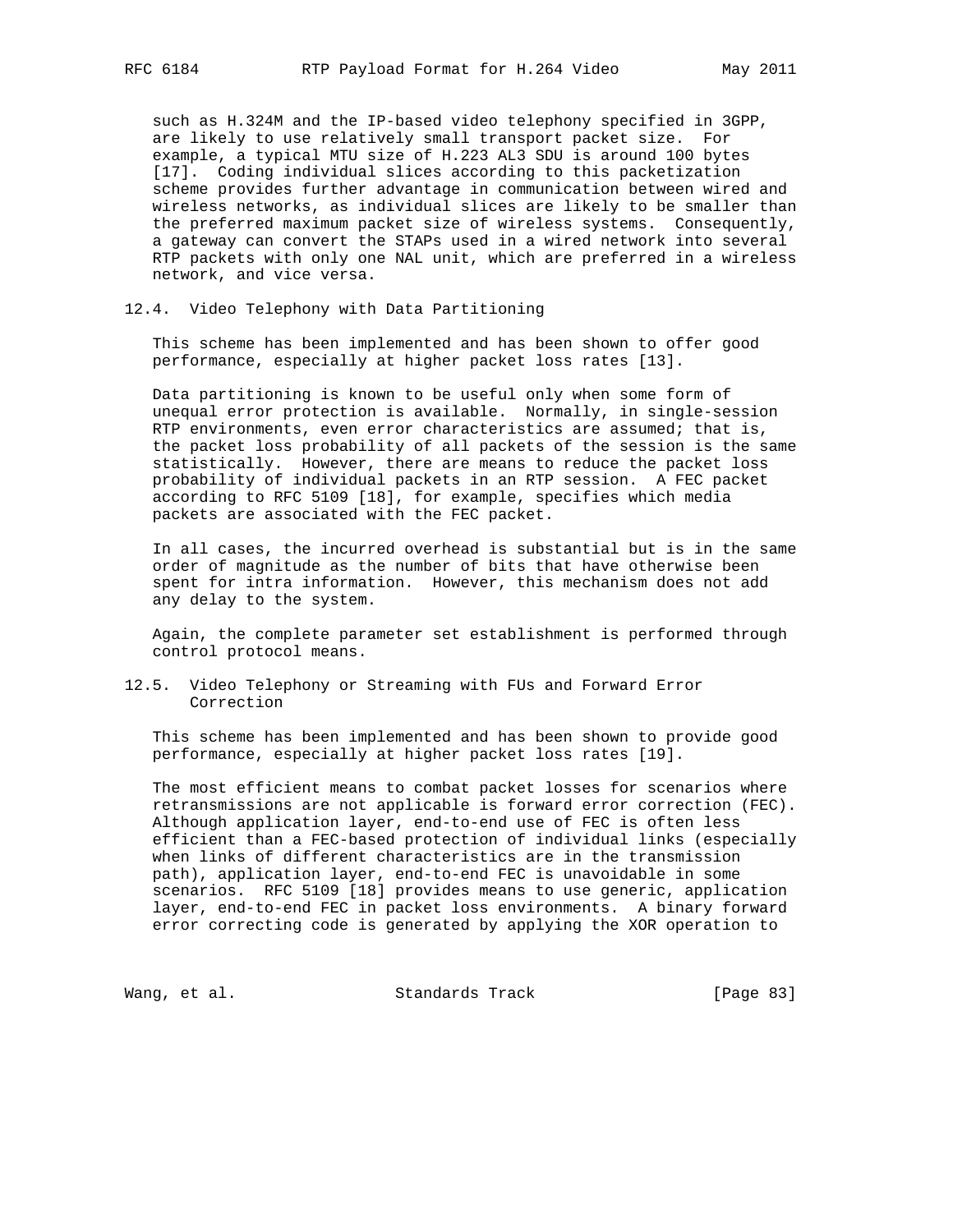the bits at the same bit position in different packets. The binary code can be specified by the parameters  $(n,k)$ , in which k is the number of information packets used in the connection and n is the total number of packets generated for k information packets; that is, n-k parity packets are generated for k information packets.

When a code is used with parameters (n,k) within the RFC 5109 framework, the following properties are well known:

- a) If applied over one RTP packet, RFC 5109 provides only packet repetition.
- b) RFC 5109 is most bitrate efficient if XOR-connected packets have equal length.
- c) At the same packet loss probability p and for a fixed k, the greater the value of n, the smaller the residual error probability becomes. For example, for a packet loss probability of 10%, k=1, and n=2, the residual error probability is about 1%, whereas for n=3, the residual error probability is about 0.1%.
- d) At the same packet loss probability p and for a fixed code rate k/n, the greater the value of n, the smaller the residual error probability becomes. For example, at a packet loss probability of p=10%, k=1, and n=2, the residual error rate is about 1%, whereas for an extended Golay code with k=12 and n=24, the residual error rate is about 0.01%.

 For applying RFC 5109 in combination with H.264 baseline-coded video without using FUs, several options might be considered:

- 1) The video encoder produces NAL units for which each video frame is coded in a single slice. Applying FEC, one could use a simple code, e.g., (n=2, k=1). That is, each NAL unit would basically just be repeated. The disadvantage is obviously the bad code performance according to d), above, and the low flexibility, as only (n, k=1) codes can be used.
- 2) The video encoder produces NAL units for which each video frame is encoded in one or more consecutive slices. Applying FEC, one could use a better code, e.g., (n=24, k=12), over a sequence of NAL units. Depending on the number of RTP packets per frame, a loss may introduce a significant delay, which is reduced when more RTP packets are used per frame. Packets of completely different lengths might also be connected, which decreases bitrate

Wang, et al. Standards Track [Page 84]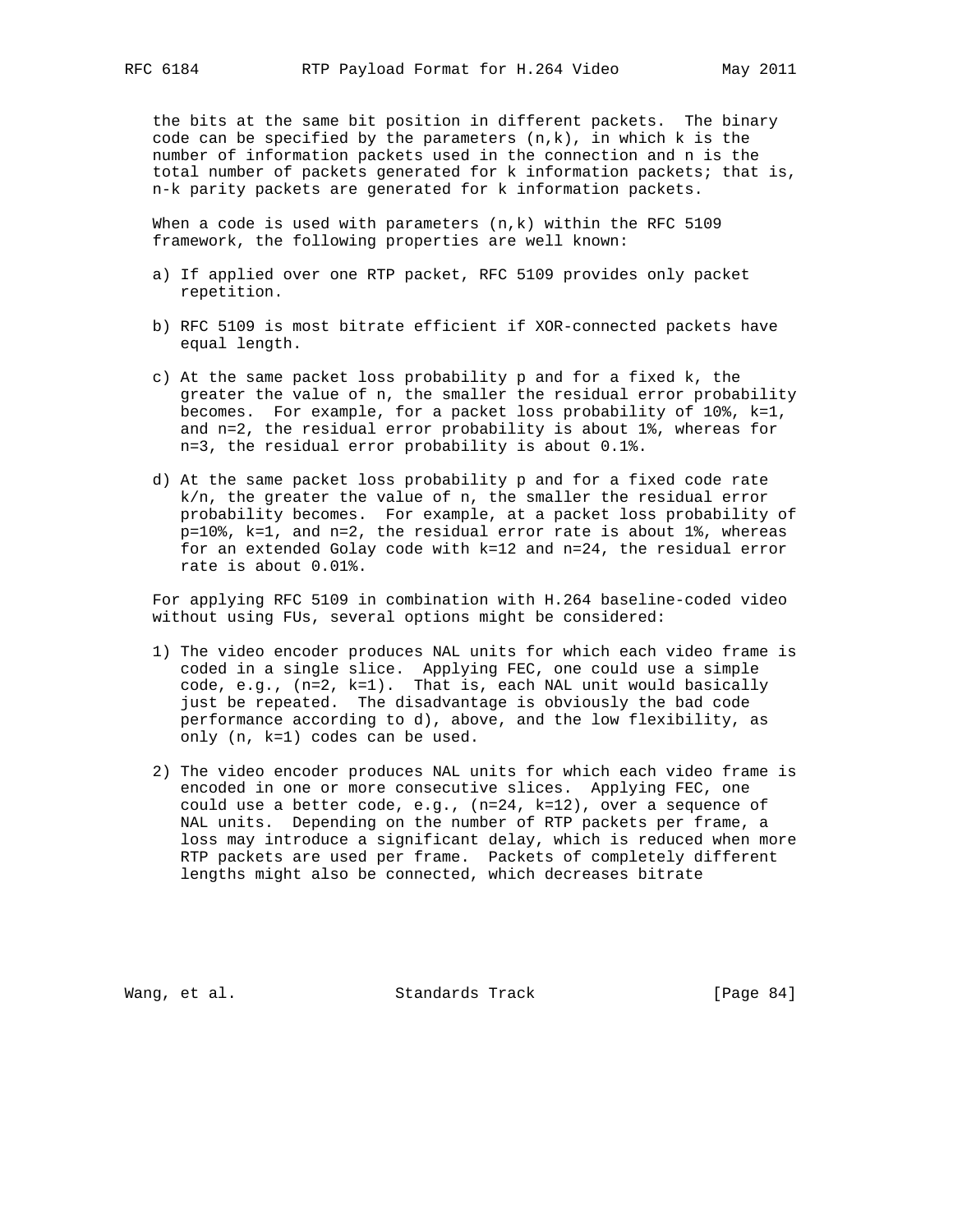efficiency according to b), above. However, with some care and for slices of 1 kb or larger, similar length (100-200 bytes difference) may be produced, which will not lower the bit efficiency catastrophically.

 3) The video encoder produces NAL units, for which a certain frame contains k slices of possibly almost equal length. Then, applying FEC, a better code, e.g., (n=24, k=12), can be used over the sequence of NAL units for each frame. The delay compared to that of 2), above, may be reduced, but several disadvantages are obvious. First, the coding efficiency of the encoded video is lowered significantly, as slice-structured coding reduces intra frame prediction and additional slice overhead is necessary. Second, pre-encoded content or, when operating over a gateway, the video is usually not appropriately coded with k slices such that FEC can be applied. Finally, the encoding of video producing k slices of equal length is not straightforward and might require more than one encoding pass.

 Many of the mentioned disadvantages can be avoided by applying FUs in combination with FEC. Each NAL unit can be split into any number of FUs of basically equal length; therefore, FEC, with a reasonable k and n, can be applied, even if the encoder made no effort to produce slices of equal length. For example, a coded slice NAL unit containing an entire frame can be split to k FUs, and a parity check code (n=k+1, k) can be applied. However, this has the disadvantage that unless all created fragments can be recovered, the whole slice will be lost. Thus, a larger section is lost than would be if the frame had been split into several slices.

 The presented technique makes it possible to achieve good transmission error tolerance, even if no additional source coding layer redundancy (such as periodic intra frames) is present. Consequently, the same coded video sequence can be used to achieve the maximum compression efficiency and quality over error-free transmission and for transmission over error-prone networks. Furthermore, the technique allows the application of FEC to pre encoded sequences without adding delay. In this case, pre-encoded sequences that are not encoded for error-prone networks can still be transmitted almost reliably without adding extensive delays. In addition, FUs of equal length result in a bitrate efficient use of RFC 5109.

 If the error probability depends on the length of the transmitted packet (e.g., in case of mobile transmission [15]), the benefits of applying FUs with FEC are even more obvious. Basically, the flexibility of the size of FUs allows appropriate FEC to be applied for each NAL unit and unequal error protection of NAL units.

Wang, et al. Standards Track [Page 85]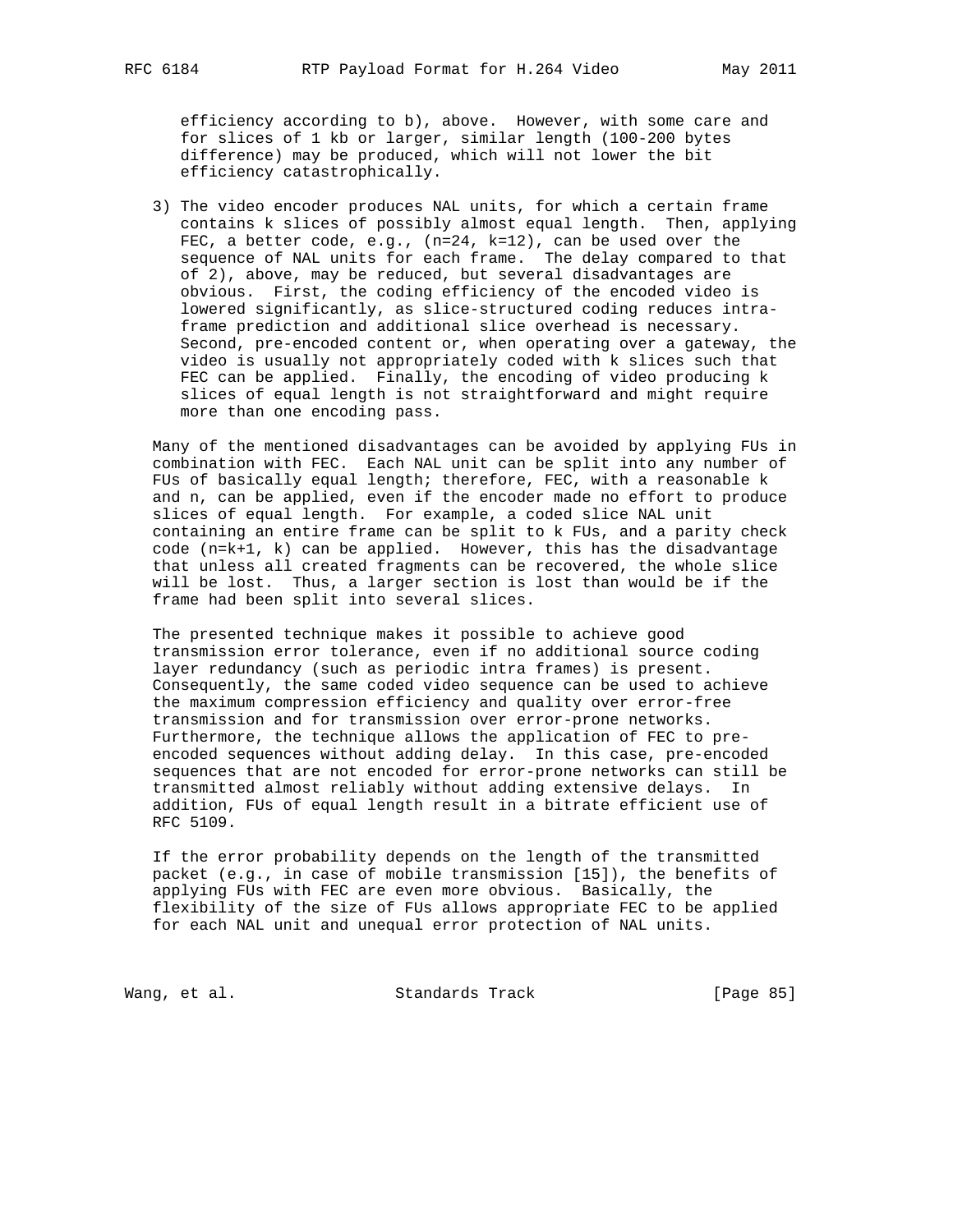When FUs and FEC are used, the incurred overhead is substantial but is in the same order of magnitude as the number of bits that have to be spent for intra-coded macroblocks if no FEC is applied. In [19], it was shown that the overall performance of the FEC-based approach enhanced quality when using the same error rate and same overall bitrate, including the overhead.

## 12.6. Low Bitrate Streaming

 This scheme has been implemented with H.263 and non-standard RTP packetization and has given good results [20]. There is no technical reason why similarly good results could not be achievable with H.264.

 In today's Internet streaming, some of the offered bitrates are relatively low in order to allow terminals with dial-up modems to access the content. In wired IP networks, relatively large packets, say 500 - 1500 bytes, are preferred to smaller and more frequently occurring packets in order to reduce network congestion. Moreover, use of large packets decreases the amount of RTP/UDP/IP header overhead. For low bitrate video, the use of large packets means that sometimes up to few pictures should be encapsulated in one packet.

 However, the loss of a packet including many coded pictures would have drastic consequences for visual quality, as there is practically no way to conceal the loss of an entire picture other than repeating the previous one. One way to construct relatively large packets and maintain possibilities for successful loss concealment is to construct MTAPs that contain interleaved slices from several pictures. An MTAP should not contain spatially adjacent slices from the same picture or spatially overlapping slices from any picture. If a packet is lost, it is likely that a lost slice is surrounded by spatially adjacent slices of the same picture and spatially corresponding slices of the temporally previous and succeeding pictures. Consequently, concealment of the lost slice is likely to be relatively successful.

12.7. Robust Packet Scheduling in Video Streaming

 Robust packet scheduling has been implemented with MPEG-4 Part 2 and simulated in a wireless streaming environment [21]. There is no technical reason why similar or better results could not be achievable with H.264.

 Streaming clients typically have a receiver buffer that is capable of storing a relatively large amount of data. Initially, when a streaming session is established, a client does not start playing the stream back immediately. Rather, it typically buffers the incoming data for a few seconds. This buffering helps maintain continuous

Wang, et al. Standards Track [Page 86]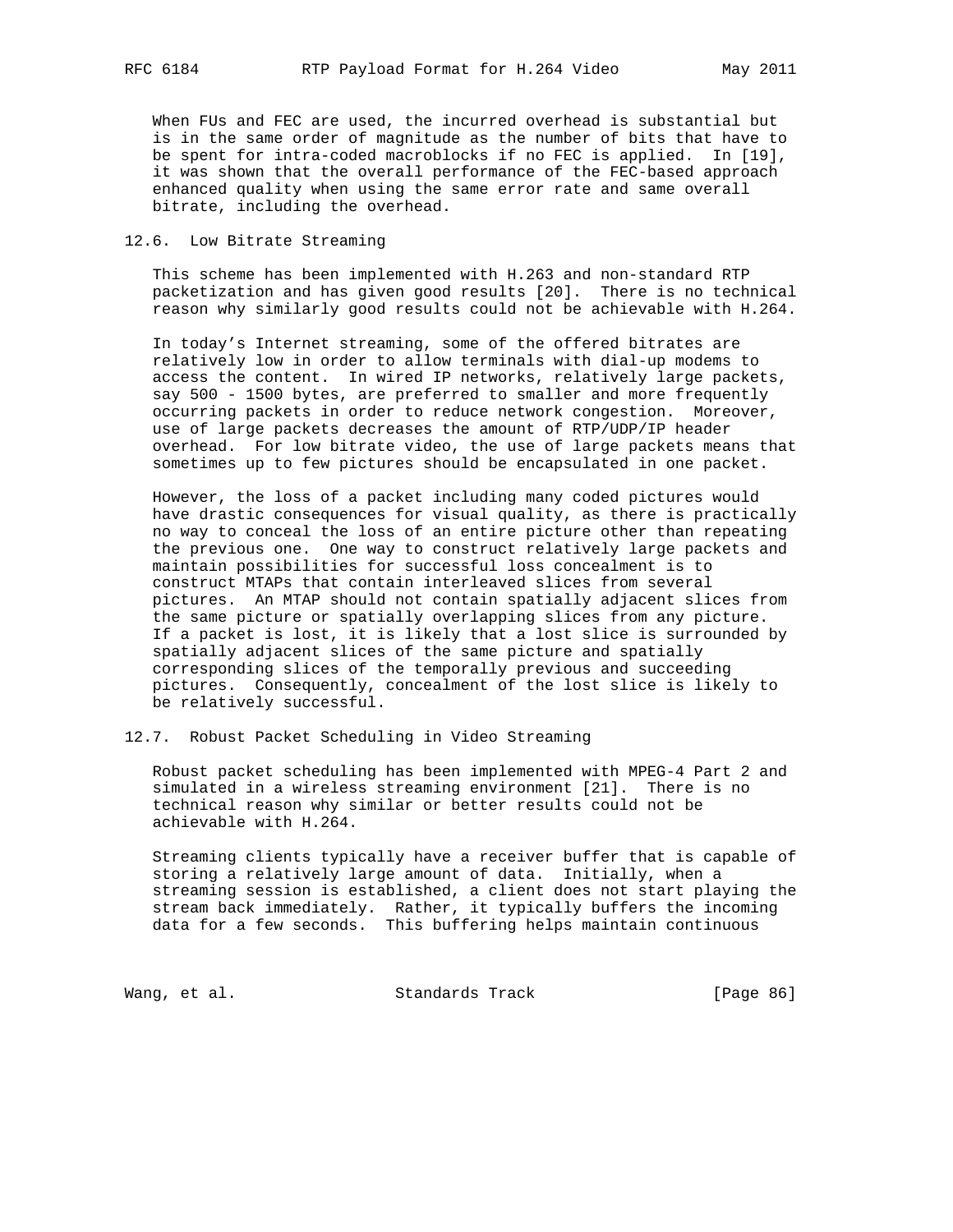playback, as, in case of occasional increased transmission delays or network throughput drops, the client can decode and play buffered data. Otherwise, without initial buffering, the client has to freeze the display, stop decoding, and wait for incoming data. The buffering is also necessary for either automatic or selective retransmission in any protocol level. If any part of a picture is lost, a retransmission mechanism may be used to resend the lost data. If the retransmitted data is received before its scheduled decoding or playback time, the loss is recovered perfectly. Coded pictures can be ranked according to their importance in the subjective quality of the decoded sequence. For example, non-reference pictures, such as conventional B pictures, are subjectively least important, as their absence does not affect decoding of any other pictures. In addition to non-reference pictures, the ITU-T H.264 | ISO/IEC 14496-10 standard includes a temporal scalability method called sub sequences [22]. Subjective ranking can also be made on coded slice data partition or slice group basis. Coded slices and coded slice data partitions that are subjectively the most important can be sent earlier than their decoding order indicates, whereas coded slices and coded slice data partitions that are subjectively the least important can be sent later than their natural coding order indicates. Consequently, any retransmitted parts of the most important slices and coded slice data partitions are more likely to be received before their scheduled decoding or playback time compared to the least important slices and slice data partitions.

- 13. Informative Appendix: Rationale for Decoding Order Number
- 13.1. Introduction

 The Decoding Order Number (DON) concept was introduced mainly to enable efficient multi-picture slice interleaving (see Section 12.6) and robust packet scheduling (see Section 12.7). In both of these applications, NAL units are transmitted out of decoding order. DON indicates the decoding order of NAL units and should be used in the receiver to recover the decoding order. Example use cases for efficient multi-picture slice interleaving and for robust packet scheduling are given in Sections 13.2 and 13.3, respectively. Section 13.4 describes the benefits of the DON concept in error resiliency achieved by redundant coded pictures. Section 13.5 summarizes considered alternatives to DON and justifies why DON was chosen for this RTP payload specification.

Wang, et al. Standards Track [Page 87]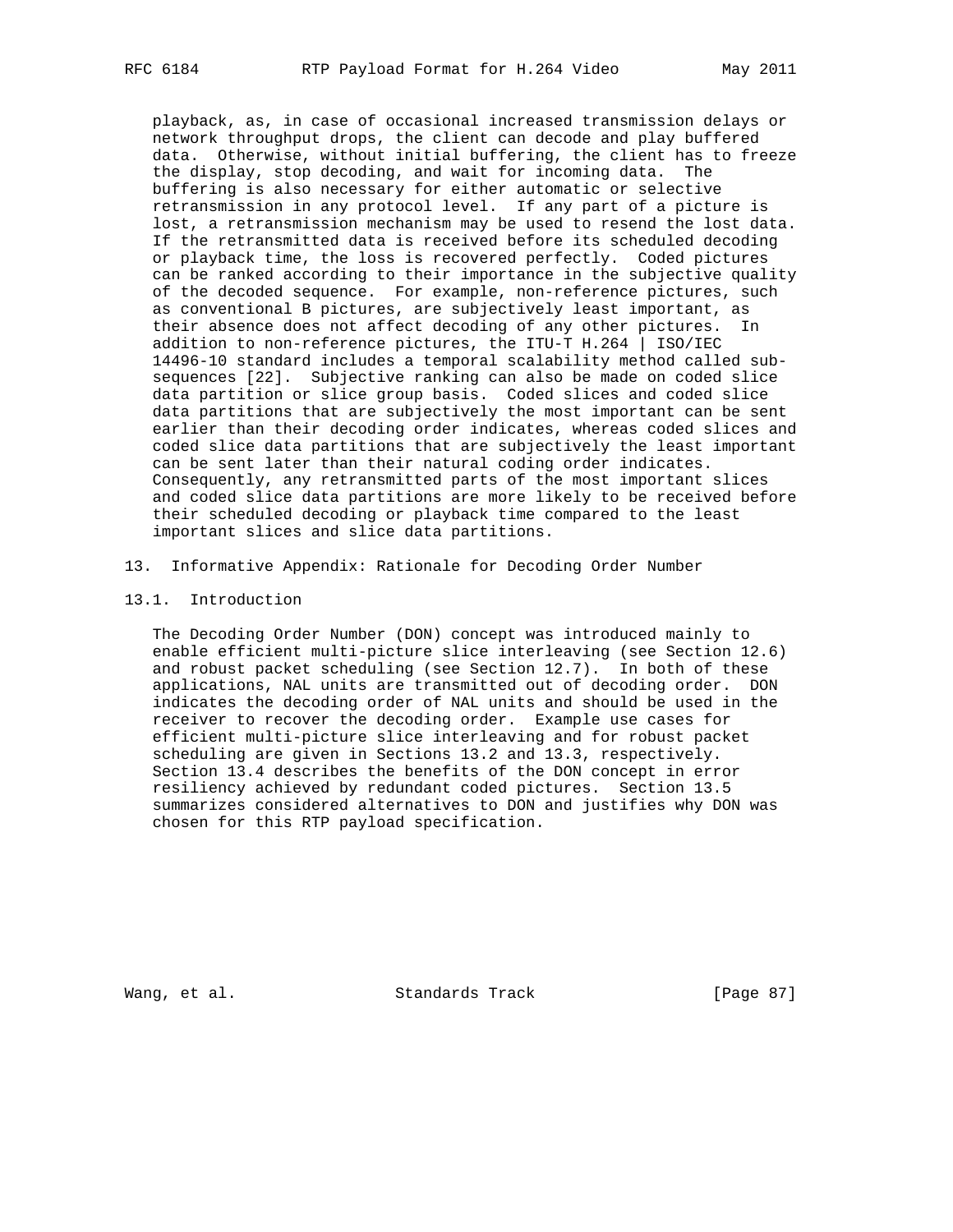13.2. Example of Multi-Picture Slice Interleaving

 An example of multi-picture slice interleaving follows. A subset of a coded video sequence is depicted below in output order. R denotes a reference picture, N denotes a non-reference picture, and the number indicates a relative output time.

... R1 N2 R3 N4 R5 ...

 The decoding order of these pictures from left to right is as follows:

... R1 R3 N2 R5 N4 ...

 The NAL units of pictures R1, R3, N2, R5, and N4 are marked with a DON equal to 1, 2, 3, 4, and 5, respectively.

 Each reference picture consists of three slice groups that are scattered as follows (a number denotes the slice group number for each macroblock in a Quarter Common Intermediate Format (QCIF) frame):

 0 1 2 0 1 2 0 1 2 0 1 2 0 1 2 0 1 2 0 1 2 0 1 2 0 1 2 0 1 2 0 1 2 0 1 2 0 1 2 0 1 2 0 1 2 0 1 2 0 1 2 0 1 2 0 1 2 0 1 2 0 1 2 0 1 2 0 1 2 0 1 2 0 1 2 0 1 2 0 1 2 0 1 2 0 1 2 0 1 2 0 1 2 0 1 2 0 1 2

 For the sake of simplicity, we assume that all the macroblocks of a slice group are included in one slice. Three MTAPs are constructed from three consecutive reference pictures so that each MTAP contains three aggregation units, each of which contains all the macroblocks from one slice group. The first MTAP contains slice group 0 of picture R1, slice group 1 of picture R3, and slice group 2 of picture R5. The second MTAP contains slice group 1 of picture R1, slice group 2 of picture R3, and slice group 0 of picture R5. The third MTAP contains slice group 2 of picture R1, slice group 0 of picture R3, and slice group 1 of picture R5. Each non-reference picture is encapsulated into an STAP-B.

Wang, et al. Standards Track [Page 88]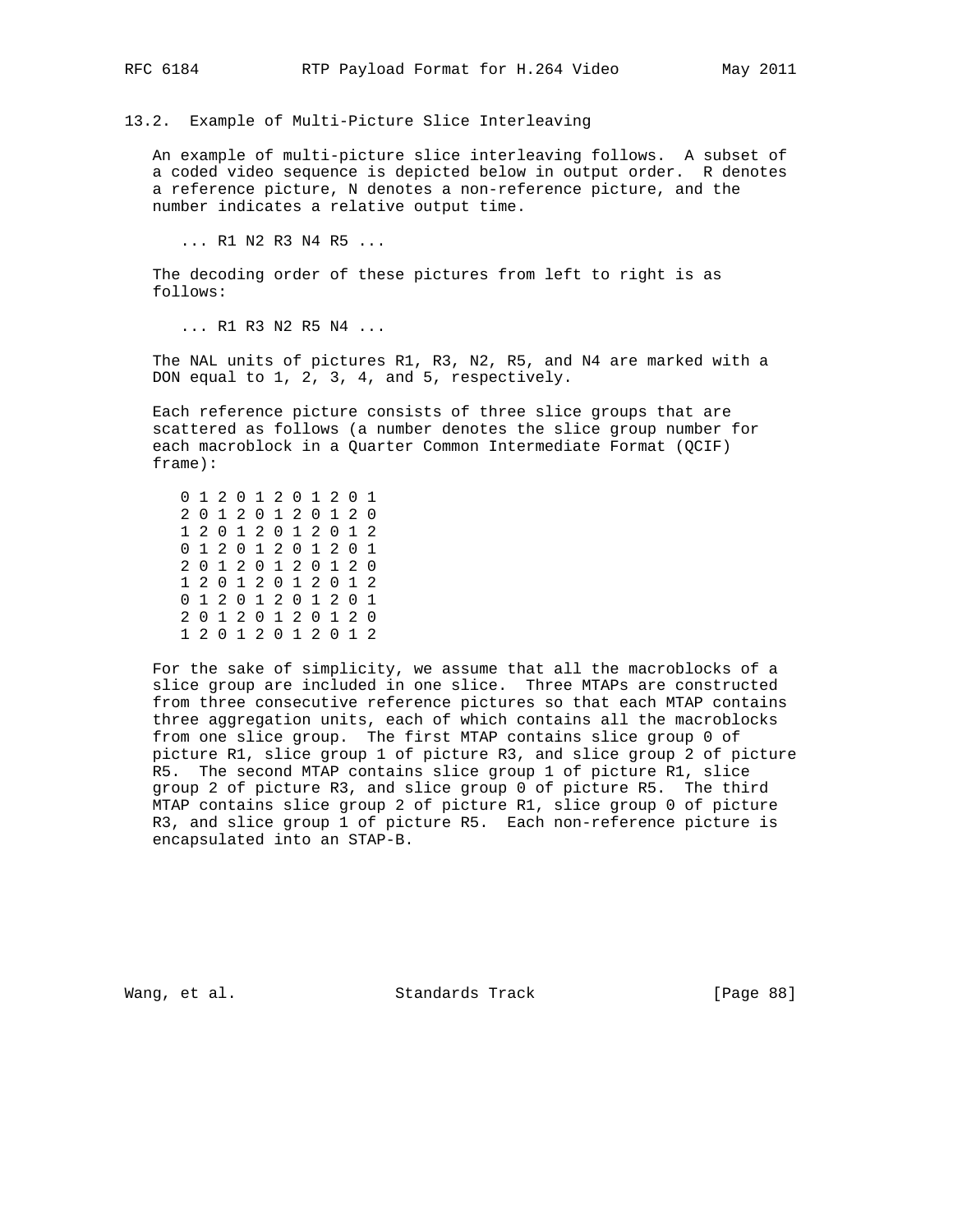Consequently, the transmission order of NAL units is the following:

 R1, slice group 0, DON 1, carried in MTAP,RTP SN: N R3, slice group 1, DON 2, carried in MTAP,RTP SN: N R5, slice group 2, DON 4, carried in MTAP,RTP SN: N R1, slice group 1, DON 1, carried in MTAP,RTP SN: N+1 R3, slice group 2, DON 2, carried in MTAP,RTP SN: N+1 R5, slice group 0, DON 4, carried in MTAP,RTP SN: N+1 R1, slice group 2, DON 1, carried in MTAP,RTP SN: N+2 R3, slice group 1, DON 2, carried in MTAP,RTP SN: N+2 R5, slice group 0, DON 4, carried in MTAP,RTP SN: N+2 N2, DON 3, carried in STAP-B, RTP SN: N+3 N4, DON 5, carried in STAP-B, RTP SN: N+4

 The receiver is able to organize the NAL units back in decoding order based on the value of DON associated with each NAL unit.

 If one of the MTAPs is lost, the spatially adjacent and temporally co-located macroblocks are received and can be used to conceal the loss efficiently. If one of the STAPs is lost, the effect of the loss does not propagate temporally.

13.3. Example of Robust Packet Scheduling

 An example of robust packet scheduling follows. The communication system used in the example consists of the following components in the order that the video is processed from source to sink:

 o camera and capturing o pre-encoding buffer o encoder o encoded picture buffer o transmitter o transmission channel o receiver o receiver buffer o decoder o decoded picture buffer o display

 The video communication system used in this example operates as follows. Note that processing of the video stream happens gradually and at the same time in all components of the system. The source video sequence is shot and captured to a pre-encoding buffer. The pre-encoding buffer can be used to order pictures from sampling order to encoding order or to analyze multiple uncompressed frames for bitrate control purposes, for example. In some cases, the pre encoding buffer may not exist; instead, the sampled pictures are

Wang, et al. Standards Track [Page 89]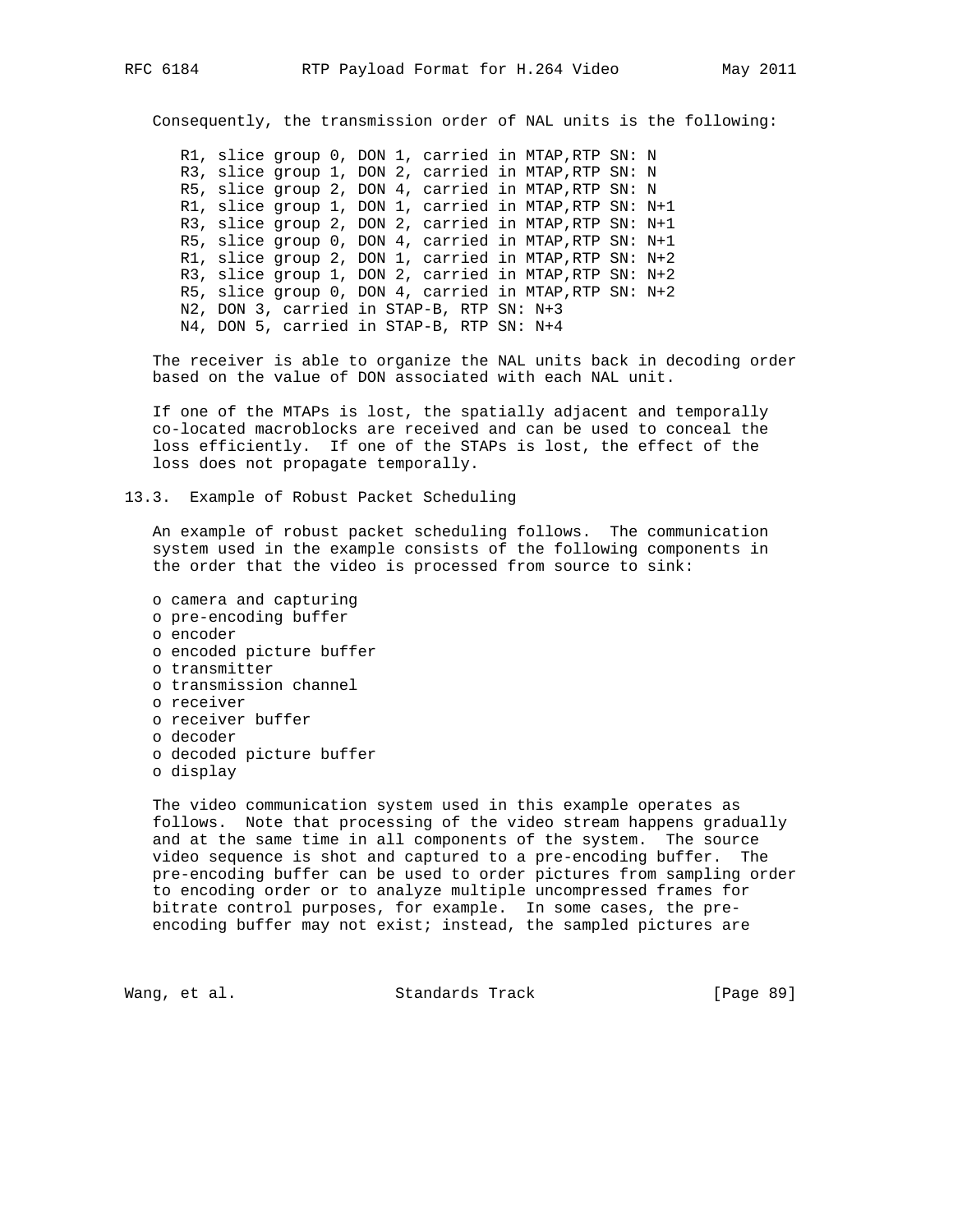encoded right away. The encoder encodes pictures from the pre encoding buffer and stores the output (i.e., coded pictures) to the encoded picture buffer. The transmitter encapsulates the coded pictures from the encoded picture buffer to transmission packets and sends them to a receiver through a transmission channel. The receiver stores the received packets to the receiver buffer. The receiver buffering process typically includes buffering for transmission delay jitter. The receiver buffer can also be used to recover correct decoding order of coded data. The decoder reads coded data from the receiver buffer and produces decoded pictures as output into the decoded picture buffer. The decoded picture buffer is used to recover the output (or display) order of pictures. Finally, pictures are displayed.

 In the following example figures, I denotes an IDR picture, R denotes a reference picture, N denotes a non-reference picture, and the number after I, R, or N indicates the sampling time relative to the previous IDR picture in decoding order. Values below the sequence of pictures indicate scaled system clock timestamps. The system clock is initialized arbitrarily in this example, and time runs from left to right. Each I, R, and N picture is mapped into the same timeline compared to the previous processing step, if any, assuming that encoding, transmission, and decoding take no time. Thus, events happening at the same time are located in the same column throughout all example figures.

 A subset of a sequence of coded pictures is depicted below in sampling order.

| N58  N59  IOO  NO1  NO2  RO3  NO4  NO5  RO6    N58  N59  IOO  NO1 |  |  |  |  |  |  |  |
|-------------------------------------------------------------------|--|--|--|--|--|--|--|
|                                                                   |  |  |  |  |  |  |  |
| 58 59 60 61 62 63 64 65 66 128 129 130 131                        |  |  |  |  |  |  |  |

Figure 16. Sequence of pictures in sampling order

 The sampled pictures are buffered in the pre-encoding buffer to arrange them in encoding order. In this example, we assume that the non-reference pictures are predicted from both the previous and the next reference picture in output order, except for the non-reference pictures immediately preceding an IDR picture, which are predicted only from the previous reference picture in output order. Thus, the pre-encoding buffer has to contain at least two pictures, and the buffering causes a delay of two picture intervals. The output of the pre-encoding buffering process and the encoding (and decoding) order of the pictures are as follows:

Wang, et al. Standards Track [Page 90]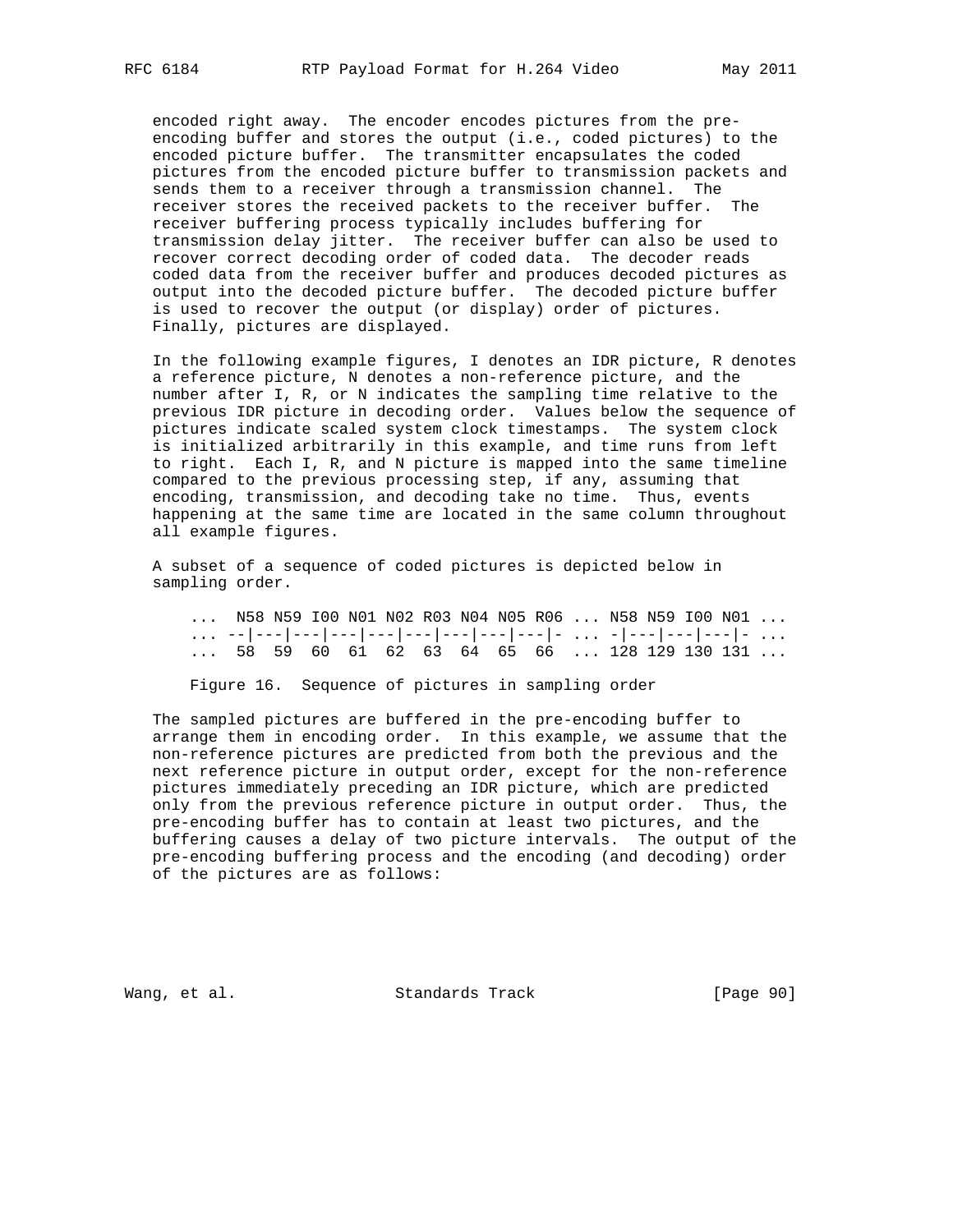... N58 N59 I00 R03 N01 N02 R06 N04 N05 ... ... -|---|---|---|---|---|---|---|---|- ...  $\ldots$  60 61 62 63 64 65 66 67 68  $\ldots$ 

Figure 17. Reordered pictures in the pre-encoding buffer

 The encoder or the transmitter can set the value of DON for each picture to a value of DON for the previous picture in decoding order plus one.

For the sake of simplicity, let us assume that:

o the frame rate of the sequence is constant,

- o each picture consists of only one slice,
- o each slice is encapsulated in a single NAL unit packet,
- o there is no transmission delay, and
- o pictures are transmitted at constant intervals (that is, 1 / (frame rate)).

 When pictures are transmitted in decoding order, they are received as follows:

 ... N58 N59 I00 R03 N01 N02 R06 N04 N05 ... ... -|---|---|---|---|---|---|---|---|- ... ... 60 61 62 63 64 65 66 67 68 ...

Figure 18. Received pictures in decoding order

 The OPTIONAL sprop-interleaving-depth media type parameter is set to 0, as the transmission (or reception) order is identical to the decoding order.

 Initially, the decoder has to buffer for one picture interval in its decoded picture buffer to organize pictures from decoding order to output order, as depicted below:

 ... N58 N59 I00 N01 N02 R03 N04 N05 R06 ... ... -|---|---|---|---|---|---|---|---|- ...  $\ldots$  61 62 63 64 65 66 67 68 69  $\ldots$ 

Figure 19. Output order

 The amount of required initial buffering in the decoded picture buffer can be signaled in the buffering period SEI message or with the num\_reorder\_frames syntax element of H.264 video usability information. num\_reorder\_frames indicates the maximum number of frames, complementary field pairs, or non-paired fields that precede any frame, complementary field pair, or non-paired field in the

Wang, et al. Standards Track [Page 91]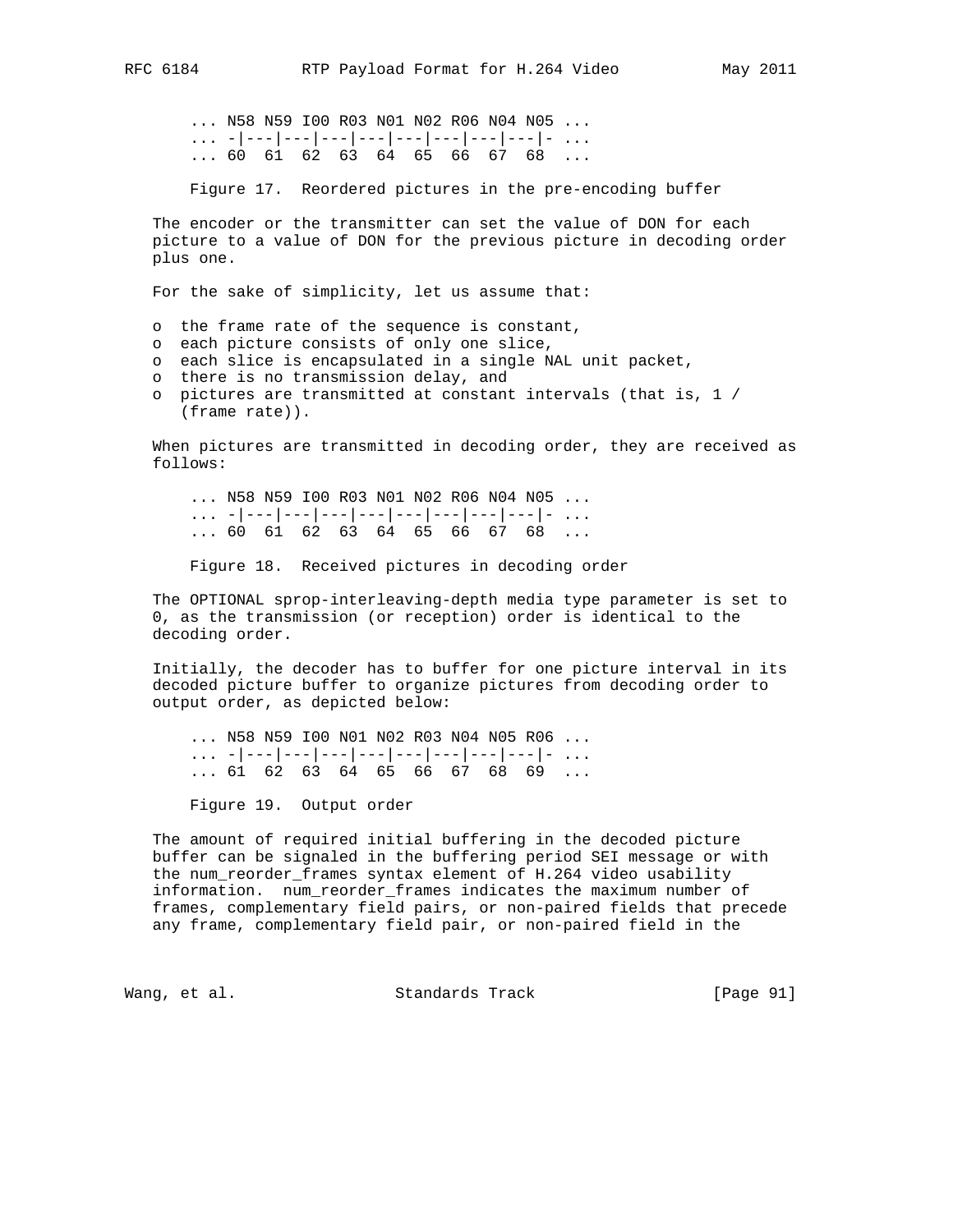sequence in decoding order and that follow it in output order. For the sake of simplicity, we assume that num\_reorder\_frames is used to indicate the initial buffer in the decoded picture buffer. In this example, num reorder frames is equal to 1.

 It can be observed that if the IDR picture I00 is lost during transmission and a retransmission request is issued when the value of the system clock is 62, there is one picture interval of time (until the system clock reaches timestamp 63) to receive the retransmitted IDR picture I00.

 Let us then assume that IDR pictures are transmitted two frame intervals earlier than their decoding position; that is, the pictures are transmitted as follows:

```
 ... I00 N58 N59 R03 N01 N02 R06 N04 N05 ...
... --|---|---|---|---|---|---|---|---|- ...
... 62 63 64 65 66 67 68 69 70 ...
```
Figure 20. Interleaving: Early IDR pictures in sending order

 The OPTIONAL sprop-interleaving-depth media type parameter is set equal to 1 according to its definition. (The value of sprop interleaving-depth in this example can be derived as follows: picture I00 is the only picture preceding picture N58 or N59 in transmission order and following it in decoding order. Except for pictures I00, N58, and N59, the transmission order is the same as the decoding order of pictures. As a coded picture is encapsulated into exactly one NAL unit, the value of sprop-interleaving-depth is equal to the maximum number of pictures preceding any picture in transmission order and following the picture in decoding order).

 The receiver buffering process contains two pictures at a time according to the value of the sprop-interleaving-depth parameter and orders pictures from the reception order to the correct decoding order based on the value of DON associated with each picture. The output of the receiver buffering process is as follows:

 ... N58 N59 I00 R03 N01 N02 R06 N04 N05 ... ... -|---|---|---|---|---|---|---|---|- ... ... 63 64 65 66 67 68 69 70 71 ...

Figure 21. Interleaving: Receiver buffer

Wang, et al. Standards Track [Page 92]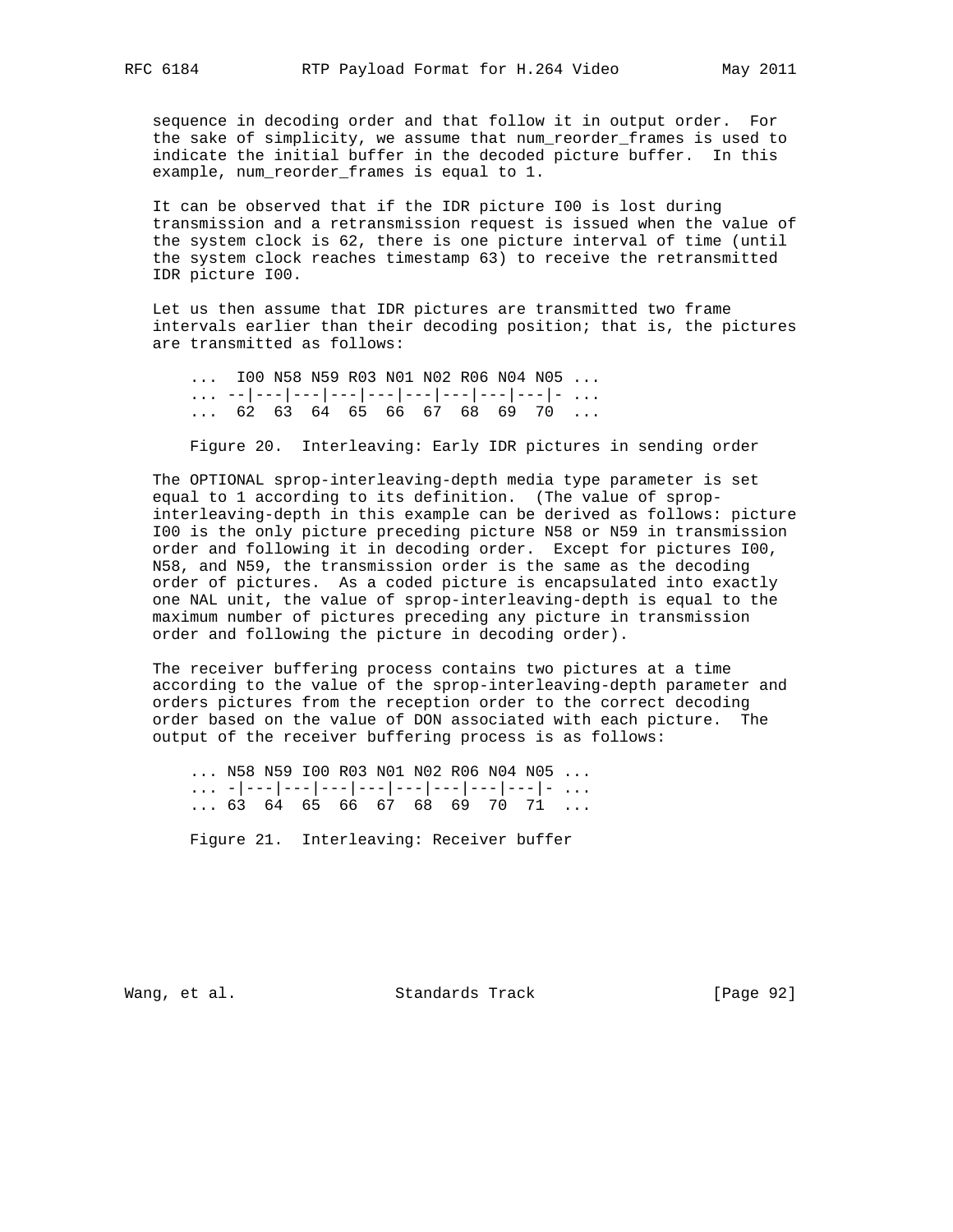Again, an initial buffering delay of one picture interval is needed to organize pictures from decoding order to output order, as depicted below:

 ... N58 N59 I00 N01 N02 R03 N04 N05 ... ... -|---|---|---|---|---|---|---|- ... ... 64 65 66 67 68 69 70 71 ...

Figure 22. Interleaving: Receiver buffer after reordering

 Note that the maximum delay that IDR pictures can undergo during transmission, including possible application, transport, or link layer retransmission, is equal to three picture intervals. Thus, the loss resiliency of IDR pictures is improved in systems supporting retransmission compared to the case in which pictures are transmitted in their decoding order.

13.4. Robust Transmission Scheduling of Redundant Coded Slices

 A redundant coded picture is a coded representation of a picture or a part of a picture that is not used in the decoding process if the corresponding primary coded picture is correctly decoded. There should be no noticeable difference between any area of the decoded primary picture and a corresponding area that would result from application of the H.264 decoding process for any redundant picture in the same access unit. A redundant coded slice is a coded slice that is a part of a redundant coded picture.

 Redundant coded pictures can be used to provide unequal error protection in error-prone video transmission. If a primary coded representation of a picture is decoded incorrectly, a corresponding redundant coded picture can be decoded. Examples of applications and coding techniques using the redundant codec picture feature include the video redundancy coding [23] and the protection of "key pictures" in multicast streaming [24].

 One property of many error-prone video communications systems is that transmission errors are often bursty. Therefore, they may affect more than one consecutive transmission packet in transmission order. In low bitrate video communication, it is relatively common for an entire coded picture to be encapsulated into one transmission packet. Consequently, a primary coded picture and the corresponding redundant coded pictures may be transmitted in consecutive packets in transmission order. To make the transmission scheme more tolerant of bursty transmission errors, it is beneficial to transmit the primary coded picture and redundant coded picture separated by more than a single packet. The DON concept enables this.

Wang, et al. Standards Track [Page 93]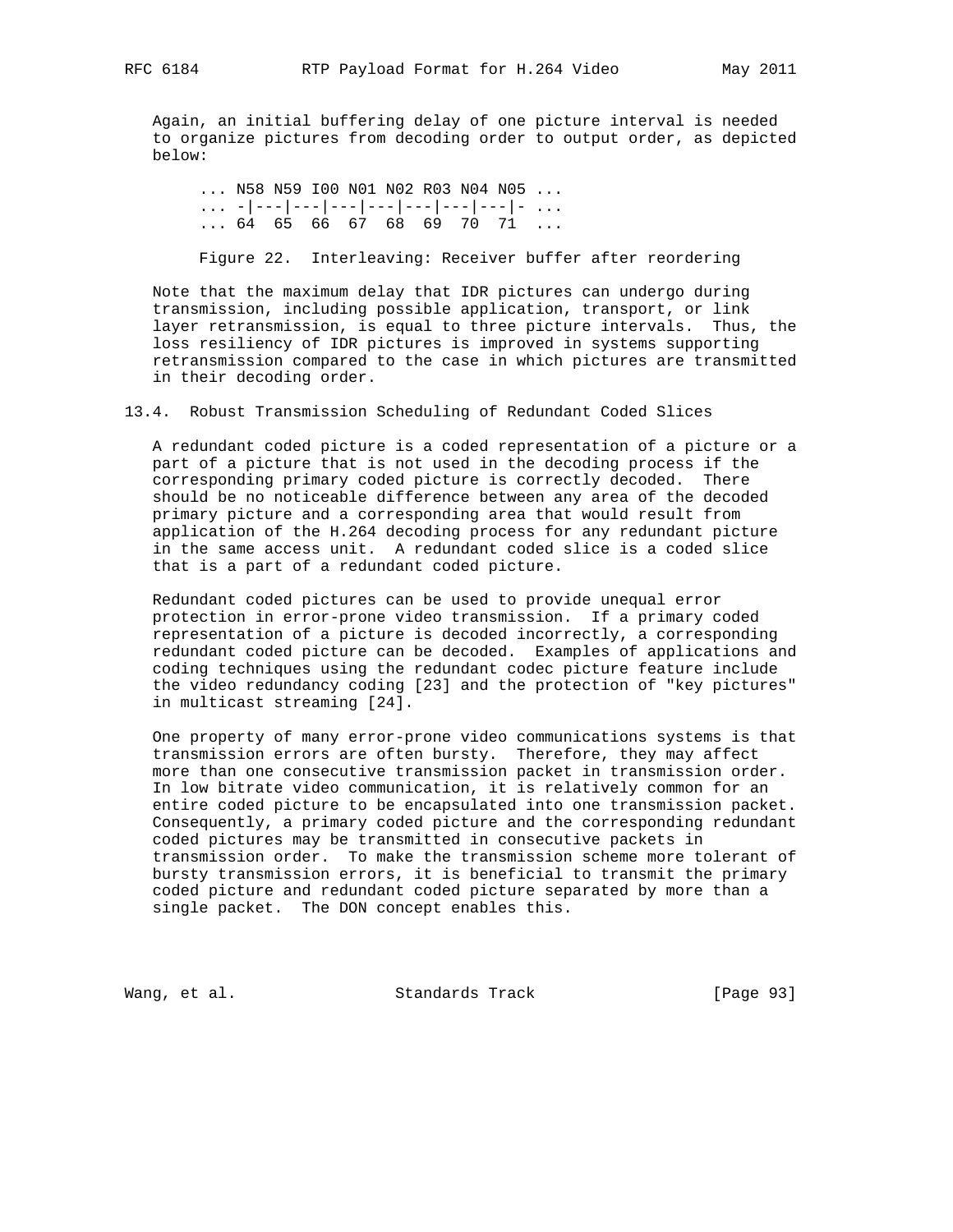## 13.5. Remarks on Other Design Possibilities

 The slice header syntax structure of the H.264 coding standard contains the frame\_num syntax element that can indicate the decoding order of coded frames. However, the usage of the frame\_num syntax element is not feasible or desirable to recover the decoding order, due to the following reasons:

- o The receiver is required to parse at least one slice header per coded picture (before passing the coded data to the decoder).
- o Coded slices from multiple coded video sequences cannot be interleaved, as the frame number syntax element is reset to 0 in each IDR picture.
- o The coded fields of a complementary field pair share the same value of the frame\_num syntax element. Thus, the decoding order of the coded fields of a complementary field pair cannot be recovered based on the frame\_num syntax element or any other syntax element of the H.264 coding syntax.

 The RTP payload format for transport of MPEG-4 elementary streams [25] enables interleaving of access units and transmission of multiple access units in the same RTP packet. An access unit is specified in the H.264 coding standard to comprise all NAL units associated with a primary coded picture according to Subclause 7.4.1.2 of [1]. Consequently, slices of different pictures cannot be interleaved, and the multi-picture slice interleaving technique (see Section 12.6) for improved error resilience cannot be used.

14. Changes from RFC 3984

 Following is the list of technical changes (including bug fixes) from RFC 3984. Besides this list of technical changes, numerous editorial changes have been made, but not documented in this section. Note that Section 8.2.2 is where much of the important changes in this memo occurs and deserves particular attention.

- 1) In Sections 5.4, 5.5, 6.2, 6.3, and 6.4, removed that the packetization mode in use may be signaled by external means.
- 2) In Section 7.2.2, changed the sentence

There are N VCL NAL units in the de-interleaving buffer.

to

There are N or more VCL NAL units in the de-interleaving buffer.

Wang, et al. Standards Track [Page 94]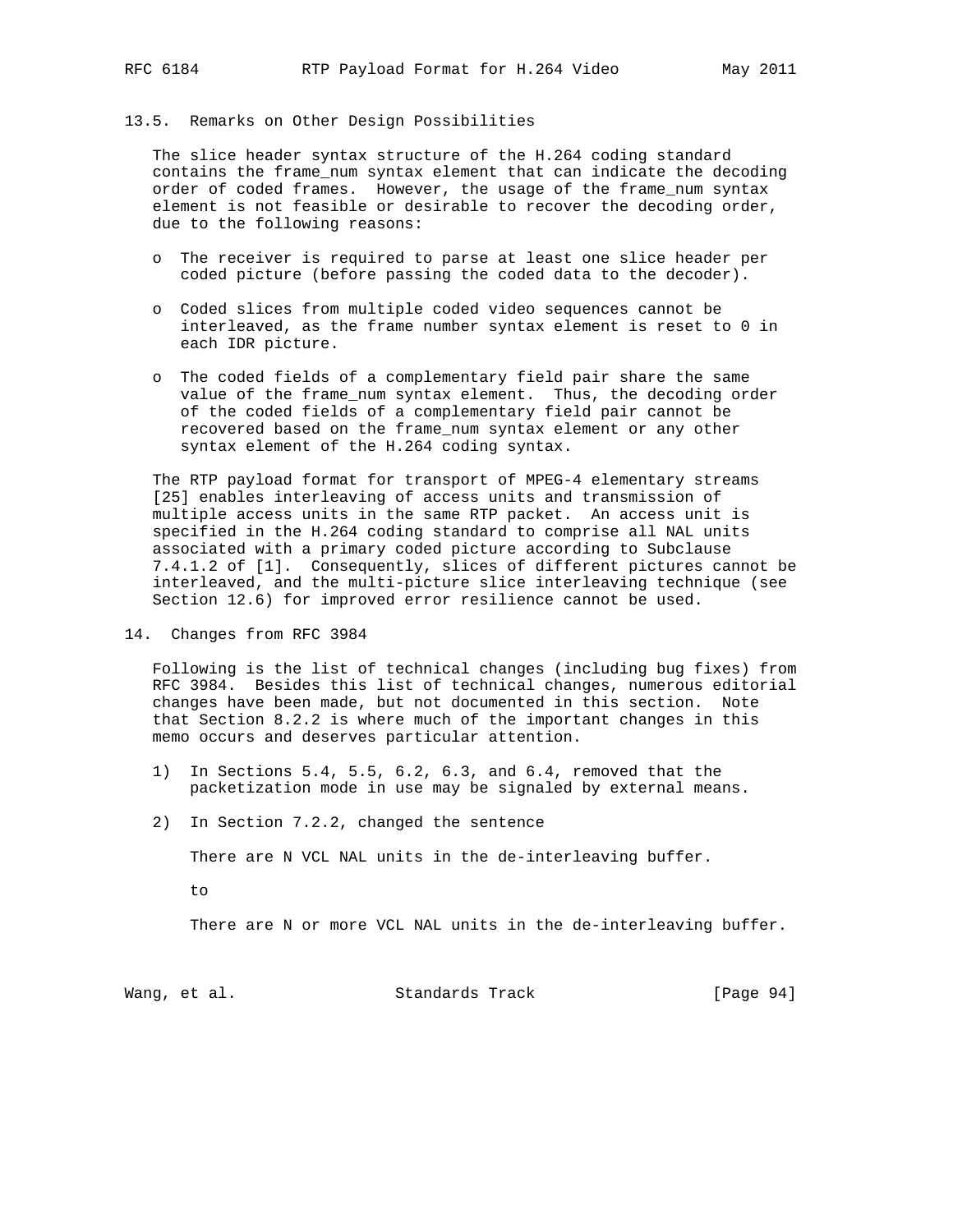3) In Section 8.1, the semantics of sprop-init-buf-time (paragraph 2), changed the sentence

 The parameter is the maximum value of (transmission time of a NAL unit - decoding time of the NAL unit), assuming reliable and instantaneous transmission, the same timeline for transmission and decoding, and that decoding starts when the first packet arrives.

to

 The parameter is the maximum value of (decoding time of the NAL unit - transmission time of a NAL unit), assuming reliable and instantaneous transmission, the same timeline for transmission and decoding, and that decoding starts when the first packet arrives.

- 4) Added media type parameters max-smbps, sprop-level-parameter sets, use-level-src-parameter-sets, in-band-parameter-sets, sar understood, and sar-supported.
- 5) In Section 8.1, removed the specification of parameter-add. Other descriptions of parameter-add (in Sections 8.2 and 8.4) were also removed.
- 6) In Section 8.1, added a constraint to sprop-parameter-sets such that it can only contain parameter sets for the same profile and level as indicated by profile-level-id.
- 7) In Section 8.2.1, added that sprop-parameter-sets and sprop level-parameter-sets may be either included in the "a=fmtp" line of SDP or conveyed using the "fmtp" source attribute as specified in Section 6.3 of [9].
- 8) In Section 8.2.2, removed sprop-deint-buf-req from being part of the media format configuration in usage with the SDP Offer/Answer model.
- 9) In Section 8.2.2, made it clear that level is downgradable in the SDP Offer/Answer model, i.e., the use of the level part of profile-level-id does not need to be symmetric (the level included in the answer can be lower than or equal to the level included in the offer).
- 10) In Section 8.2.2, removed that the capability parameters may be used to declare encoding capabilities.

Wang, et al. Standards Track [Page 95]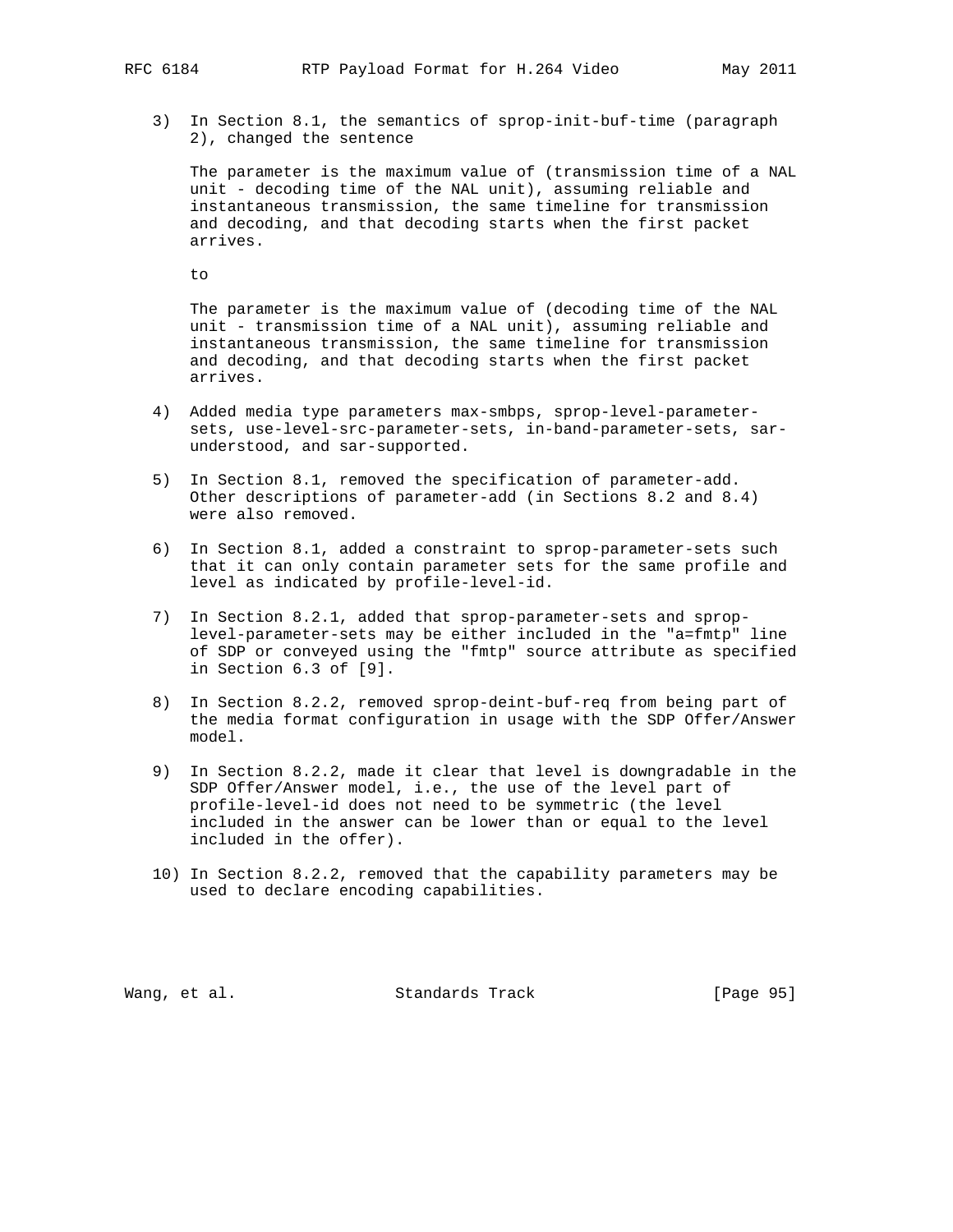- 11) In Section 8.2.2, added rules on how to use sprop-parameter-sets and sprop-level-parameter-sets for out-of-band transport of parameter sets, with or without level downgrading.
- 12) In Section 8.2.2, clarified the rules of using the media type parameters with SDP Offer/Answer for multicast.
- 13) In Section 8.2.2, completed and corrected the list of how different media type parameters shall be interpreted in the different combinations of offer or answer and direction attribute.
- 14) In Section 8.4, changed the text such that both out-of-band and in-band transport of parameter sets are allowed, and neither is recommended or required.
- 15) Added Section 8.5 (informative) providing example methods for decoder refresh to handle parameter set losses.
- 16) Added media type parameters max-recv-level and level-asymmetry allowed and adjusted associated text and examples for level upgrade and asymmetry.
- 15. Backward Compatibility to RFC 3984

 The current document is a revision of RFC 3984 and obsoletes it. The technical changes relative to RFC 3984 are listed in Section 14. This section addresses the backward compatibility issues.

 It should be noted that for the majority of cases, there will be no compatibility issues for legacy implementations per RFC 3984 and new implementations per this document to interwork. Compatibility issues may only occur when both of the following conditions are true: 1) legacy implementations and new implementations are interworking, and 2) parameter sets are transported out-of-band. When such compatibility issues occur, it is easy to debug and find the reason for the incompatibility using the following analyses.

 Items 1, 2, 3, 7, 9, 10, 12, and 13 are bug-fix types of changes and do not incur any backward compatibility issues.

 Item 4 (addition of six new media type parameters) does not incur any backward compatibility issues for SDP Offer/Answer-based applications, as legacy RFC 3984 receivers ignore these parameters, and it is fine for legacy RFC 3984 senders not to use these parameters as they are optional. However, there is a backward compatibility issue for declarative-usage-based applications (only for the parameter sprop-level-parameter-sets as the other five

Wang, et al. Standards Track [Page 96]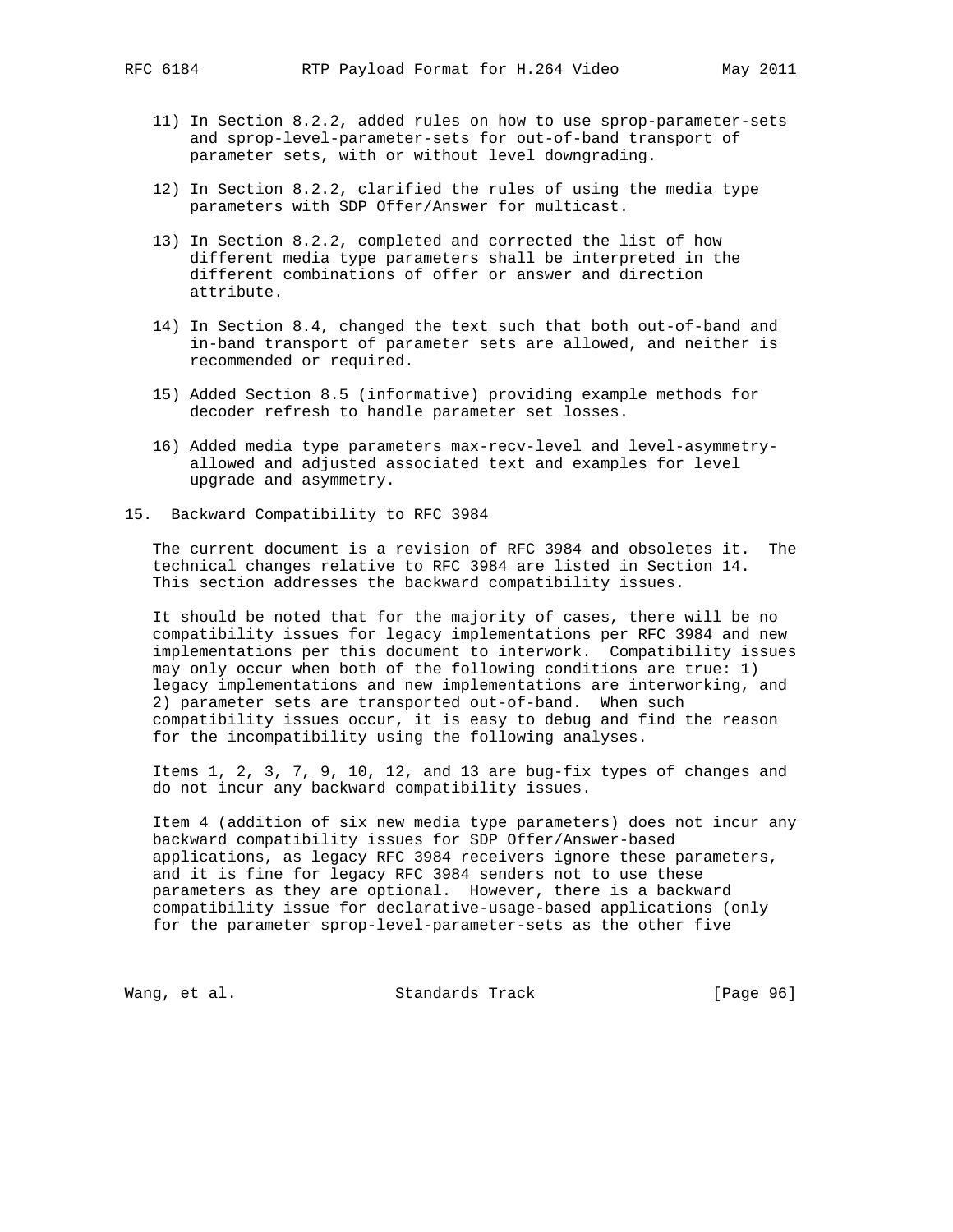parameters are not usable in declarative usage). For example, declarative-usage-based applications using RTSP and SAP have a backward compatibility issue because the SDP receiver per RFC 3984 cannot accept a session for which the SDP includes an unrecognized parameter. Therefore, the RTSP or SAP server may have to prepare two sets of streams, one for legacy RFC 3984 receivers and one for receivers according to this memo.

 Items 5, 6, and 11 are related to out-of-band transport of parameter sets. There are following backward compatibility issues.

- 1) When a legacy sender per RFC 3984 includes parameter sets for a level different than the default level indicated by profile level-id to sprop-parameter-sets, the parameter value of sprop parameter-sets is invalid to the receiver per this memo; therefore, the session may be rejected.
- 2) In SDP Offer/Answer between a legacy offerer per RFC 3984 and an answerer per this memo, when the answerer includes in the answer parameter sets that are not a superset of the parameter sets included in the offer, the parameter value of sprop-parameter sets is invalid to the offerer, and the session may not be initiated properly (related to change item 11).
- 3) When one endpoint A per this memo includes in-band-parameter-sets equal to 1, the other side B per RFC 3984 does not understand that it must transmit parameter sets in-band, and B may still exclude parameter sets in the in-band stream it is sending. Consequently, endpoint A cannot decode the stream it receives.

 Item 7 (allowance of conveying sprop-parameter-sets and sprop-level parameter-sets using the "fmtp" source attribute as specified in Section 6.3 of [9]) is similar to item 4. It does not incur any backward compatibility issues for SDP Offer/Answer-based applications, as legacy RFC 3984 receivers ignore the "fmtp" source attribute, and it is fine for legacy RFC 3984 senders not to use the "fmtp" source attribute as it is optional. However, there is a backward compatibility issue for SDP declarative-usage-based applications, e.g., those using RTSP and SAP, because the SDP receiver per RFC 3984 cannot accept a session for which the SDP includes an unrecognized parameter (i.e., the "fmtp" source attribute). Therefore, the RTSP or SAP server may have to prepare two sets of streams, one for legacy RFC 3984 receivers and one for receivers according to this memo.

Wang, et al. Standards Track [Page 97]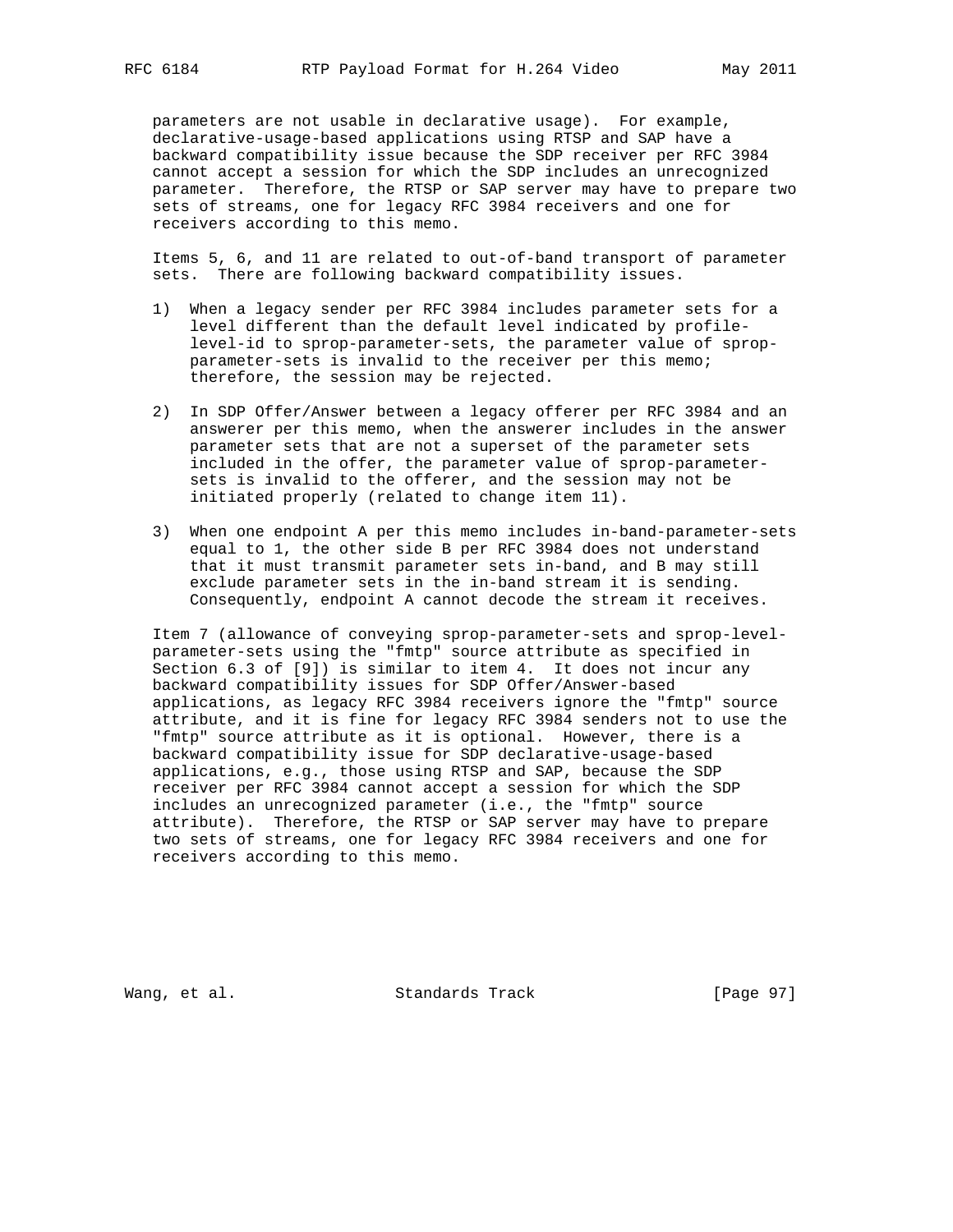Item 14 does not incur any backward compatibility issues, as out-of band transport of parameter sets is still allowed.

 Item 15 does not incur any backward compatibility issues, as the added Section 8.5 is informative.

 Item 16 does not create any backward compatibility issues as the handling of the default level is the same if either end is RFC 3984 compliant, and, furthermore, RFC-3984-compliant ends would simply ignore the new media type parameters, if present.

16. Acknowledgements

 Stephan Wenger, Miska Hannuksela, Thomas Stockhammer, Magnus Westerlund, and David Singer are thanked as the authors of RFC 3984. Dave Lindbergh, Philippe Gentric, Gonzalo Camarillo, Gary Sullivan, Joerg Ott, and Colin Perkins are thanked for careful review during the development of RFC 3984. Stephen Botzko, Magnus Westerlund, Alex Eleftheriadis, Thomas Schierl, Tom Taylor, Ali Begen, Aaron Wells, Stuart Taylor, Robert Sparks, Dan Romascanu, and Niclas Comstedt are thanked for their valuable comments and input during the development of this memo.

- 17. References
- 17.1. Normative References
	- [1] ITU-T Recommendation H.264, "Advanced video coding for generic audiovisual services", March 2010.
	- [2] ISO/IEC International Standard 14496-10:2008.
	- [3] ITU-T Recommendation H.241, "Extended video procedures and control signals for H.300-series terminals", May 2006.
	- [4] Bradner, S., "Key words for use in RFCs to Indicate Requirement Levels", BCP 14, RFC 2119, March 1997.
	- [5] Schulzrinne, H., Casner, S., Frederick, R., and V. Jacobson, "RTP: A Transport Protocol for Real-Time Applications", STD 64, RFC 3550, July 2003.
	- [6] Handley, M., Jacobson, V., and C. Perkins, "SDP: Session Description Protocol", RFC 4566, July 2006.
	- [7] Josefsson, S., "The Base16, Base32, and Base64 Data Encodings", RFC 4648, October 2006.

|  | Wang, et al. | Standards Track | [Page 98] |
|--|--------------|-----------------|-----------|
|--|--------------|-----------------|-----------|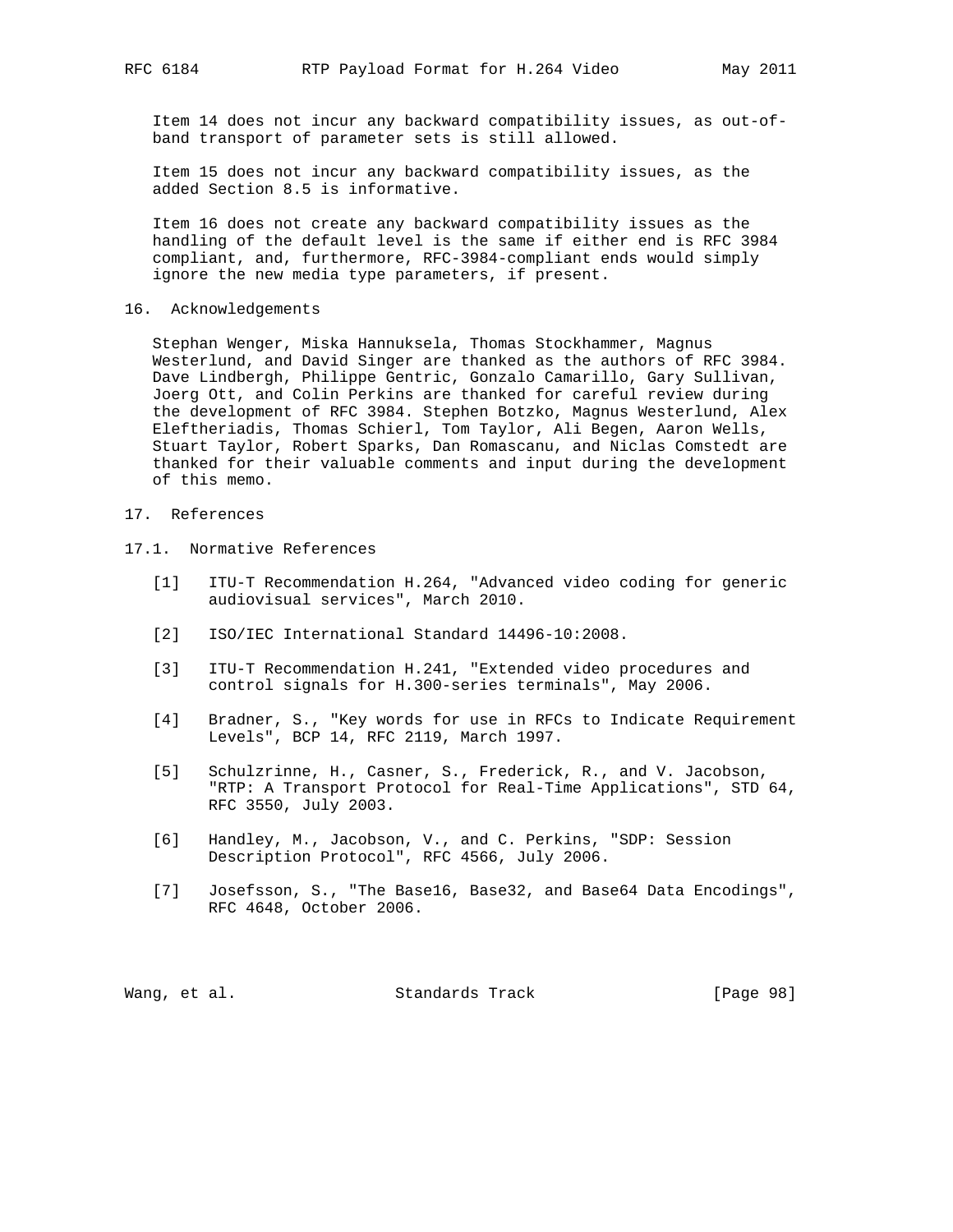- [8] Rosenberg, J. and H. Schulzrinne, "An Offer/Answer Model with Session Description Protocol (SDP)", RFC 3264, June 2002.
- [9] Lennox, J., Ott, J., and T. Schierl, "Source-Specific Media Attributes in the Session Description Protocol (SDP)", RFC 5576, June 2009.
- 17.2. Informative References
	- [10] Luthra, A., Sullivan, G.J., and T. Wiegand (eds.), "Introduction to the special issue on the H.264/AVC video coding standard", IEEE Transactions on Circuits and Systems for Video Technology, Vol. 13, No. 7, July 2003.
	- [11] Ott, J., Bormann, C., Sullivan, G., Wenger, S., and R. Even, Ed., "RTP Payload Format for ITU-T Rec. H.263 Video", RFC 4629, January 2007.
	- [12] ISO/IEC International Standard 14496-2:2004.
	- [13] Wenger, S., "H.264/AVC over IP", IEEE Transaction on Circuits and Systems for Video Technology, Vol. 13, No. 7, July 2003.
	- [14] Wenger, S., "H.26L over IP: The IP-Network Adaptation Layer", Proceedings Packet Video Workshop, April 2002.
	- [15] Stockhammer, T., Hannuksela, M.M., and S. Wenger, "H.26L/JVT Coding Network Abstraction Layer and IP-Based Transport", IEEE International Conference on Image Processing (ICIP 2002), Rochester, NY, September 2002.
	- [16] Schulzrinne, H. and S. Casner, "RTP Profile for Audio and Video Conferences with Minimal Control", STD 65, RFC 3551, July 2003.
	- [17] ITU-T Recommendation H.223, "Multiplexing protocol for low bit rate multimedia communication", July 2001.
	- [18] Li, A., Ed., "RTP Payload Format for Generic Forward Error Correction", RFC 5109, December 2007.
	- [19] Stockhammer, T., Wiegand, T., Oelbaum, T., and F. Obermeier, "Video Coding and Transport Layer Techniques for H.264/AVC- Based Transmission over Packet-Lossy Networks", IEEE International Conference on Image Processing (ICIP 2003), Barcelona, Spain, September 2003.
	- [20] Varsa, V. and M. Karczewicz, "Slice interleaving in compressed video packetization", Packet Video Workshop 2000.

|  | Wang, et al. | Standards Track | [Page 99] |  |  |
|--|--------------|-----------------|-----------|--|--|
|--|--------------|-----------------|-----------|--|--|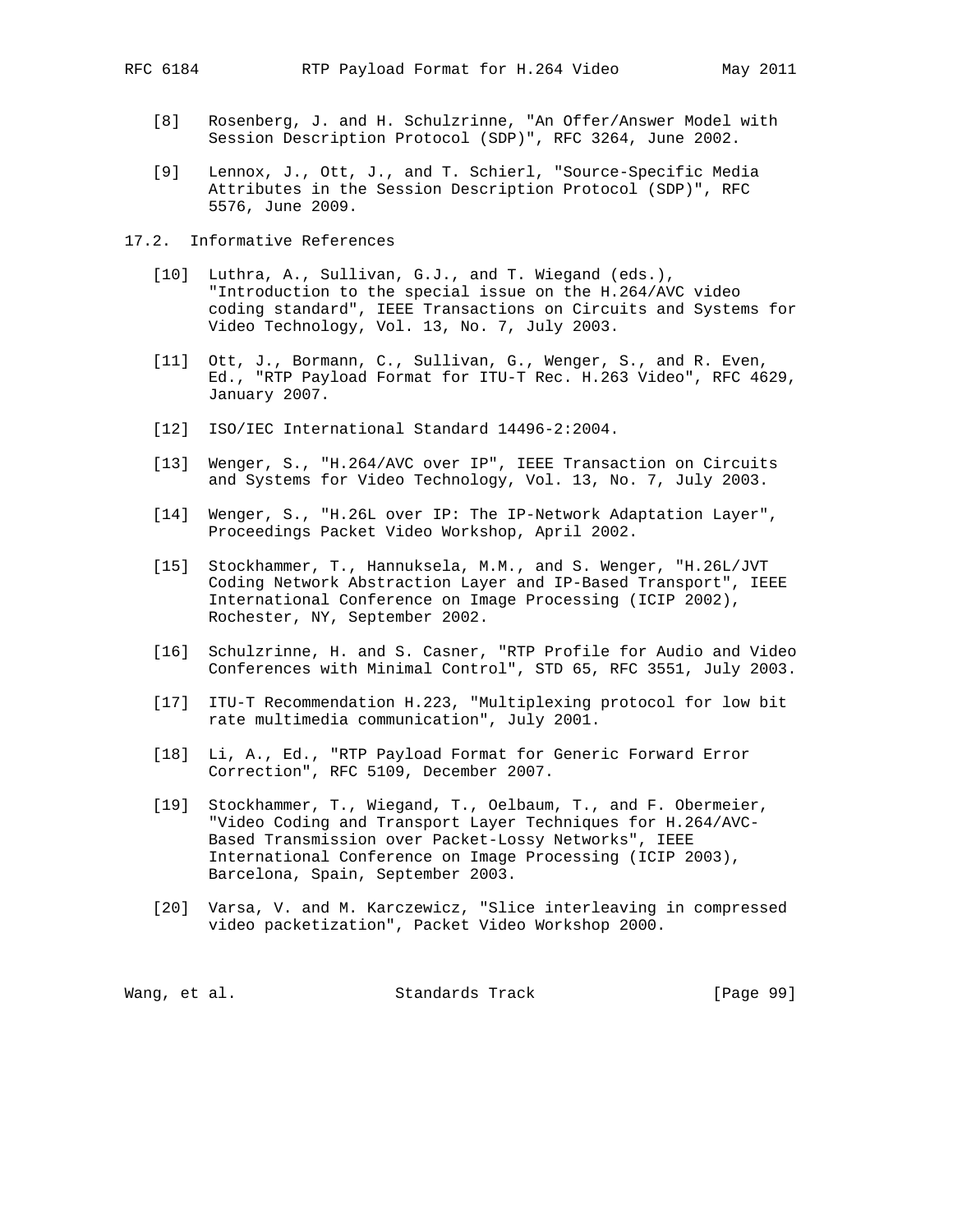- - [21] Kang, S.H. and A. Zakhor, "Packet scheduling algorithm for wireless video streaming", Packet Video Workshop 2002.
	- [22] Hannuksela, M.M., "Enhanced Concept of GOP", JVT-B042, available http://ftp3.itu.int/av-arch/video-site/0201\_Gen/JVT- B042.doc, January 2002.
	- [23] Wenger, S., "Video Redundancy Coding in H.263+", 1997 International Workshop on Audio-Visual Services over Packet Networks, September 1997.
	- [24] Wang, Y.-K., Hannuksela, M.M., and M. Gabbouj, "Error Resilient Video Coding Using Unequally Protected Key Pictures", in Proc. International Workshop VLBV03, September 2003.
	- [25] van der Meer, J., Mackie, D., Swaminathan, V., Singer, D., and P. Gentric, "RTP Payload Format for Transport of MPEG-4 Elementary Streams", RFC 3640, November 2003.
	- [26] Baugher, M., McGrew, D., Naslund, M., Carrara, E., and K. Norrman, "The Secure Real-time Transport Protocol (SRTP)", RFC 3711, March 2004.
	- [27] Schulzrinne, H., Rao, A., and R. Lanphier, "Real Time Streaming Protocol (RTSP)", RFC 2326, April 1998.
	- [28] Handley, M., Perkins, C., and E. Whelan, "Session Announcement Protocol", RFC 2974, October 2000.
	- [29] Westerlund, M. and S. Wenger, "RTP Topologies", RFC 5117, January 2008.
	- [30] Wenger, S., Chandra, U., Westerlund, M., and B. Burman, "Codec Control Messages in the RTP Audio-Visual Profile with Feedback (AVPF)", RFC 5104, February 2008.

Wang, et al. Standards Track [Page 100]